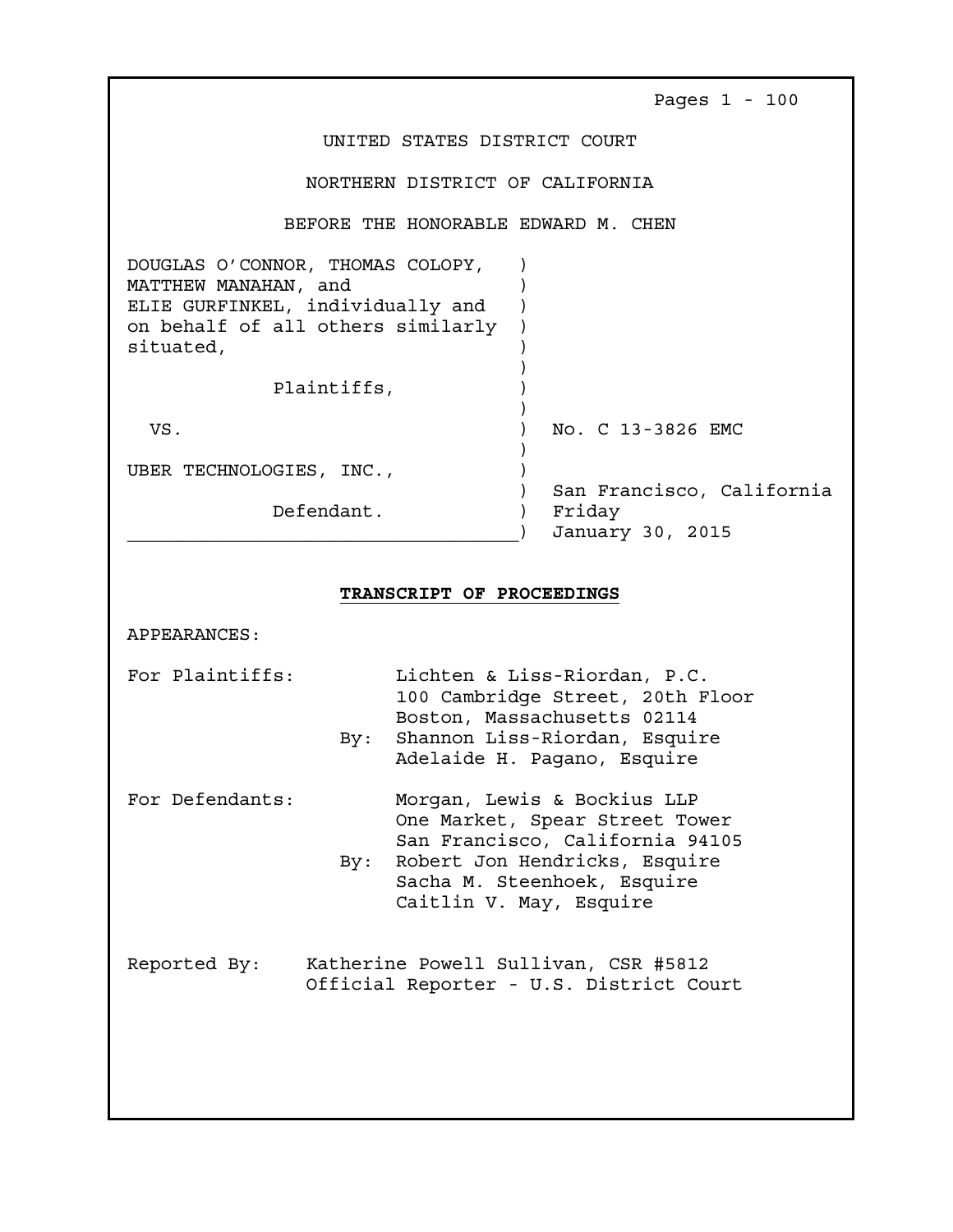| 1  | PROCEEDINGS                                                  |
|----|--------------------------------------------------------------|
| 2  | 2:34 P.M.<br><b>JANUARY 30, 2015</b>                         |
| 3  | THE CLERK: Calling Case C-13-3826, O'Connor versus           |
| 4  | Uber.                                                        |
| 5  | Counsel, please come to the podium and state your name for   |
| 6  | the record.                                                  |
| 7  | MR. HENDRICKS: Good afternoon, Your Honor.                   |
| 8  | R.J. Hendricks with Morgan Lewis & Bockius on behalf of      |
| 9  | defendant.                                                   |
| 10 | THE COURT: Good afternoon, Mr. Hendricks.                    |
| 11 | MS. STEENHOEK: Sacha Steenhoek, also on behalf of            |
| 12 | defendant.                                                   |
| 13 | THE COURT: Good afternoon.                                   |
| 14 | MR. HENDRICKS: And, for the record, Caitlin May is           |
| 15 | also at counsel table.                                       |
| 16 | THE COURT: Good afternoon, Ms. May.                          |
| 17 | MS. LISS-RIORDAN: Good afternoon, Your Honor. For            |
| 18 | the plaintiffs, I'm Shannon Liss-Riordan. And with me is --  |
| 19 | MS. PAGANO: -- Adelaide Pagano.                              |
| 20 | THE COURT: All right. Good afternoon, everyone.              |
| 21 | Let me start off by making a couple of observations about    |
| 22 | the general framework of things as I see it.                 |
| 23 | Obviously, we're here on defendant's motion for summary      |
| 24 | judgment, so all facts, disputed issues of fact have to be   |
| 25 | resolved in favor of the nonmoving party. And all reasonable |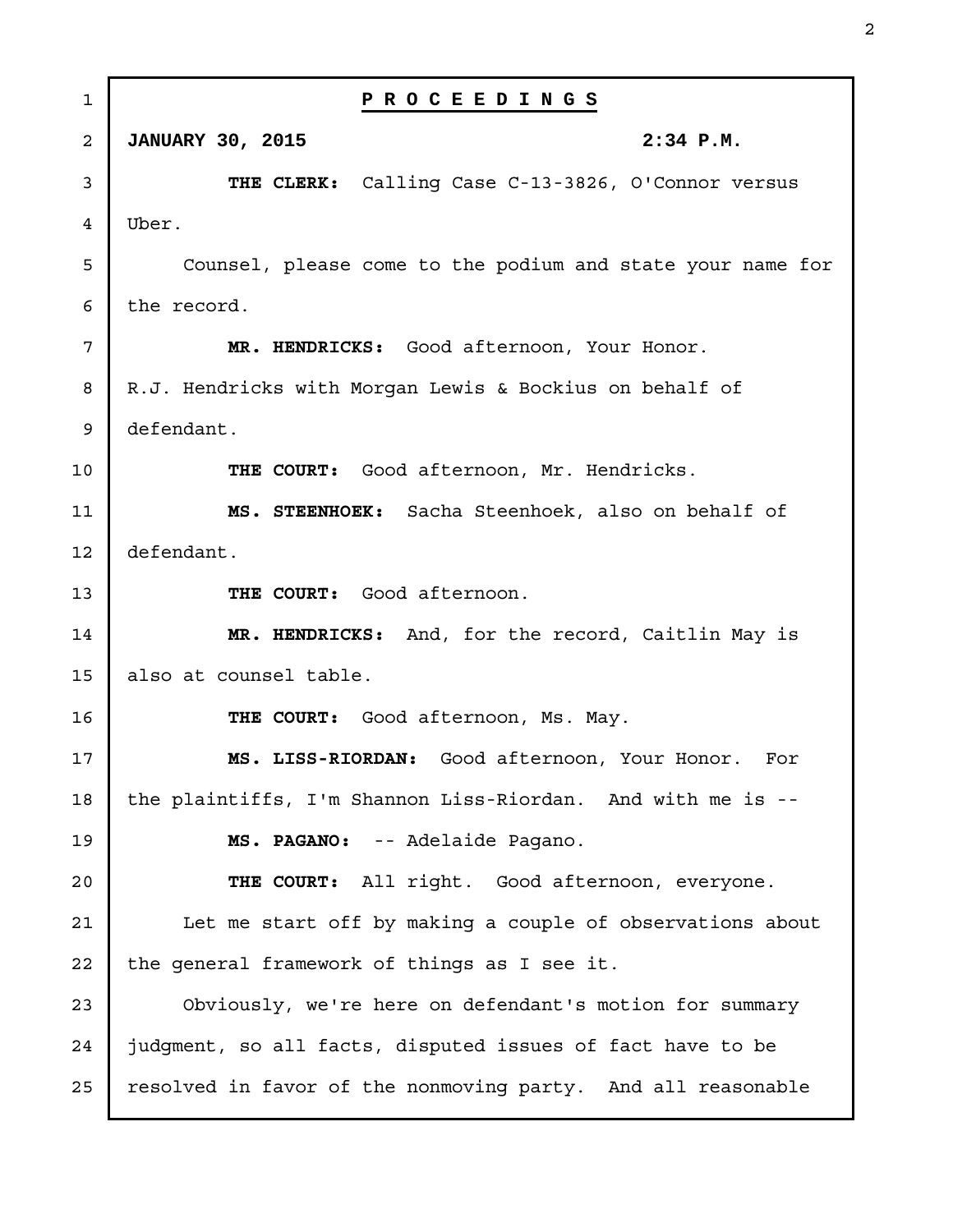So to the extent that there are conflicts in the evidence, obviously I have to assume that the plaintiffs' facts are true for purposes of this motion. Second, there's this question about whether the presumption of employee status applies where one is in the service of another. And I know that that is an issue, in my view, that that test is met here. And we can talk about that. But the idea that Uber is simply a software platform service provider and nothing else, I don't find that a very persuasive argument. But I'll give you your chance to reargue that. But, assuming that that issue gets resolved, for purposes of this motion, in favor of the plaintiff, then there is a presumption that applies. And the burden of proof then lies with the employer to prove otherwise. And then, when we get to the substantive test, it is a multifactor test -- I think everybody would concede that - with degree of control being the primary factor. And although that test has evolved over time arising out of the workers' compensation context and migrating its way into the statutory context, I think most courts -- nearly all the Courts now have adopted pretty much a similar articulation of the test with articulation of the 10, 11, 12, 13 factors, but all with a primary emphasis on degree of control. 2 3 4 5 6 7 8 9 10 11 12 13 14 15 16 17 18 19 20 21 22 23 24 25

inferences are to be drawn in favor of the nonmoving party.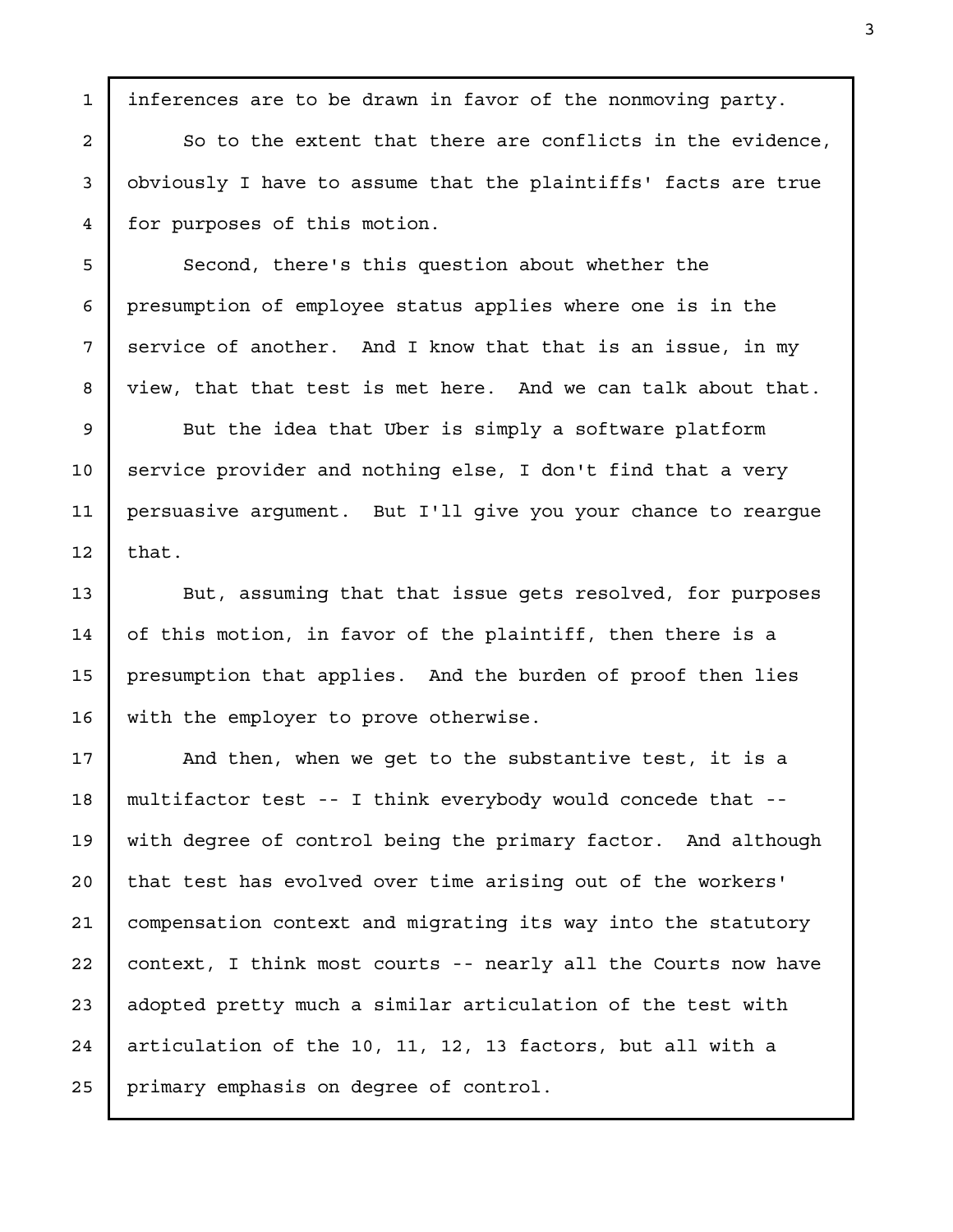What I find that's interesting is, contrary to my, you know, visceral reaction, which I had stated on the record that I thought that plaintiff seemed to have a hard case to make, is that when you look at the cases it's -- one conclusion you can reach is that it's very rare to find any one factor dispositive, either any indicia of control or any of the other 12 factors.

1

2

3

4

5

6

7

8

9

10

11

12

13

14

15

16

17

So, as one example, I would have thought in the old days if you owned the truck, if you owned the shovel, if you owned the backhoe, if you owned the broom and all the equipment, that's a pretty good indicator of an independent contractor status and non-employee status.

Well, I don't think that's the case. There are a number of cases now, whether it's FedEx or some of these other delivery cases where people provide the truck, the limousine, the car, and that did not stand in the way of the Court concluding employee versus independent contractor status.

Degree of supervision, you would have thought, sort of in the old days, that, you know, if you left someone else to do work in the way they want to and you only look at the results with minimal or no field supervision, that's another pretty good indicator. But the cases take a more subtle approach. 18 19 20 21 22

You look at the nature of the job. And there are certain jobs that are inherently less susceptible to supervision, particularly if you're out in a field, particularly if you're 23 24 25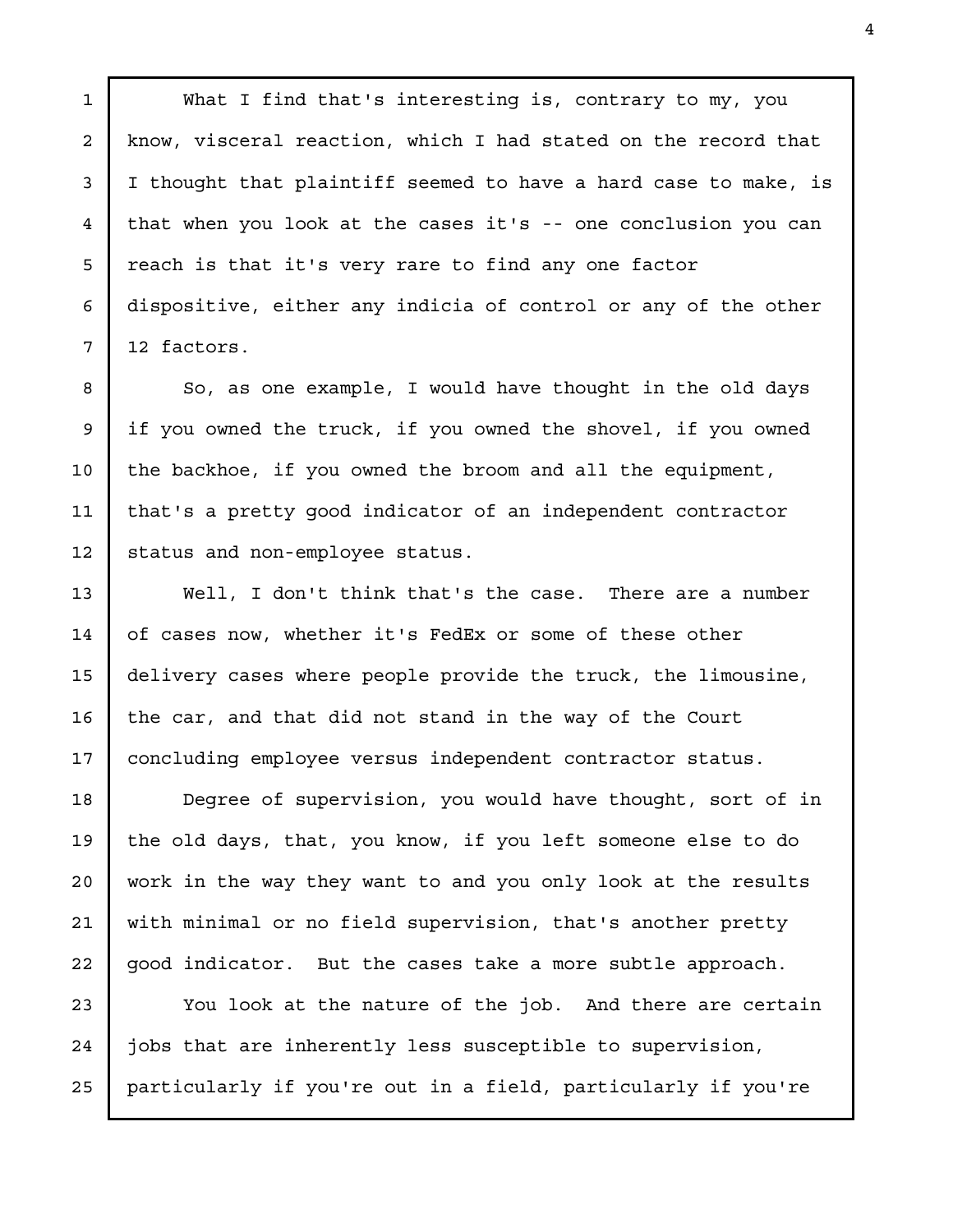driving a car or a truck. Many of the cases afford a substantial amount of flexibility to the driver or to the person in the field without losing employee status. So simply to -- I mean, simple fact, seems to me, is that it's never easy. It's not just one factor you can point to and say, boom, that's it. And the fourth observation I want to make is that -- both of you are probably against me on this point, but is this a question of law or fact? The ultimate inference to be drawn, once you've crystallized the facts and whether on summary judgment drawing them in favor of the nonmoving party or at trial, once you've resolved it as a finder of fact would resolve any conflicts regarding, for instance, degree of control, terminability, et cetera, et cetera, is the ultimate inference drawn whether one is an employee or an independent contractor, is that a question of law for the Courts or fact for the fact-finder of the jury? And although there is some language in the Borello case, I think it's now clear that it is a question -- the ultimate question is a mixed question of law and fact. And the issue, therefore, on summary judgment is whether a reasonable jury could conclude -- could only conclude in one direction. And there, I think, in the Narayan case, certainly the 1 2 3 4 5 6 7 8 9 10 11 12 13 14 15 16 17 18 19 20 21 22 23

Ninth Circuit made that very clear and, indeed, articulated - borrowing from Judge Eastbrook, explained the rationale for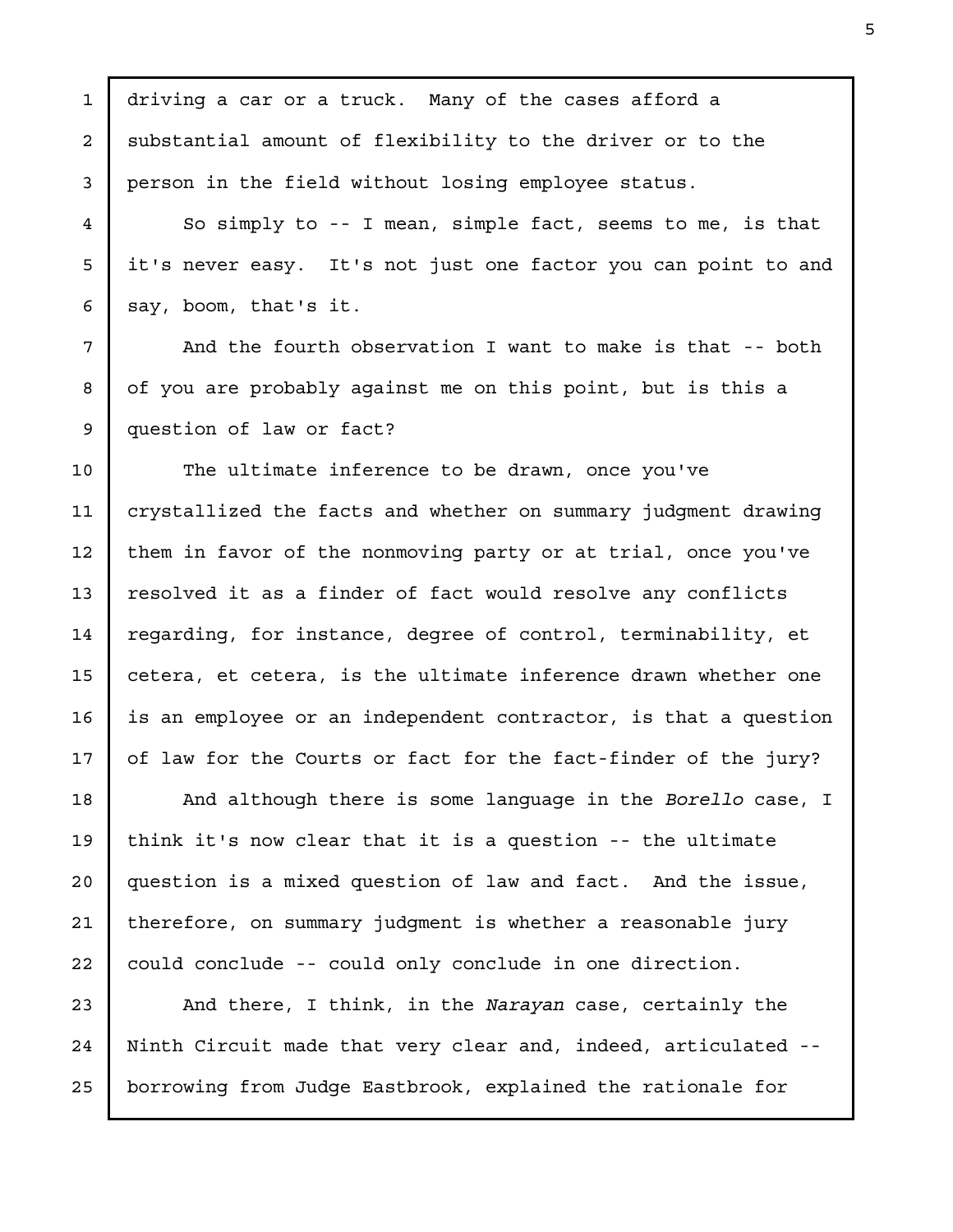that.

1

There are more recent California Court of Appeal cases, including Arzate vs. Bridge Terminal Transportation in 2011, that have applied the reasonable trier of fact standard post Borello, and a series of other cases that so hold, including, I think, the Mission case that the defendants cite, saying it's a mixed question of law and fact.

So that means the standard here, where we're not dealing with cross motions for summary judgment -- I did preclude the plaintiff from bringing a cross motion -- where we have a single motion for summary judgment, I would have to find that, viewing the facts in plaintiffs' favor, drawing all reasonable subsidiary inferences in favor of the plaintiff, that no reasonable jury could conclude that the drivers are employees.

That's a pretty tough standard to meet. I understand your arguments and the overarching -- and we can talk about that. But that's how I see things as a framing proposition. And against the backdrop of finding that, there's in addition to that a presumption of employment, of employee status here, because I do think drivers are serving Uber.

So through that lens, I would then look at all the facts. And we can line up the facts and talk about the facts. And, of course, we can talk about the cases and how they've interpreted them and which way they go.

And, frankly, you know, you could probably distinguish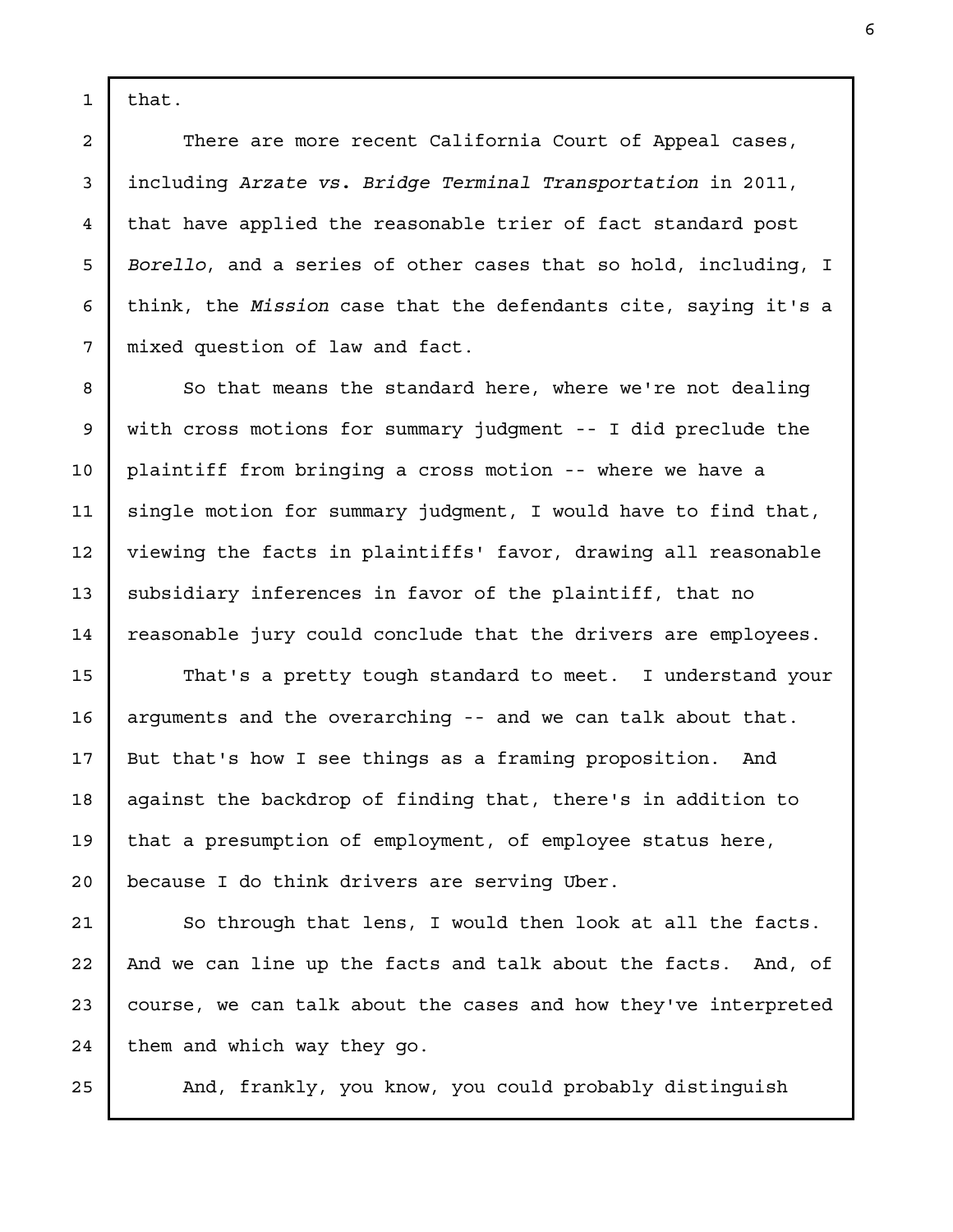just about every case on some level. But when you look at the overall question that's before the Court, viewed through this procedural framework, it seems to me a very tough argument at this juncture to show that no reasonable jury could find that drivers are employees when all the facts and conflicts are drawn in favor of the plaintiff. 1 2 4 5

3

6

7

8

9

So before we get into the actual facts, I would like to hear your comments if you think that I'm on the wrong track with respect to the framing.

MR. HENDRICKS: Your Honor, I think that you have generally framed the issues correctly. I do believe, as a threshold question, there is the issue of whether they're providing us a service. 10 11 12 13

I do believe that -- that if they were found to be providing a service, that we would go then, and only then, to looking at whether they would be employees or independent contractors. So I think there is some level of agreement there. 14 15 16 17 18

THE COURT: Okay. And I know you argued in a footnote to the contrary, sort of agreeing with the defendant that your initial take was that this is a question -- the ultimate question is one of law for the Court. I don't know if you're still of that view. 19 20 21 22 23

MS. LISS-RIORDAN: Well, I am. And let me just speak briefly to that before we get into the other matters. 24 25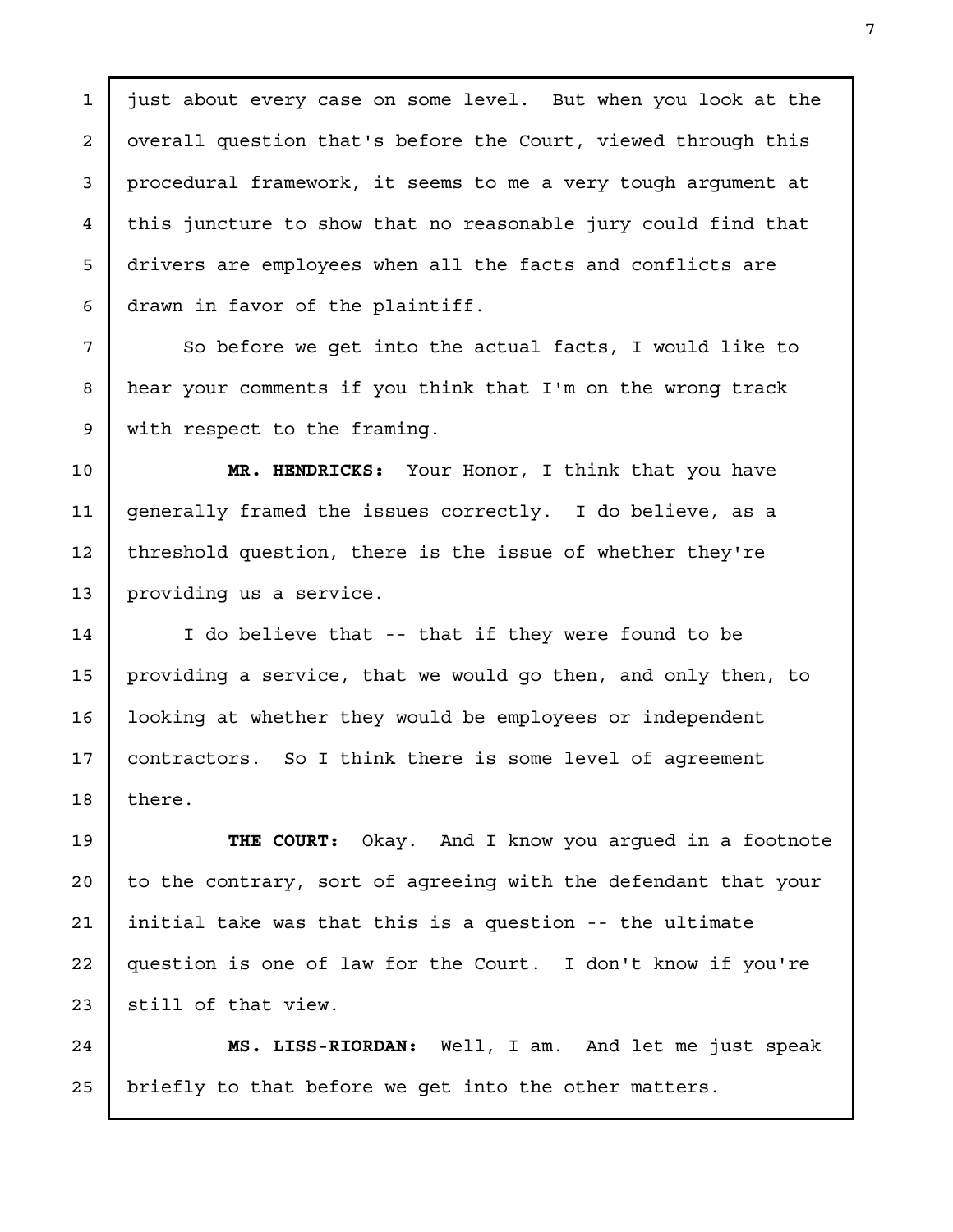I understand what you're saying and agree that the cases are somewhat mixed. But I think the modern tendency has been, in the most recent cases, that when there are not -- especially when there are not material disputes regarding material facts, courts have applied the law to the facts and made the determination, as of course the Ninth Circuit did last year in two cases, both the Alexander case and Ruiz vs. Infinity case.

1

2

3

4

5

6

7

8

9

10

11

12

13

14

15

16

17

18

19

20

It's also true for other FedEx cases, as I'm sure the court is aware. The Craig vs. FedEx case in Kansas; the Slayman vs. FedEx case in Oregon, on the Ninth Circuit.

The Nevada Supreme Court last year decided on facts that could also be arguably mixed in the Terry vs. Sapphire Adult Entertainment case found, as a matter of law, that the dancers were employees.

A couple of the cases -- pertinent cases that said it was a fact issue for trial, the Narayan case from the Ninth Circuit 2010, and Your Honor's case in Harris, it appeared from those cases that there was only a motion filed, as here, by the defendant for summary judgment and that the plaintiffs had not cross moved.

Now, I understand that, for procedural reasons, you decided you didn't want the plaintiffs to move for summary judgment at this time. And, of course, because we're before a class certification I would hope that you would consider allowing us to move at a later stage, assuming this case goes 21 22 23 24 25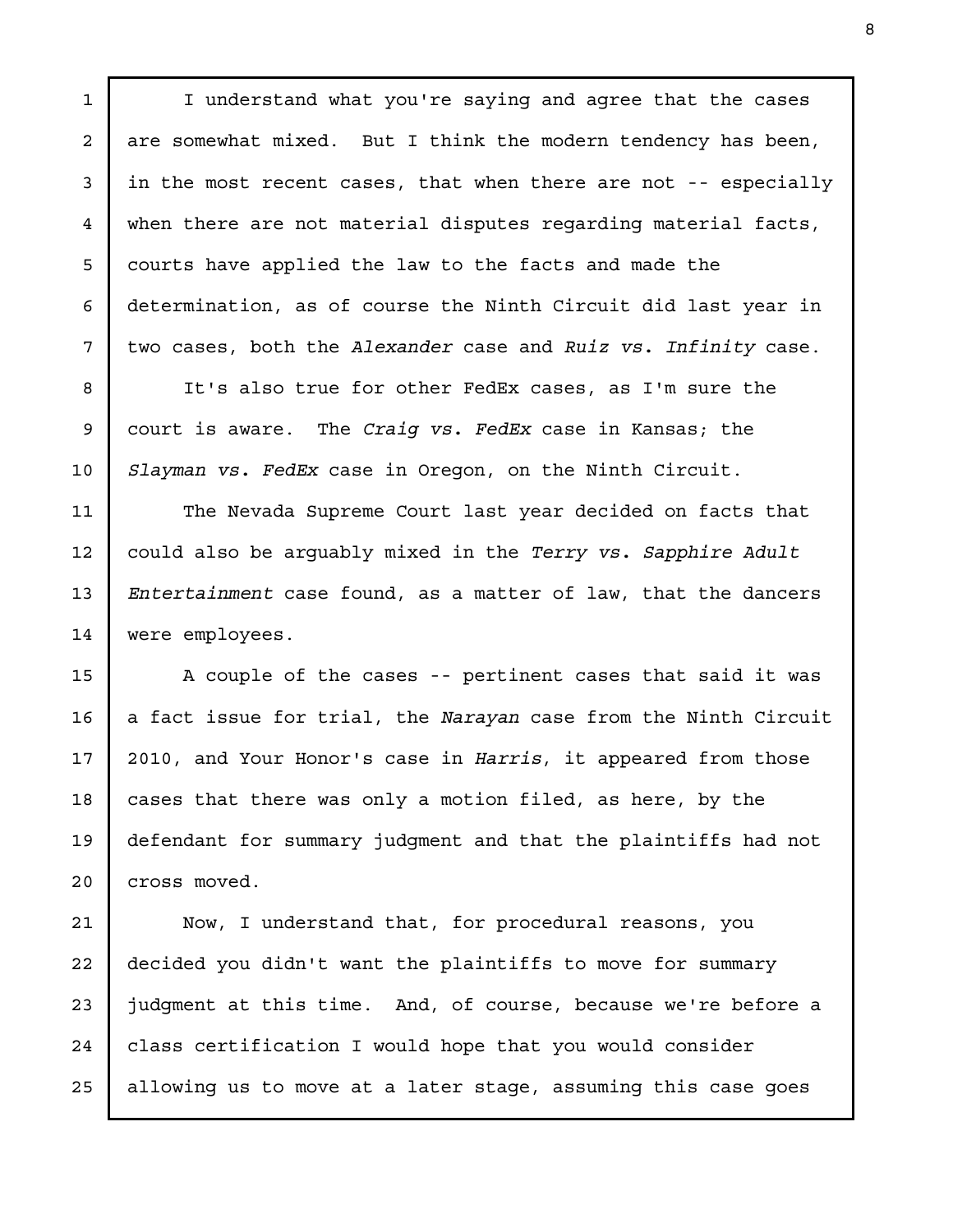to a later stage.

1

2

3

4

5

6

7

8

9

12

13

14

But I think, in light of these recent cases, there is reason to -- there is reason to believe that the Court could decide this is a legal matter because it is a mixed question of law and fact.

But if the underlying facts that are really important are not so disputed, which I think may be well the case here, it's the Court's role to apply the law to those facts. So that's - that's what I have to say about that.

THE COURT: So is it your view that Narayan was wrong, the Ninth Circuit decision in 2010 was wrong? 10 11

MS. LISS-RIORDAN: Well, I -- I don't know if in Narayan, whether the plaintiffs had cross moved for summary judgment. It looks from the decision like they hadn't --

THE COURT: Well, why does that make any difference? Whether there's a cross motion or not, the standard applied to each motion and cross motion is the same. Why should that change it? 15 16 17 18

MS. LISS-RIORDAN: Well, I -- I believe because there was simply a consideration of whether or not the defendant's motion for summary judgment should have been granted, and the Ninth Circuit, I believe, reversed that, that the Court didn't have the opportunity to determine, as a matter of law, that a plaintiff's motion should have been granted. 19 20 21 22 23 24

25

THE COURT: But it went into a detailed exposition as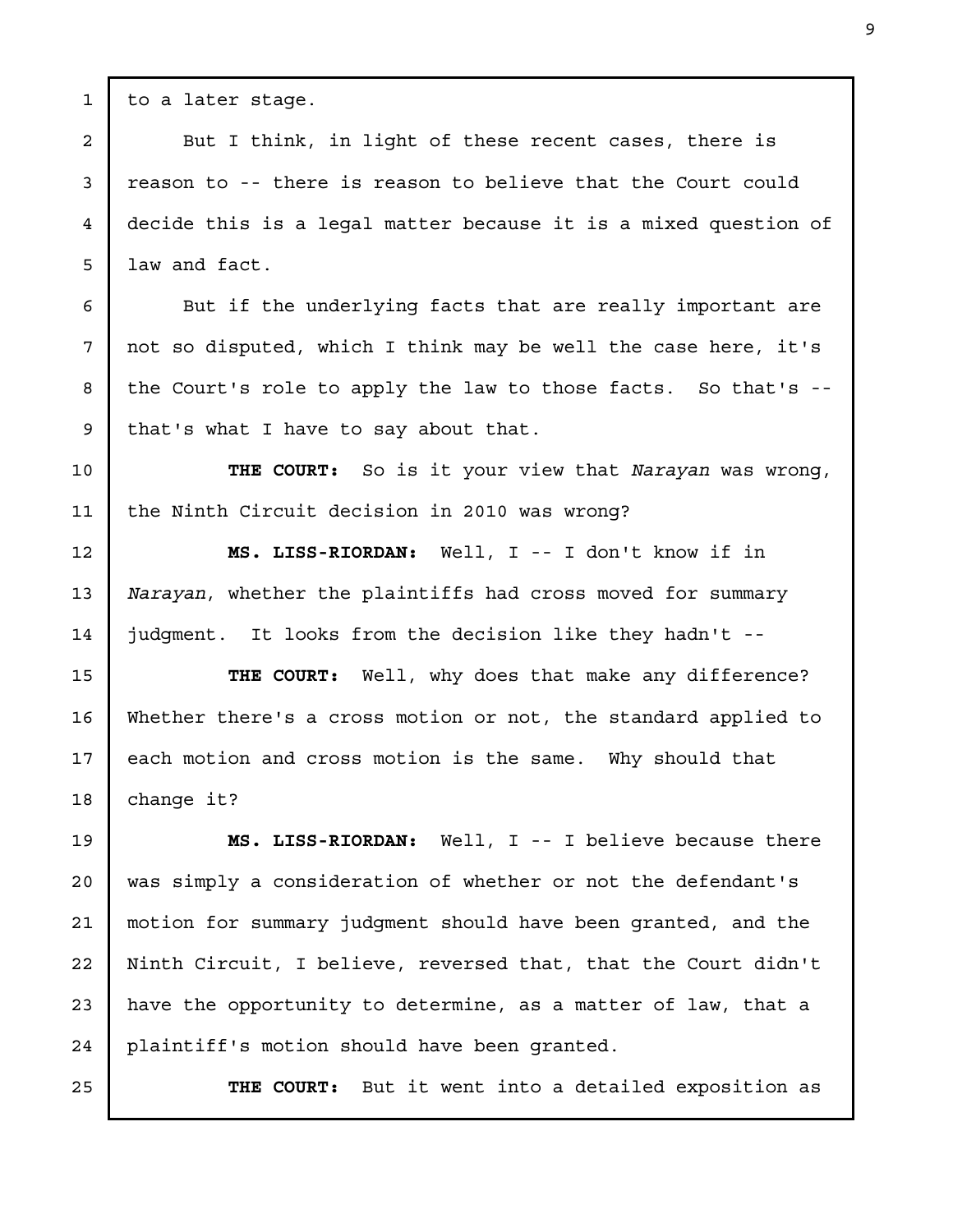to why these kinds of issues are properly one of -- so long as, you know, a reasonable jury could so find. You could find that a reasonable jury can't when the facts -- even drawn in favor of the nonmoving party, that doesn't preclude summary judgment.

1

2

3

4

5

6

7

8

9

10

11

12

13

14

15

16

17

But just like many other mixed questions of law, mixed questions such as whether under undisputed facts somebody is negligent, whether there was excessive force under the Fourth Amendment, there's all sorts of situations where it is ultimately for the jury, even though there's not much dispute as to the underlying subsidiary facts, because particularly as Narayan points out, where you have a multifactor test, that is almost peculiarly one appropriate for the jury.

MS. LISS-RIORDAN: Well, it's not clear because there wasn't -- it does not appear there's a cross motion for summary judgment by the plaintiffs. It might not have been argued in that case that summary judgment should be entered for the plaintiffs.

In the more recent Alexander vs. FedEx case, the Ninth Circuit concluded that the factors pointed in different directions, yet still the Court applied the law to those facts. 18 19 20

THE COURT: Well, the Ninth Circuit was conspicuously silent on exactly what standard it was applying there, frankly. It didn't adopt either standard. It didn't say this is a question of law -- ultimate question of law for us to decide, and that's why we're deciding, or whether it was really saying 21 22 23 24 25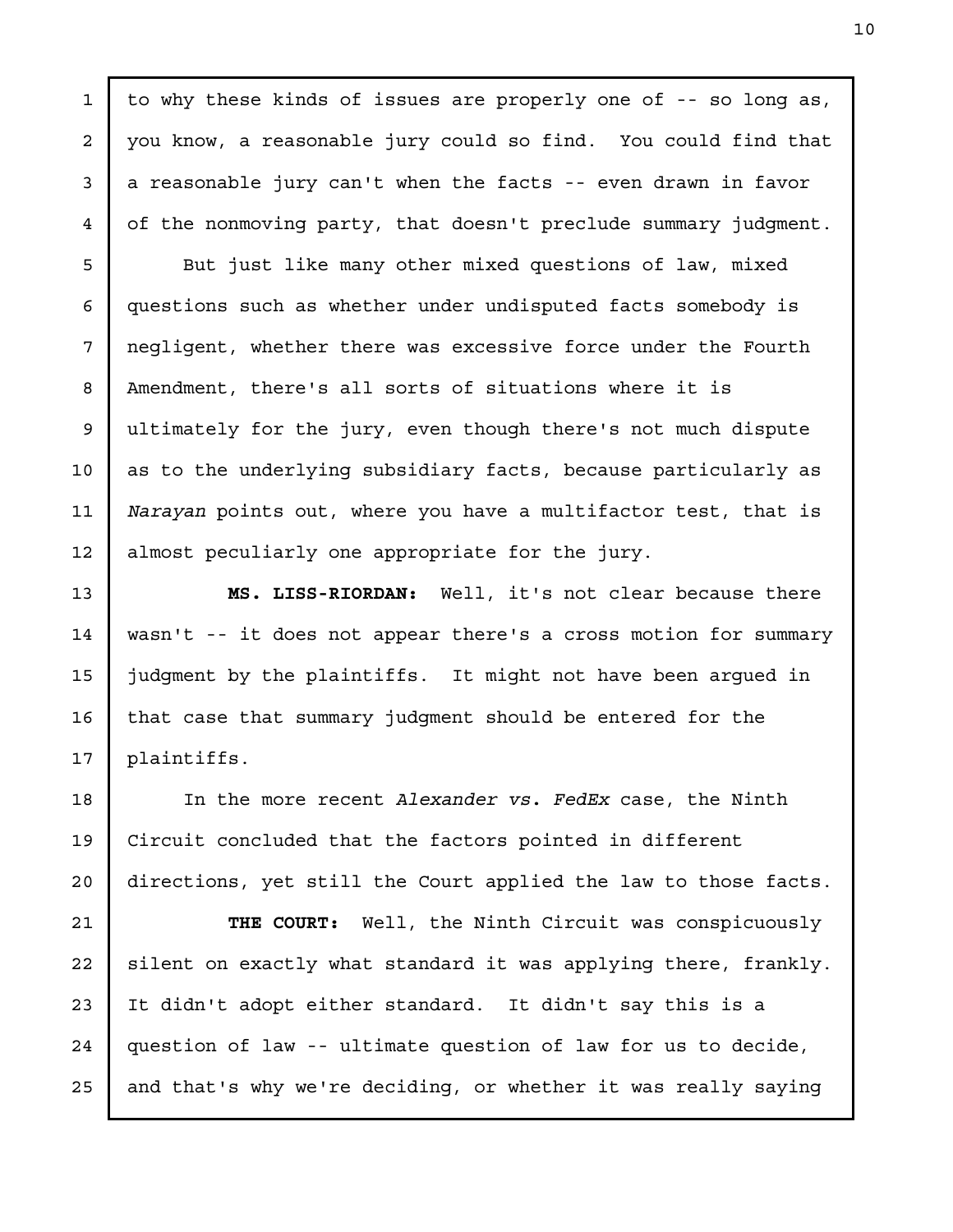no reasonable jury -- even though there are some facts going the other way, when all is said and done, a reasonable jury could go the other way. So it's a little ambiguous. MS. LISS-RIORDAN: Right. And then again, last year in the Ruiz vs. Infinity case, again the Ninth Circuit said as a matter of law that plaintiffs were employees. THE COURT: Well, let me just answer your question. I don't want to get too far afield. MS. LISS-RIORDAN: Sure. THE COURT: But I also am interested, thinking ahead, if this case does go to trial, for instance, if I don't grant summary judgment in either direction, how do you handle this? When you have disputed issues, subsidiary issues, and you have lots of issues, you've got 13 factors, and many factors on control, for instance -- and one of them we'll talk about is whether or not somebody really could refuse, when they sign in, whether they could refuse to take a ride without any consequence or not, how terminable they were, how much monitoring there really is of some of these suggestions, et cetera, et cetera. What do you do? Do you submit, under your scenario, 40 interrogatories, special interrogatories to a jury to decide each micro fact, subsidiary fact, and then the Judge then takes that all in and then does a Gestalt analysis? Is that how it works? 1 2 3 4 5 6 7 8 9 10 11 12 13 14 15 16 17 18 19 20 21 22 23 24 25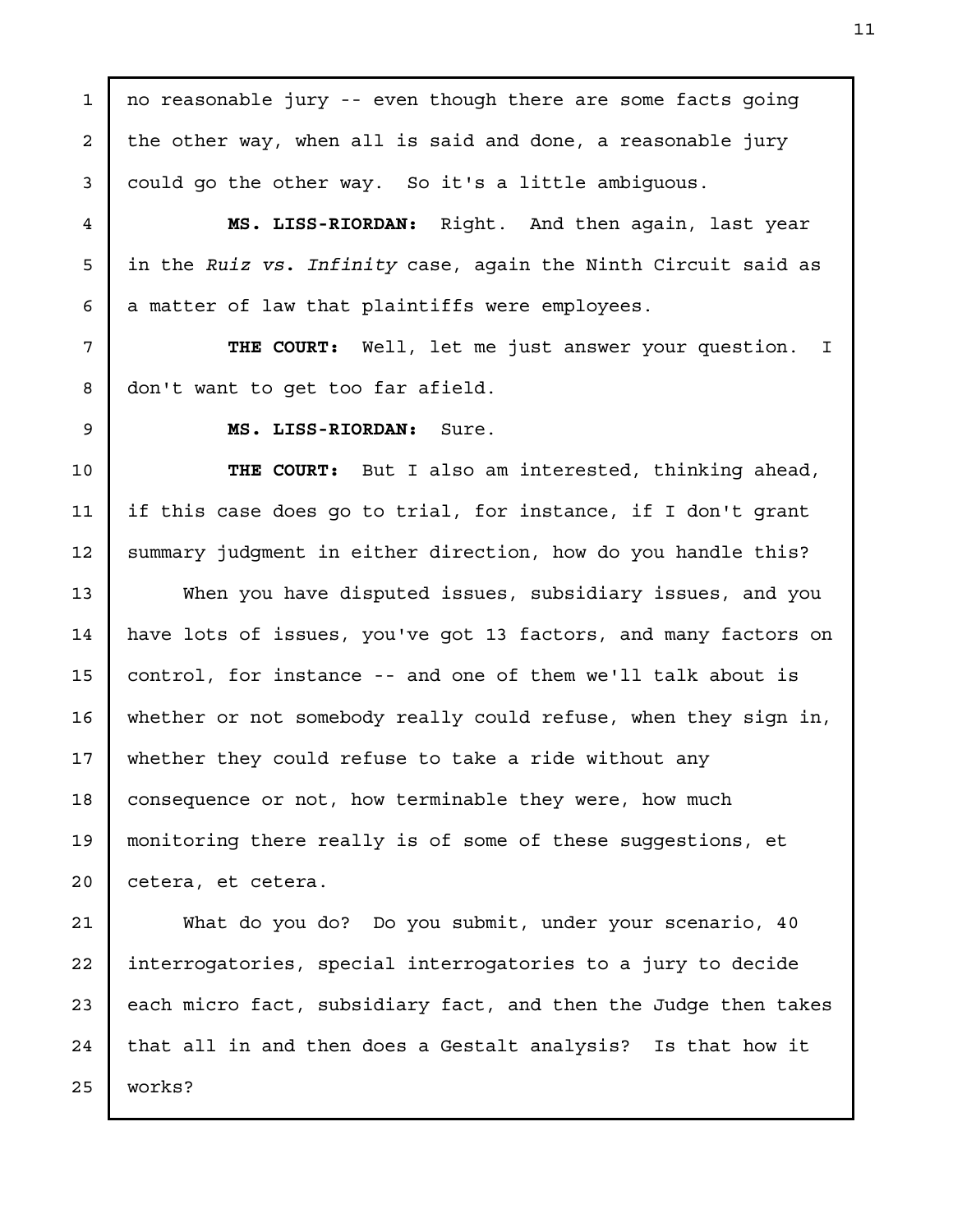MS. LISS-RIORDAN: I think it's worked different ways in different courts. Either that type of specific jury form versus just asking the jury the final ultimate question.

I mean, I will note that since we --

1

2

3

4

5

6

7

8

17

18

19

20

21

THE COURT: You can't -- under your scenario, if it's the ultimate question before the Court, a question of law, I wouldn't be able to just throw it to the jury like a negligence case.

MS. LISS-RIORDAN: Well, that's correct. In other words, I think if you think that there are material disputes of fact regarding material factors here -- in other words, we haven't or they haven't proven overwhelmingly that they win based on some factors, even though other factors might be disputed but they're not so important, then perhaps it would be appropriate to have the jury decide each of those factors and then send it back to the Court. 9 10 11 12 13 14 15 16

But one point I do want to make is remember we have UCL claims here. And both of our statutory claims are brought under the UCL, which, of course, would be tried to the bench anyway. So that is something to think about, that it may possibly be --

THE COURT: If you have a mixture of jury and judge questions, my recollection from first year of civil procedure, the Dairy Queen or Beacon Cedar case, the Seventh Amendment prevails and you have to let the jury decide all the factual 22 23 24 25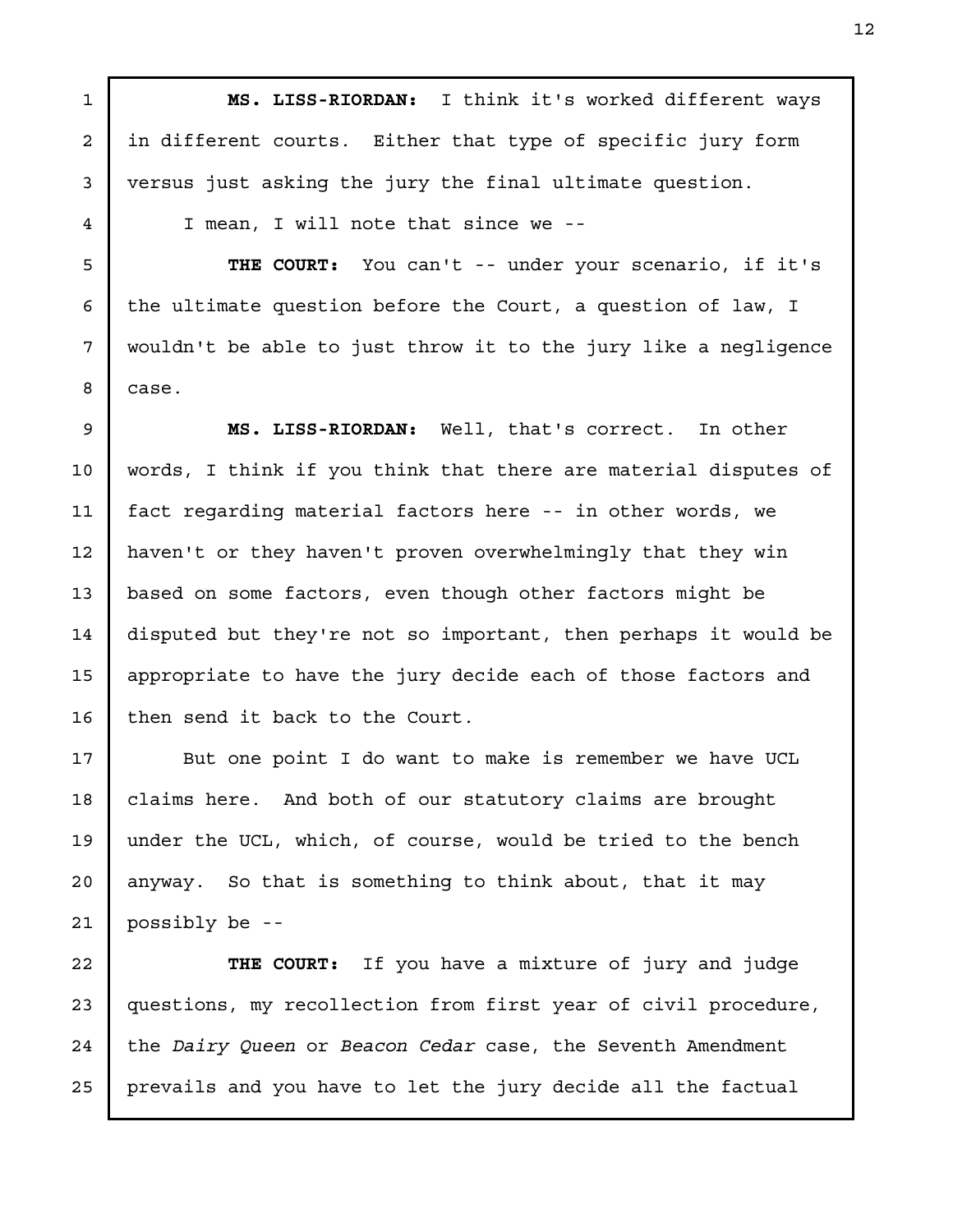questions before the Court can issue equity decisions, et cetera, et cetera. So that doesn't help the fact that there's a UCL claim, which is normally a question for the Court. It would still have to await resolution of underlying facts by the jury. MS. LISS-RIORDAN: But, Your Honor, I think once you hear -- once you let me make my very first argument, I think you might even be convinced that this first argument is dispositive, period. But I'll wait until you're ready to hear that argument. THE COURT: All right. MR. HENDRICKS: And we come back and say that, again, there is a threshold question here that we believe disposes of the further inquiry into whether they're employees or independent contractors. THE COURT: Why don't we go ahead and address that since that's your threshold question. MR. HENDRICKS: Your Honor, I don't think there's any dispute that the law requires that sort of showing, that, as a factual matter, that the individuals claiming to be employees must first demonstrate that they provided service. Okay? We see that under the Narayan case and other cases that articulate the standard. Even in Borello you hear language about that when you look at control you're looking at it that they were under the control of the person they were providing 1 2 3 4 5 6 7 8 9 10 11 12 13 14 15 16 17 18 19 20 21 22 23 24 25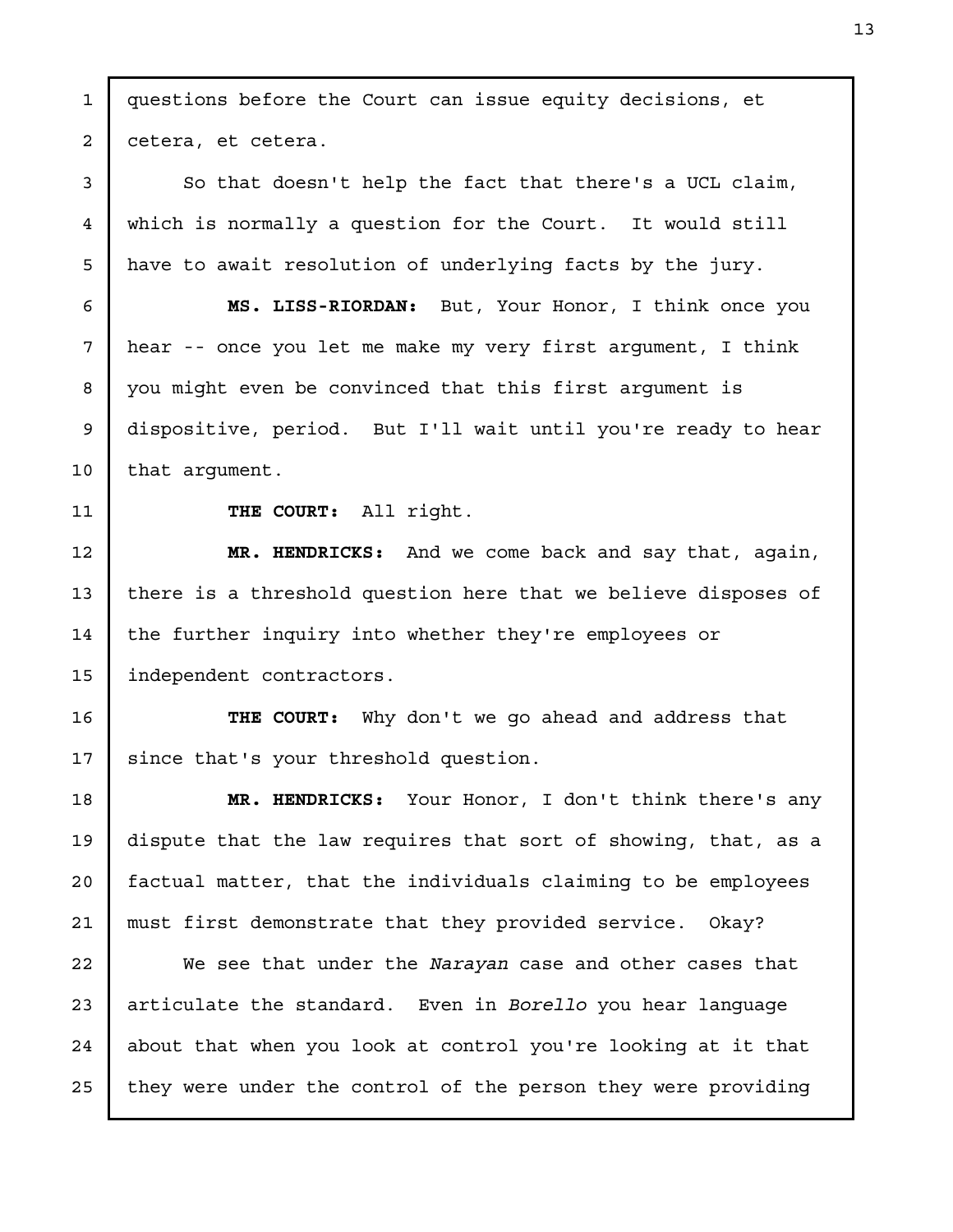service to. That becomes a very important component. THE COURT: And does that question here turn on whether one characterizes Uber as a software provider as opposed to a transportation provider? MR. HENDRICKS: No. THE COURT: No? MR. HENDRICKS: No. THE COURT: So if I conclude that, like the PUC did, that Uber is in the business of providing transportation, you don't think that drives that first question? MR. HENDRICKS: I do not. I think it can be a factor. And that is to say, because we are a software company that develops an app, I think that strengthens the fact that they're not in this instance providing a service to us. But more importantly is the nature of the obligation and what's actually taking place. You have to step back and look at this not as elements and a punch list. You have to step back and take a look at what is the actual relationship. The cases that you are probably relying on are particularly dispatch cases where people are delivering goods, transportation cases where you have FedEx or JHK, where the entity that is being viewed as the employer has already entered into some sort of contractual relationship where they are obligated to deliver a product. Okay? A package. You know, I go to the FedEx station, I give you my ten 1 2 3 4 5 6 7 8 9 10 11 12 13 14 15 16 17 18 19 20 21 22 23 24 25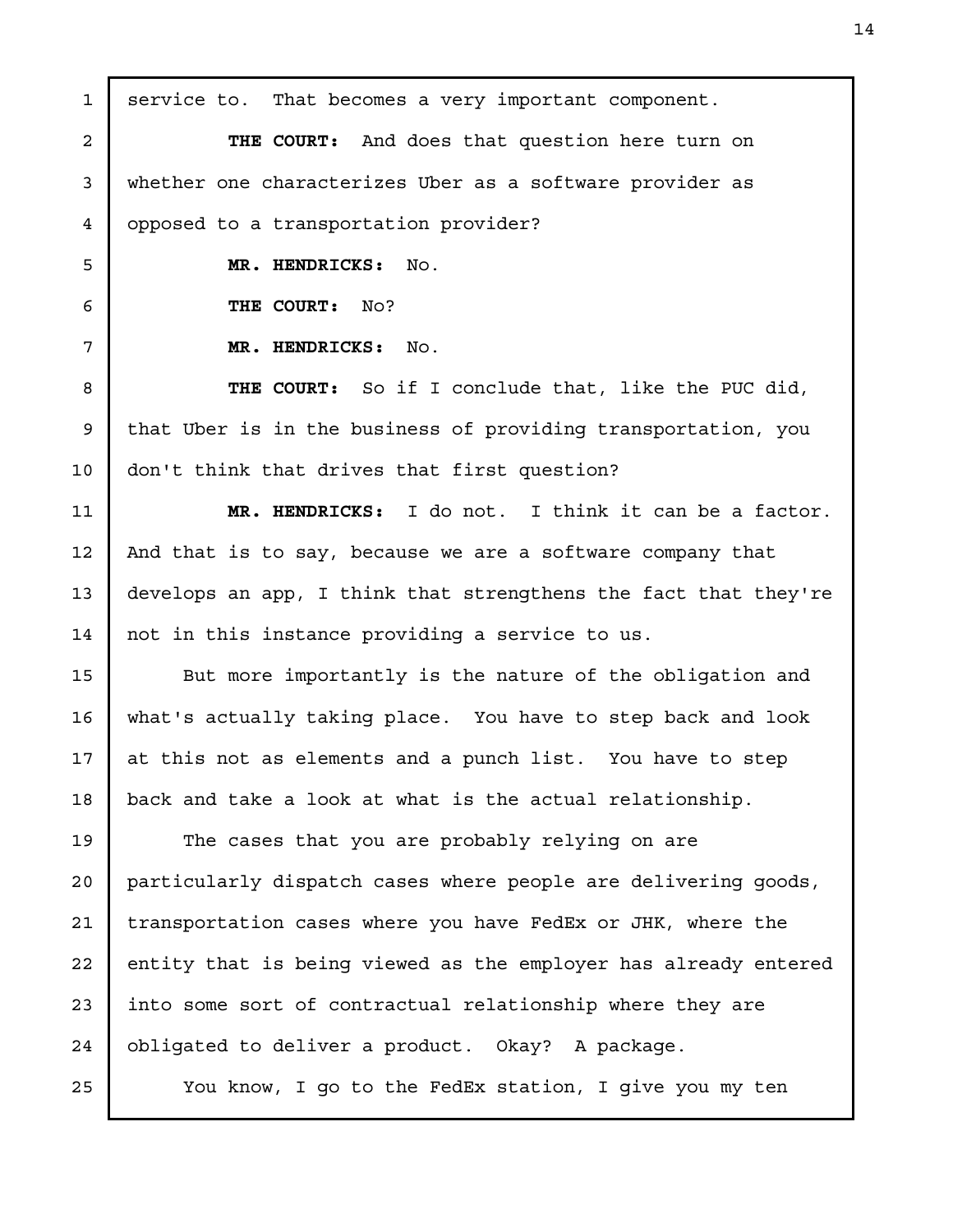bucks and say deliver it by tomorrow. Okay? That is a different kind of situation than what we have here. Under our agreements with the transportation providers, as well as with riders, Uber never assumes that obligation. No rider can come to Uber and say, you know something, the app was down, you owe me. You know, that driver didn't show up, you owe me. We never obligate ourselves to be a transportation provider. The agreements, which are the first step in the analysis here, don't create that sort of obligation on the part of Uber. Uber disclaims it as to passengers. It disclaims it as to the plaintiffs in this particular case. THE COURT: So could Uber operate and be an ongoing company with revenue if it weren't providing -- essentially, responding and providing and connecting people who ride rides? MR. HENDRICKS: Our product is intellectual property. We get licensed in a variety of different ways. We assume different revenue models relative to that. You see applications all the -- THE COURT: Well, if all you were doing was selling an app, you could sell an app and sell it at the app store. MR. HENDRICKS: And we download it from the app store. Nothing precludes us -- the manner -- THE COURT: But Uber does a little more than that, doesn't it? 1 2 3 4 5 6 7 8 9 10 11 12 13 14 15 16 17 18 19 20 21 22 23 24 25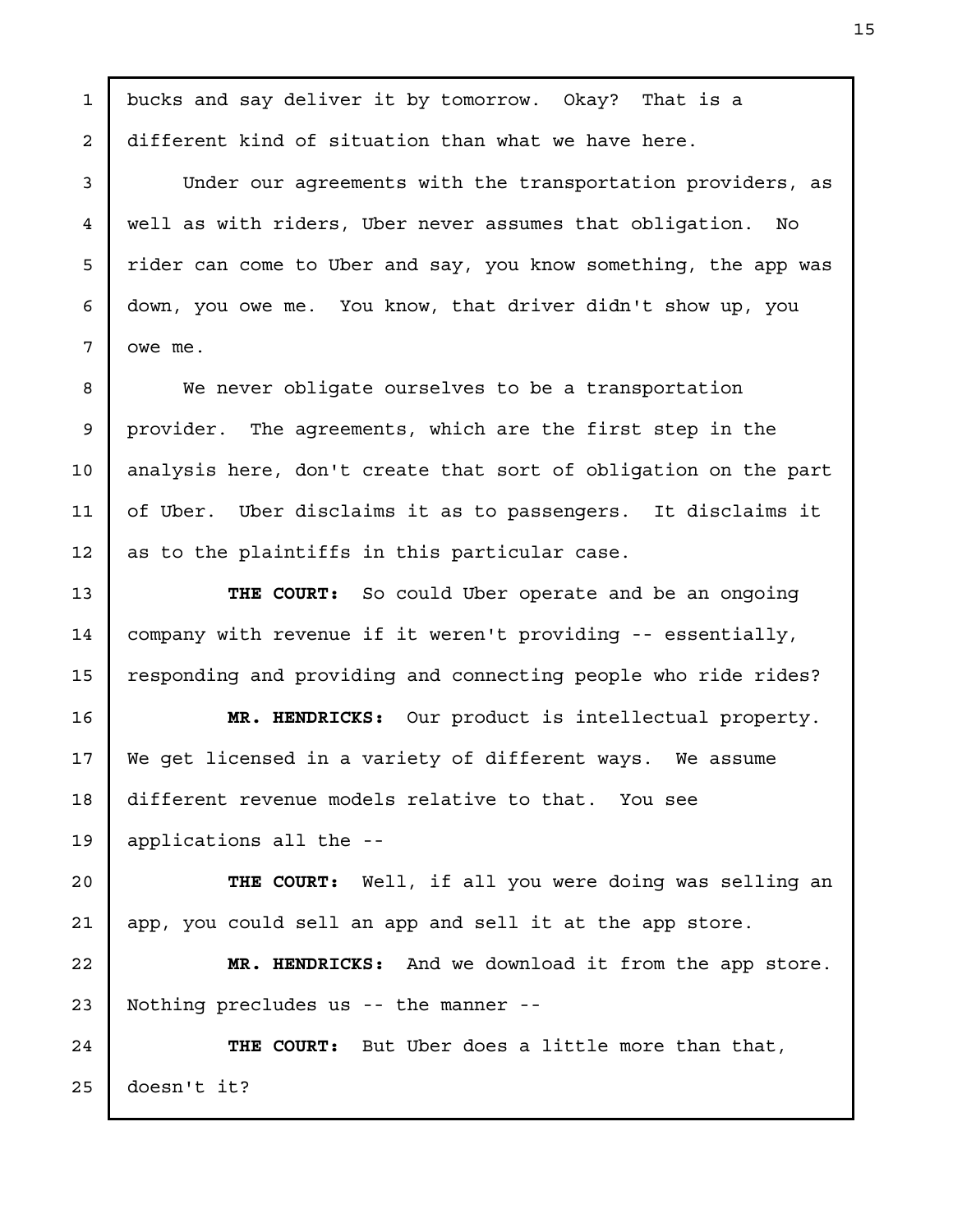MR. HENDRICKS: The manner in which we are compensated for the intellectual property does not change the inquiry as to whether or not these individuals are providing a service to us. That is not the proper inquiry. Secondly -- THE COURT: Well, no, the inquiry is how do you make your money? Do you make your money by selling an app at the app store? Or do you make your money from people buying a service, i.e. getting a ride? MR. HENDRICKS: No, no, no. We make our money from licensing software. That's what we do. And giving them the right to use it. And we happen to have a compensation model that, when they use it successfully, we get compensated. Look, Martinez vs. Combs, the Supreme Court, when analyzing a suffer and permit standard, made very clear -- and this is the thing I want to make clear here -- there is a difference between benefiting from something, benefiting from a transaction, and someone actually being in service to provide a service or providing a service to that individual. The fact that we benefit from these individuals using our apps simply makes them a customer. That is our view of it. That's what the evidence supports. Take a look at Mr. Manahan's testimony. Mr. Manahan testified that he pays us a service fee for using the app. That is our connection. We promote. We market. That's 1 2 3 4 5 6 7 8 9 10 11 12 13 14 15 16 17 18 19 20 21 22 23 24 25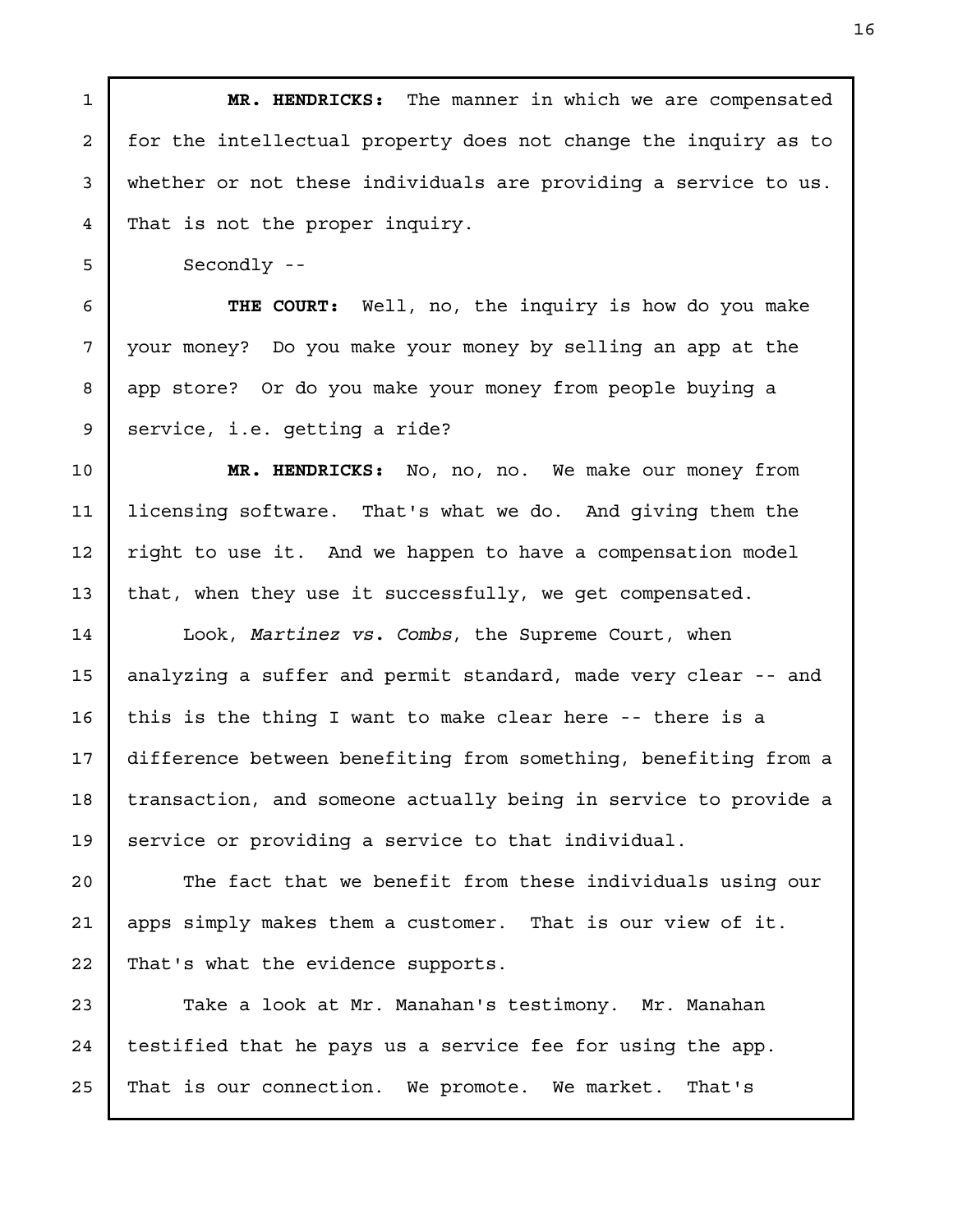correct. We assist with the transaction in some respects in terms of processing the payment.

But, fundamentally, the commercial relationship between these drivers and transportation providers and Uber is one where they are our customer, where we license to them our software, and we receive a fee for doing that.

That is not them --

THE COURT: The fact that you screen drivers, select them, the fact that you, Uber, sets the fare, not the drivers, the fact that the company could not operate and exist as a company and make money without drivers, you think that does not establish, among other things, that these drivers serve Uber?

MR. HENDRICKS: First to which, where -- we are in summary judgment. I know that --

THE COURT: And, therefore, all the inferences are to be drawn in favor of the drivers even on the subsidiary question.

MR. HENDRICKS: Inferences as to evidence in fact. Where is the evidence -- this is their burden to show that they provide service to us. Counsel, in her motion, said, oh, God, of course, that's the case.

Where is the evidence of that? Where is the declaration of that? Where is the fact of that upon which is drawn -- THE COURT: The three things that I just mentioned are

undisputed, correct? Uber does select -- there's some

1

2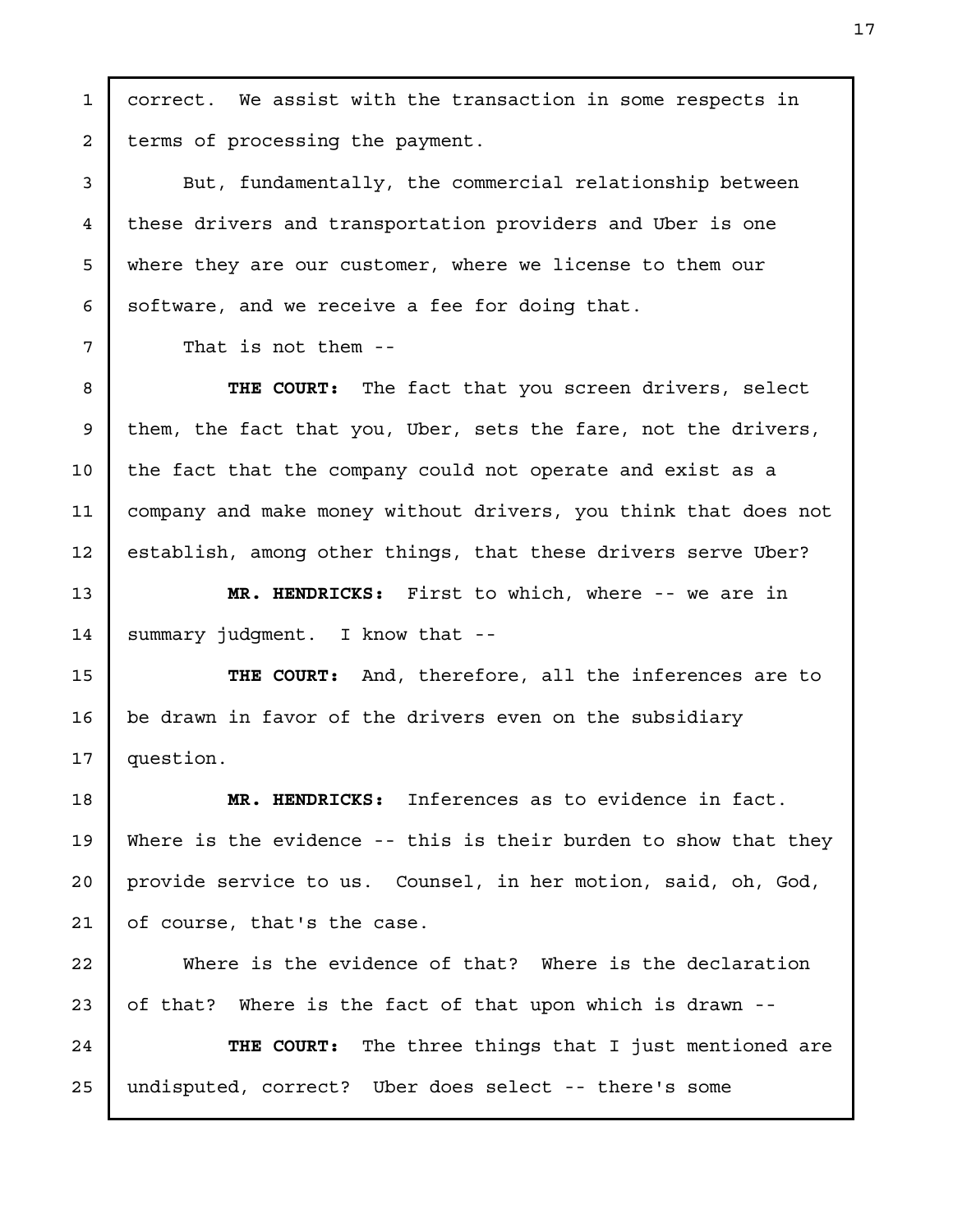screening process. I hope you do. There's some screening, correct? MR. HENDRICKS: Sure, sure, sure, sure. THE COURT: Right. MR. HENDRICKS: Sure. That's right. THE COURT: And you have certain requirements of drivers. May be minimal, but you have some requirements. MR. HENDRICKS: We make decisions about who we give access to our software, that's correct. THE COURT: So it's not like Craigslist, where anybody can get on and sell whatever they want. Well, even there, there are some restrictions. You exercise some quality control. And there is some feedback and some right to terminate people who don't follow the rules in respect to their driving performance and their performance as drivers. That's undisputed, right? You do have a 5-star rating situation. You may not sit somebody, as in the FedEx situation, and drive around four times a year with somebody, but you do solicit feedback and you rate drivers and you warn drivers if they fall below a certain standard or if they do certain things while they're driving that they're not supposed to do. MR. HENDRICKS: The ultimate standard -- there is a standard that's provided for quality. That's the standard. And the cases say that that does not create an employment 1 2 3 4 5 6 7 8 9 10 11 12 13 14 15 16 17 18 19 20 21 22 23 24 25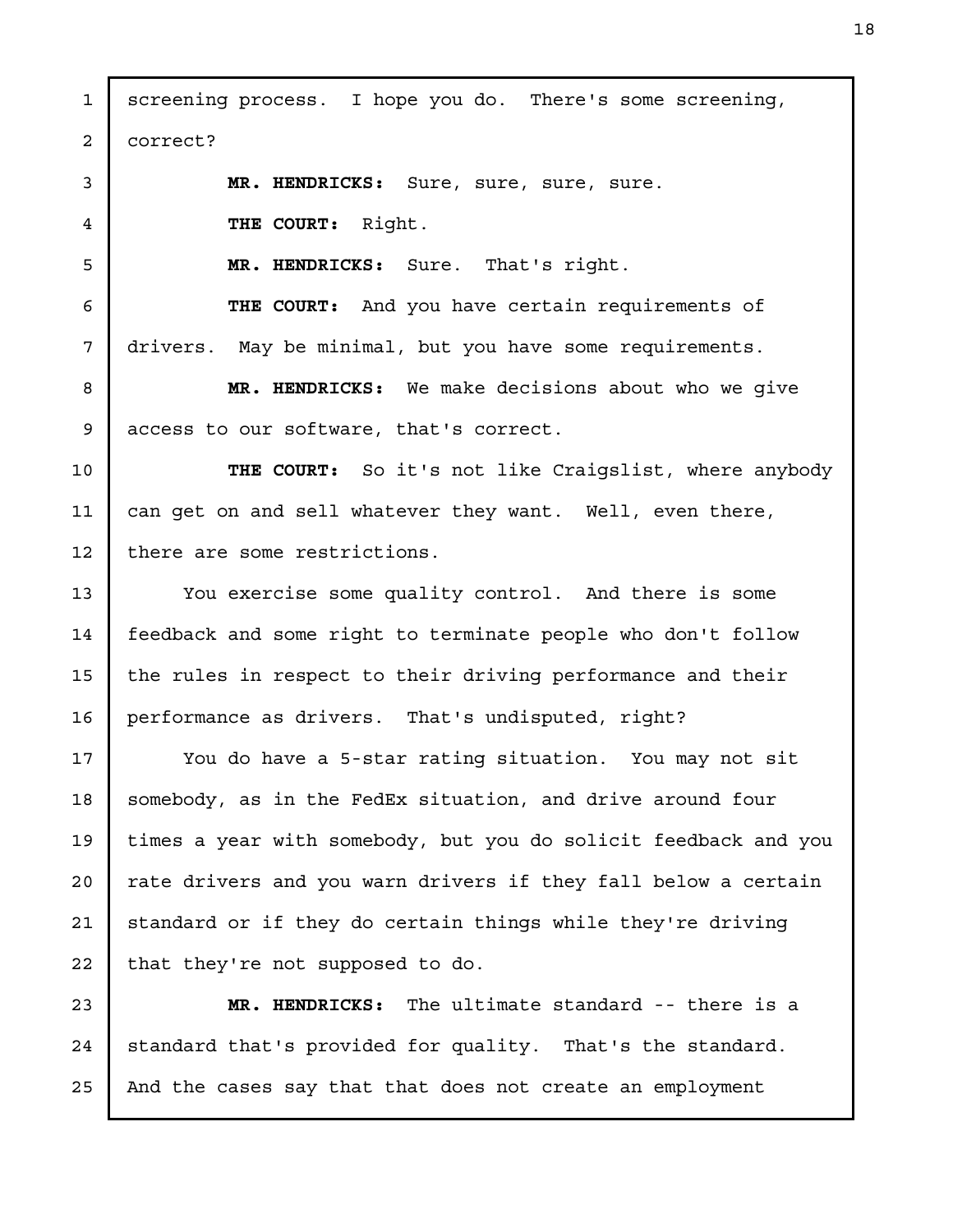relationship. THE COURT: I'm not talking about relationship right now. I'm talking about whether they're in the service. MR. HENDRICKS: Okay. THE COURT: And whether your business -- your client's business is merely providing a software platform or providing a transportation service. So if they're only providing software, why would they be concerned with who's buying it, whether they're qualified, how they're doing on the job? And why would they have control over the pricing, and whether to implement surge pricing or not, et cetera, et cetera. Why are they setting the rates by which drivers are getting compensated? Why do they have a right to terminate drivers under certain circumstances? MR. HENDRICKS: So let's -- THE COURT: It sounds like a little more than just selling something on the app store. MR. HENDRICKS: But, Your Honor, that's a far - that's a far leap. The implicit notion within your suggestion is, if those are true, that must mean they're providing a service. And I'm telling you, even if all those things were true - and I will walk through them and explain why they don't establish any sort of service relationship, but even if they 1 2 3 4 5 6 7 8 9 10 11 12 13 14 15 16 17 18 19 20 21 22 23 24 25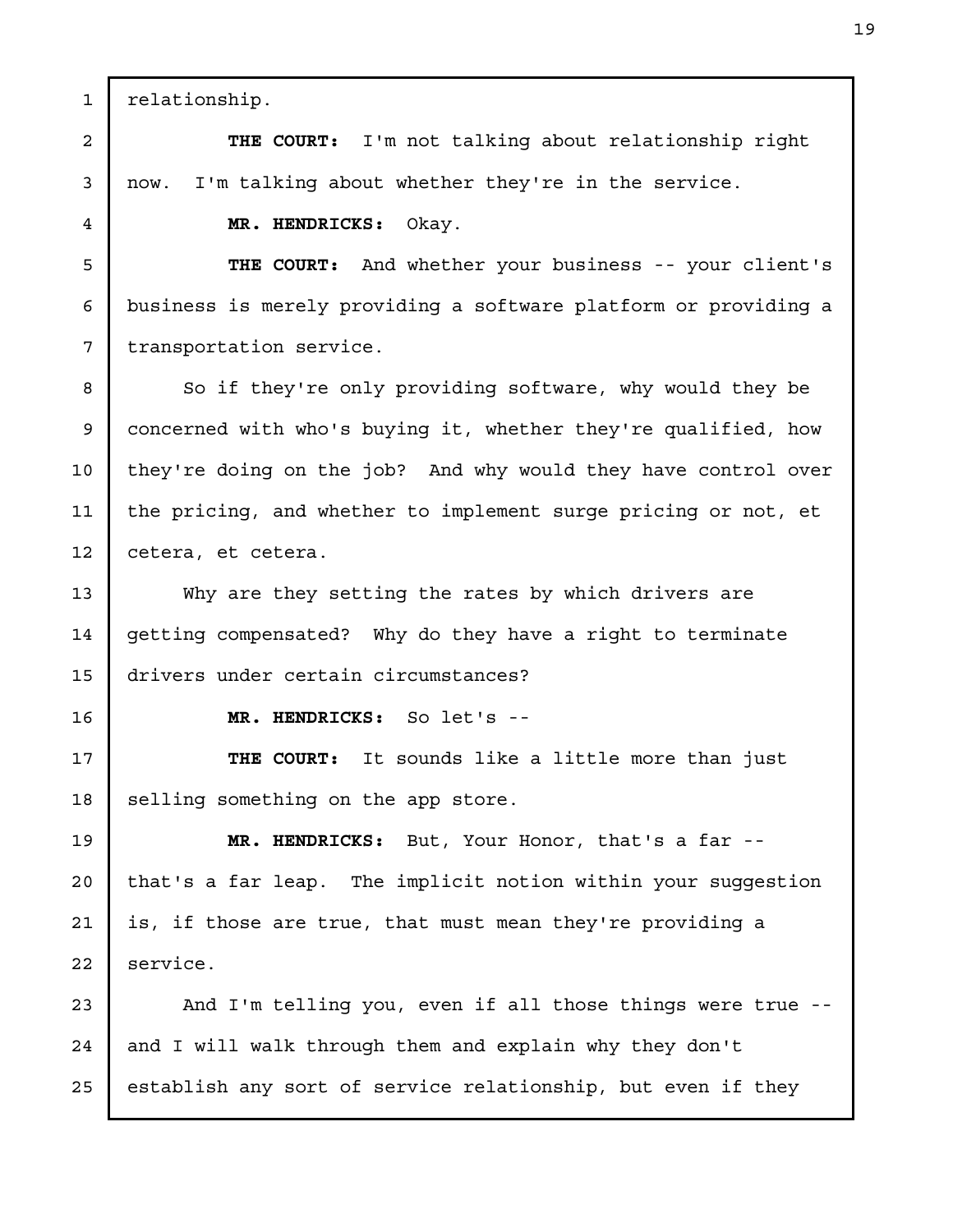were true, they don't mean that we are now receiving a service within the meaning of the law. And let's walk through this for a moment. I am a concierge. I work at a hotel. I have hotel guests that come up to me all the time and say, you know something, I really would like a referral for a dog -- I brought my dog in, do you have a dog walker? And because of what I do, I have connections with people. I have dog walkers. I have restaurants. I have drivers. You know, a lot of drivers stay at hotels. And I sit back and say, you know something, I can pick between a lot of different folks. If you give me ten bucks, the next time someone asks for a referral, I'll refer you. And if you give me that ten bucks, Your Honor, and I refer you to a hotel guest, I'm not your employer. You are not providing a service to me. The service you are providing is still to that hotel guest, getting them from point A to point Z. And all I've done -- THE COURT: So Uber is nothing more than a concierge working for tips? MR. HENDRICKS: Uber is nothing more than providing opportunities and lead generation services, which these plaintiffs have certified in their contracts with us. THE COURT: What about the price setting? What about 1 2 3 4 5 6 7 8 9 10 11 12 13 14 15 16 17 18 19 20 21 22 23 24 25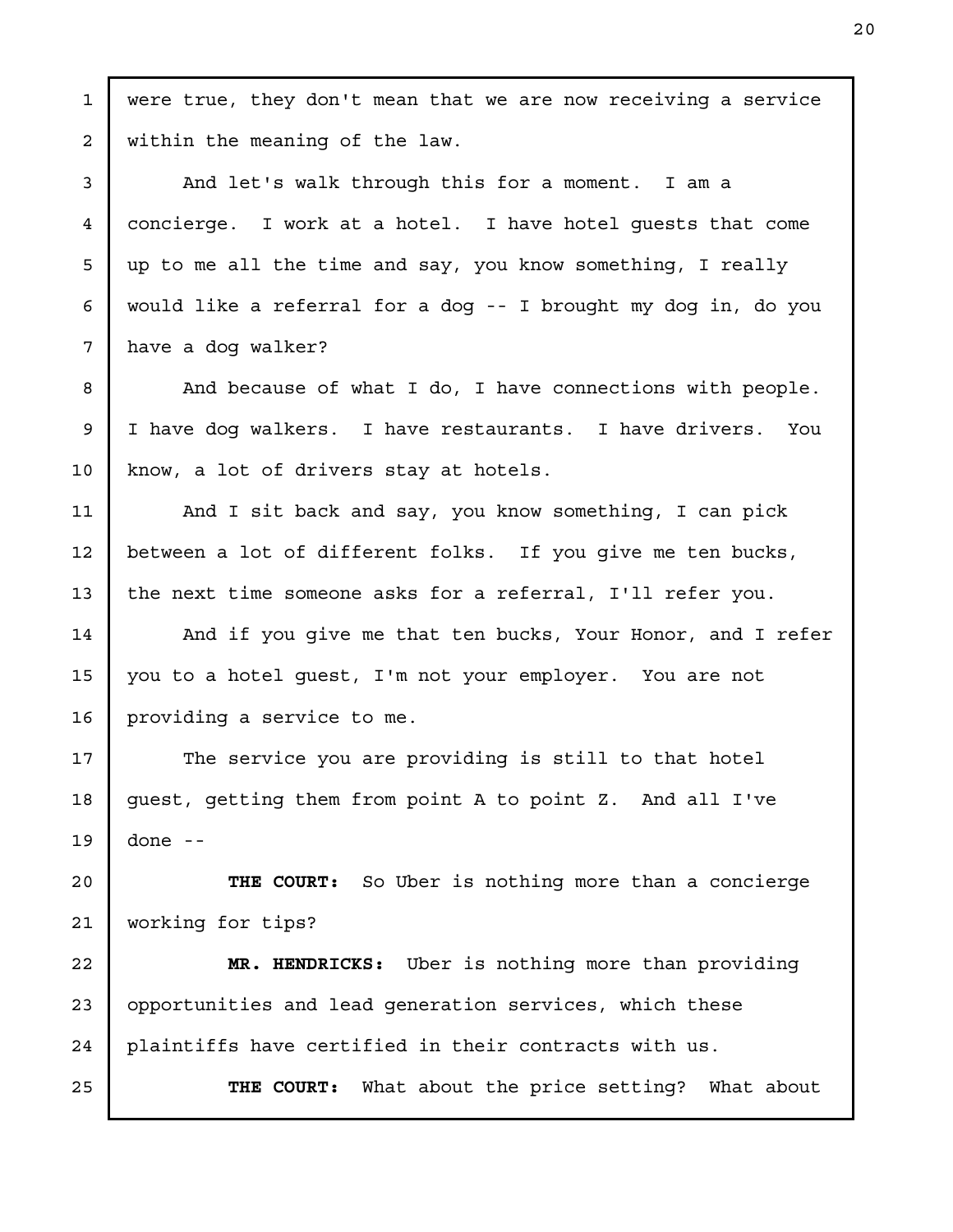the fact that Uber sets the price? That's a little different than a concierge asking for a tip. MR. HENDRICKS: I could give you different examples. THE COURT: Well, what about that example? I'd like you to address that. Isn't there a difference there? MR. HENDRICKS: Let's assume that I say that. Let's assume I come to you and say, hey, you know something, I get a lot of people -- this is a good business, wait a second, I have someone who's paying me to refer them to someone else, and I think there's a market out there that if folks were to price their services at this bucket, a lot of people would do it. And I get a lot of money by connecting people. It still does not mean that I am providing transportation services. What I'm doing is a referral service, a lead generation service. And my business is creating opportunities. Not one of these drivers, not one of these plaintiffs are obligated to take any of these leads. When that person comes to me and asks for the reference, I'm not obligated to give them one. And even if I tell them, hey, go with Ms. Liss-Riordan, they're not obligated to do it. So it's not as though I'm providing the service or have accepted a duty to provide the service or that my business is doing that. I don't own a fleet of vehicles. Okay? The Yellow Cab -- THE COURT: So the logo about being everybody's 1 2 3 4 5 6 7 8 9 10 11 12 13 14 15 16 17 18 19 20 21 22 23 24 25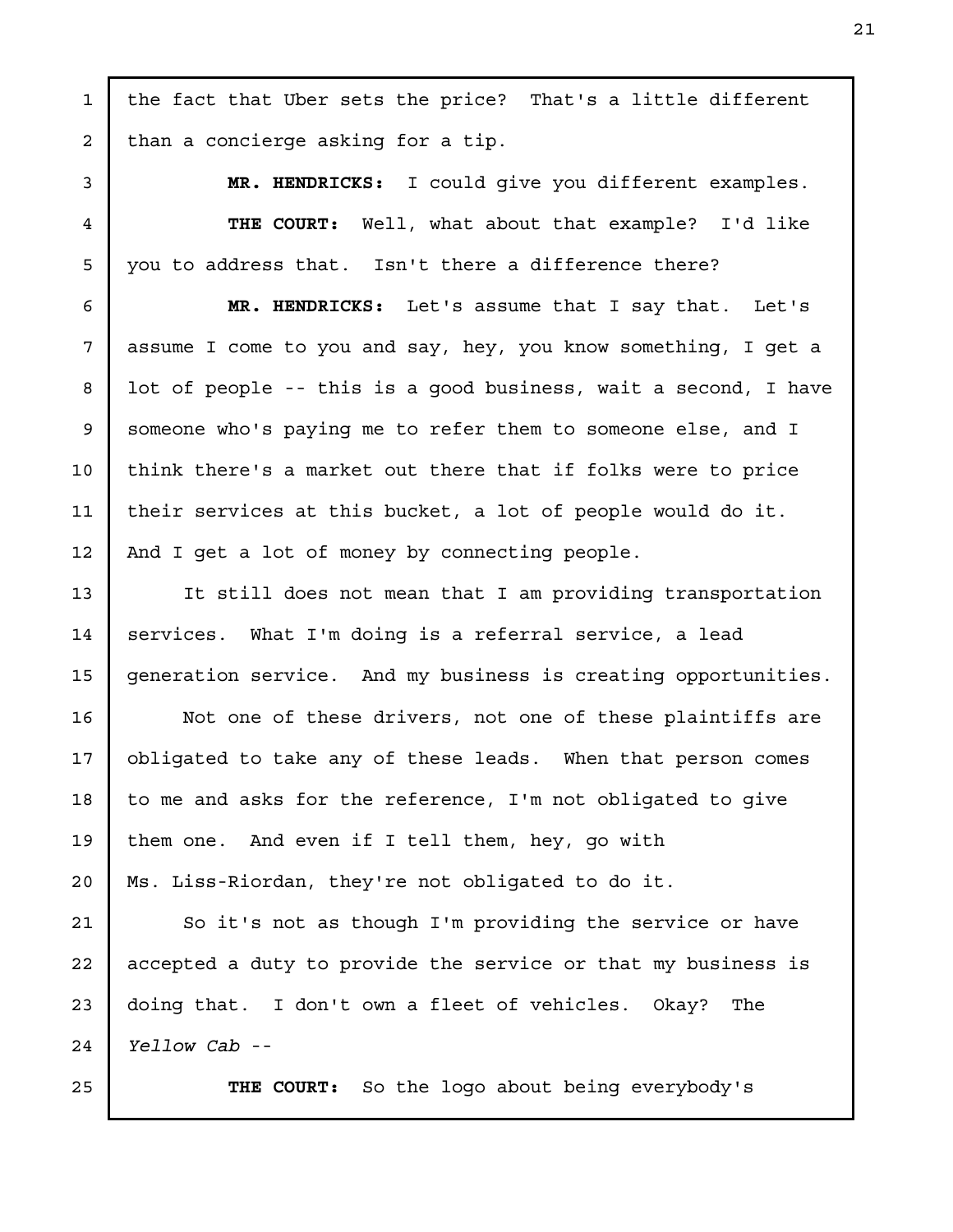private driver really doesn't -- that has no bearing on this question, how Uber presents itself to the public? MR. HENDRICKS: I think it has no legal bearing to the question, particularly in light of the fact that people are entering into specific agreements that set forth that relationship. Those sort of communications are marketing. It is designed to generate interest in the application. We can do that without becoming a transportation provider. Let me give you another example. THE COURT: What happens if somebody's credit card bounces? Uber collects, right, and remits a portion to the driver. What if that credit card bounces? MR. HENDRICKS: We don't have an obligation to ensure that -- if it doesn't get paid, it doesn't get paid. THE COURT: So the driver doesn't get paid? MR. HENDRICKS: We're not the insurer, the guarantor. THE COURT: So it is done on a per-transaction basis of payment? So if something fails -- MR. HENDRICKS: If the card's not good, the card's not good. THE COURT: Who bears the risk, is what I'm asking? MR. HENDRICKS: The driver would bear the risk of that. We may -- so, for example, through contract, we've agreed under certain circumstances to charge the passenger for 1 2 3 4 5 6 7 8 9 10 11 12 13 14 15 16 17 18 19 20 21 22 23 24 25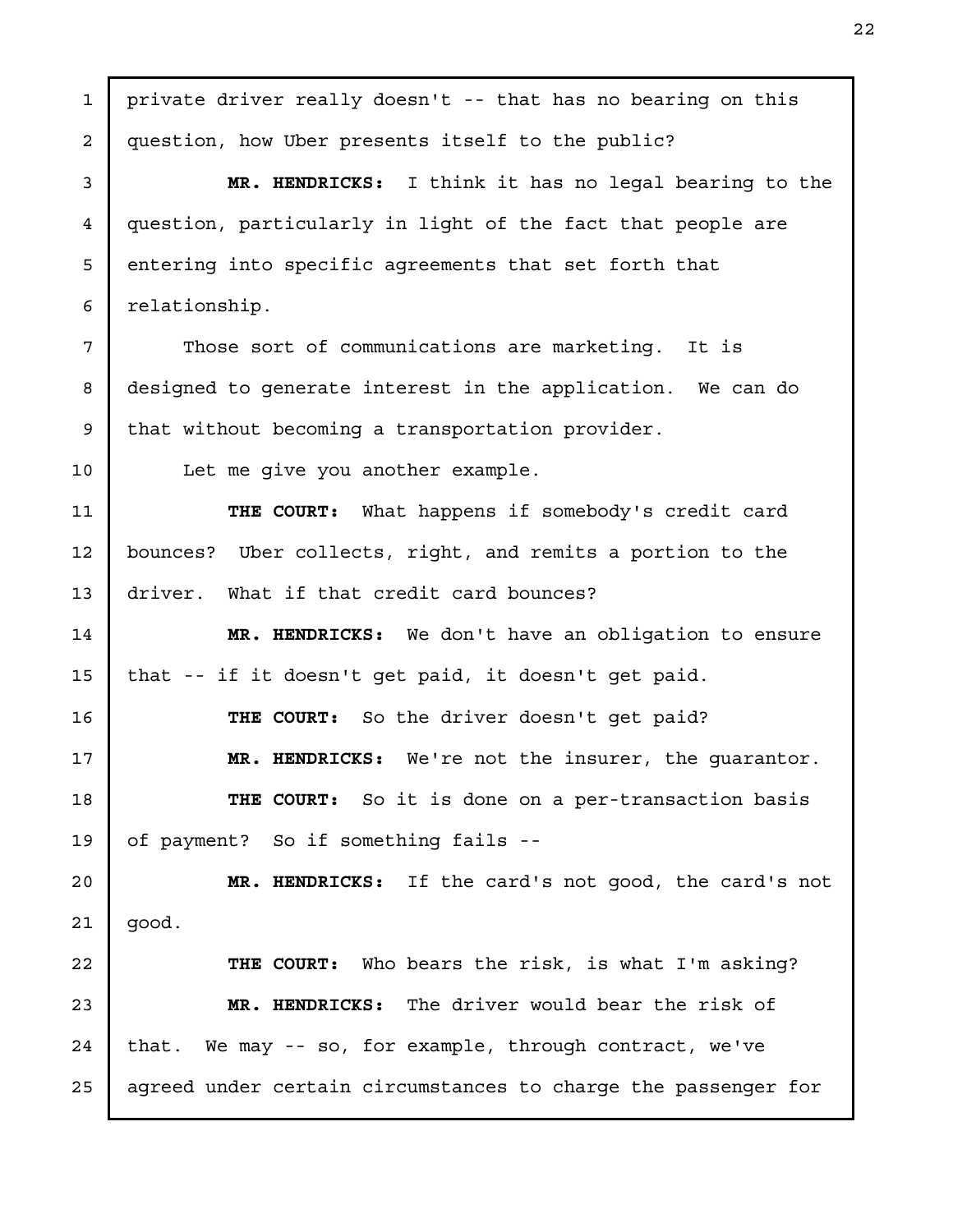a cancellation fee, but that's a fee that goes to the driver. Okay? THE COURT: And who collects that? MR. HENDRICKS: It's passed through, but it's for the driver or the transportation -- THE COURT: The actual collection is done by Uber. MR. HENDRICKS: Per agreement, yeah. They've asked us to do that. That's another service that we're providing to them. THE COURT: A little more than a concierge would normally do. MR. HENDRICKS: But still, where's the direction of activity? Yeah, Uber is doing that. We're doing it as a service. It's a part of why we get our fee. We get a commission. What's that commission for? It's giving you the access to the intellectual property. It's giving you access to the credit card processing to some extent. It's giving you access for dealing with issues that may come up. And that's just like what happened in Rabanal. In Rabanal, the Court of Appeal in that case made that same sort of conclusion. It's the exact same conclusion that happened in Massachusetts, where the Court said, gee, all they're doing is providing service. And -- THE COURT: So let me ask you -- 1 2 3 4 5 6 7 8 9 10 11 12 13 14 15 16 17 18 19 20 21 22 23 24 25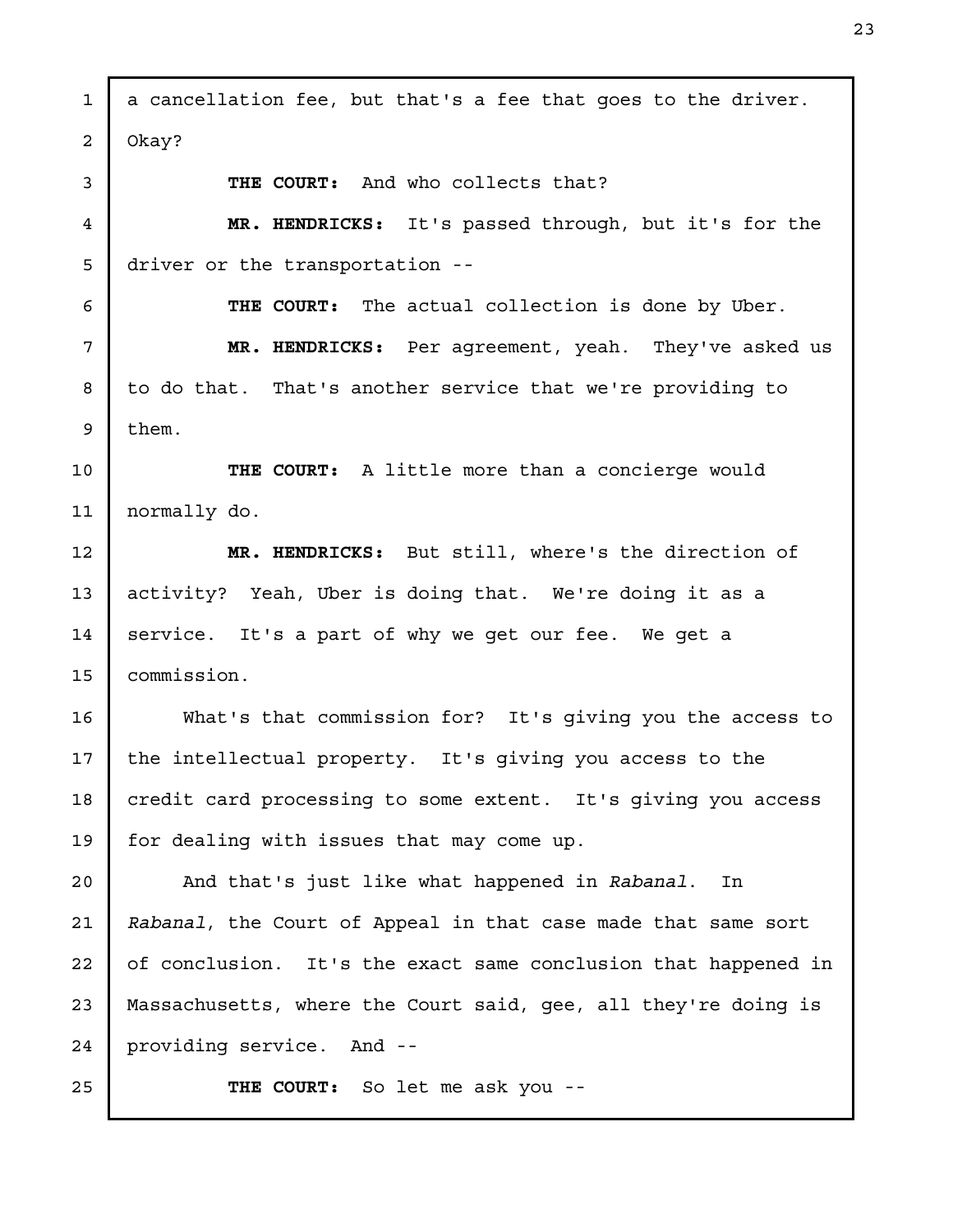MR. HENDRICKS: One more point, Your Honor -- THE COURT: -- you think the Yellow Cab case --MR. HENDRICKS: One more point, Your Honor, if I could. One more point. One more point. If you take a look at the insurance cases, the Arnold case, for example, that's a case where you have an insurance provider, right, entering into an independent contractor relationship with a marketer, an agent of sorts. And the fact that they may be related in some fashion, complementary in some fashion, doesn't suddenly convert them into an employee. In this instance, the mere fact that this application, the particular usage -- THE COURT: You're conflating. I'm not at the employee. I'm at the threshold question, a simple threshold question of whether there's enough semblance of a service being provided as to trigger the presumption. MR. HENDRICKS: And this is my -- THE COURT: The ultimate for these cases that you cite the ultimate question, that's not the question I'm asking. MR. HENDRICKS: But -- THE COURT: That's not the question we're discussing. MR. HENDRICKS: Understood, but I'm making an analogy. And the analogy is this: The mere fact that we may be tangentially related, we make the point that we are a application company, a software company. 1 2 3 4 5 6 7 8 9 10 11 12 13 14 15 16 17 18 19 20 21 22 23 24 25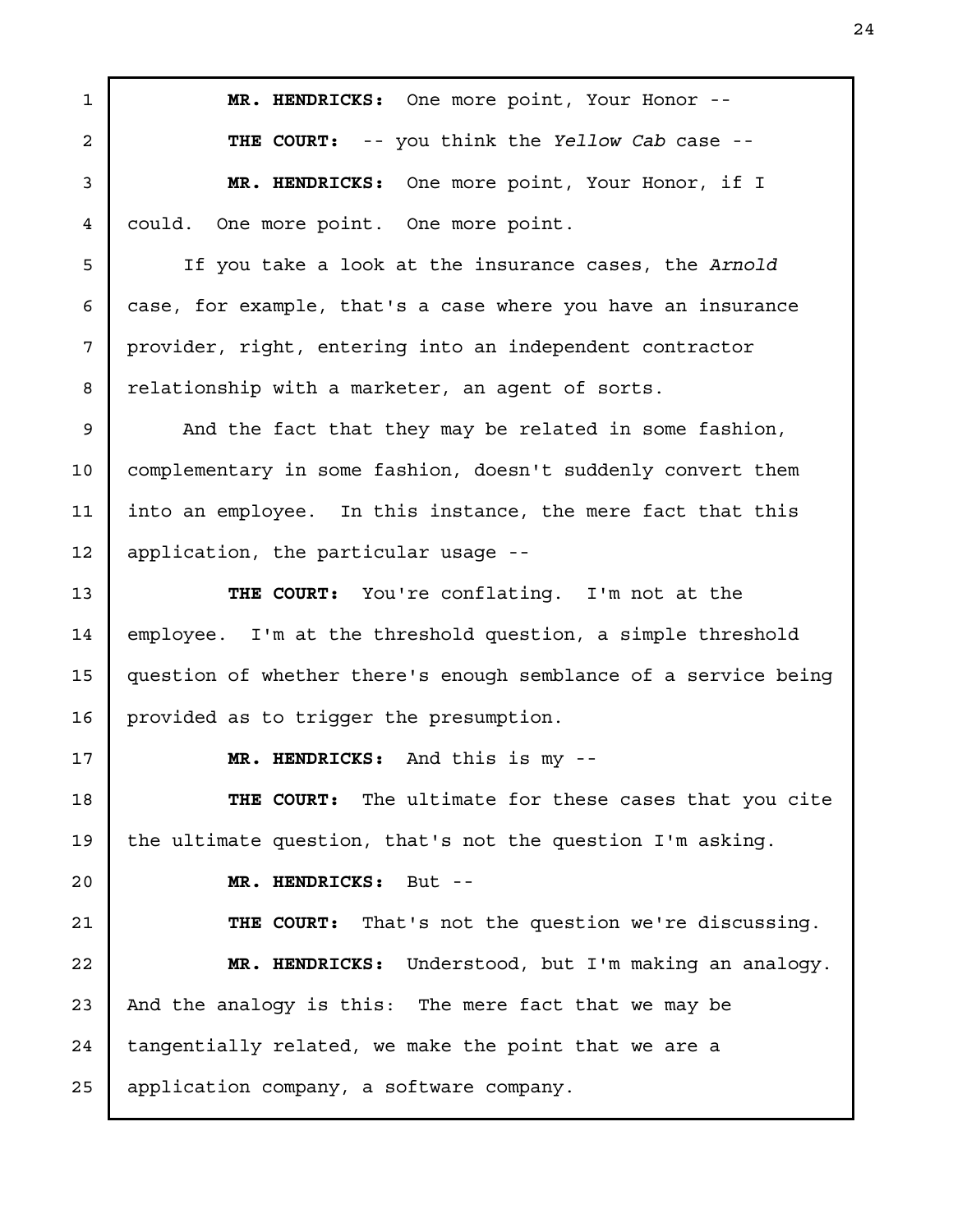THE COURT: The PUC is wrong by categorizing you as a transportation company? MR. HENDRICKS: Well, first of which, it doesn't categorize Uber in that sense. I believe that it was making reference to, sort of, Raiser or other software operators. And, moreover, the PUC does not say by virtue of that status we are employers. It doesn't go to that connection either. Okay? The point is that -- is that the mere fact that we may be tangentially related in some fashion, at least this manifestation, doesn't mean that they are providing a service to us. You have to go beyond that. And, again, there is no evidence to that fact. The evidence from Manahan is he pays us for use of the intellectual property and the other services that we provide. The passengers pay them. It's their fare. We take a cut of that fare for our services. They're not obligated to take any particular ride. We don't control when they do those sorts of things. So the suggestion somehow, as you go through this list of items and say, well, that must mean they're providing you a service, no, it doesn't. It means that we have an intellectual property. It is the application. We market that. Guess what, we market it to

The Court said, Well, I see that you're --

1

2

3

4

5

6

7

8

9

10

11

12

13

14

15

16

17

18

19

20

21

22

23

24

25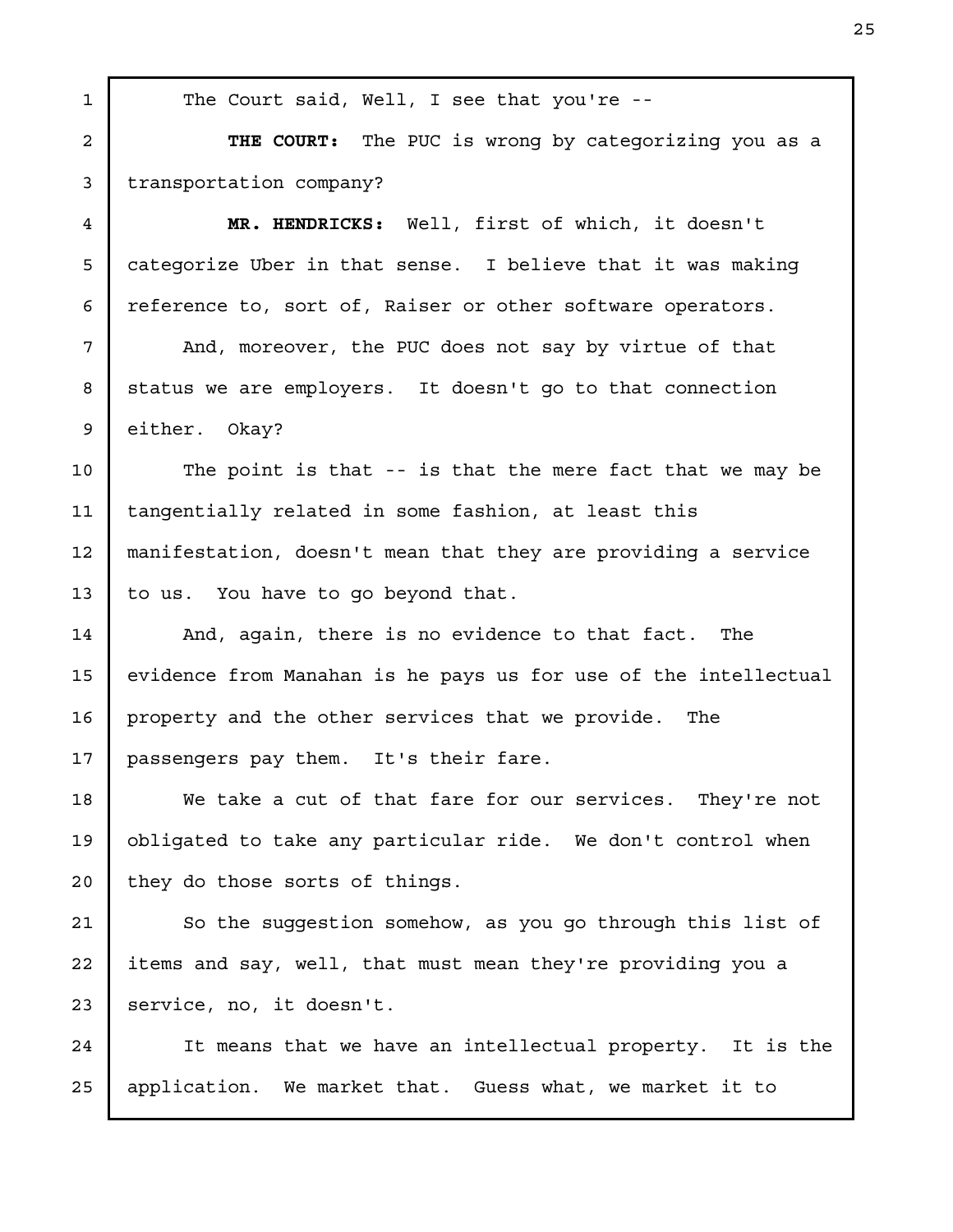customers as well, to the rider side of things. THE COURT: All right. Let me ask you to respond. MS. LISS-RIORDAN: Uhm, certainly. There are a lot of ways to respond, but let me just start out be saying -- THE COURT: Give me your best argument, because I want to move on, frankly. MS. LISS-RIORDAN: Okay. I'll try to jump the gun quickly. Uber holds itself out to the public as a car service. We've cited Exhibit 3, "everyone's private driver." Uber refers to "our chauffeur." It refers to what Uber drivers do. A number of courts have said that the way companies hold themselves out to the public shows what their business is. This does merge into the factor regarding what the nature of the business is. But in *Estrada* the Court said, "Without the drivers, there would be no company." In the Yellow Cab case -- it's interesting that in the Yellow Cab case they were found to be employees and provide service to the cab company when there the payments that were made were for what the company said was renting the cab. So unlike Uber, it wasn't getting a revenue off of each ride. Of course, in the Yellow Cab case, just as Mr. Hendricks is arguing, there was no obligation by the company to provide any ride for any particular customer. If a customer needed a cab and there was a cab available, they would get the ride. They weren't obligated to give them the ride. 1 2 3 4 5 6 7 8 9 10 11 12 13 14 15 16 17 18 19 20 21 22 23 24 25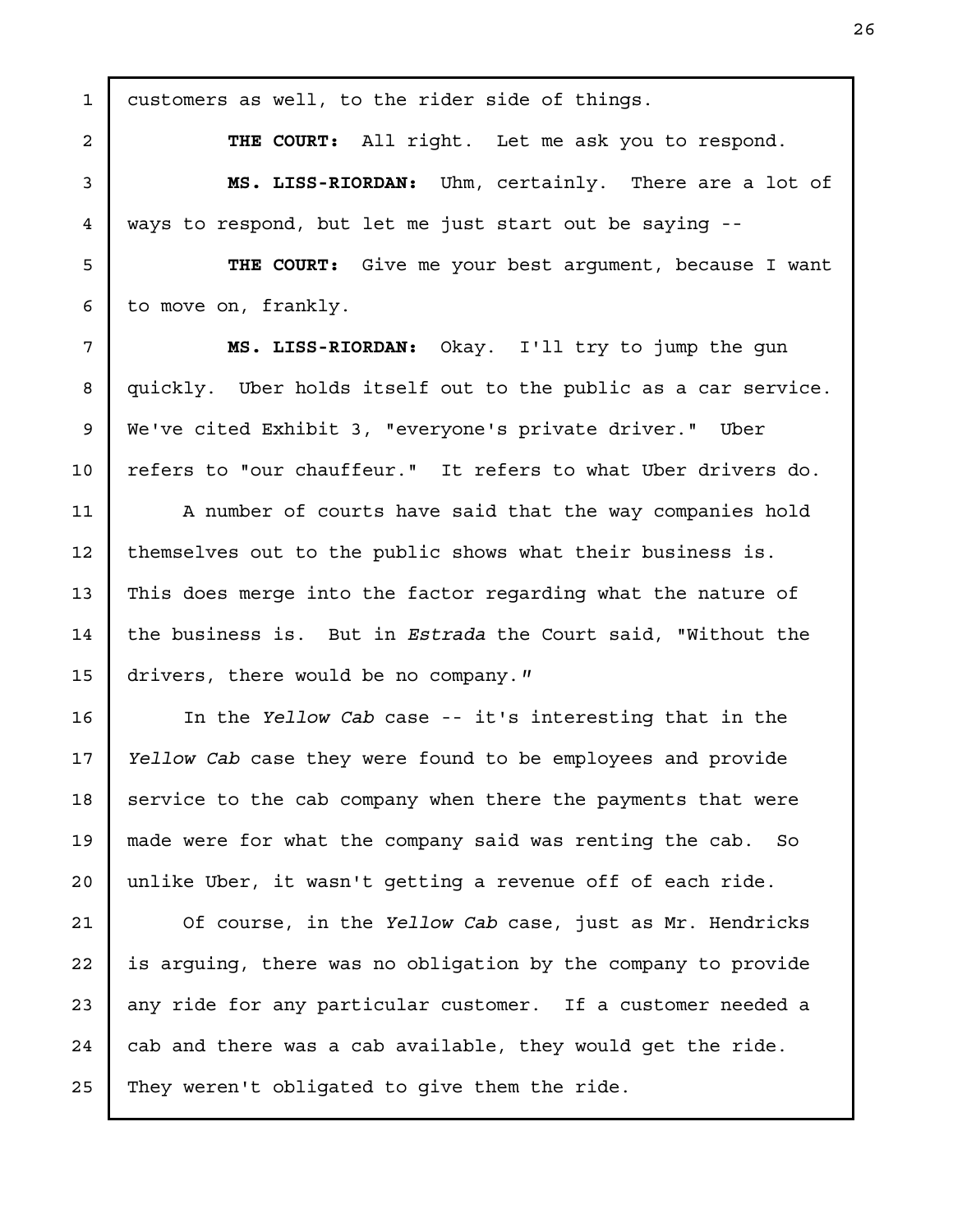The Courts have pretty uniformly rejected defendant's attempts to deny the obvious and try to recharacterize what they are.

In the FedEx cases, FedEx tried to make the same argument, that it wasn't a package delivery company; that it was a logistics network that simply connected people and businesses who wanted to send packages with independent businesses who wanted to deliver them.

And the Courts now, in a number of states, including in the Alexander case, have rejected that. In the Massachusetts case, the Court noted that that was an interesting metaphysical argument, but it's clear from the way they hold themselves out that they are a delivery company. That's what customers would believe. 9 10 11 12 13 14

The Kubinec vs. Top Cab case, the defendants cite from Massachusetts -- first of all, it's a lower court case. And an appeals court case has since said that cab drivers there are likely to be able to prove they are employees and that they provide services for the company, not the other way around. 15 16 17 18 19

20 21 22

1

2

3

4

5

6

7

8

THE COURT: Which -- in that case?

MS. LISS-RIORDAN: The Kubinec vs. Top Cab case is a trial court -- a recent trial court decision from Massachusetts -- 23

THE COURT: Yeah, I'm familiar. You said there was a subsequent Court of Appeal in Massachusetts? 24 25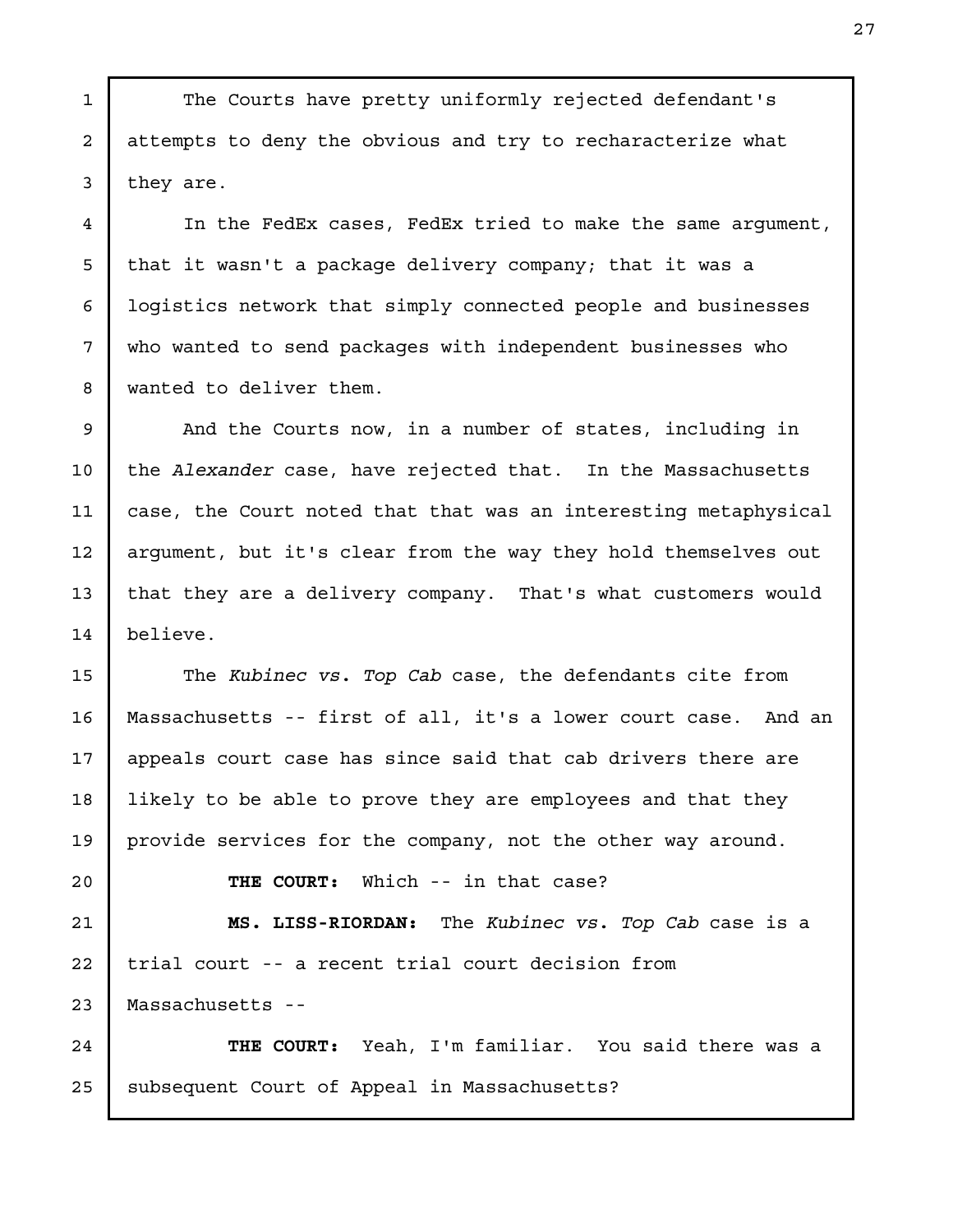MS. LISS-RIORDAN: Yes, that we cited. It's Sebago vs. Tutunjian. 1 2

3

4

5

6

7

8

9

10

11

12

13

14

THE COURT: All right. Well, to tell you the truth, with all due respect to the Superior Court of Massachusetts interpreting Massachusetts law, which appears somewhat distinct from California law, I don't think that case is particularly persuasive, particularly since in that case the company received a set amount no matter what, and it was not dependent on whether rides were given. Nor do they set cab fares in that case.

But, in any event, let's move on to -- I think the more interesting question here is whether or not the facts, and if disputed, at least those facts drawn in favor of the plaintiffs are sufficient to establish at least a jury question.

And so I'd like your comments on the following. I mean, seems like one of the main arguments here is that drivers are not obligated -- I mean, they are so free and so free from control that the only obligation is to work once every -- is it 180 days or something? If you're Uber Black, it's one every 30 days or something like that? 15 16 17 18 19 20

MR. HENDRICKS: If you're peer-to-peer Raiser, one trip every 180 days. If it's Uber Black, it will be one trip per every 30 days. 21 22 23

THE COURT: Right. And that -- therefore, that certainly doesn't look like your typical employment 24 25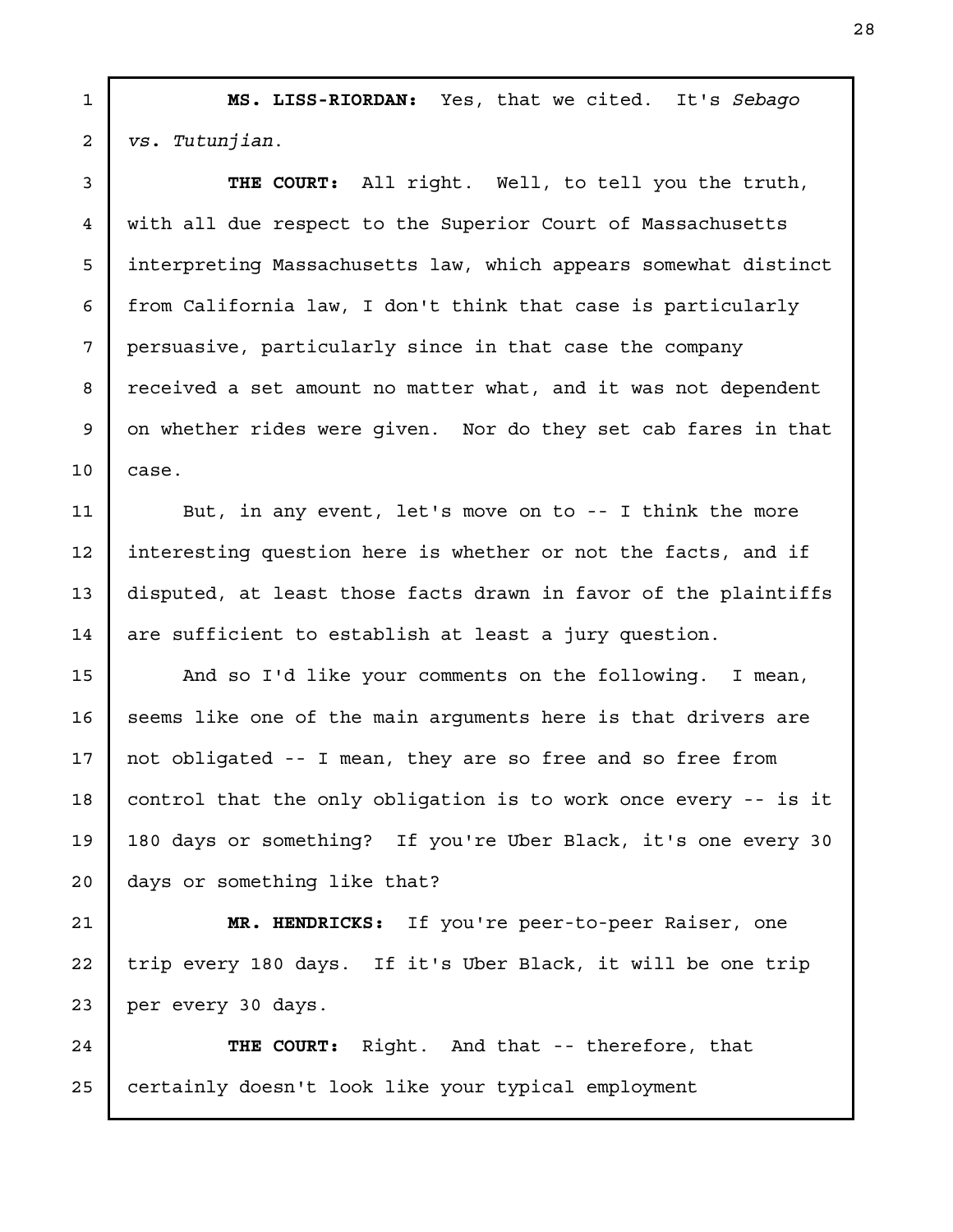relationship when somebody can decide, "I'm not going to work at all except once every half year, and I'll show up when I want."

Now, once they're on duty, whether they have to take a call or a ride or not, that's the second question I want to address. But the first question is, this sure doesn't look like a typical employment relationship.

1

2

3

4

5

6

7

8

9

10

MS. LISS-RIORDAN: Well --

THE COURT: Can you think of any other analogy, any other situation where courts have said, yeah, that's an employment relationship? 11

MS. LISS-RIORDAN: Yes, I absolutely can. Borello. The California Supreme Court held that the farm workers were employees despite the fact that they could work whenever they wanted, as much or as little as they wanted. And rather than providing direct supervision in the field to them, the company operated -- the farm operated by putting incentives into place that would simply encourage the farmers to do the work. 12 13 14 15 16 17 18 19

Borello is really quite right on point.

Other cases as well, more recent cases, the Air Couriers case, the Court of Appeals noted that the drivers could work when they wanted, however long they wanted; their schedules were flexible; they could choose -- 21 22 23 24

25

20

THE COURT: But, in fact, didn't they work pretty much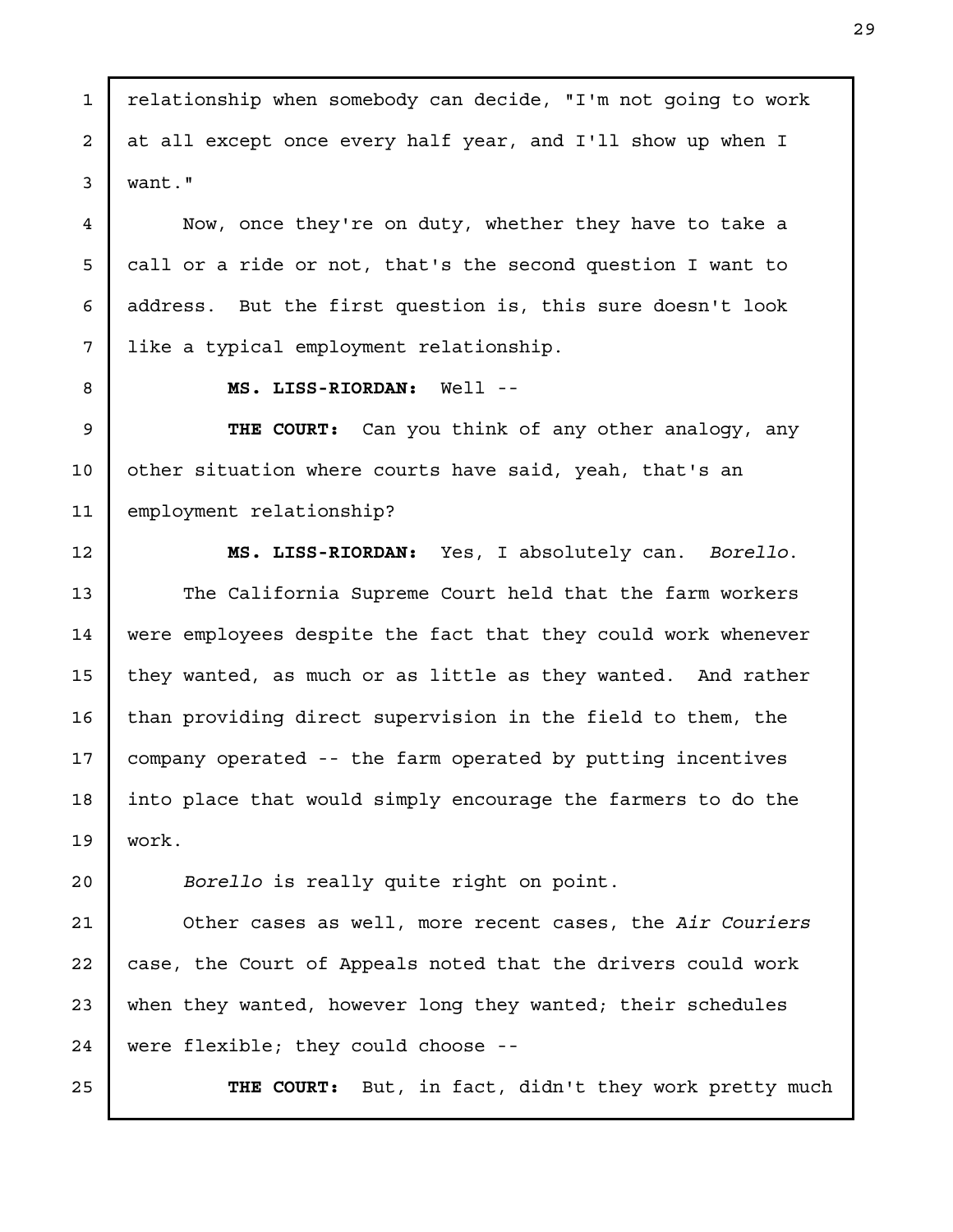on a regular basis? Isn't that what some of the evidence showed?

MS. LISS-RIORDAN: Well, the evidence was that they generally did. And a lot of the Uber drivers drove on a regular basis, but they were free to work when and however much or little as they wanted.

They were also free to work for other companies. There was no prohibition on that. They were not required to accept every job that was offered. And there were no repercussions if they didn't accept a job. They were paid by the job. They didn't have formal training. They didn't have uniforms, et cetera.

But in Borello, the California Supreme Court, if you read that decision, is really so much akin to this case. I mean, it's interesting, as I was going back and rereading the cases -- it's funny, Borello sort of stands for -- is commonly considered to stand for the proposition that control is the ultimate issue.

But, really, what the Court was getting at in Borello is that control is not everything. We're going to look at all these secondary indicia. In Borello, there was very little control. There was -- there was one employee who was generally seeing how the farmers were doing their work.

But the farmers were on their own to decide how to do their work, when to do their work, whether to do the work at

1

2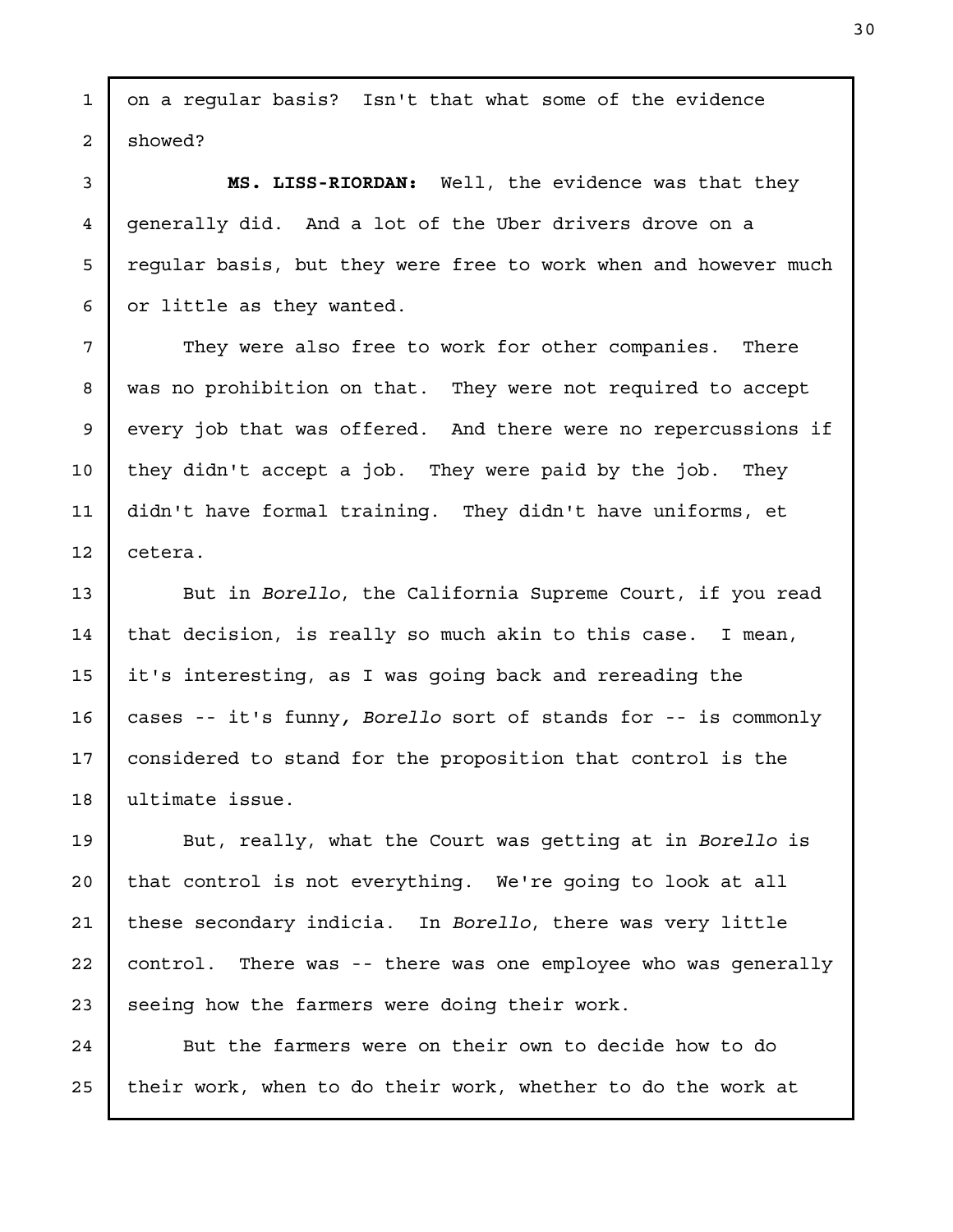unusual about this situation. I don't think there's anything unusual about a company claiming that its workers aren't employees simply because they can work as much or as little as they choose. So that's that point. THE COURT: All right. Let me get your response to that, Mr. Hendricks. What about Borello? MR. HENDRICKS: Several points, first of which, the actual product that was being grown on the land belonged to Borello. And so these individuals, when performing their harvesting functions, were servicing Borello's interests. They were performing work for Borello. That is the first point that distinguishes this from this case. In this case, Uber is under no obligation to provide any transportation services to any rider. And the riders are free to have the discretion, and have the discretion by contract, whether to accept or not accept. So when they accept or not accept, they are doing it for their benefit. And not only their benefit, but they're doing it at their own discretion, not ours. THE COURT: Well, but that discretion point is the very point that was just made. MR. HENDRICKS: But the difference -- THE COURT: The discretion whether to work or not. 2 3 4 5 6 7 8 9 10 11 12 13 14 15 16 17 18 19 20 21 22 23 24 25

all or not. So on that issue I don't think there's anything

1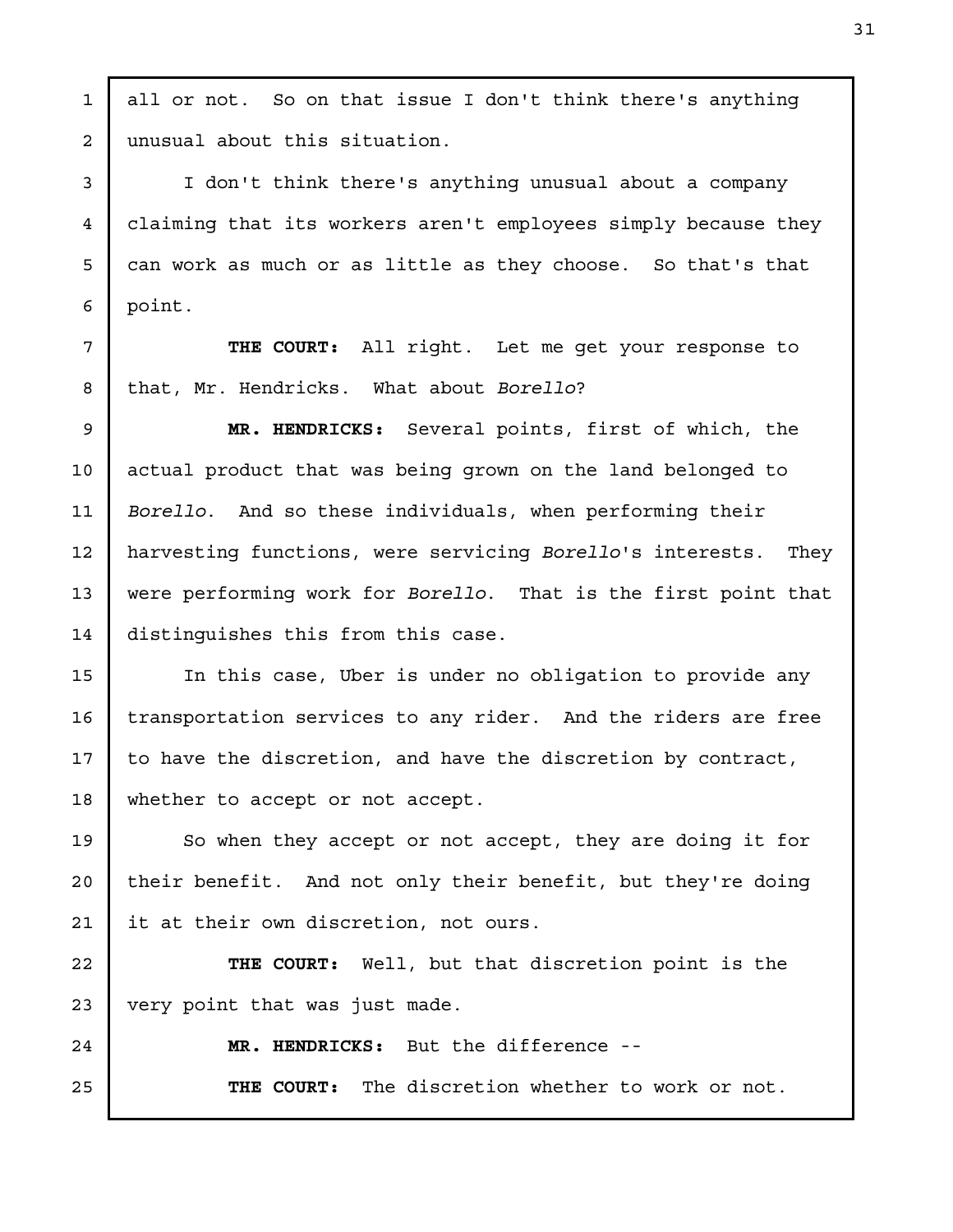Sure, the crops may belong to Borello, but no agricultural worker was obliged.

1

2

3

4

5

6

7

8

9

10

11

12

13

14

15

16

17

MR. HENDRICKS: But, Your Honor, at some point the crop had to be harvested, and that's the key. It had to be harvested. Here, there is never any particular obligation on any driver or any transportation provider to do anything, quite frankly. And that's a fundamental qualitative difference in the level of control.

The reality of it is that, because you know that they're going to have to harvest it at some point, there is some level of control implicit within that relationship that doesn't exist in this particular fact.

Uber -- individuals using the Uber application ultimately really don't have to use it. It's completely left up to them. There's not this necessary point in connection with the harvest, which was Borello's product, that they have to service in some sort of way.

Here there is no particular thing that the Uber drivers have to do for Uber. And that's not the nature of the relationship. 18 19 20

There's further control, Your Honor. The fact -- if you go back to the contracts -- and again, you know, if you look at Ayala, it says look at the right of control, look at the contract. That's going to be the initial dispositive factor. In our contracts we, in fact, disclaim any obligation to 21 22 23 24 25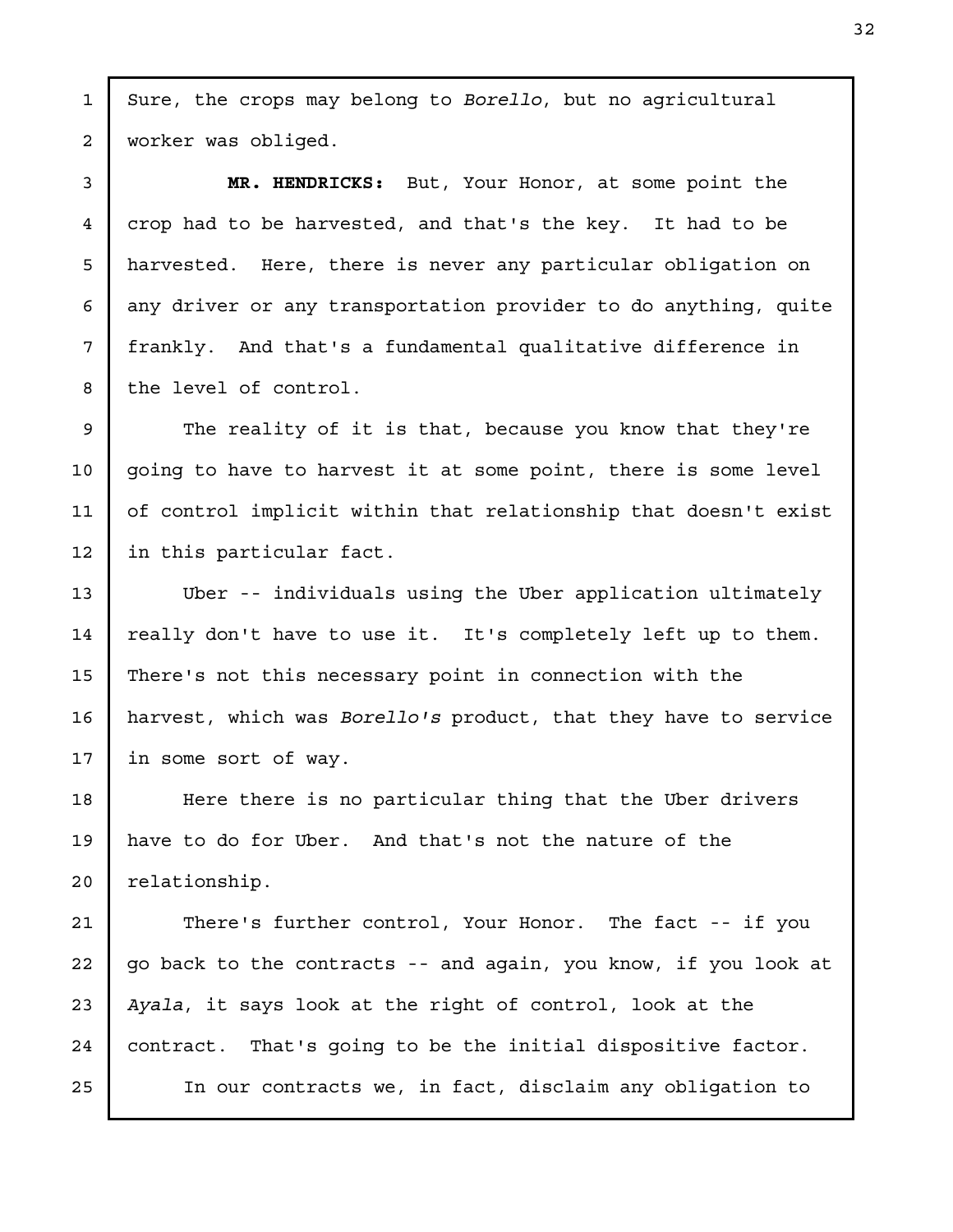provide ultimate service. There's no duty on the part of the drivers or the transportation providers relative to Uber to take any particular rides or trips. We don't set their schedules.

We don't -- in terms of pricing, let's talk about pricing for the moment. If we had control over drivers in that respect, if we really set their wages in that sense, we wouldn't need to have surge pricing.

We would simply say, you know something, we want you out on the road at this point in time, and if you're not we're going to deactivate you. We don't have that right under the agreement. We've never communicated that fact.

All of the evidence indicates that everything we do is to incentivize because we don't, in fact, have the ability to control Uber drivers.

There's a marketplace out there regarding pricing. The Court tried to suggest that we set, in essence, the wages here. We have some influence in terms of the rates. There's a formula that parties agree to when using the application, that they're going to agree to these rates.

There's language in the partner agreement that specifically identifies that the rider can attempt to negotiate a lower rate and the driver can agree to a lower rate. There's a mechanism for fare adjustment in the application.

But understand what you have in terms of pricing. Okay?

1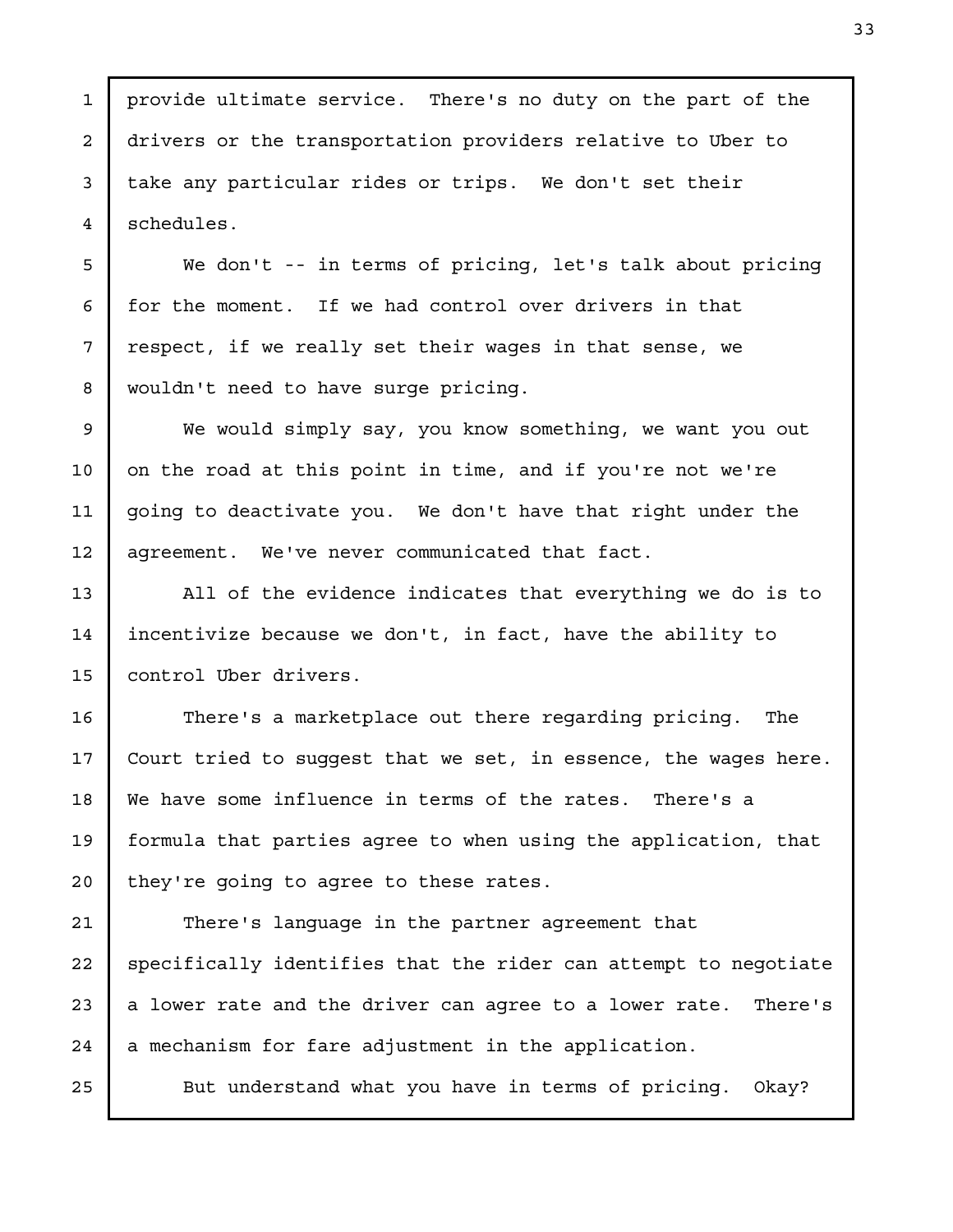You have a dynamic marketplace taking place. Because we lack the control to say when they're going to use the Uber app, okay -- THE COURT: When who's going to use the Uber app? The drivers? MR. HENDRICKS: Both. Either the rider or the driver, okay? They're really setting the pricing here. If there's high demand and low supply, the prices go up. And the driver -- THE COURT: They don't have to go up. You're maximizing profits. There's no law that requires -- just because demand rises -- of course, every producer is subject to the laws of supply and demand. Nobody sets it unilaterally unless you're a total monopolist and you're selling air or water, so -- MR. HENDRICKS: No, the point is this, Your Honor -- THE COURT: -- let's be real. You're acting as if Uber is some passive entity. MR. HENDRICKS: I'm not acting like that at all. THE COURT: You're maximizing profit. New Year's Eve, they're going to jack it up and charge triple surcharge rates. MR. HENDRICKS: And, Your Honor -- THE COURT: They don't have to. MR. HENDRICKS: Your Honor, if a driver feels at any given time that the rates that are being charged are too low or 1 2 3 4 5 6 7 8 9 10 11 12 13 14 15 16 17 18 19 20 21 22 23 24 25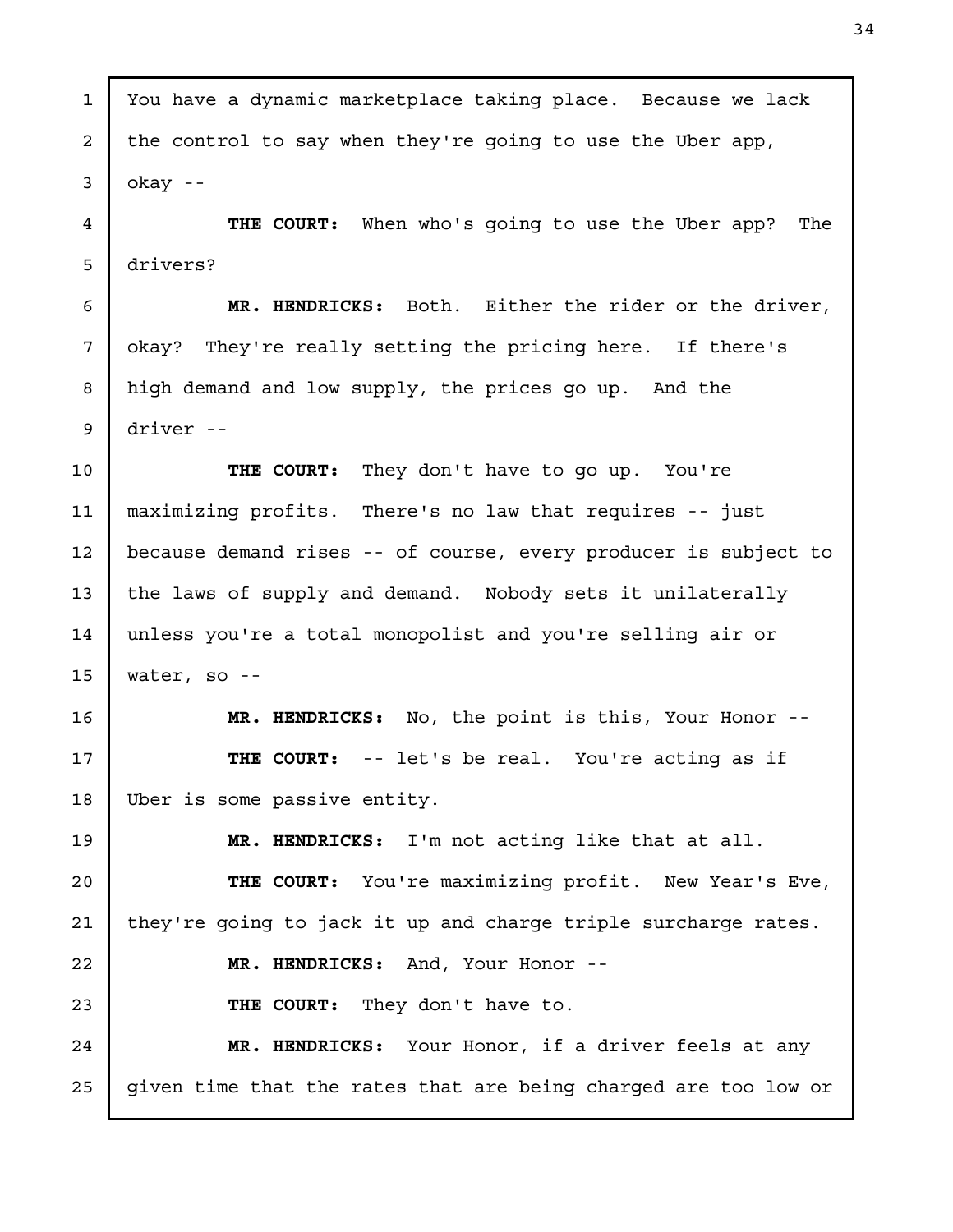too high, they can make the choice when to enter the marketplace, the price where they feel their services are at. If a rider feels that the surge pricing is too high, they can decide -- THE COURT: That's right, it takes two to tango. But you're an active party. Uber is an active party. MR. HENDRICKS: I'm not suggesting that we're not an active party. What I'm suggesting is, is that the driver and the transportation provider has the ultimate discretion as to when they utilize the service. They're the ones that are making the determination as to the value of their services and what they're willing to receive as compensation for providing those services. Not us. It's a different situation -- THE COURT: Well, let's go back to where we got here. I asked you a simple question. I'm trying to isolate the factors. One of the factors -- one of the key things you have repeated thematically in your papers is that drivers can work anytime they want; they're not obligated to do anything; there's not a regular time to work. And that is true. That is one indicia. The more regularized it is -- and that is one difference, for instance, between this and the Alexander case, where it's clear you had to show up at 8 o'clock, to the center, pick up 1 2 3 4 5 6 7 8 9 10 11 12 13 14 15 16 17 18 19 20 21 22 23 24 25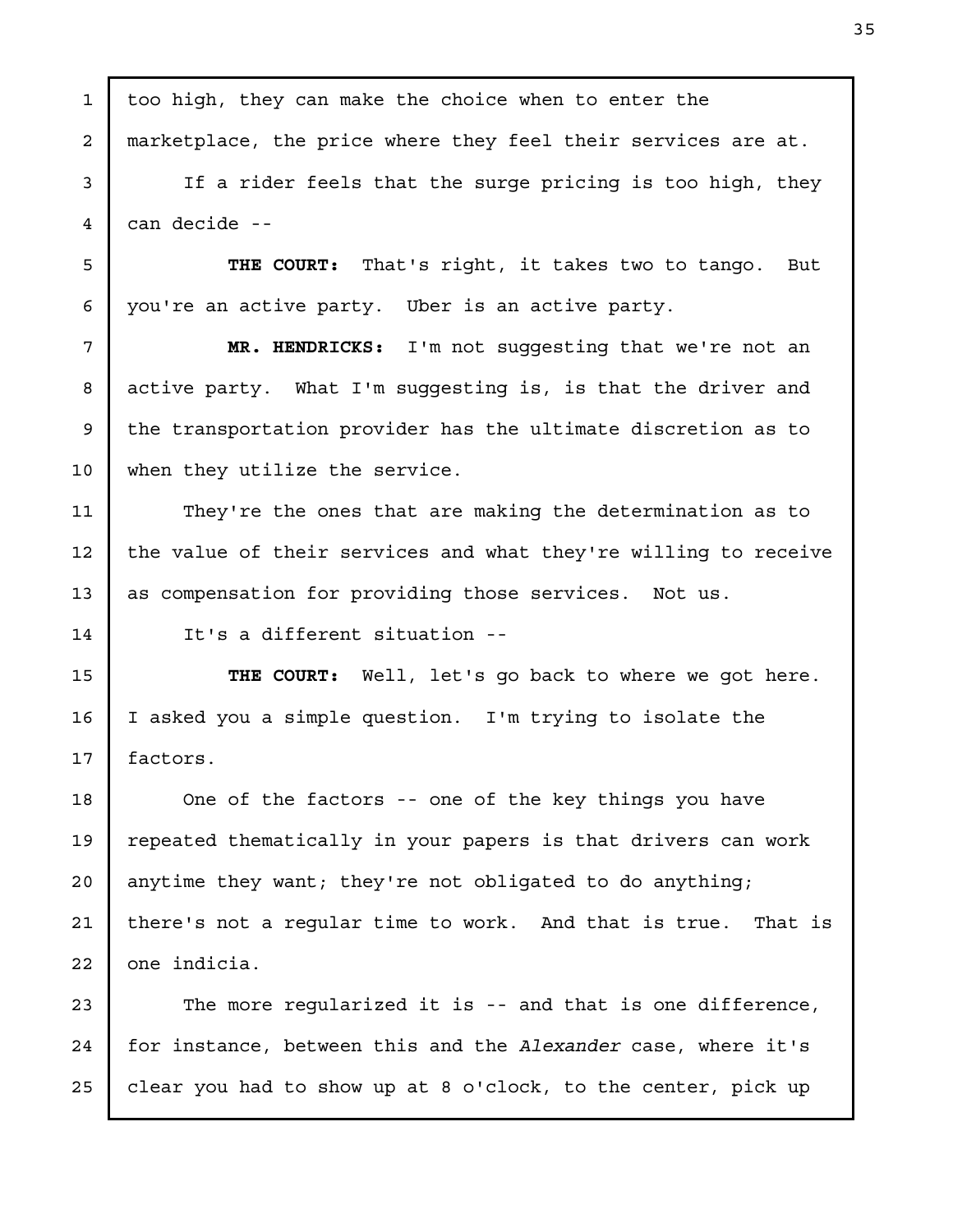the -- you know, if you didn't do it, you're going to miss out on that day's work. And you had to come back and return the tracker and all that sort of stuff. It seemed more regularized because there were hours, you had to get it done within a certain amount of time. Of course, here people can check in and check out as much or little as they want. But the come-back to that is that there are cases that say, well, that is true in, at least theoretically, in Borello and Air Couriers, that people could volunteer to work anytime they wanted. And the simple point is, again, it's not dispositive. The mere fact that the putative employee can, sort of, choose his or her hours, days of work, frequency, does not necessarily end the debate. MS. LISS-RIORDAN: Your Honor -- MR. HENDRICKS: I think -- THE COURT: That's all -- you know -- MR. HENDRICKS: The problem, Your Honor, is I feel as though the Court is going through isolated aspects of cases and not looking at the cases from the factual posture that they arise. Okay? Air Courier is a different case from the Uber posture. So whatever weight they've given particular factors must be considered in the context of that case. Air Couriers was a workers' compensation case. This is not. So the presumption 1 2 3 4 5 6 7 8 9 10 11 12 13 14 15 16 17 18 19 20 21 22 23 24 25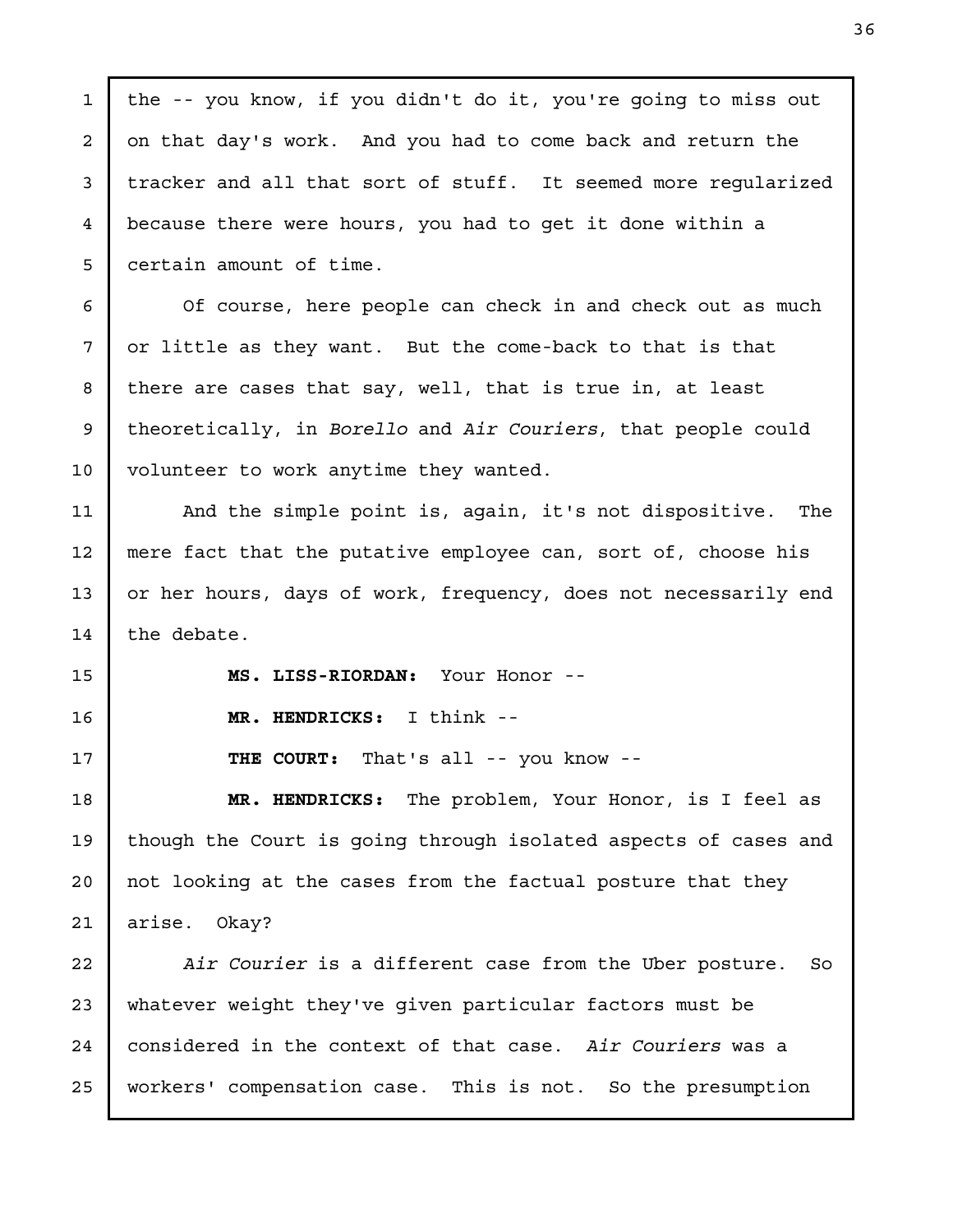that's occurring in that case does not occur here.

1

2

3

4

5

6

7

8

9

10

11

12

13

14

15

16

17

THE COURT: Well, what do you mean by that? If I were to find that drivers, contrary to your argument, do serve Uber, that presumption applies.

I understand that Borello and other cases talk about applying the employee versus independent contractor status in the context of the statutory purpose and sometimes in the liberality of that purpose in terms of protecting workers or ensuring workers' compensation, et cetera, et cetera. But here we have a Labor Code that's just as solicitous of workers, I think, as any of these other provisions.

And I have not seen any case that suggests that the Borello test and the derivative from that is going to be applied significantly differently in this context compared to workers' comp or unemployment insurance or anything else. I have not seen a case that suggests a totally different analysis.

MR. HENDRICKS: Well, but, again, understand the posture of this particular case. 18 19

This case was a case where there had been an underlying administrative proceeding where the Court of Appeal -- and I think you have to be cautious in cases that are being done not in the context of summary judgment, but cases that are being done on the substantial evidence standard, because there the appellate review is to find substantial evidence and even 20 21 22 23 24 25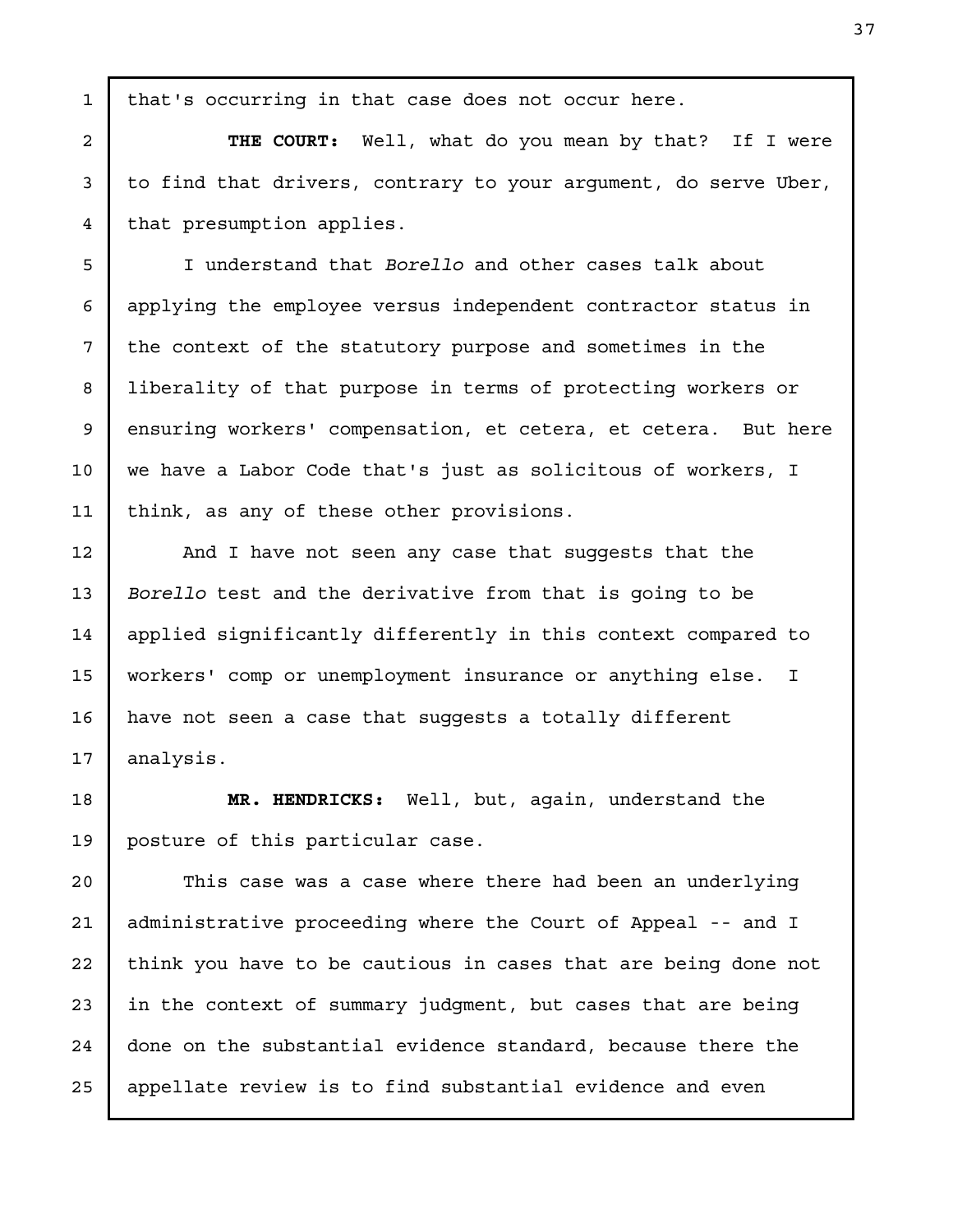inflate further the inferences that go a certain way. And in the particular case here, unlike in the case with Uber, the Court found that there were not, for example, contracts with these particular drivers indicating independent contractor status, contrary to the representations. In our case, there are contracts. Where there are contracts indicating independent contractor status and the record supports that inference, courts have also said the Courts should not easily disrupt those relationships. In our instance, I -- THE COURT: Well, the Courts have also said that the labels applied to other parties and even the parties' expectation, for instance, is only one of some 12 factors in the secondary list, not even in the primary list. MR. HENDRICKS: Sure, sure. THE COURT: So it is a factor. But it seems to be pretty low on the hierarchy of factors. MR. HENDRICKS: Well, since we're on that point, I'd like to raise that point that you just raised to respond to another issue. And that is, you talked about Uber's marketing. You know, again, I think the Court has to look at, actually, the relationship between the parties and not necessarily characterizations of that. And, you know, to the extent the parties' characterization of their relationship in a contract as being independent 1 2 3 4 5 6 7 8 9 10 11 12 13 14 15 16 17 18 19 20 21 22 23 24 25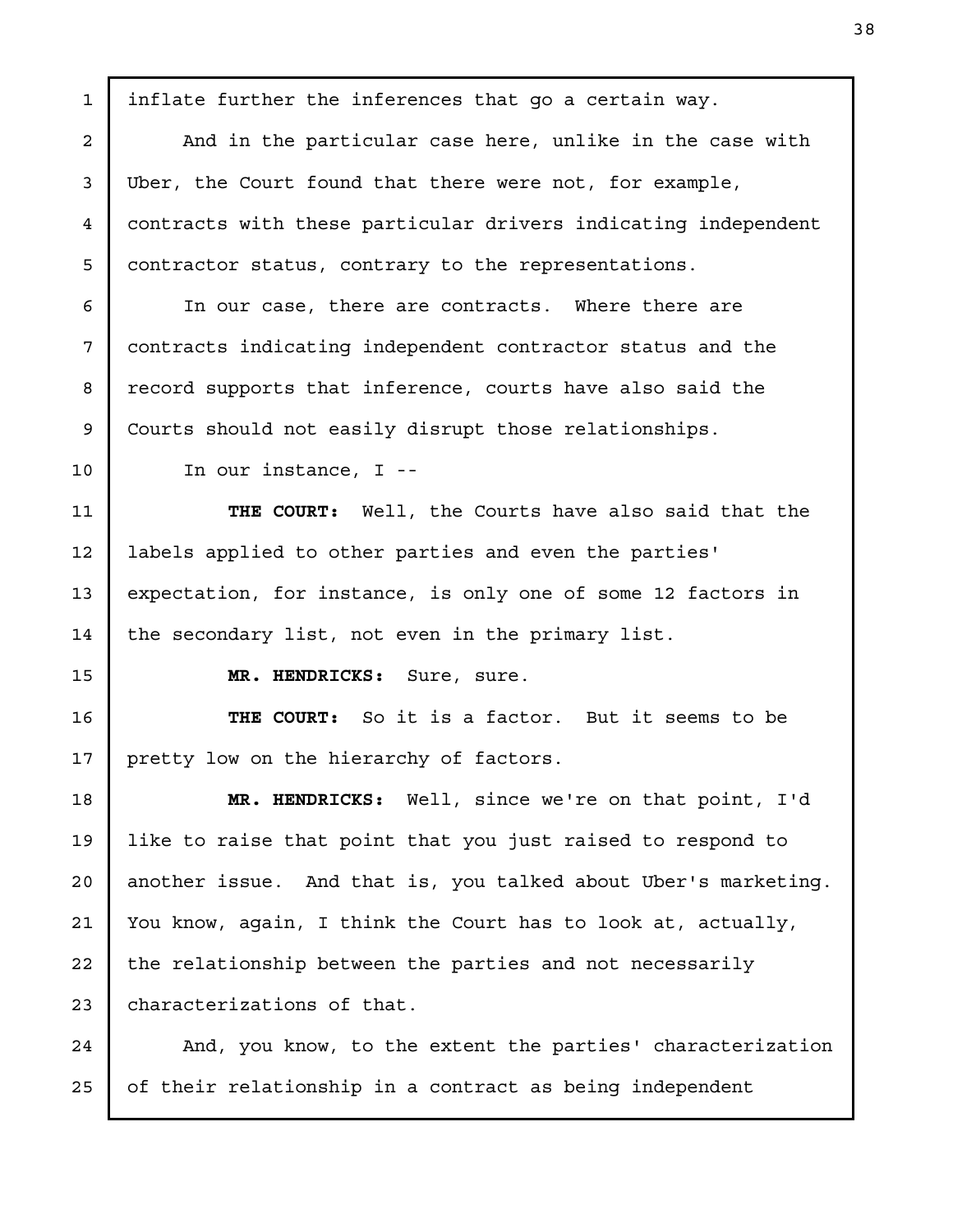contractor status, Uber providing lead generation is not controlling, I don't know how Uber's statement in internal marketing materials, and for which foundation has not fully been laid as to when they were distributed, and those sorts of things, somehow should be controlling here. I think that would be unfair to say Uber's statements matter, but yet the statements of the drivers and the contracts they signed with us don't matter in some sort of fashion.

THE COURT: Oh, I didn't say none of that matters. I think all of that matters. The question is, at the end of the analysis, when you look at it all and you have to draw all the inferences, again, in favor of the nonopposing party, do you find yourself in a situation where no reasonable jury could find otherwise?

MR. HENDRICKS: But the further inference here is - again -- and it's important that you keep in mind the distinctions as you analyze these cases. This is another delivery case. Okay?

It's another delivery case where the company at issue has already committed to a customer: We're going to get your package. We're in the business here. We're going to get your package. And then I go to someone and say: Hey, I have to deliver this package, I'm obligated to deliver this package. Will you do it for me? 24

In that situation, going back to our service argument,

25

1

2

3

4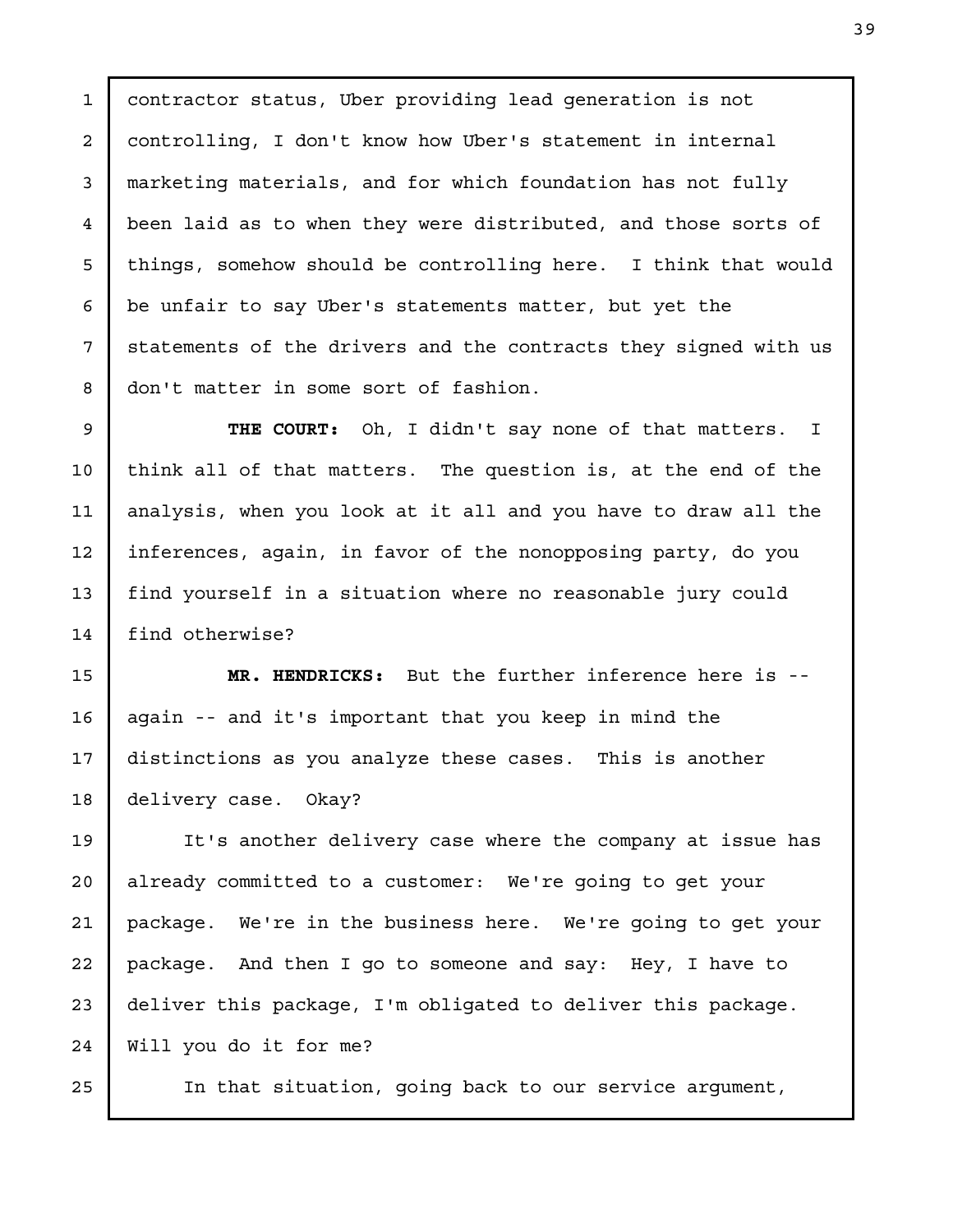there is a clear line of service. In this case, that was one of the considerations. THE COURT: Well, I don't know how dispositive that is. In the Yellow Cab situation, Yellow Cab didn't have to respond when somebody calls a cab. MR. HENDRICKS: The difference in Yellow Cab is they had a fleet of taxis. They had a fleet of vehicles. The central instrumentality of transportation is the vehicle. Take a look at Mr. Colopy's testimony -- THE COURT: Well, the vehicle is no good if you don't have a driver. MR. HENDRICKS: Take a look at Mr. -- THE COURT: That's pretty central. Unless you have driverless cars, I guess, maybe in the future. MR. HENDRICKS: Or if you don't have a rider. Or if you don't have a rider. We treat riders and drivers in similar -- THE COURT: The fact that they own the cars is one factor. They supplied one of the equipment. It's one of the 12 secondary factors. I acknowledge that. MR. HENDRICKS: It's not simply that they supplied the vehicles. It is evidence of the nature of their business. When I have a fleet of vehicles and I have a dispatch operation and I have you paint your cars a certain way and I have a -- 1 2 3 4 5 6 7 8 9 10 11 12 13 14 15 16 17 18 19 20 21 22 23 24 25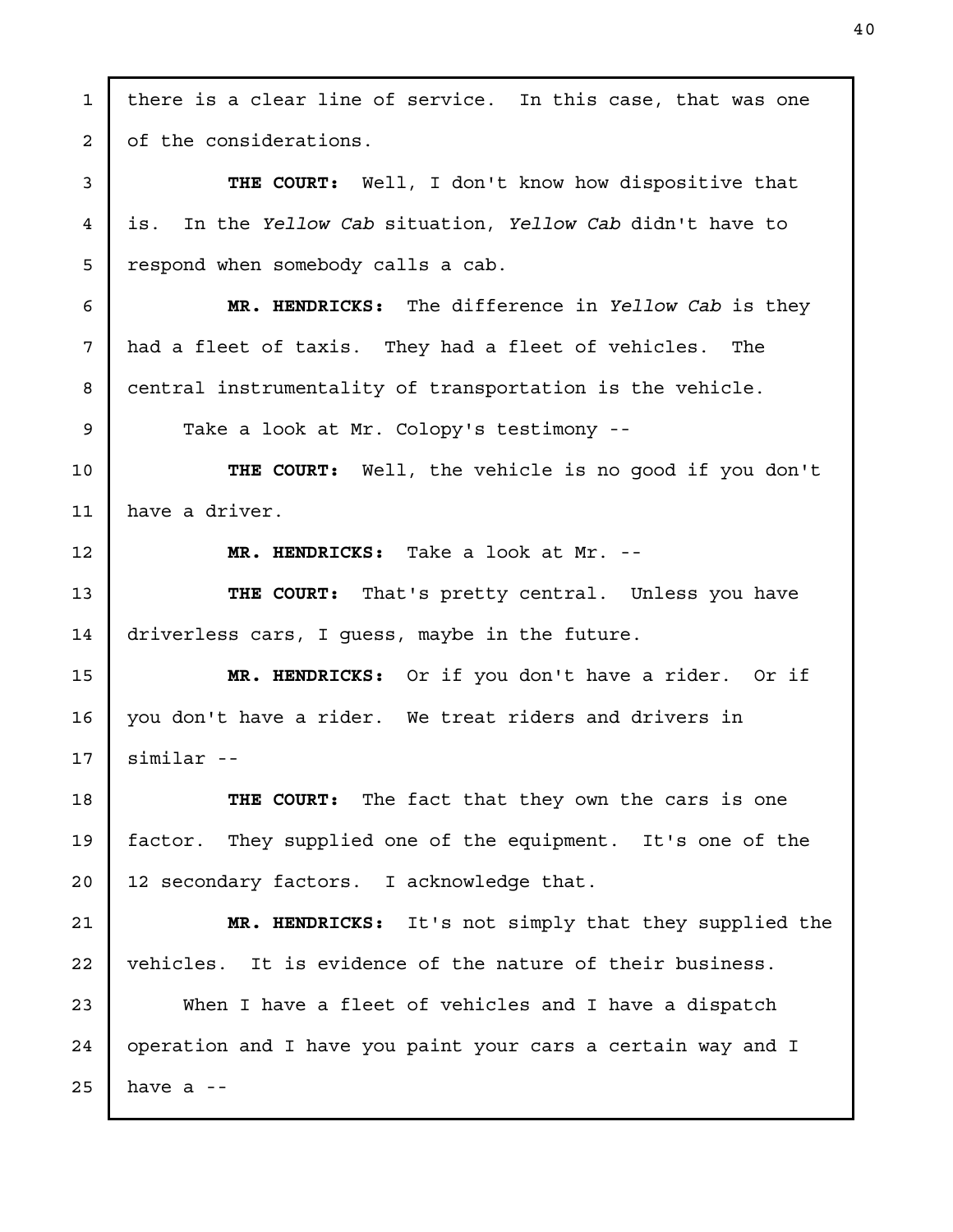THE COURT: That's a different point. Your point - you were trying to make the point that you can only have an employment relationship where the alleged employer has a contractual obligation to do something, like deliver packages. That's what you've been saying. That's how you distinguish Air Courier. In a way, that's how you distinguish Borello. And I'm saying, well, maybe that's a factor. But, like I said in the beginning, it's not a dispositive factor because we have other models where the employment relationship has been found where there is no preexisting exterior obligation. MR. HENDRICKS: I've not seen that case. I've not -- I've not seen that case. THE COURT: Well, Yellow Cab is a case where they're not obligated in advance to give anybody a ride. MR. HENDRICKS: But the difference -- again, you have to look at the facts. What Borello tells us is it's very dangerous to simply take one aspect of a case and then apply it 1 2 3 4 5 6 7 8 9 10 11 12 13 14 15 16 17 18

to a different -- 19

THE COURT: That's why I'm discussing one fact at a time. And I'm saying the fact that you want to emphasize - you've emphasized several times now that these cases, like the Courier cases, are different because there's a preexisting obligation to perform package delivery, and that's why there was an employment relationship. 20 21 22 23 24 25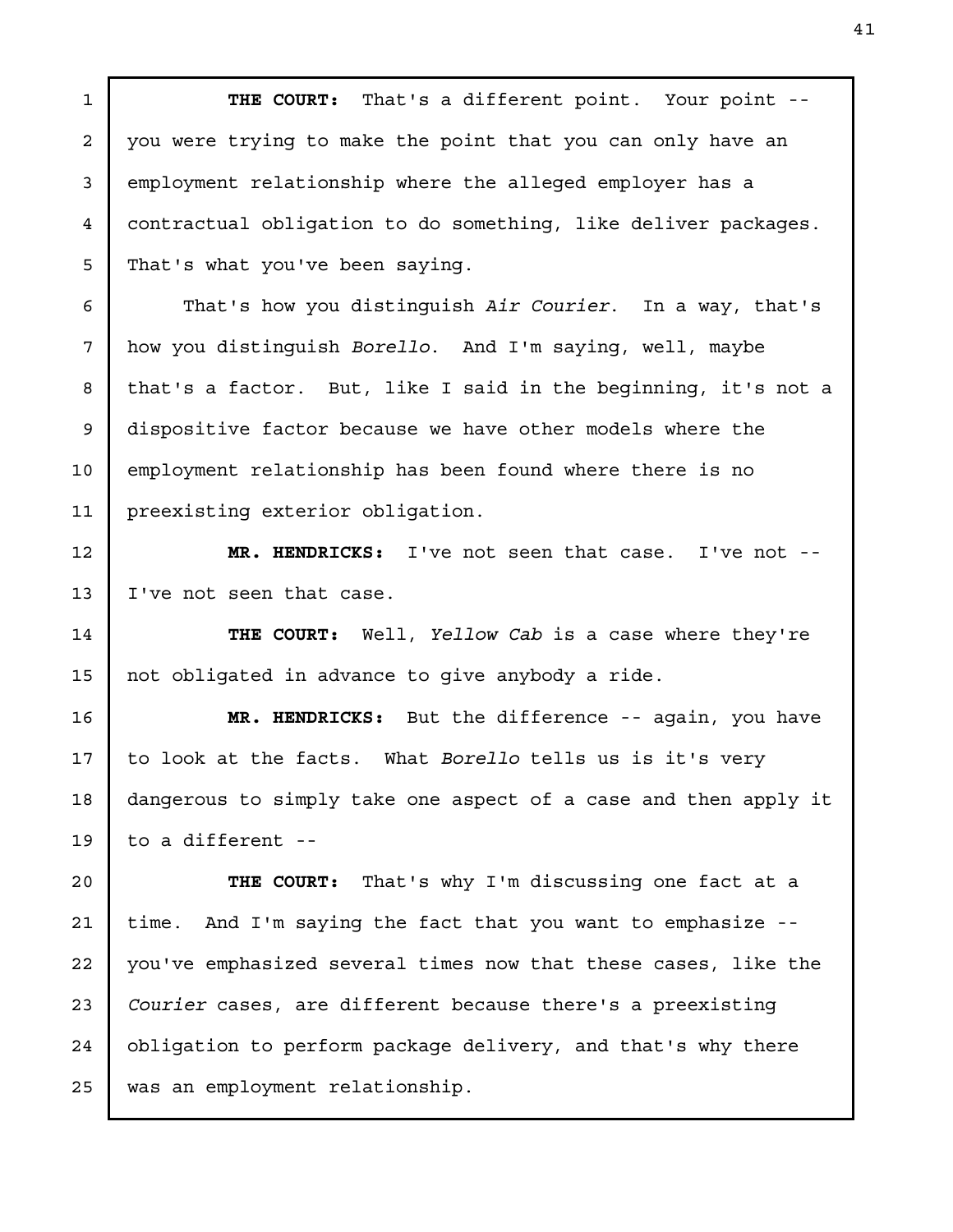Number one, I don't see that as a factor. That's not been articulated in any one of the Borello progeny cases, the fact of whether who owns the land, who owns the crop. But, in any event, that factor is not dispositive, as evidenced by the Yellow Cab kind of situation.

1

2

3

4

MR. HENDRICKS: The weight --

THE COURT: Maybe it's a factor, but it's not a dispositive factor.

MR. HENDRICKS: The question is not necessarily dispositive, because no factor is. The question is what weight do you give the factors. And that changes depending upon the factual context of the case.

And my point simply is, is that in a case where we have no obligation to provide any transportation service to a rider, and a driver has no obligation to provide any transportation service, the factor of that sort of control and the fact that we're not obligated to do that is significant in analyzing are they integral to our business? It's significant in analyzing whether they're providing a service to us. Okay? That's the issue.

And so in the context of Yellow Cab, where they have a fleet of vehicles that if they are not used they lose money off of that proposition, we are not dealing with that situation here. Okay?

They have instrumentalities that have to be used. They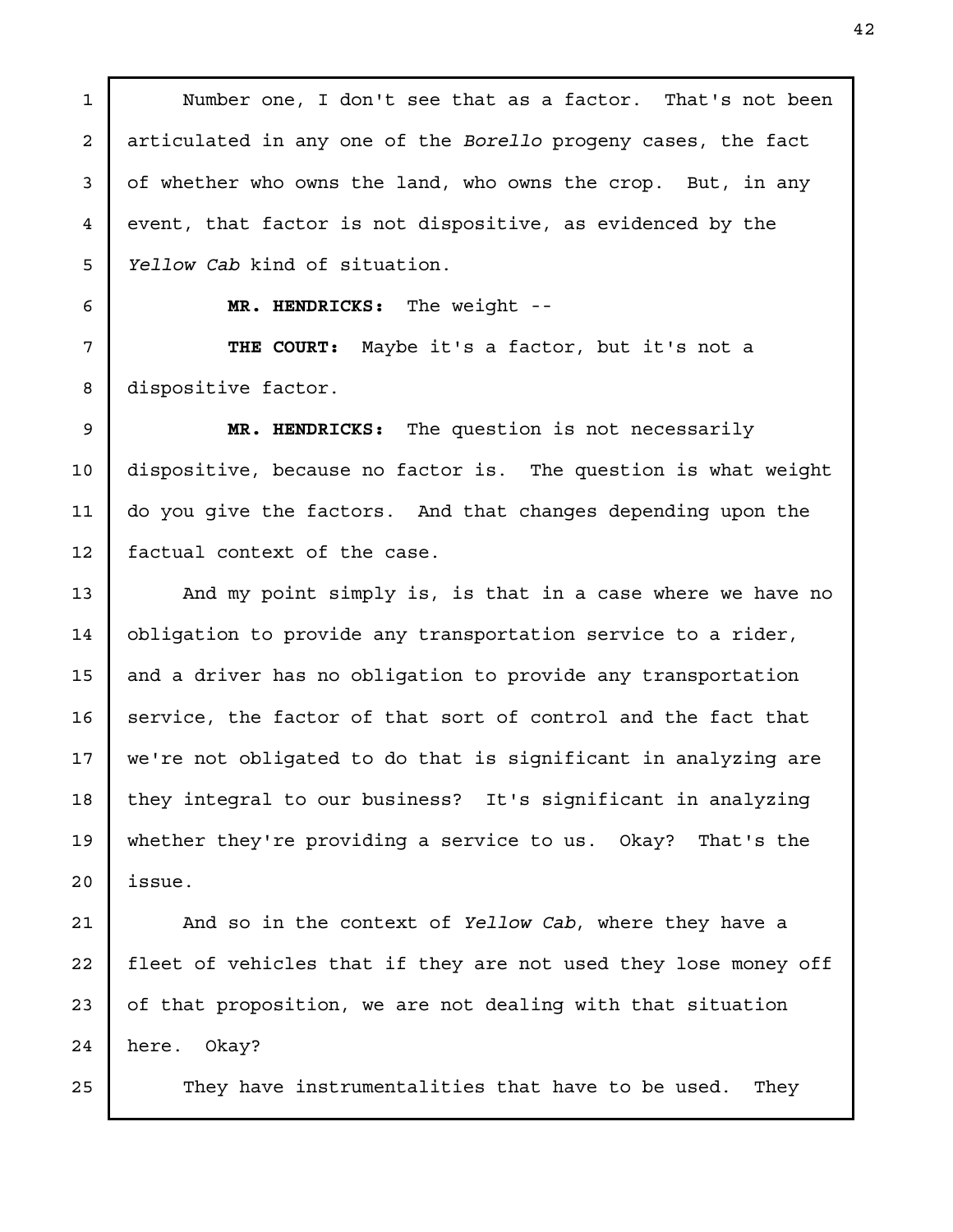have capital that they're trying to use. We are not dealing with where we generate our revenue based upon making sure these cars are being utilized in performing a service that we also give dispatch service to, we have marketing logos on the vehicles, and have a medallion and other sorts of aspects in that regard. 1 2 3 4 5

What we say is we create opportunity. Okay? People can take it or leave it. And in our situation, for example --

THE COURT: Well, you're also invested, besides, in software development costs, which I'm sure are not insubstantial itself. And you also provide the iPhone or the phone. 9 10 11 12

MR. HENDRICKS: And you know something, that's so fungible in terms of the phone, because at present, you know, there are people that can utilize the app using their own phone. 13 14 15 16

The providing of the phone was not a function of providing equipment. It was a function of that's how the intellectual property was transmitted. That was the best way, at the time, to protect the property. 17 18 19 20

THE COURT: Well, at least under the facts here, the phone is part of the deal. 21 22

23

6

7

8

MR. HENDRICKS: What's that?

THE COURT: There's evidence that the phone is part of the deal. 24 25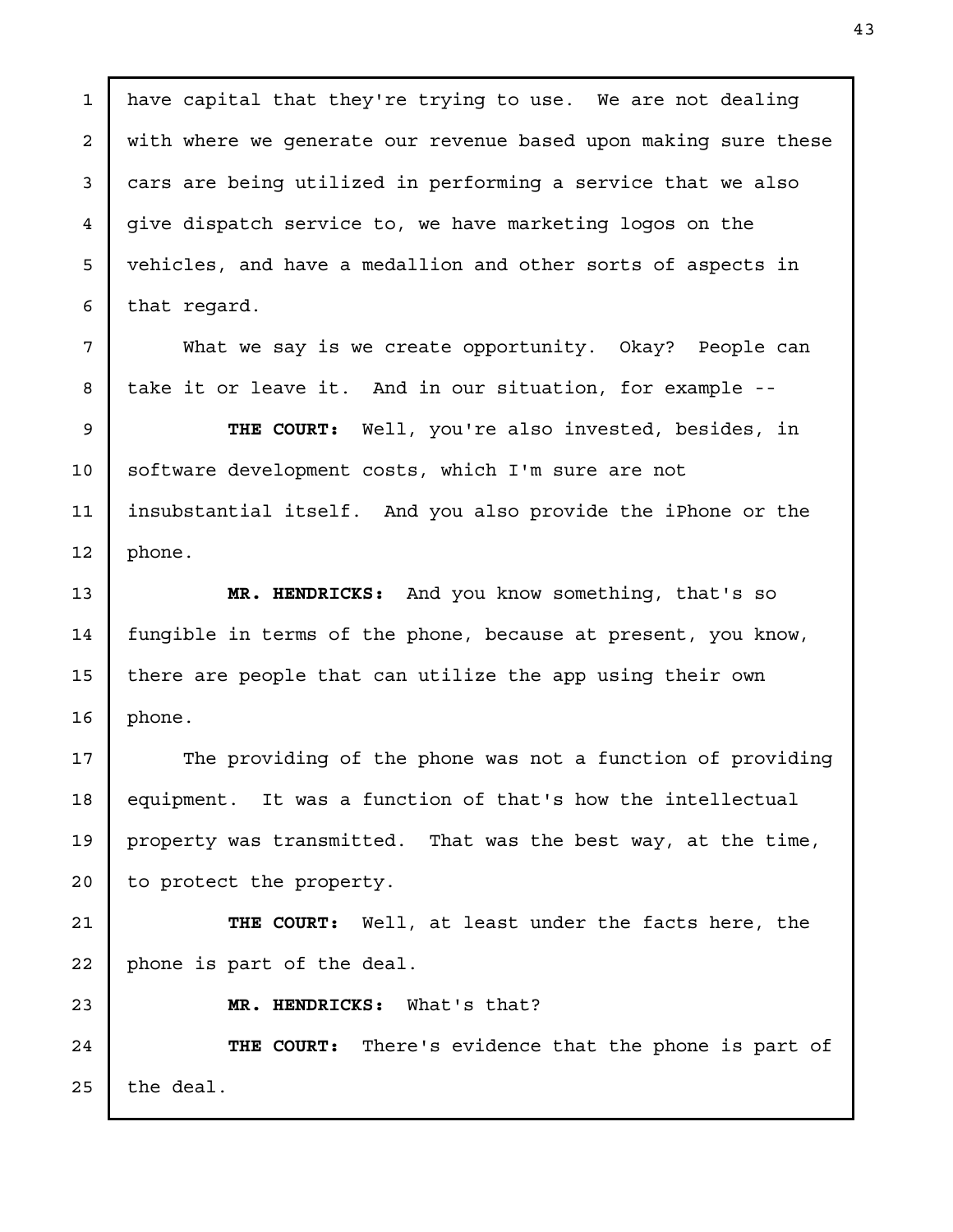MR. HENDRICKS: And they pay us a fee for it. It's not like we're giving them the phone. 1 2

> THE COURT: Well, still you're providing the phone. MR. HENDRICKS: But we're not giving it to them.

THE COURT: You have an investment. You have property. What good is the phone and app? And the app has, I'm sure, a fairly high developmental cost figure, sunk cost. I'm sure it's no small thing.

So the idea, well, we're nothing more than a broker that -- we're introducing a rider, and we have nothing invested in this thing is a bit of misnomer. You may not own the cars, but you own the property, including intellectual property.

MR. HENDRICKS: But the fact that we have something invested does not mean, therefore, that -- my difficulty is the inference. And I'm trying to determine -- to be responsive how the Court goes from the fact that you have an investment or may benefit from a transaction means that, therefore, they're providing a service to you.

I'll give you another example. I'm a recruiter. Okay? I work with companies who pay me a fee to successfully recruit candidates for them. I go out in the marketplace and I cultivate candidates. I spend money on advertising. I spend money on promoting the company that I'm trying to get them placed for. I talk them up. Okay? 20 21 22 23 24

And when I get those candidates -- right? -- I even talk

25

3

4

5

6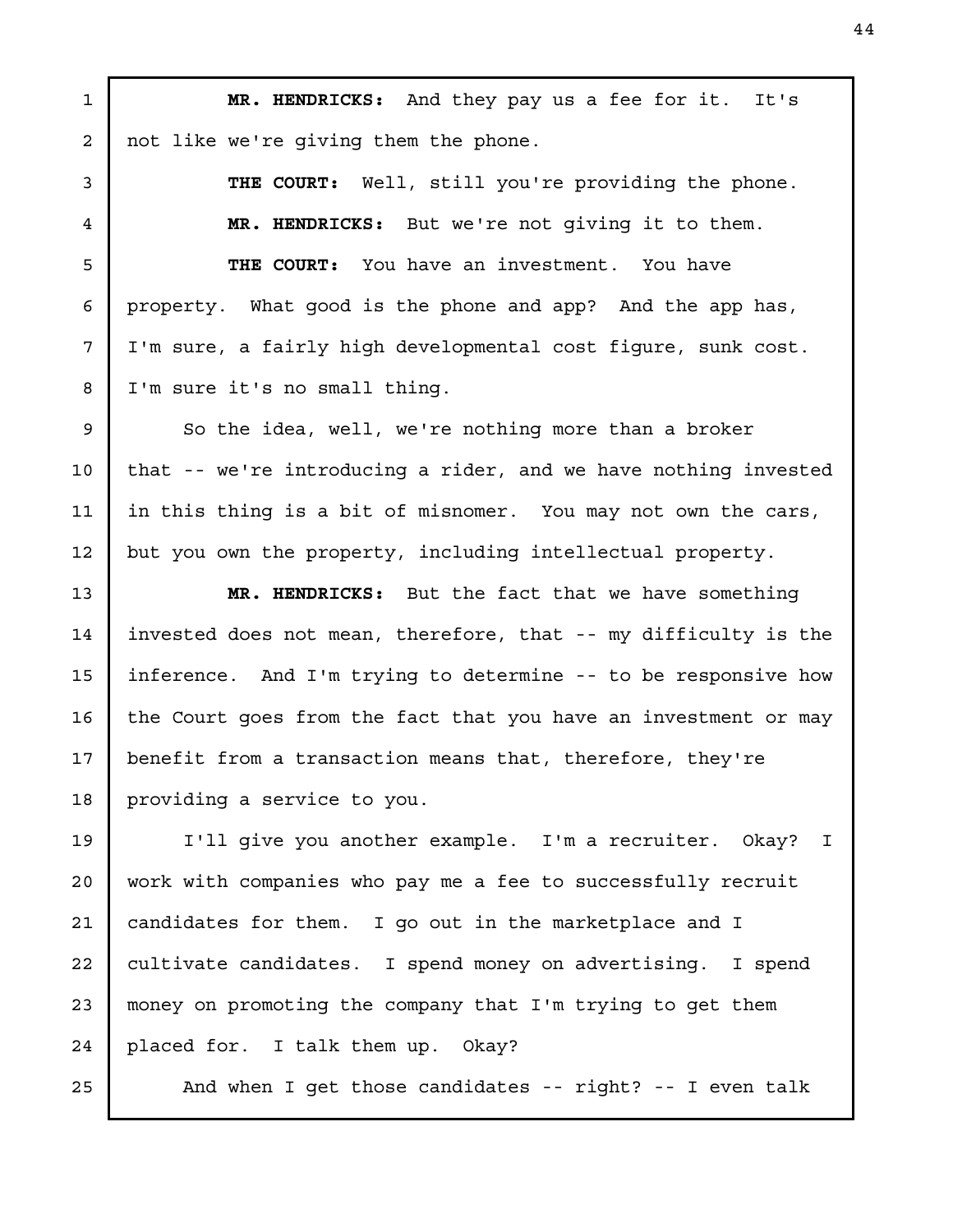to them. When you going on the interview, make sure you talk to this person this way. They like this. You know, I think this is what they're looking for. You know, you shouldn't wear that suit. Maybe you should dress this way. No, they're a casual company. This is how you should respond to them. I give all sorts of feedback and suggestions in all of those things. Okay?

1

2

3

4

5

6

7

8

9

10

11

And I only get paid if they get hired. But if they get hired, the fact that they were looking for work, the fact that they actually got work, you know, the fact that they continue to work doesn't mean that I'm their employer.

And, in fact, my recruiting contract often will say if they quit within six months, I don't get my fee. So all of my energies and efforts in marketing my operation and marketing them and giving them information and giving them suggestions for the purpose of recruitment, which is my distinct undertaking -- okay?-- giving them an opportunity does not mean that now they're my employee, even though I benefit if they get the job and perform the services. 12 13 14 15 16 17 18 19

THE COURT: Well, one could easily come back and say one of the factors -- the subsidiary factors is whether one is in a specialized industry, a specialized skill exercised in an industry. Recruitment, as we all know, is not something people do just right off the streets. It is very specialized. You have to have a certain amount of talent and skill to be a 20 21 22 23 24 25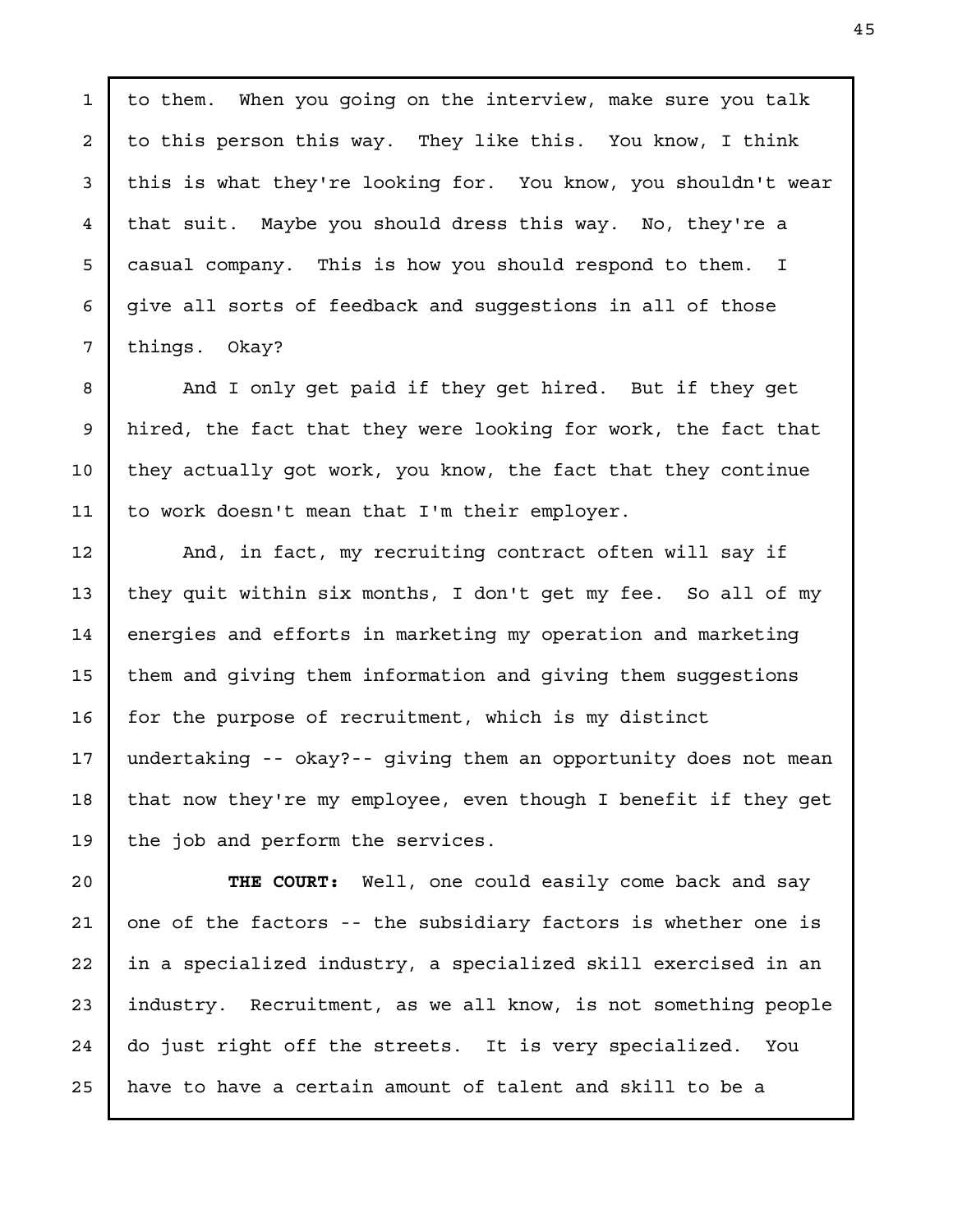recruiter. And it is an industry unto itself. MR. HENDRICKS: Okay. THE COURT: A little more specialized skill, I think, than driving a car. MR. HENDRICKS: I disagree. And let me explain why. Again, you're looking at the shipping cases where people are driving packages. Here people are driving people. The very ratings that they're talking about and the variations in the ratings - okay? -- the very fact that people are expected to give excellent service so the customer is happy, the rider is happy, and the fact that some people can't do that, this is not necessarily a simple thing to do. In any human undertaking, when you're interacting with people versus packages, it takes some level of skill. There's no evidence here -- THE COURT: Which is exactly why I assume Uber has a very extensive list of dos and don'ts and suggestions and feedback to assure that that quality is maintained. MR. HENDRICKS: But in your example of the recruiter, where you say it takes skill, Uber is the recruiter. Uber is the one that's connecting the two. Uber is the one that's benefiting from its intellectual property, its skill, its efforts in being able to understand what one market wants - okay? -- and provide them with folks that might be able to 1 2 3 4 5 6 7 8 9 10 11 12 13 14 15 16 17 18 19 20 21 22 23 24 25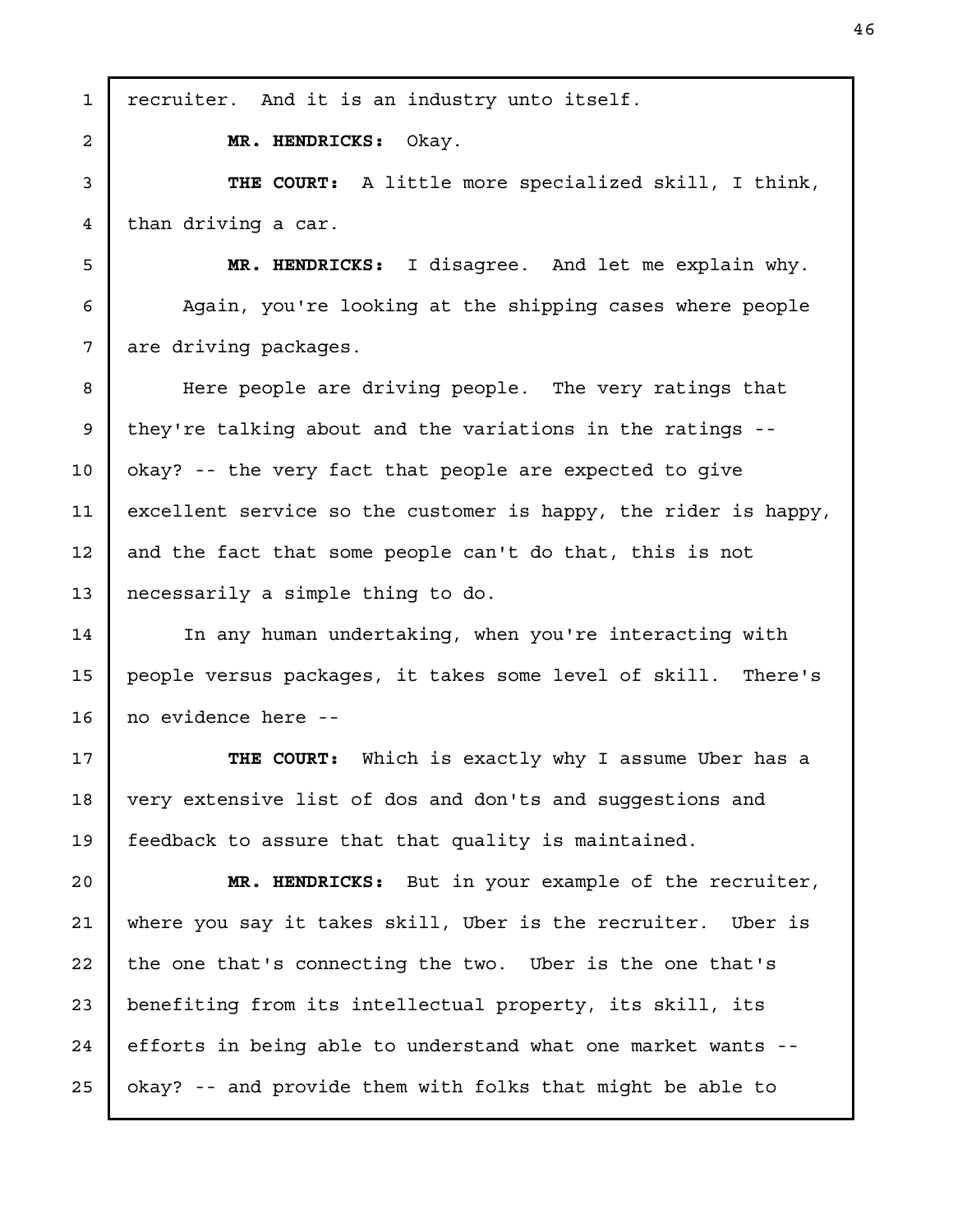satisfy them.

1

2

3

4

5

6

7

8

17

18

19

The ultimate decision-making process of whether they work and whether that transaction takes place, that's between the recruiter -- between the employer, right, the person wanting the recruitment, and the -- the potential employer and the applicant. That's their relationship even though I'm very much, as the recruiter, involved in it.

Uber is the recruiter in that example.

THE COURT: Let me ask you, Ms. Liss-Riordan, what's wrong, if anything, with the recruiter analogy? 9 10

MS. LISS-RIORDAN: Well, recruiters typically don't have, then, an ongoing supervisory relationship with the people they recruit into a position. I think that's the main distinction there. 11 12 13 14

If I could just go back to a little bit of what has just been said, very briefly. 15 16

MR. HENDRICKS: Your Honor --

THE COURT: No, let her finish.

MR. HENDRICKS: Okay.

MS. LISS-RIORDAN: I still never heard from defense counsel any real distinction in Borello. In Borello, the farm wasn't obligated to provide the pickles to Vlasic. It just sold as many pickles as it was able to. 20 21 22 23

THE COURT: His distinction is that the pickles belonged to Borello. They had to be harvested and somehow 24 25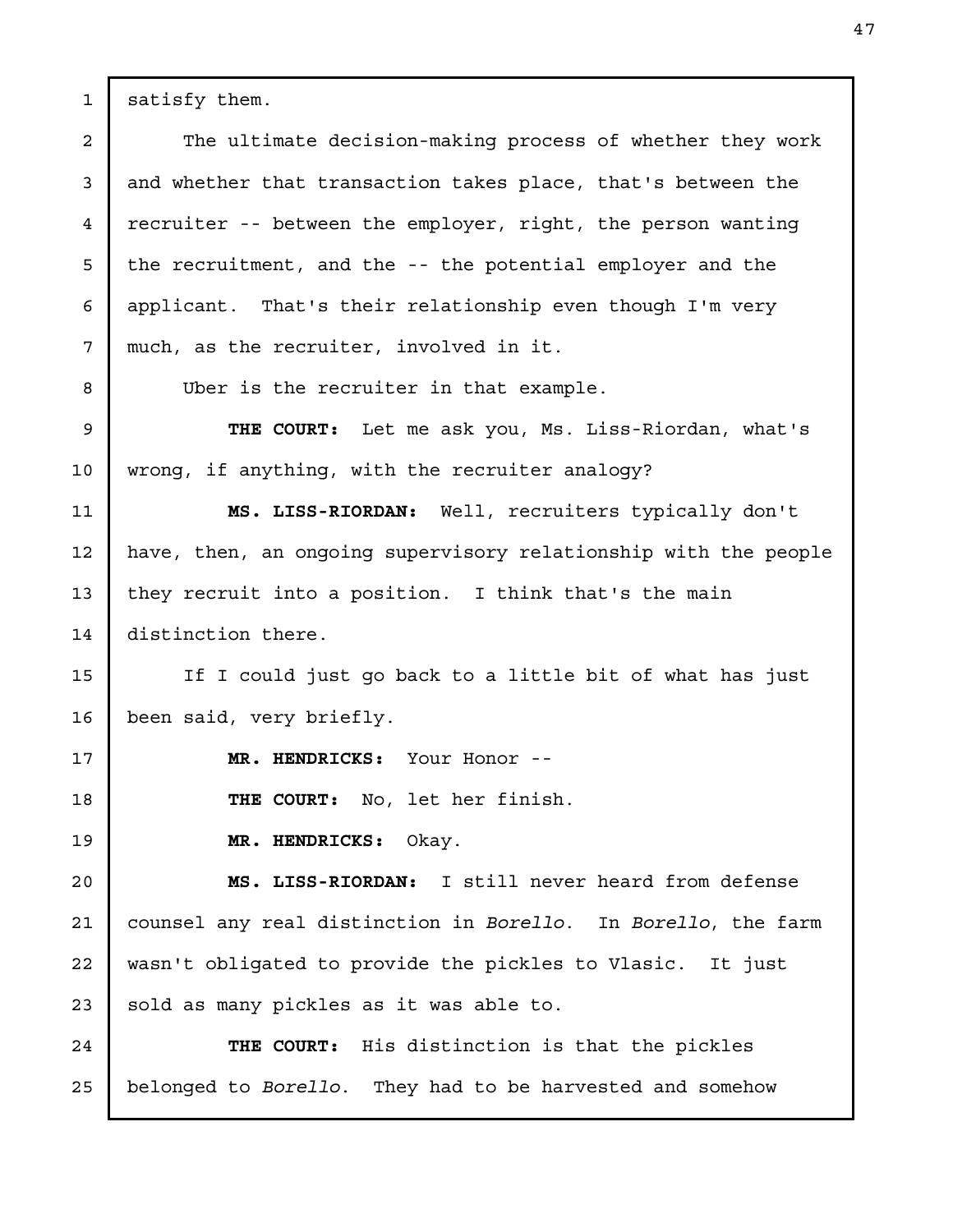that, therefore, is a factor in -- some indicia of an employment relationship as opposed to an independent contractor. It's lost on me because one could hire independent contractors to pick the pickle just as much as an employee. I don't know why it makes any difference who owns the crop. MR. HENDRICKS: Because it goes -- MS. LISS-RIORDAN: If I could speak -- THE COURT: Let her continue. MR. HENDRICKS: Okay. MS. LISS-RIORDAN: Yes, thank you. Okay. So in Borello, my point is just going to the factor that there is no -- what he's arguing is there's no obligation for Uber to provide a service to a passenger, there's no obligation for the pickles to actually get harvested and be sold to Vlasic. They were sold when and if they grew and when and if they met Vlasic specifications. In addition to the Air Couriers case and the Borello case, on this issue that we're talking about regarding workers being able to work as much or as little as possible, I just also wanted to highlight the JKH case, where there were route drivers and there were special drivers. And the appeals court noted that the special drivers simply call in each day to inform the dispatcher whether they want to work that day. They can work whenever they want. They don't have to work. 1 2 3 4 5 6 7 8 9 10 11 12 13 14 15 16 17 18 19 20 21 22 23 24 25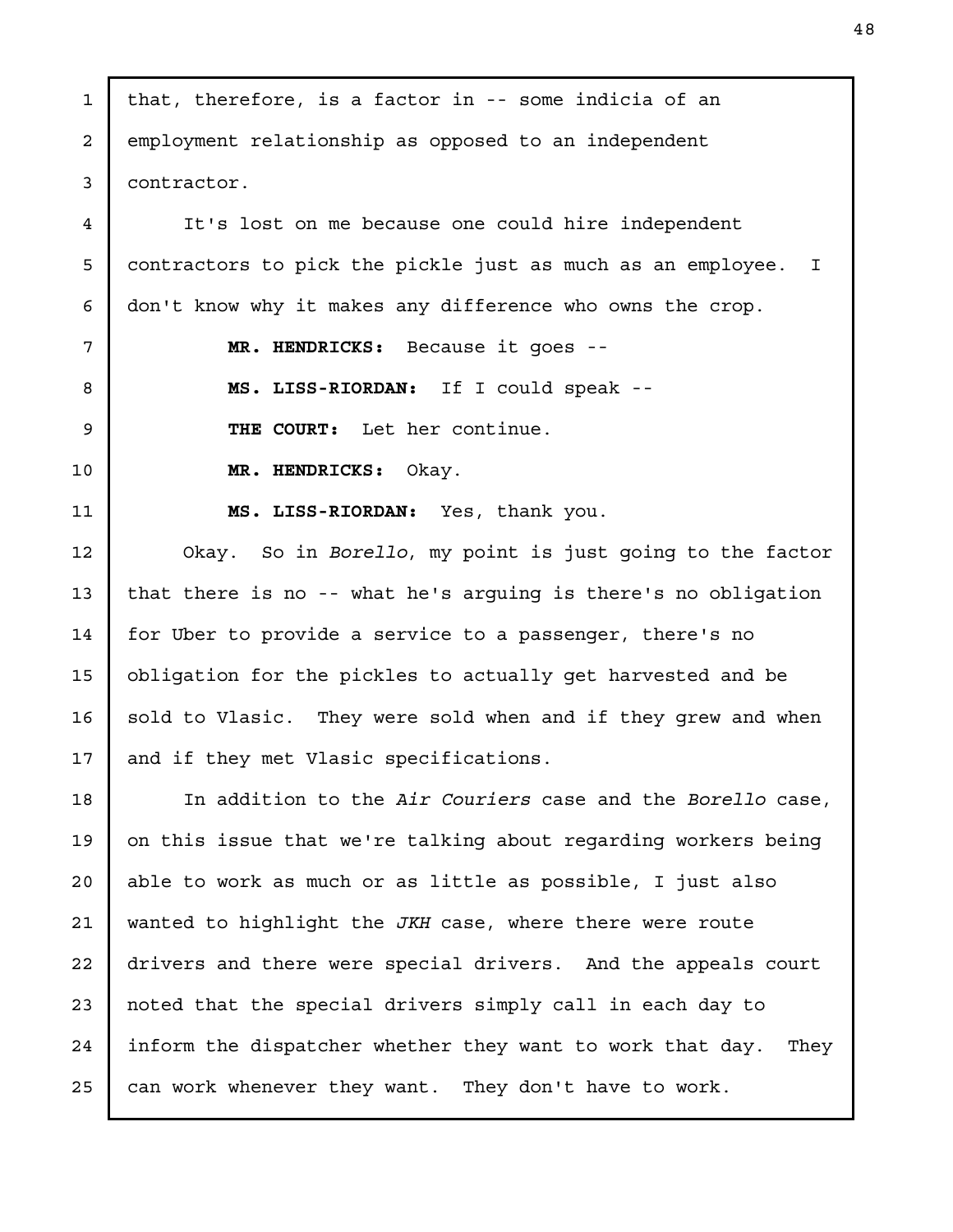The Court also said, this is on 569:

1

"The drivers are free to decline to perform a particular delivery when contacted by the dispatcher even if the driver has indicated his or her availability for the day. The special drivers are not required to work either at all or on any particular schedule." Later, on page 1052, the Court notes that all drivers set their own schedules and choose their own driving routes. Their work is not supervised. It has only a vague idea of where its working drivers are during the business day. They don't have to report to the office. So, anyway, you asked for cases, so I have Borello, Air Couriers, JKH, working as much or as little as you want. It does not mean that you're not an employee. THE COURT: Let me ask you this, Ms. Liss-Riordan. Let me take it one step deeper, and that is: What is your contention as to when a driver is in the employ of Uber? Is it somebody who does it occasionally? Is it at all times, or when they decide to drive and turn on the app and make themselves available? At what point -- in other words, one could also say, in response to the irregularity question and the occasionalness question, that that does not mean necessarily that somebody who only works occasionally or somewhat rarely, that doesn't necessarily preclude them from being an employee when they do 2 3 4 5 6 7 8 9 10 11 12 13 14 15 16 17 18 19 20 21 22 23 24 25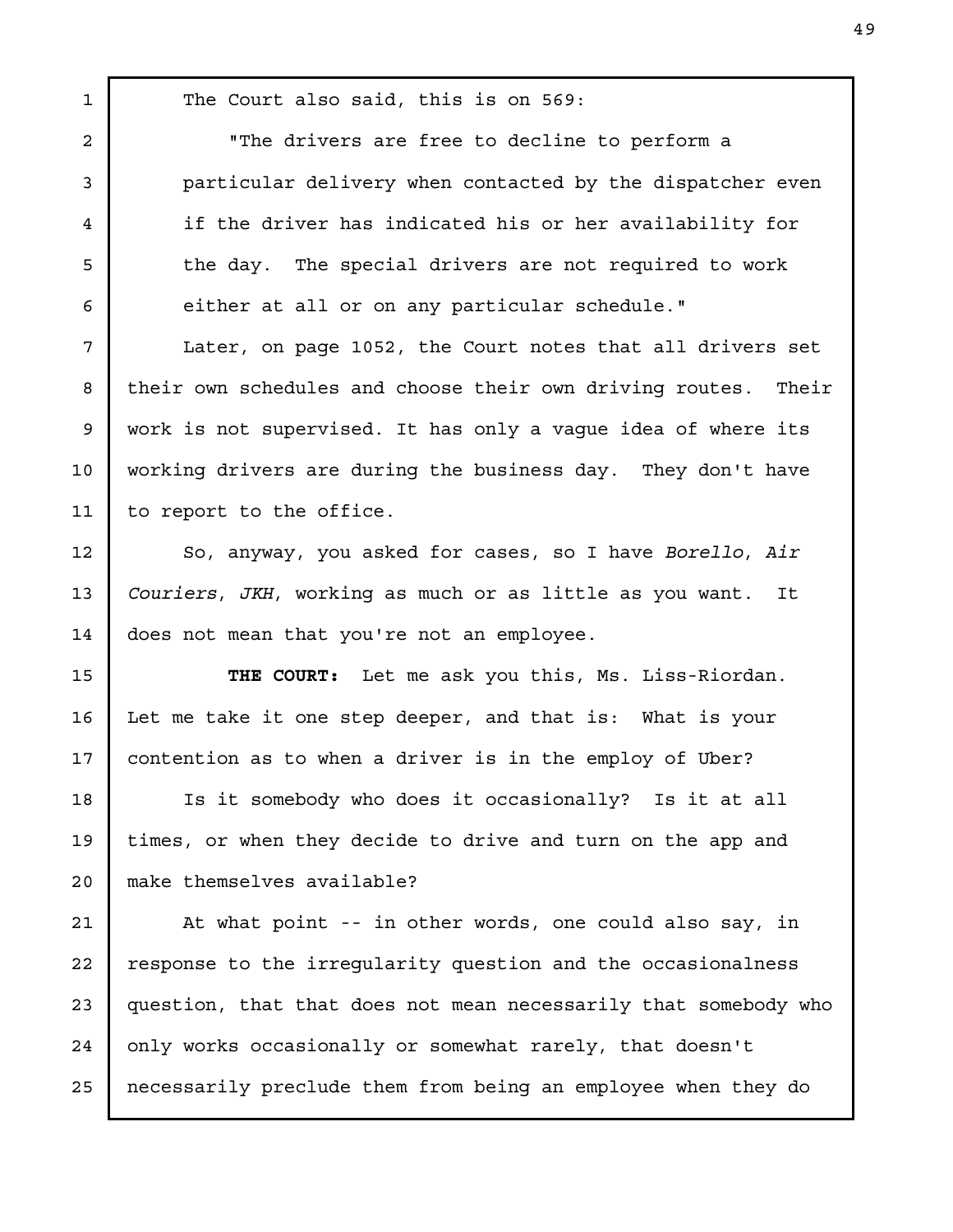go to work.

So whether it's a day laborer being picked up and being told exactly how to handle a particular task when they're brought to the site, or whether it's a reserve officer or reserve firefighter who only works once every six months, but once he or she reports, arguably, is in the employ.

So is it a fair construct to say that in a way it doesn't necessarily matter how often they work, when they work; the question is: When they're at work, that's when the employment relationship kicks in and the Labor Code kicks in. Is that your construct?

12

13

14

15

16

1

2

3

4

5

6

7

8

9

10

11

MS. LISS-RIORDAN: Yes, yes, absolutely.

Employees may work occasionally. Employees may work part-time. Employees may just fill in on shifts when they're needed or when they want to work. There's nothing really unusual about that.

And just while we're on that topic, I just want to point out one, I think, pretty significant point. 17 18

THE COURT: Well, when do they -- when does one become an employee? When you turn on the app and you make yourself available? 19 20 21

MS. LISS-RIORDAN: Well, you first become an employee after you go through Uber's on-boarding process and follow all of its steps to -- that's like going through the hiring process. 22 23 24 25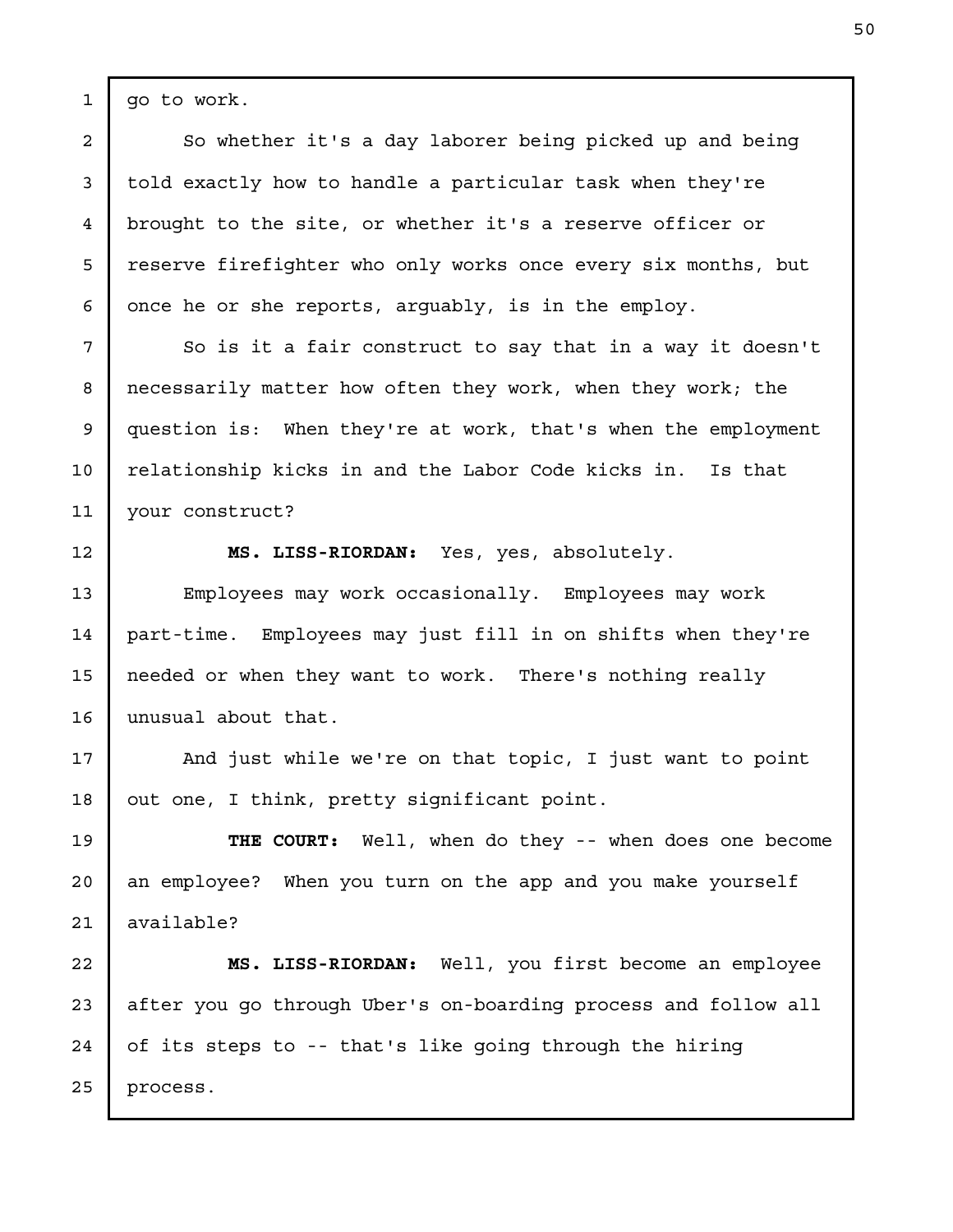But then just because you get hired, you don't necessarily start working that day. You might not start until next Tuesday. You might not start 'til next month. You start whenever you start. But you're actually on duty.

1

2

3

4

5

6

7

8

9

10

11

12

13

14

15

16

17

18

19

And, in fact, Uber has referred to it as being on duty or off duty.

THE COURT: So there's an employment relationship even if you only work 1 out 180 days; all 180 days you're still in the employ of Uber, you're just not working?

MS. LISS-RIORDAN: Well, I mean, let's just say a restaurant server, who fills in shifts now and then, once every six months gets called in to do a shift. They're an employee, but they're only obligated to be paid, obviously, when they work.

I don't really understand what's so unusual about that. And, like you said, the day laborers, who might get hired for a day, they're employees while they're working. And they're entitled to the benefits of the wage laws while they're working. Same thing for Uber.

While we're on this topic, I just wanted to point out something somewhat significant that, I think, has been misstated in defendant's papers, because one of the arguments they make, I'm sure, about -- the next thing that might be coming out of Mr. Hendricks' mouth -- is that Uber allows its drivers to work simultaneously for other companies. 20 21 22 23 24 25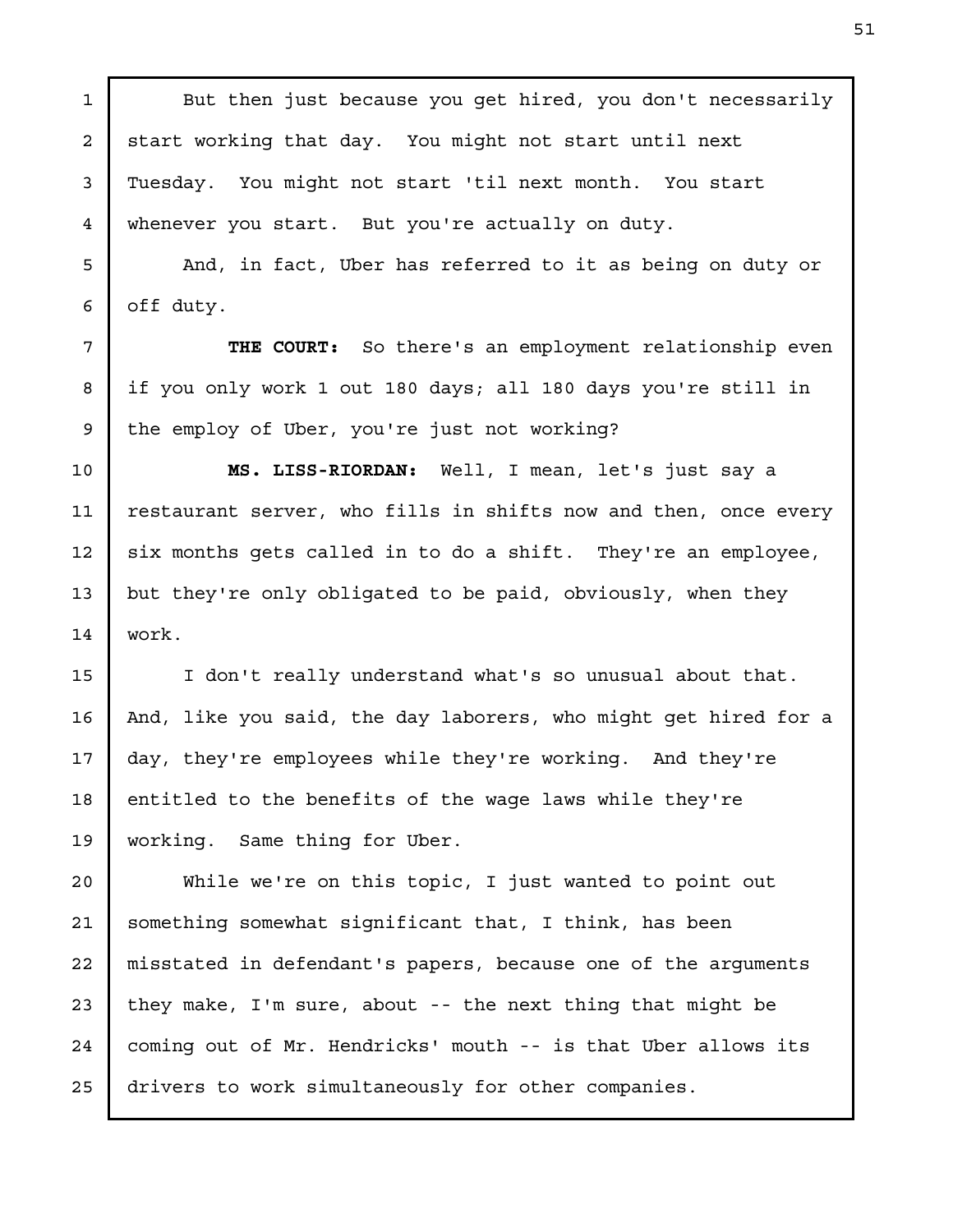And, of course, in a number of the cases that we've already talked about there was no prohibition on working for other companies. I believe that was true as well in the -- in the Air Couriers case as well as in other cases. But I want to point out in particular that even though Uber claims that it has no -- and it makes a big point of drivers actually being simultaneously logged into Uber and Lyft at the same time, that's actually prohibited by Uber's contract. In their papers, defendant -- THE COURT: While they're driving a customer. MS. LISS-RIORDAN: No, it's broader than that. In Uber's papers, they say that there's no prohibition on them using the same apps simultaneously. But if you look at Plaintiffs' Exhibit 15, page 3, which is 1679 Bates stamped, in the bottom paragraph -- MR. HENDRICKS: One moment, Counsel. THE COURT: Yes. MR. HENDRICKS: What page? MS. LISS-RIORDAN: I'm on -- this is Plaintiffs' Exhibit 15. It's page 3 at the bottom. It's Bates stamped 1679, Uber 1679. In the bottom paragraph, about halfway down, it says in the contract: "During the time that you are actively signed into the 1 2 3 4 5 6 7 8 9 10 11 12 13 14 15 16 17 18 19 20 21 22 23 24 25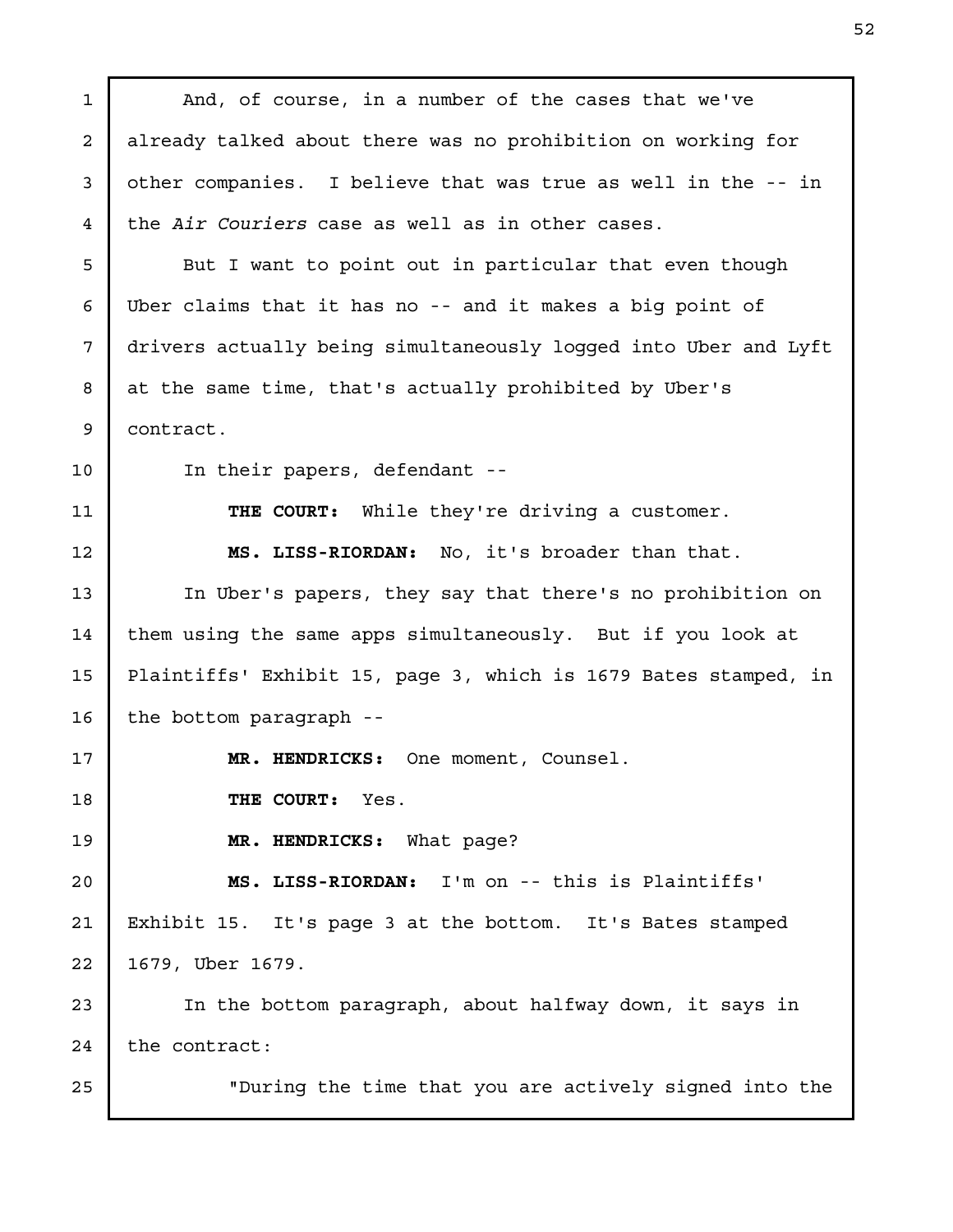software, you shall perform transportation services only for requests received by you via the software." So, in other words, in their contract they're saying that while you have the Uber app open, you can't accept rides from anyone else. So I just wanted to make that point because that contradicts what defendant has said in a number of its filings. MR. HENDRICKS: Well, first to which, the testimony from Mr. Manahan and, quite frankly, the declarations we've submitted, and the testimony from the other plaintiffs indicate differently. That agreement is speaking, which has been consistent, that if you're transporting -- it's intended to speak to if you're transporting a passenger, a rider that you -- THE COURT: Yeah, but we're now on summary judgment. So now you're asking me to draw an inference and take your counter affidavits as true. And maybe you can present that at trial. But, again, this is an example of a conflict. You know, it says what it says. It doesn't say "while you're driving." It says "while you're actively signed into the software." MR. HENDRICKS: "Actively." THE COURT: It says that, so --MR. HENDRICKS: "Actively signed into the software." THE COURT: Okay. 1 2 3 4 5 6 7 8 9 10 11 12 13 14 15 16 17 18 19 20 21 22 23 24 25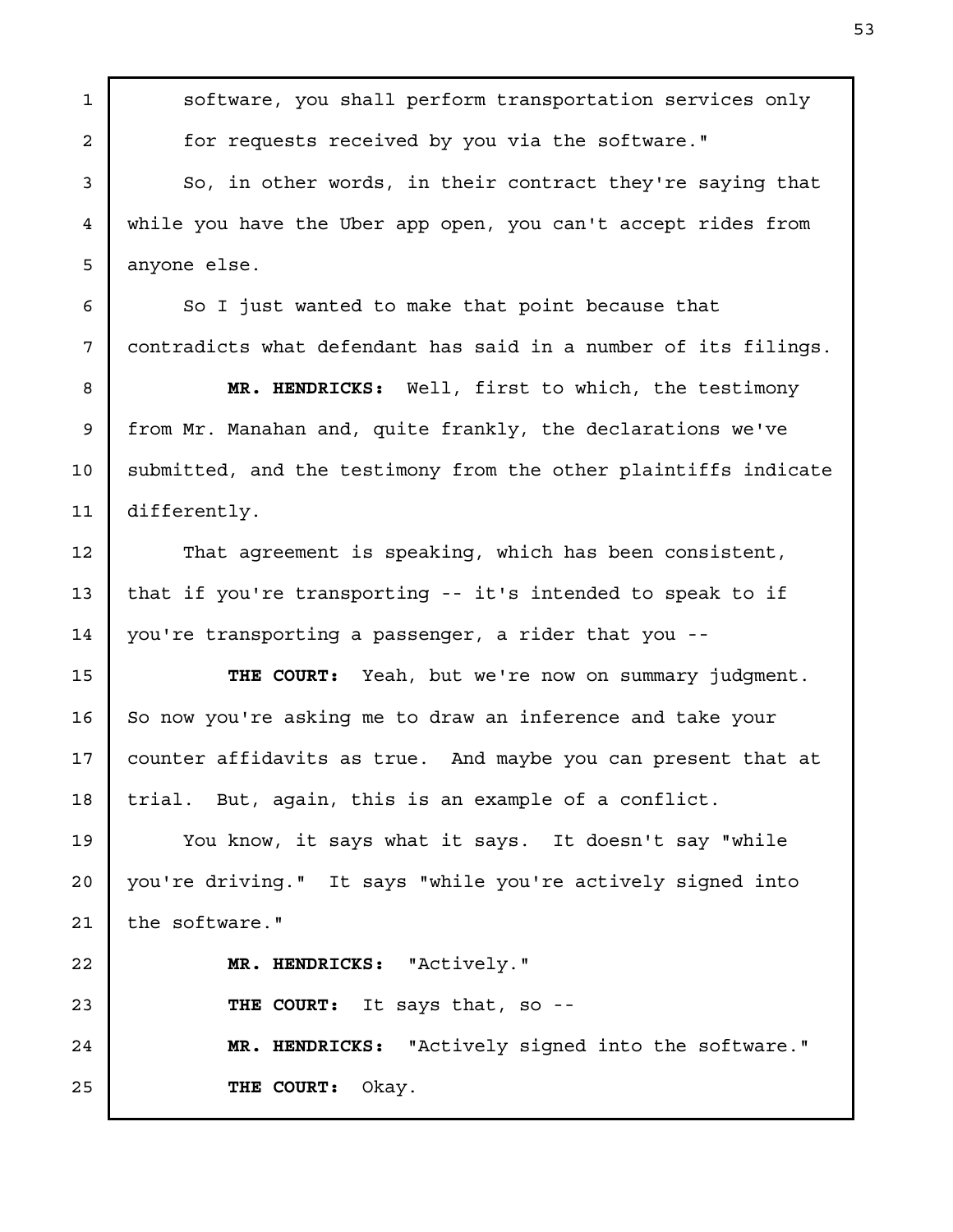MR. HENDRICKS: Well, let me say this. Let me come back to a couple of these distinctions as well. And this does go to the issue of Lyft and the simultaneous -- and in terms of the evidence and in terms of all the declarations and the testimony from the plaintiffs themselves.

The plaintiffs' understanding of what those obligations were -- and that's always relevant -- you're not seeing a distinction -- while counsel is making an argument, you're not seeing a conflict in the evidence relative to what the plaintiffs have testified to and the evidence that we've submitted.

THE COURT: Well, and by the way, as we all know, the test is the potential control, the authority to control; not actual exercise of control.

So, again, even if somebody has an understanding to the contrary, even if Uber says, well, we never did it that way, but if they had the right to do it per contract, I have to consider that. 15 16

MR. HENDRICKS: But what you have -- the issue is, is there a dispute? And the issue is, what is the evidence of the dispute?

All of the parties, the drivers themselves -- let's exclude counsel's characterization. But the testimony from the drivers themselves and the evidence presented by Uber, our declarations indicate that people can simultaneously use that 24 25

1

2

3

4

5

6

7

8

9

10

11

12

13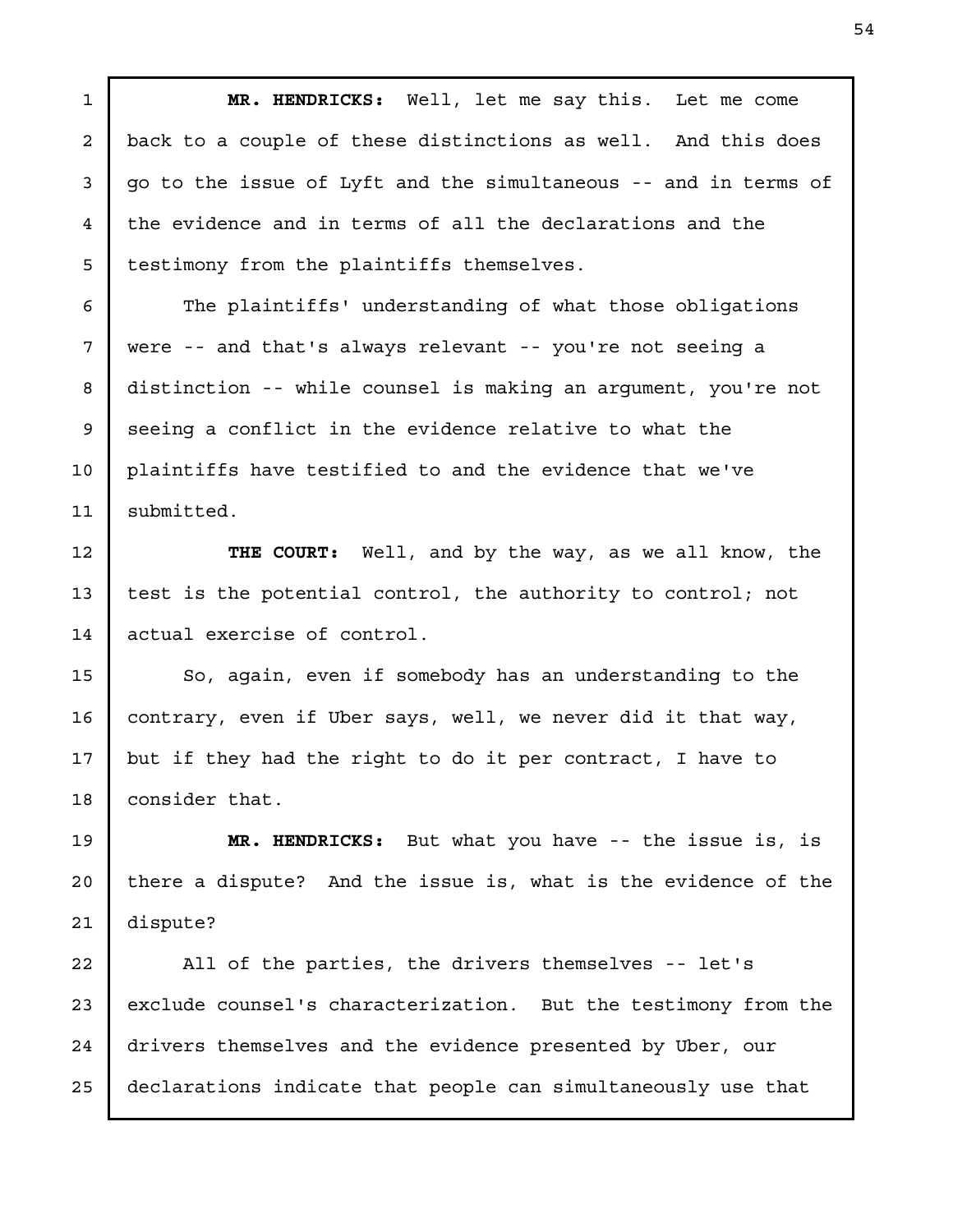software so long as they're not actually transporting someone in particular. That's the only limitation.

But it's understood and it's known and it's accepted. And when you look at issues of contract, it's a question of what did the parties understand and intend. You don't have a dispute between the intent of the parties relative to that.

Counsel is making an argument, but it's not counsel's intent that matters --

THE COURT: But the ultimate question is whether Uber had the ability to exercise the power to restrict people, even if the practice wasn't to do so, or the custom had been that

Even if one could say, well, these plaintiffs didn't understand it that way, if, as an objective fact, one could find that Uber had that power, the potential power, I have to evaluate that under the Borello test, not the actual exercise. And the Courts have emphasized that. It's the potential for

MR. HENDRICKS: Your Honor, the issue is counsel is attempting to argue an interpretation of the agreement. When you're dealing with interpretations, you look at the intent of the parties. She needs evidence as to the intent of the

The parties, Mr. Manahan and the other --

THE COURT: It seems to me the question is whether or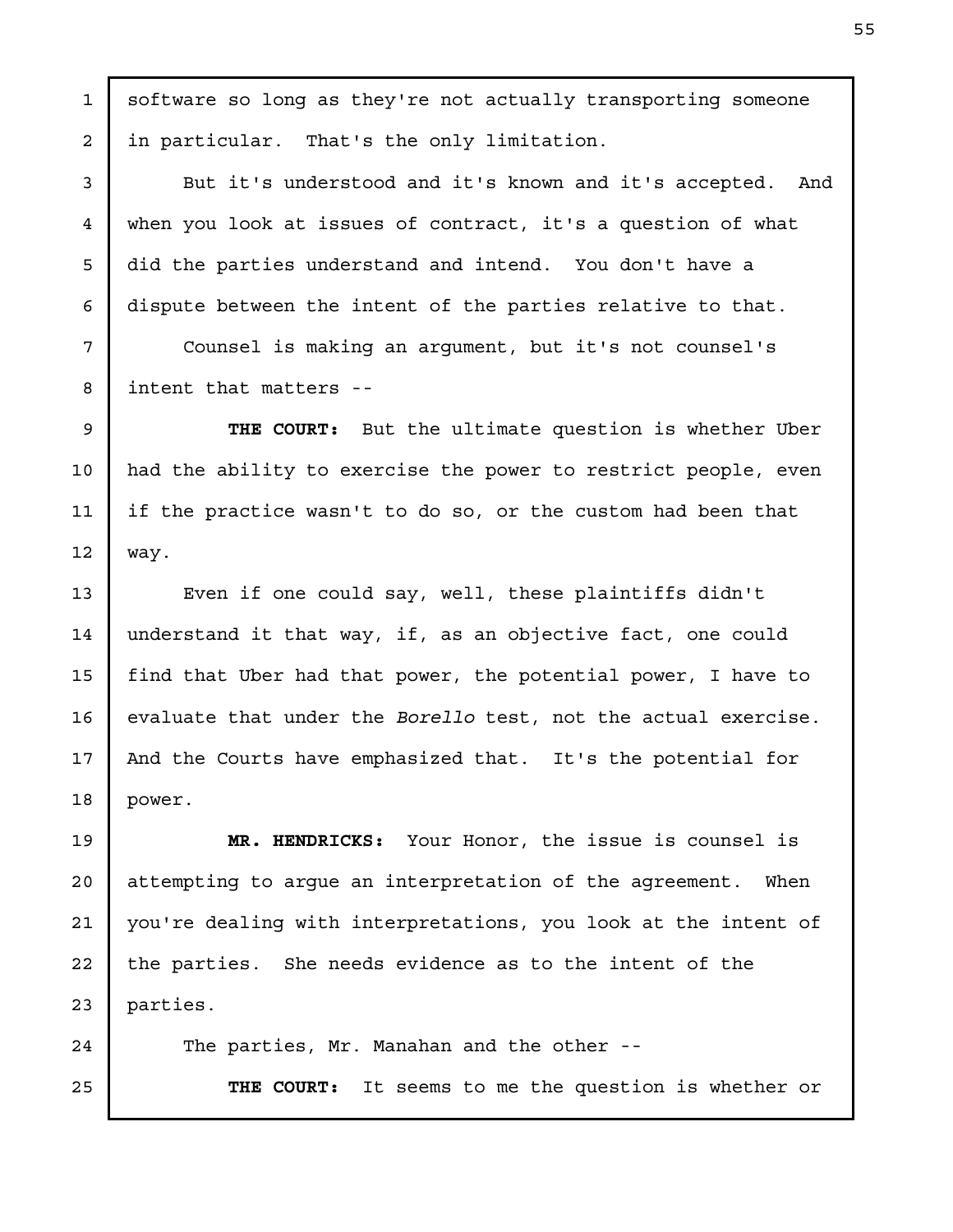not the contract can be reasonably construed in light of the evidence that's before me now in a certain way. Again -- MR. HENDRICKS: And the evidence before you now includes the deposition testimony and declarations of the parties subject to the agreement. And if you're going to reach an inference as to what that means, you must look at that evidence. THE COURT: And what do they say? MR. HENDRICKS: They say, "I understood that I could," and, in fact, with Manahan, "I did use the Lyft application simultaneous." That is our interpretation and understanding of it as well. THE COURT: Okay. Ms. Liss-Riordan, what's your response? MS. LISS-RIORDAN: Well, my response is the contract speaks for itself. The fact the Uber may or may not have enforced that provision of the contract, as we've said -- THE COURT: What about your clients? What about the driver's own intent in this case? MS. LISS-RIORDAN: Well, I mean, first of all, he didn't have both an Uber client and a Lyft client in the car at the same time. We also do have evidence in the record of a driver being reprimanded for having Lyft branding visible while driving an Uber client, which is also prohibited by the contract. 1 2 3 4 5 6 7 8 9 10 11 12 13 14 15 16 17 18 19 20 21 22 23 24 25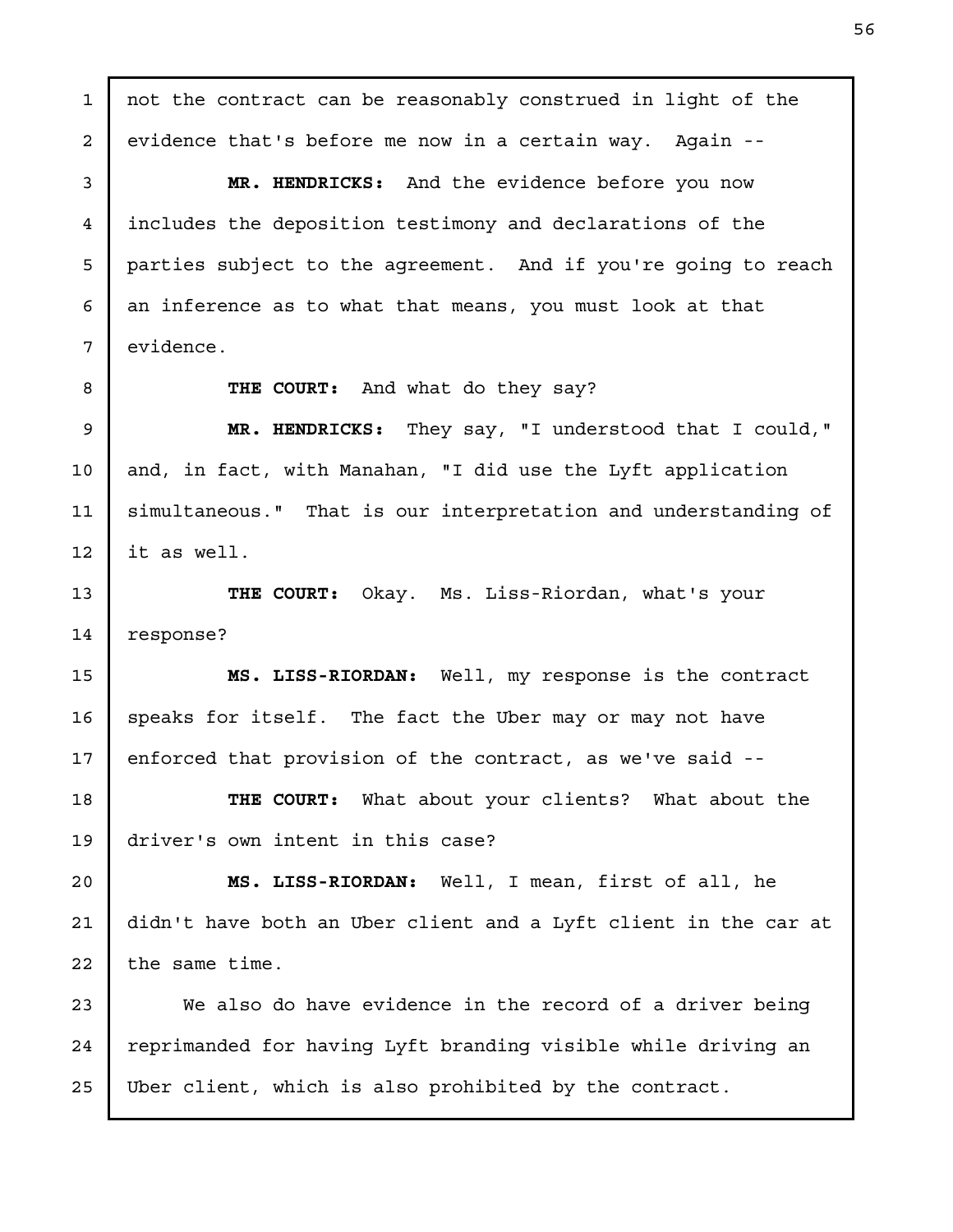So the fact -- so even though Mr. Manahan may have, against the contract, had both apps on at the same time, he was either only driving an Uber passenger or a Lyft passenger at that time. But we also have evidence that Uber was discouraging drivers from driving for the competition. And Exhibit 48L shows the driver who was reprimanded for having the -- the Lyft branding available. But the point is that all of this goes to this issue in Air Couriers again. There was no prohibition on the drivers working for other companies. THE COURT: All right. So here there is some prohibition. The exact scope of that may be in dispute, but it is not extreme where you're totally free. On the other hand, you're not totally prohibited. It's a gray area that, you know, one has to resolve exactly to what extent the limitations are. It's a gradation question. MS. LISS-RIORDAN: Right. And also -- MR. HENDRICKS: Going to the Air Couriers case -- and this is important -- there have been characterizations of these cases. The facts have to be looked at very, very carefully. If you look at that case, Air Couriers, the finding that the Court was limited to was the following: "The Court also rejected Sonic's claim that the drivers 1 2 3 4 5 6 7 8 9 10 11 12 13 14 15 16 17 18 19 20 21 22 23 24 25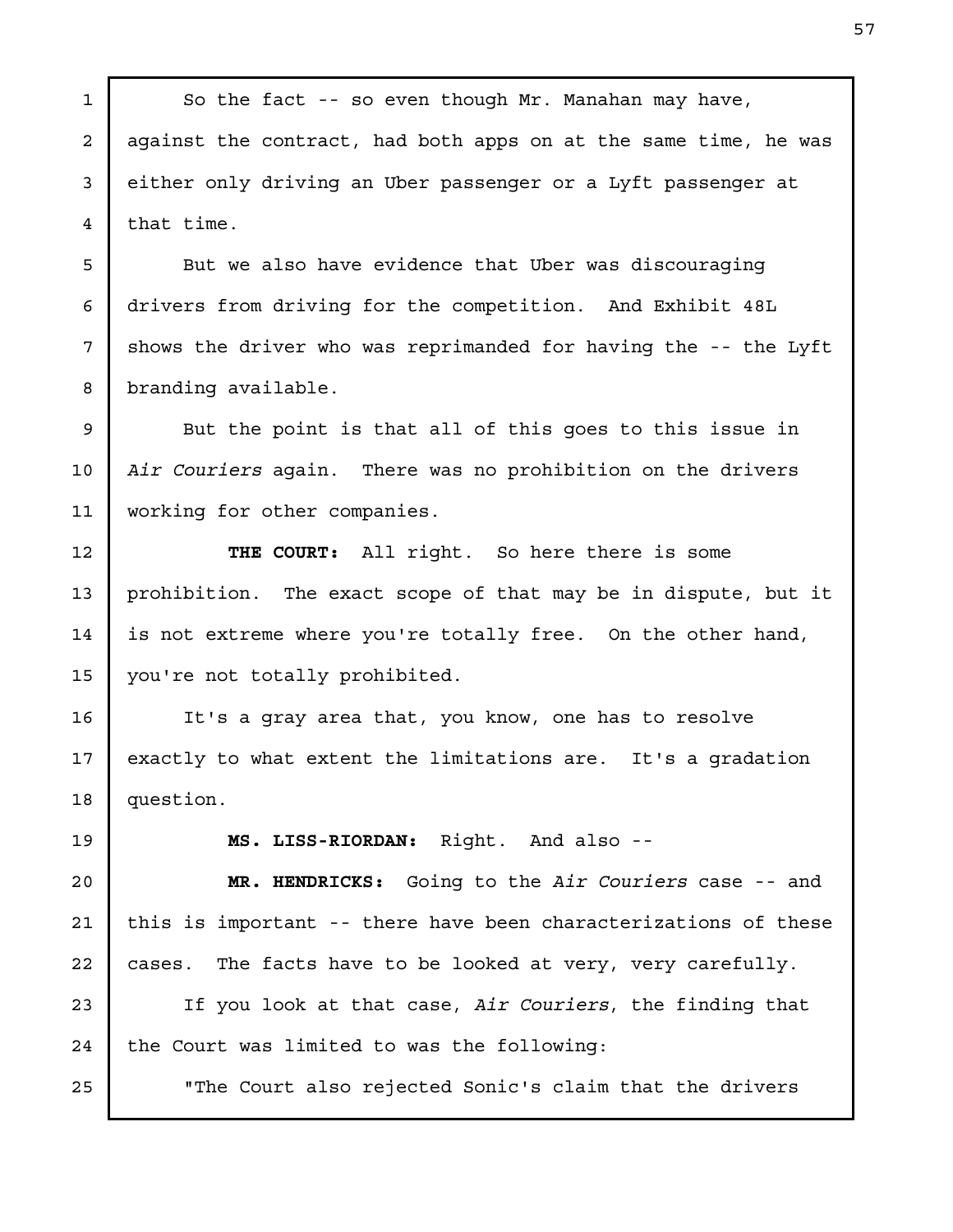themselves controlled the hours they worked."

So you talk about distinctions in cases, this is why I say you have to look at the factual posture. In that proceeding, the agency -- and I'm reading from page 937 of that case.

So in that situation you have the fact where the evidence that -- that was found and upon which the Court of Appeal had to consider in this decision was that, in fact, the Sonic drivers did not control the hours that they worked. Okay?

There are other distinctions. At trial, a Sonic manager testified that drivers, as a practical matter, did not turn down jobs. Each driver testified he infrequently turned down jobs. So there's these characterizations of certain aspects of these cases.

But when you look at them closely, this is dealing with delivery of packages that Air Courier, Sonic, had already agreed to deliver. They did not have freedom regarding their hours or circumstances. And that's not the record involved in this particular case. 14 15 16 17 18

In addition, the Court noted the evidence was uncontroverted that Sonic's drivers were performing an integral and entirely essential aspect of Sonic's business. 19

We dispute that. Okay. That is something that -- that, in fact, we've presented evidence in terms of the economic relationship between transportation providers, riders, and Uber. And there is no real evidence speaking to that. There 25

1

2

3

4

5

6

7

8

9

10

11

12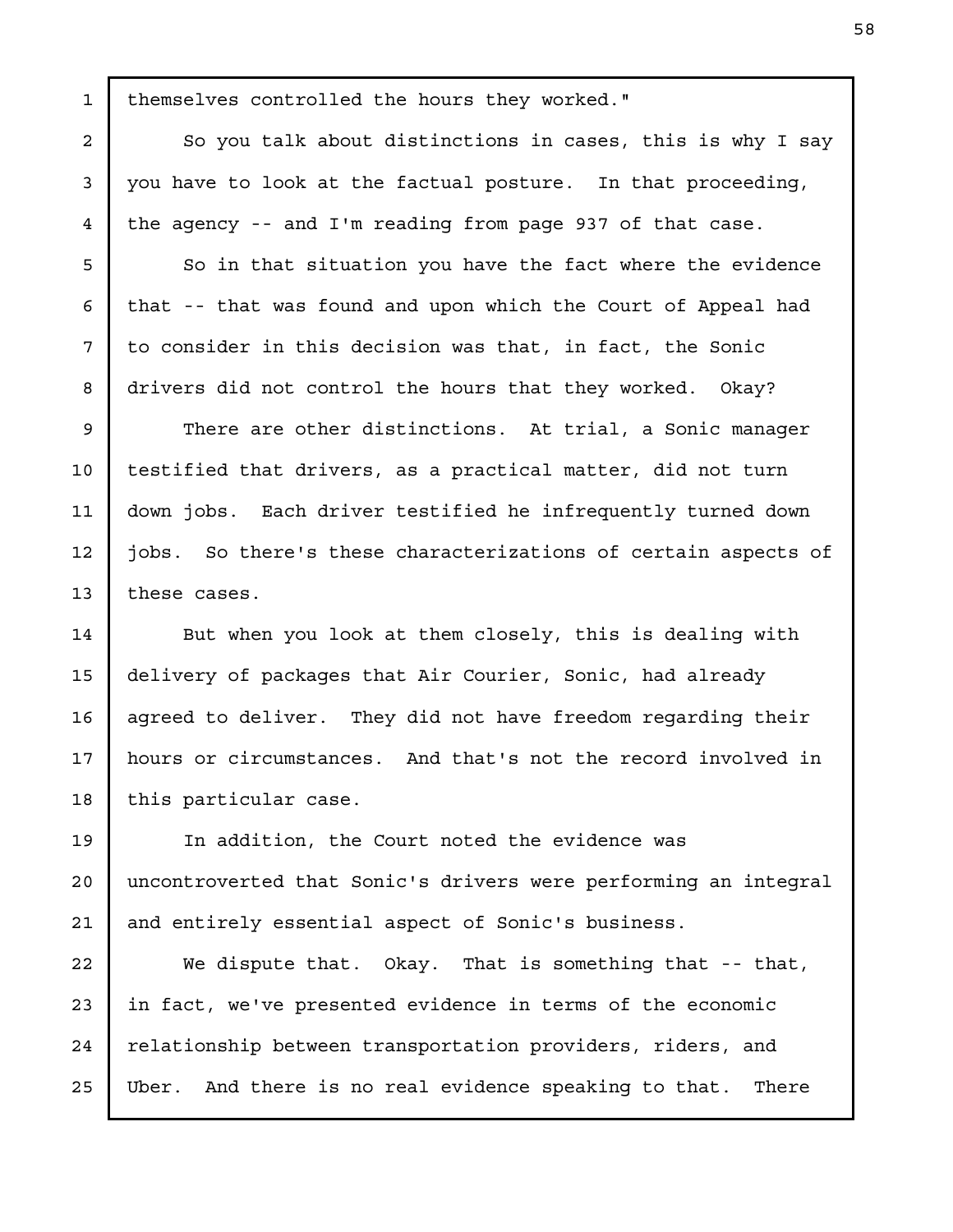| $\mathbf{1}$   | really is no evidence saying, you know something, you have to   |
|----------------|-----------------------------------------------------------------|
| 2              | deliver these -- you have to transport these passengers because |
| 3              | you're obligated to do so. We're not. You know, or that you     |
| $\overline{4}$ | have such an investment -- and remember this, Your Honor, going |
| 5              | back to Yellow Cab.                                             |
| 6              | You know, if my capital investment is all these taxis,          |
| 7              | okay, I really can't be doing too much other with that. I'm     |
| 8              | really in the taxi business when I'm leasing these taxis.       |
| 9              | Uber, its technology which connects people together in          |
| 10             | real time can be used in other applications, as it is.          |
| 11             | People demand ice cream. We have vendors, vendors who           |
| 12             | produce ice cream that are able, through our software,          |
| 13             | demanded -- on demand to people that want ice cream. We         |
| 14             | facilitate that transaction. We're not in the ice cream         |
| 15             | business, you know.                                             |
| 16             | THE COURT: You mean there's something called Uber Ice           |
| 17             | Cream?                                                          |
| 18             | MR. HENDRICKS: Yeah. Yeah, yeah. I mean --                      |
| 19             | THE COURT: I've never heard of it.                              |
| 20             | MS. LISS-RIORDAN: Uber Kittens. They deliver kittens            |
| 21             | These are not core parts of their business.<br>too.             |
| 22             | MR. HENDRICKS: Well, see, then this --                          |
| 23             | THE COURT: But we're going this business right now.             |
| 24             | The fact that you have other enterprises that -- you know.      |
| 25             | MR. HENDRICKS: We're talking about the application              |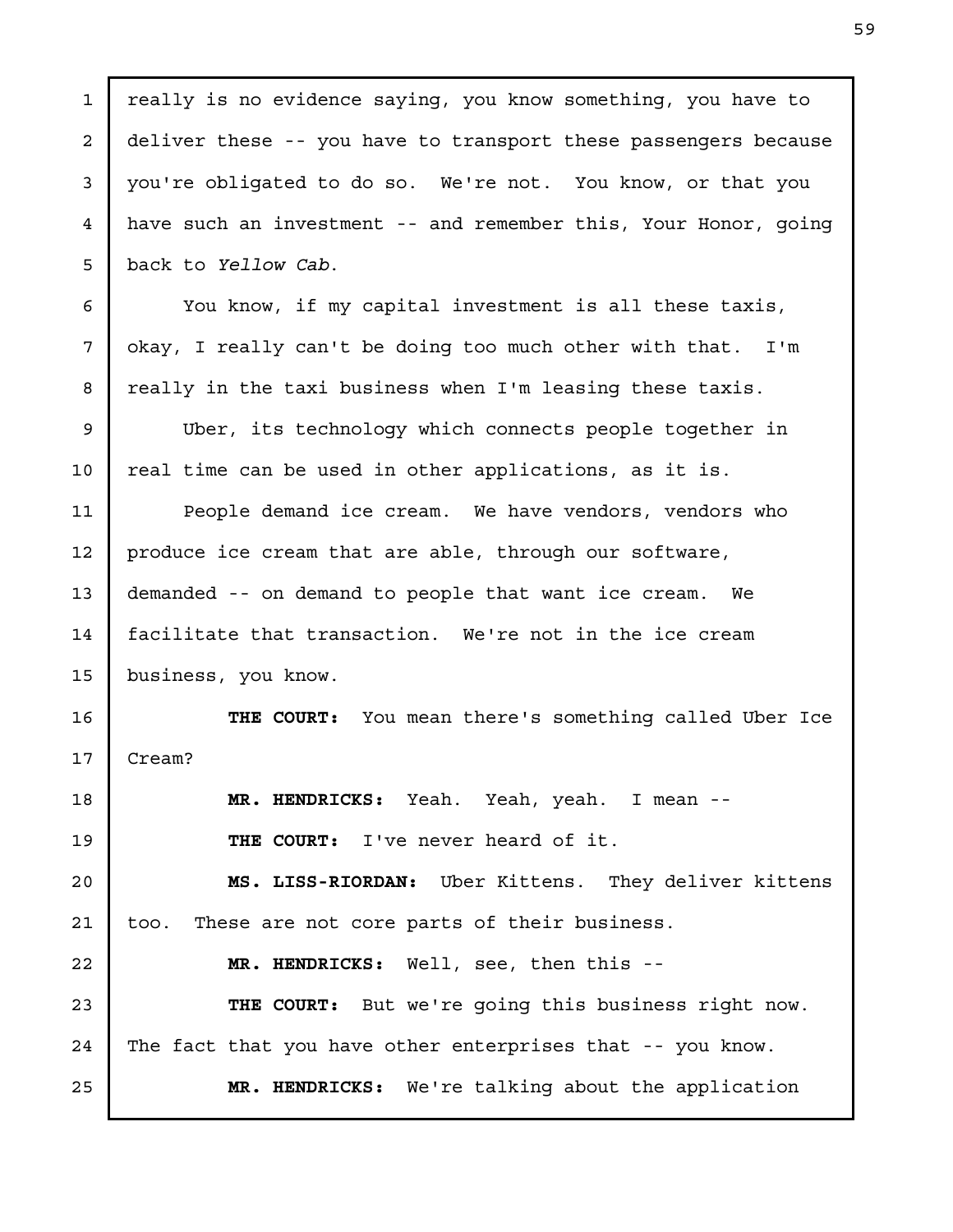and the intellectual property and -- and the use of that. And we're rebutting the notion that somehow the only application of it deals in this particular space. That's not the evidence that's been presented.

1

2

3

4

5

6

7

8

9

10

11

12

13

14

15

16

17

18

19

20

Counsel has presented no specific evidence that somehow that  $-$ 

THE COURT: Well, let me ask you this question. Here's another factor that may inform what you just said, but also informs the control factor, and that's this dispute over whether there's a requirement or any sanctions for not -- for rejecting calls.

And Uber claims that you can reject any proposed fare without penalty. But there is some evidence that's been submitted by the plaintiffs -- Exhibit 48 is an example, 48J is an example -- of a driver who's threatened with suspension if he didn't raise his acceptance rates towards the 80 percent, which is consistent with Exhibit 17, which, I guess, is the handbook or something that says we expect you to maintain an 80 percent acceptance rate. If you go below that, you know, red flags will go up.

And so that suggests that there are consequences, potential consequences if you go below the 80 percent acceptance rate. 21 22 23

Now, again, you may dispute that. You may say that that's inaccurate or that's a misreading of the handbook. But, again, 24 25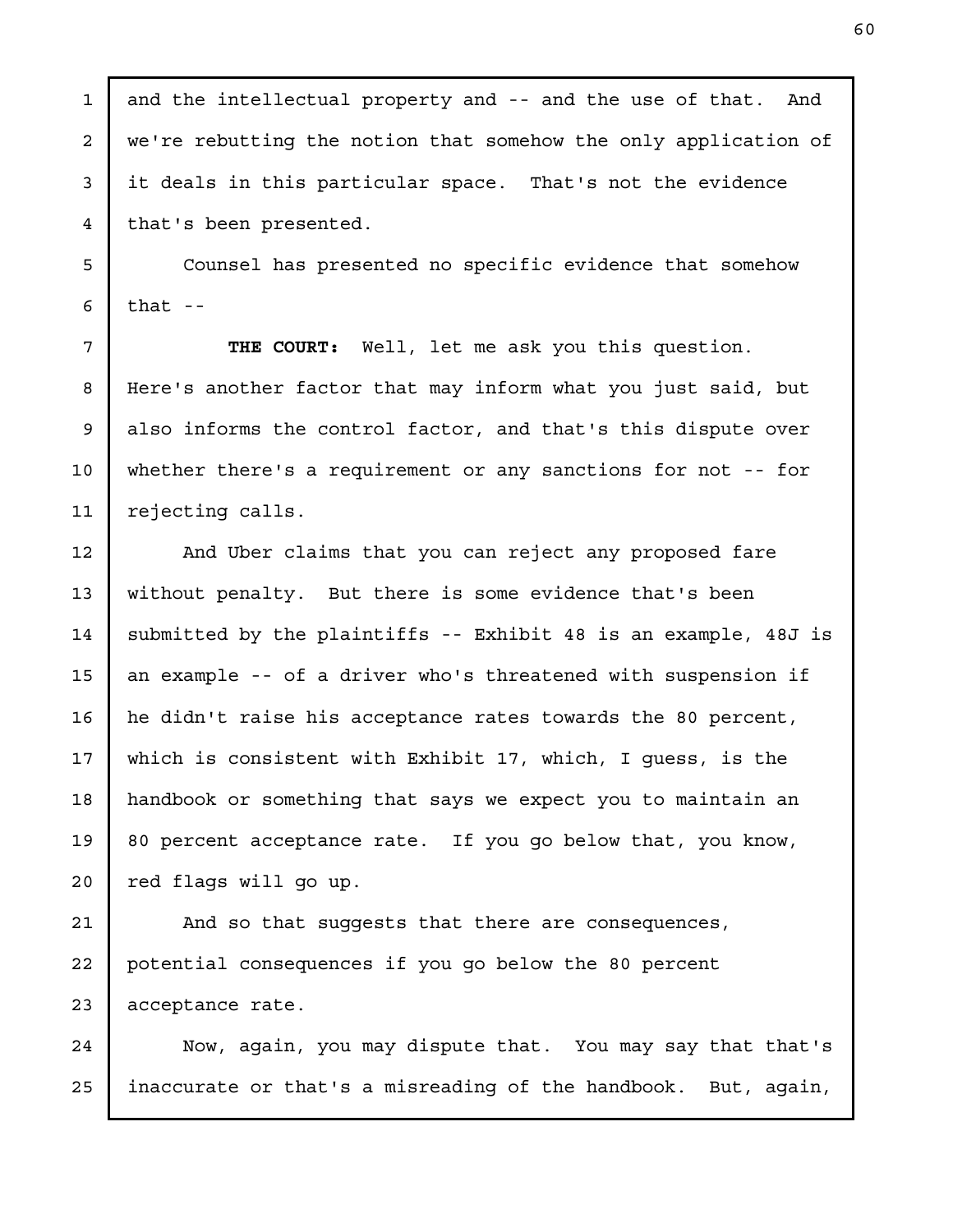assuming all the facts proffered by the plaintiff are true, and drawing all inferences therefrom, why doesn't that suggest that there is, certainly, at least an incentive, if not a requirement, to pick up fares or at least not reject fares at a rate greater than 20 percent? MR. HENDRICKS: Okay. One, the contracts provide that drivers can reject -- and transportation providers can reject fares. That's the first point. THE COURT: Yes. MR. HENDRICKS: So to the extent -- and I want to get to this issue about control. To the extent plaintiffs are claiming that we've exercised control beyond what the contract provides, then that's a different kind of claim. The consequence of that is not to make them employees. It may mean that if someone were deactivated in contravention of the contract, they have a breach of contract claim. So that's one issue. Second, let's look at the underlying issue. Drivers are not expected to accept any number of rides. The acceptance rate issue -- as explained by Mr. Coleman in his declaration, and as the plaintiffs themselves have testified to -- it's simply about if you are going to be online then you should be accepting a certain number of requests, because if you don't it affects the service and the experience of others using the application. 1 2 3 4 5 6 7 8 9 10 11 12 13 14 15 16 17 18 19 20 21 22 23 24 25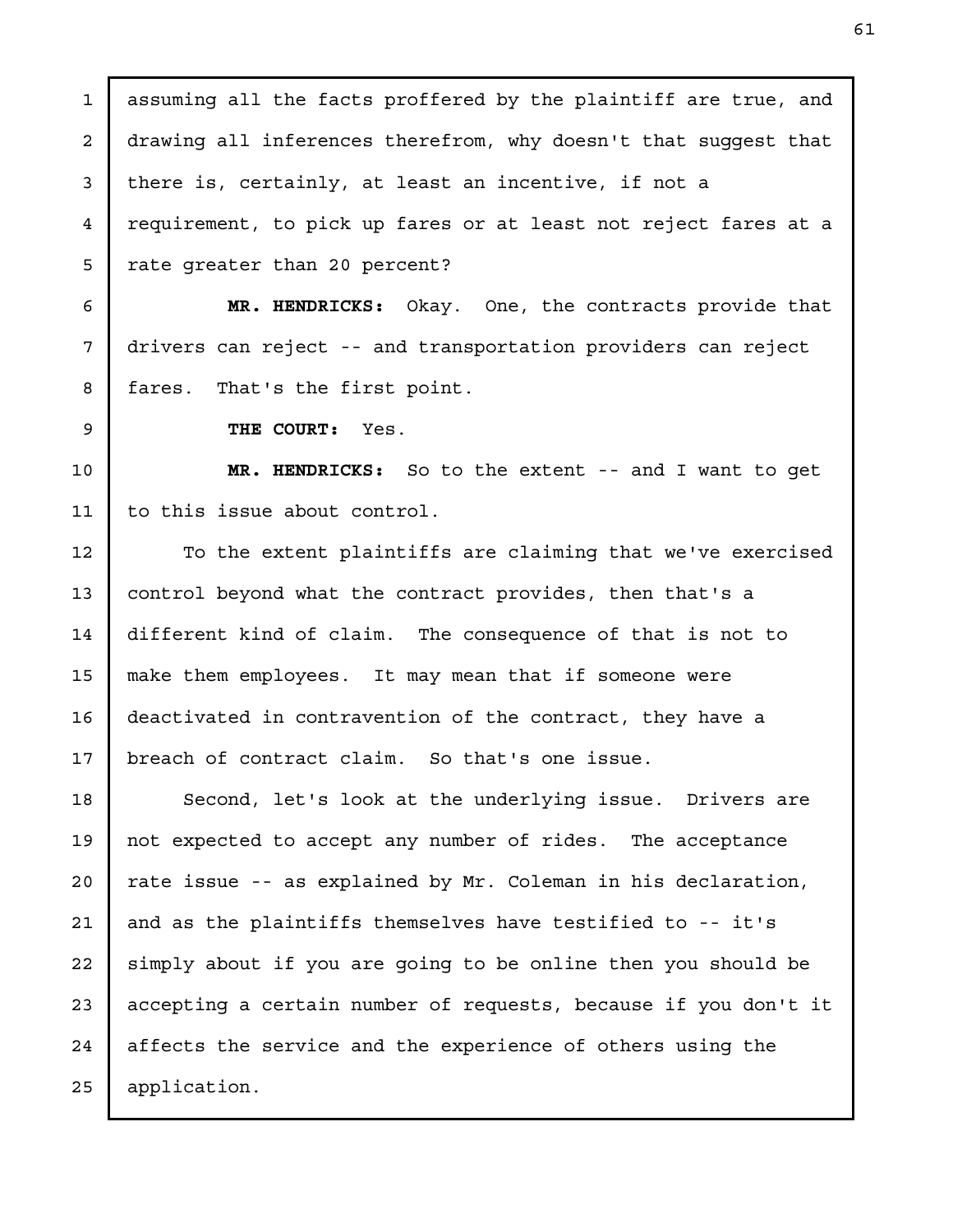THE COURT: Well, I understand the reason for that. But that does suggest that it's not so free -- that Uber does have an interest in the behavior and acceptance and the volunteer acceptance of the drivers, because if they don't volunteer and accept when they get the call --

1

2

3

4

5

6

7

8

9

10

11

12

13

MR. HENDRICKS: No.

THE COURT: -- it creates a problem.

And, therefore, that's why, in this Exhibit 17, which I assume is some kind of handbook, it says if we get -- we'll take more serious action if we get a report of more than one issue every 45 trips.

And one of those issues is not responding to client or Uber phone call or rejecting too many trips.

MR. HENDRICKS: Okay. First of which, not one of the plaintiffs in this case has said that they were exposed to that particular document or were subject to it or understood it. There is no foundation as to who it was sent to, whether it was a draft, how long it was in use, et cetera. 14 15 16 17 18

So, as an evidentiary matter, I'm very concerned that that's being relied upon in some sort of fashion. But it's important -- 19 20 21

THE COURT: So Exhibit 48, the declaration of Taj Korea, which shows a reprimand letter, you dispute the authenticity of that? 22 23 24

25

MR. HENDRICKS: I dispute that any of these particular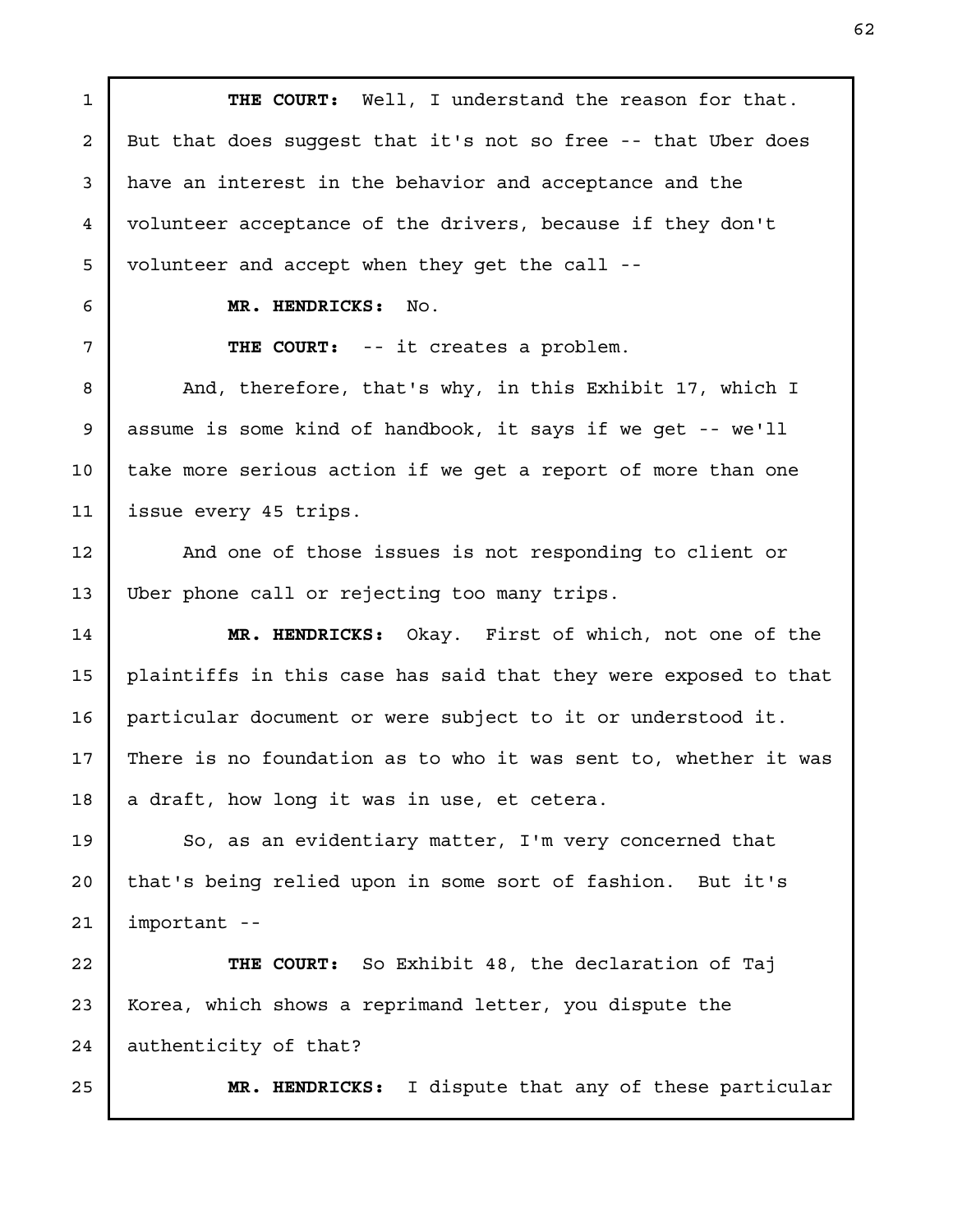plaintiffs ever -- the plaintiffs ever received those kinds of notices. I'm referring to the handbook.

You know, if he indicates that he received some sort of document, I'm not going to suggest that he didn't receive it. The question is what is the significance here.

You know, the acceptance rate issue, Your Honor, is not about accepting trips. It's about being online only when you decided that you, in fact, want to accept trips.

The reason why that's not a sanction is because the transportation provider, or the driver, doesn't have to be logged in. Just don't log-in. That's all that's being said here. It's not saying you have to make sure you take a hundred trips in a month. 9 10 11 12 13

THE COURT: I understand that. But once you log-in, there's a degree of control that's being exercised, because if you're not logged in, you're not reasonably working.

MR. HENDRICKS: But the point of that control is not to increase their activity. The point of that control is to ensure that riders and other -- 17 18 19

THE COURT: Oh, I understand. I understand why. It would be a disaster if you just, oh, I don't want to go that neighborhood, I'm not going to pick this person up, and then people start waiting 20 minutes. You might as well catch to Yellow Cab at that point. 20 21 22 23 24

25

1

2

3

4

5

6

7

8

14

15

16

(Laughter)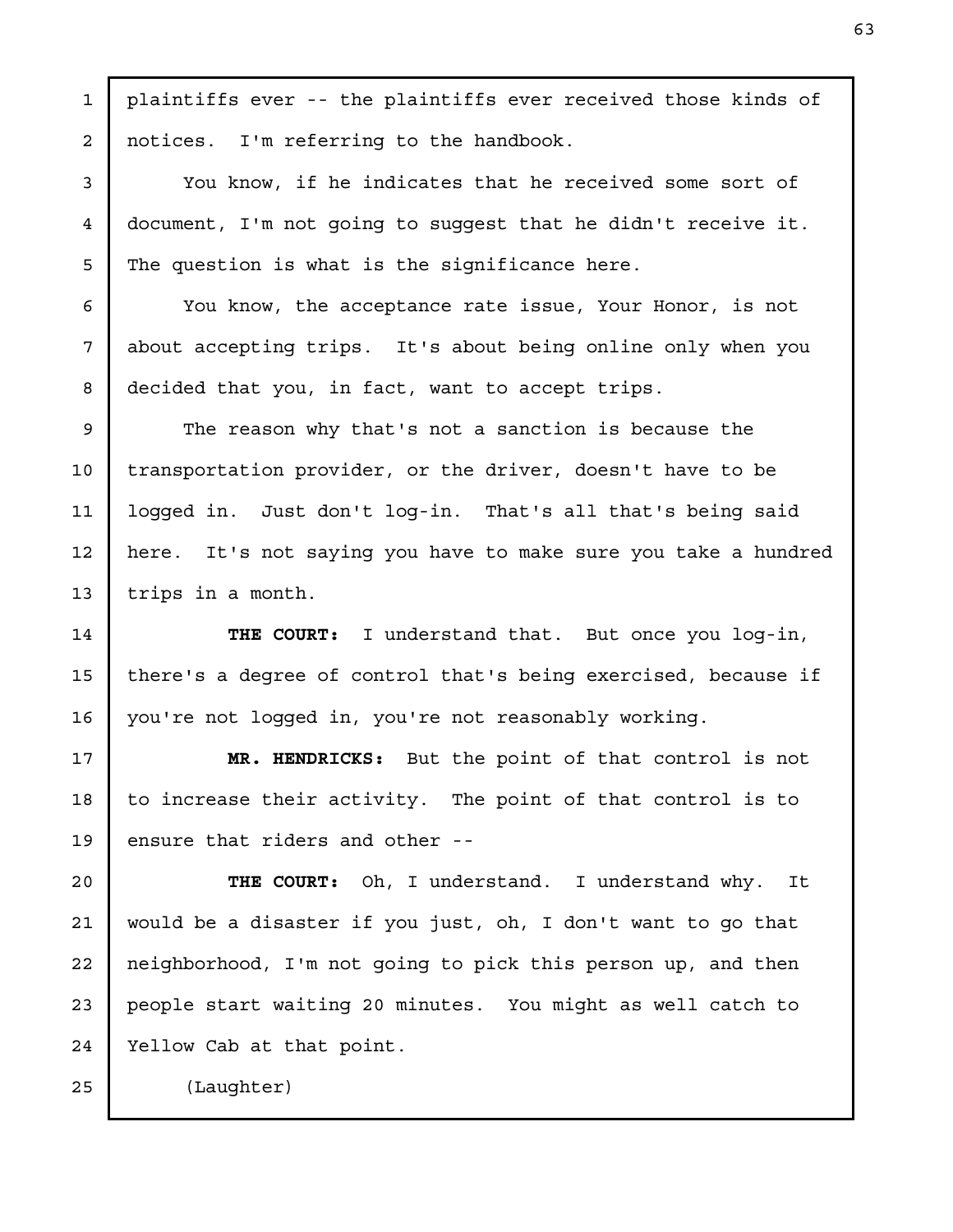MR. HENDRICKS: I would never suggest that. But it's not  $-$ (Laughter) THE COURT: I didn't think you would. MR. HENDRICKS: Always Uber. Always Uber. But, you know, the fact of the matter is -- and this is why I think it's so important. Judge Chhabria made an interesting point yesterday, in the hearing in connection with Lyft, about how the laws seem not quite fit for this sort of new, sort of, technology. We come back --THE COURT: I don't necessarily disagree with that. But I'm stuck with the precedent right here. MR. HENDRICKS: But a part of that is we presented you with a model that explains why -- how it works. And I've not heard facts. I've heard feelings from Counsel. But I've not heard facts that explain why this is not the case. Drivers are our customers. This is a commercial platform. Okay? If you go to a restaurant, right, you're a customer. If you start yelling at other patrons, if you disrupt the ability of others to enjoy their meal, I have the right to refuse service, okay, in that sort of commercial relationship. It maintains the integrity of the business. What you are seeing is commercial and business control, not employment control. And that's why I invite the Court to 1 2 3 4 5 6 7 8 9 10 11 12 13 14 15 16 17 18 19 20 21 22 23 24 25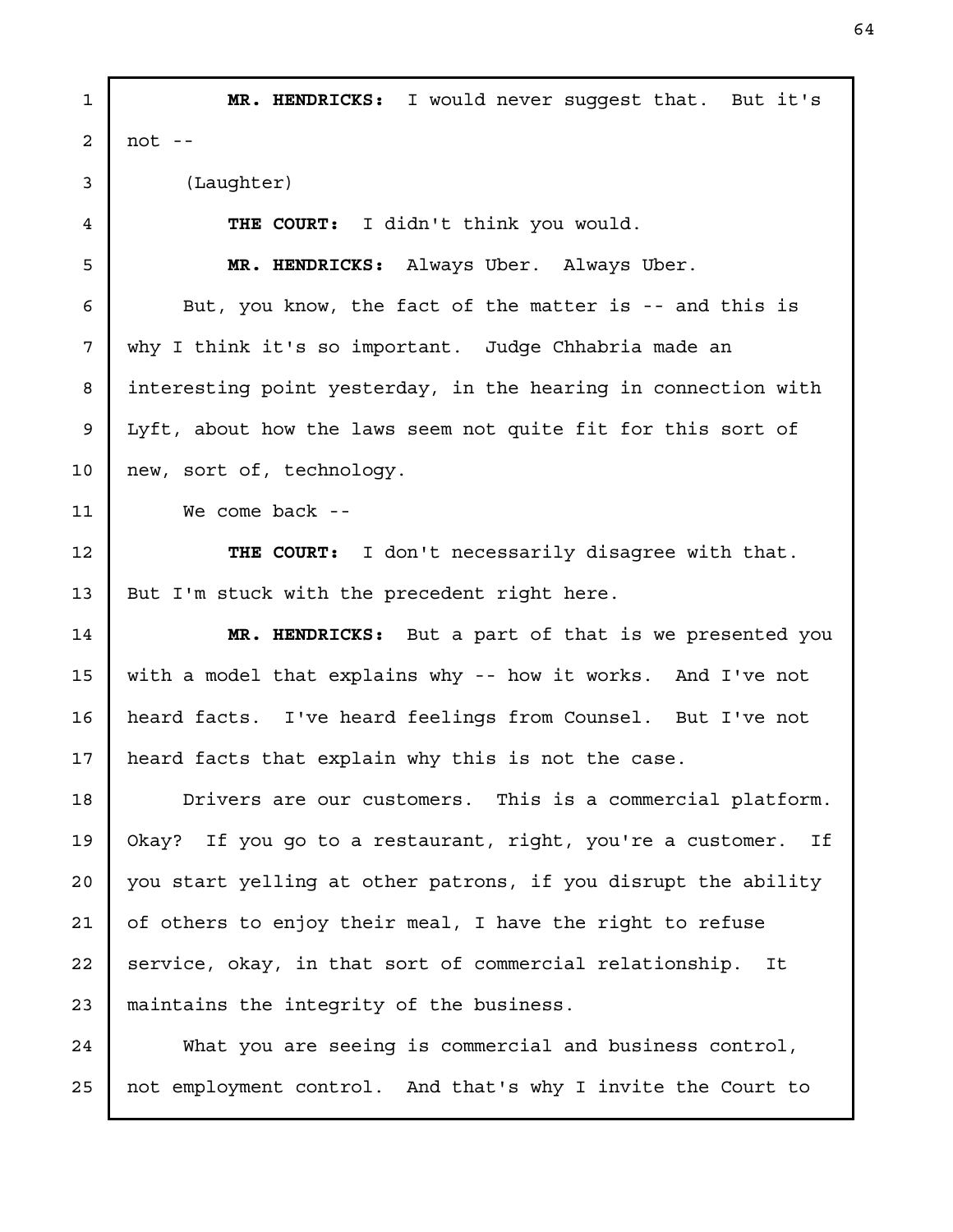go back and analyze the actual relationships between these parties.

1

2

3

4

5

6

7

8

THE COURT: But if I find that they are serving Uber, then they're not just restaurant customers. They're more than that. And, therefore, the control at that point is a control that's designed to ensure that the service is being provided in a way that is -- meets the standards of the employer, the putative employer.

MR. HENDRICKS: No, it's not dictating. It's not dictating anything about -- remember that's a denial of a trip. They've just decided not -- that they're not going to accept it. It's not dictating the actual service of getting from point A to point B. 9 10 11 12 13

As you pointed out, the service that the riders receive is getting from point A to point B. This particular control is not impacting specifically what's taking place in that vehicle once that rider gets in. 14 15 16 17

THE COURT: But it does impact how long it takes for somebody to get a car, because if you don't have this rule and people are -- 18 19 20

MR. HENDRICKS: But that's a different kind of control. That's a different kind of control. 21 22

You know, when Borello talks about the control of the manner and means of carrying out the work -- remember, you just indicated that -- that when they're online, they're not 23 24 25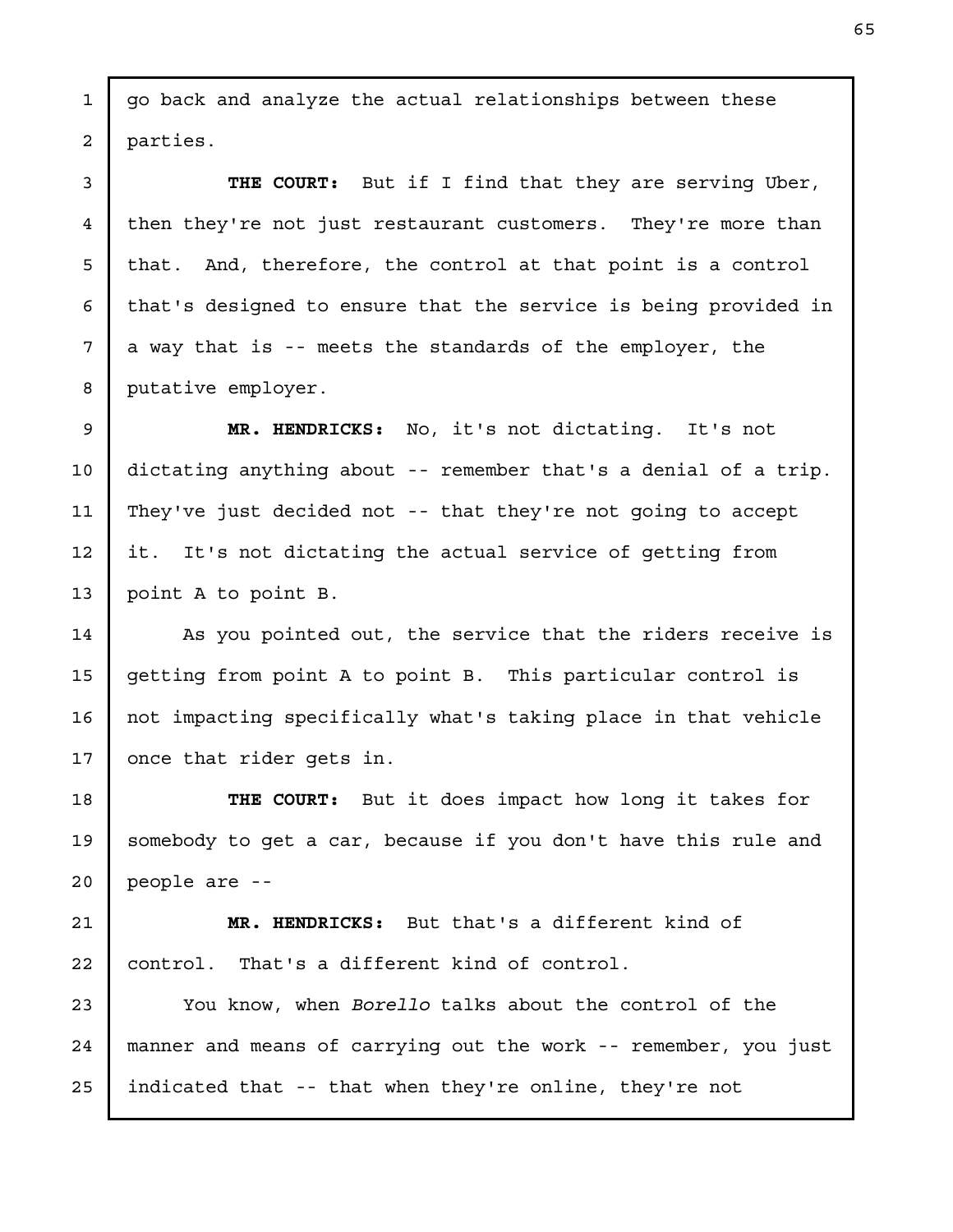necessarily employed or engaged even under that model. That issue about acceptance rates is all before they accept the trip. So it's not in connection with providing the service to a rider that -- that the concern of acceptance rates arises. THE COURT: I want to say they're at work once they turn on the app and say they're ready to receive calls. That's when it starts. MR. HENDRICKS: And that's when they have both the Lyft app on and both the Sidecar app on. THE COURT: That's disputed. MR. HENDRICKS: That's not disputed. The evidence is, in fact, that's what they do. That's what they have. THE COURT: That's what they do, but there's also evidence that the contract prohibits that. But it goes to another point that I was going to go back to. To the extent there is some control, an 80 percent rule or a soft 80 percent rule or don't reject too many trips, that again goes back to our first point. Doesn't that underscore an interest beyond just selling a software application? It goes to running a transportation service -- MR. HENDRICKS: No. THE COURT: -- because you're concerned -- your client is concerned with making people wait too long. And the way 1 2 3 4 5 6 7 8 9 10 11 12 13 14 15 16 17 18 19 20 21 22 23 24 25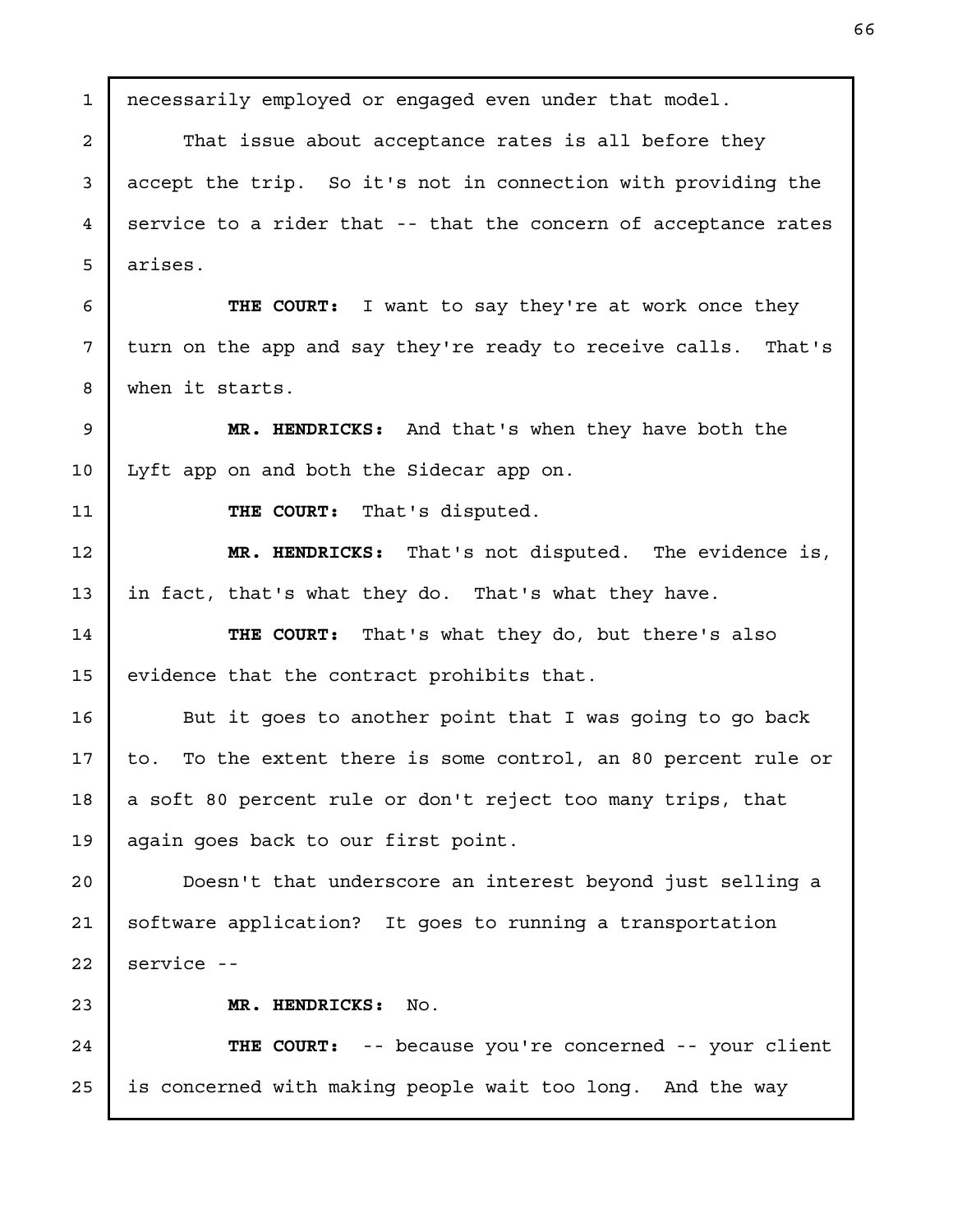that they prevent that is to have enough drivers, set the right pricing, and impose a benchmark that you're not to reject too many trips.

And in the case of this one individual in Exhibit 48J, I think it is, got a warning letter. And that's in the interest of how well it is responding in providing transportation, not in just providing software.

I'm only simply making the point that Uber has done so many things to make sure that the transportation that people are partaking in, purchasing, is a good one, a responsive one, a quality one, which transcend the mere sale of a piece of software.

MR. HENDRICKS: Your Honor, it's about the experience of using the software. And, you know, that's a distinct aspect. The functionality and the experience of using the application is a distinct -- is a distinct aspect --

THE COURT: Well, you can characterize it that way, but you're totally ignoring the fact that using the software leads to a ride somewhere.

MR. HENDRICKS: Okay. So let's go through this then. You have a rider who requests a trip. A driver shows up. The rider says, "Take me to this location." The rider says, "Turn the radio off." The rider says, "Oh, wait, stop, I want to go here." The rider says, "Oh, could you turn the air 22 23 24

25

1

2

3

4

5

6

7

8

9

10

11

12

13

conditioning down?"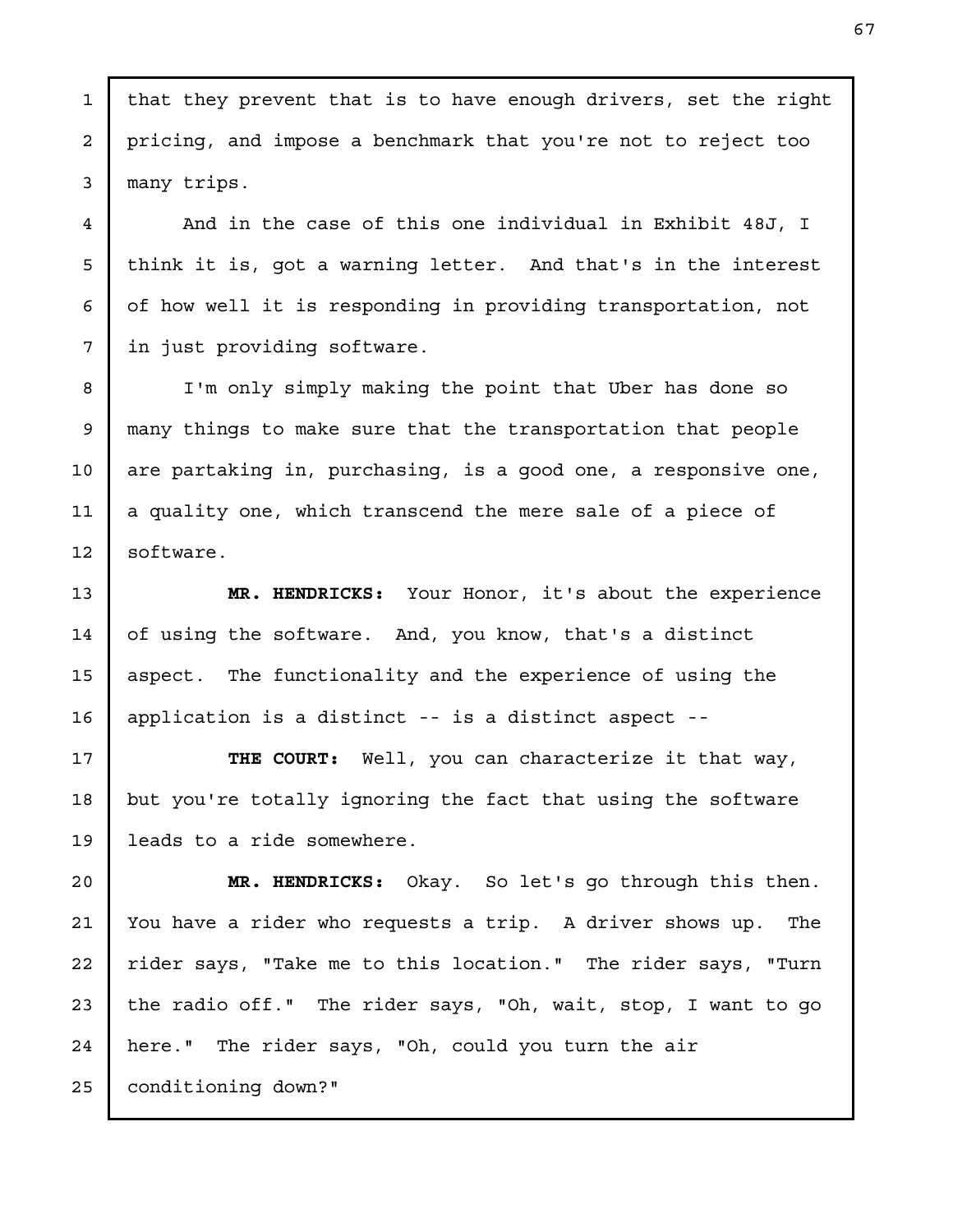The rider is controlling the means and manner of the service actually being provided to the rider. That is the control that's relevant in Borello and these other tests. That's what's really going on here. The rider is dictating those specific aspects.

If the rider says, you know something, I decided that, as opposed to this stop, I want to go to a different direction or I want to take this particular route because it's going to take me near a friend and I want to say hello to them, okay, the rider is doing that.

Under plaintiffs' theory and that notion, all riders who request a service, pay a fee, get the service, direct the driver where to go are now employers. Okay? That's not - that's not what's at issue.

In this case you have the plaintiffs who -- take, for example, O'Connor and Colopy. They work for transportation companies. They negotiated their rate with them. These are companies that had trips to Napa, that had accounts with Apple, that had other sort of things that could have used Lyft, Sidecar, any sort of lead generation service they wanted to in order to increase their business.

And suddenly, because they use an application to increase an aspect of their business, we're now the employer?

I come back to you and tell you that Martinez -- the Court in Martinez v. Combs made clear that simply because you benefit

1

2

3

4

5

6

7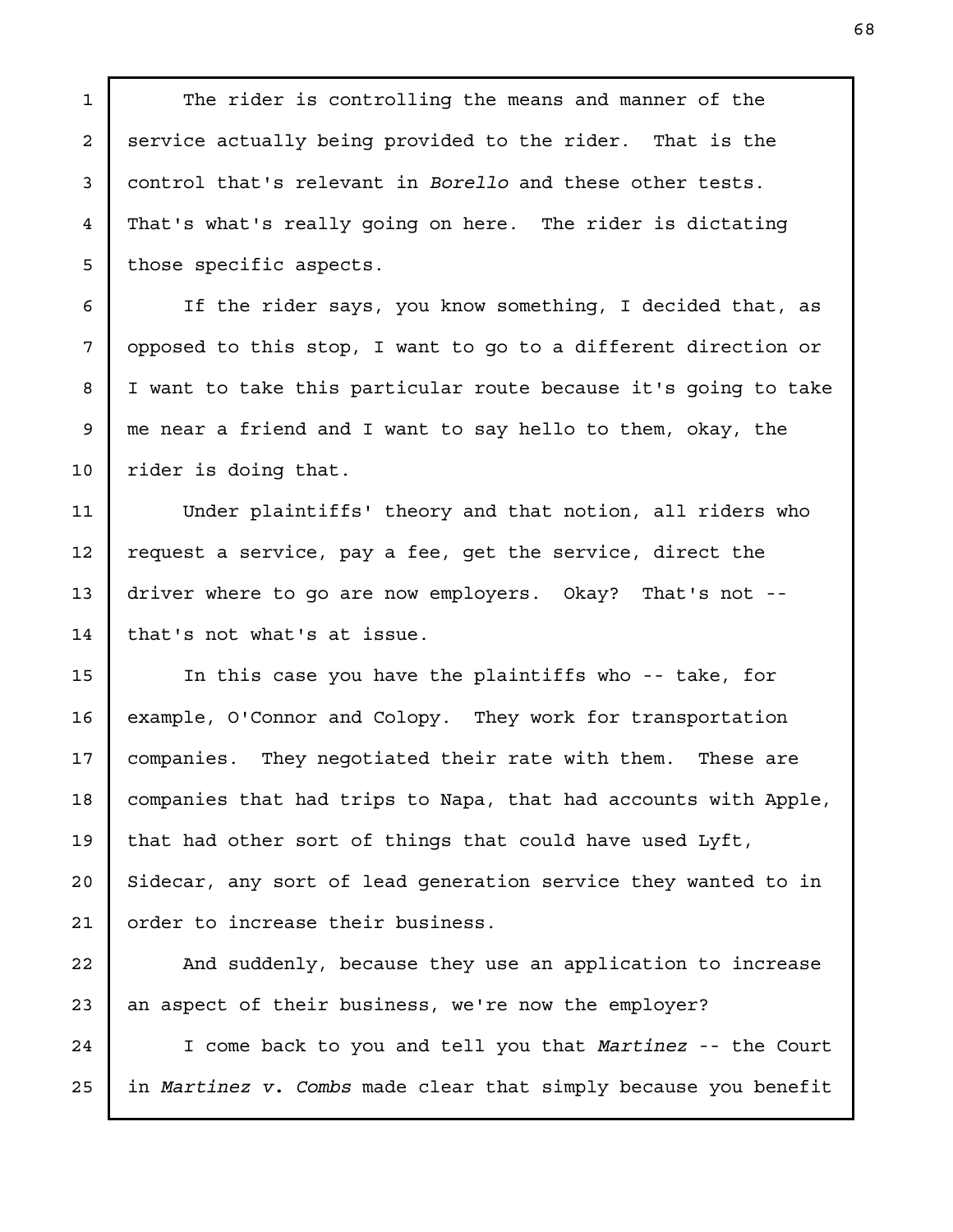from something does not mean that you are in service or receiving service for that.

The fact that we gained economic --

1

2

3

4

5

6

7

8

9

10

11

12

13

14

15

THE COURT: If you find more than just a benefit, if one were to find a reasonable jury could find that, under the facts of this case construed in favor of the plaintiff, that an employment relationship could be found, that there's sufficient indicia of control and some of the other factors -- they go both ways, but some of the other factors, that -- what would preclude them from -- just because they're employed, they've leased these limousines or Mercedes from this other -- these other companies who share in the revenues, why would that negate the otherwise Borello-type finding with respect to Uber over these drivers who do sign the contract? Right?

There's a driver addendum?

MR. HENDRICKS: The driver addendum is a contract between the transportation provider and the driver merely acknowledging that they will honor the licensing agreement and some other sort of characteristics, that's correct. 16 17 18 19

THE COURT: Right. They agree to be bound by the terms of the Uber -- 20 21

MR. HENDRICKS: Your Honor, the notion that -- if you take a look at the facts of Colopy and O'Connor, that negotiated their wages, that received a vehicle, their hours of work were set and controlled by these other entities and what 22 23 24 25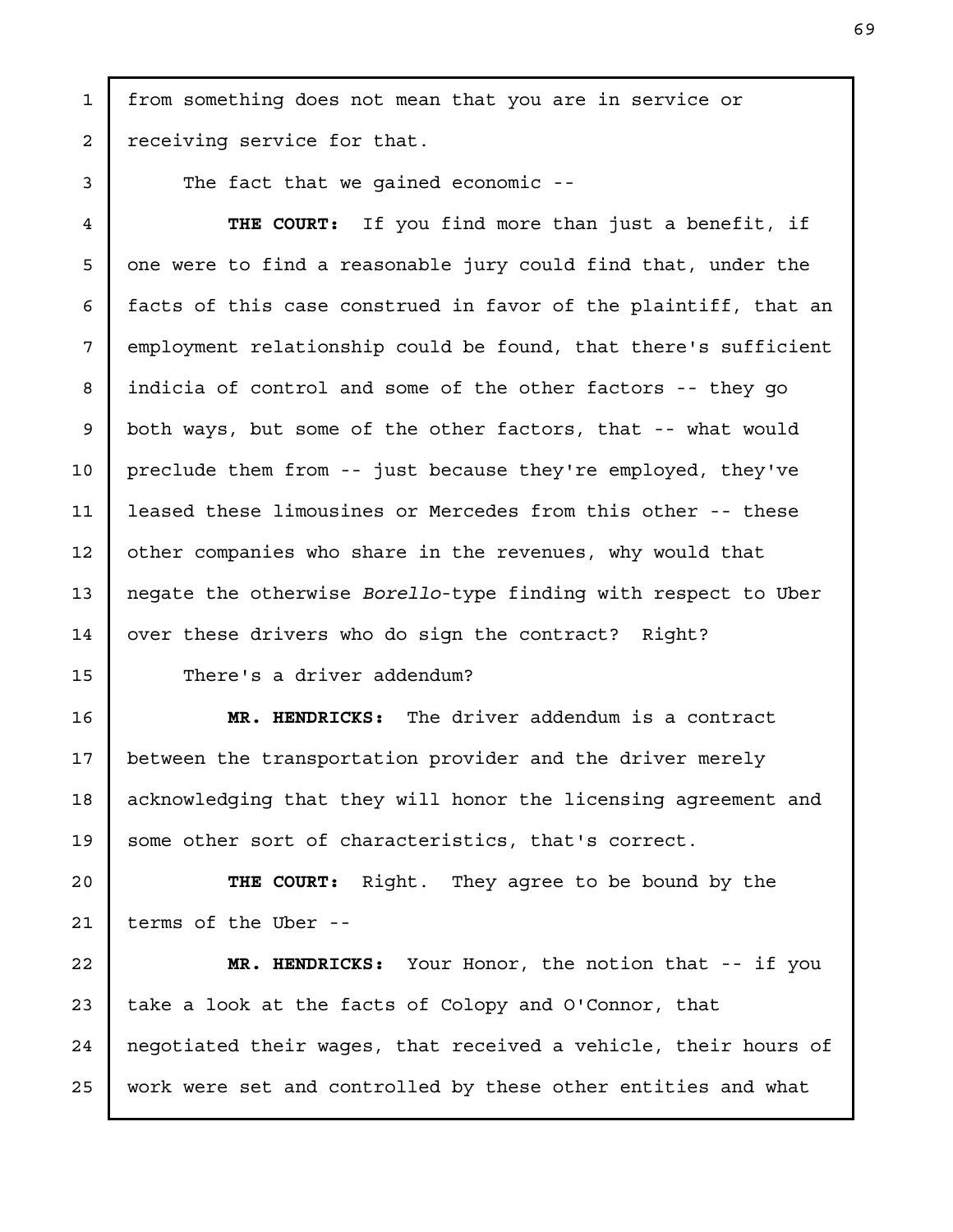vehicles they had or did not have under those situations, there's no -- from our perspective, there's no way that, under Borello or any of these other cases, there could be the argument that O'Connor or Colopy are our employees. There's just none. 1 2 3 4 5

THE COURT: But they're still subject to the same rules. They're still subject to the -- once they're on duty and they have the app on if they get a call --

6

7

8

9

13

14

16

17

MR. HENDRICKS: No, no, Your Honor.

Your Honor, they can still work with L&S Limo or any of the other limo companies they're working for, and simply not use the Uber -- in fact -- 10 11 12

THE COURT: Well, but my point is even if they're working for the limo company while they have their Uber app on, they cannot -- you would concede that they cannot then turn on the Lyft app while they've got a customer -- an Uber customer in the backseat, right? 15

18

19

MR. HENDRICKS: I think we're talking --

THE COURT: No, no, answer my question.

That rule applies whether they're on their own or working through a limousine company, correct? If they're an Uber driver and they've got an Uber passenger in the backseat, they cannot turn on the Lyft application in the middle of that trip, correct? 20 21 22 23 24

25

MR. HENDRICKS: The transportation company has agreed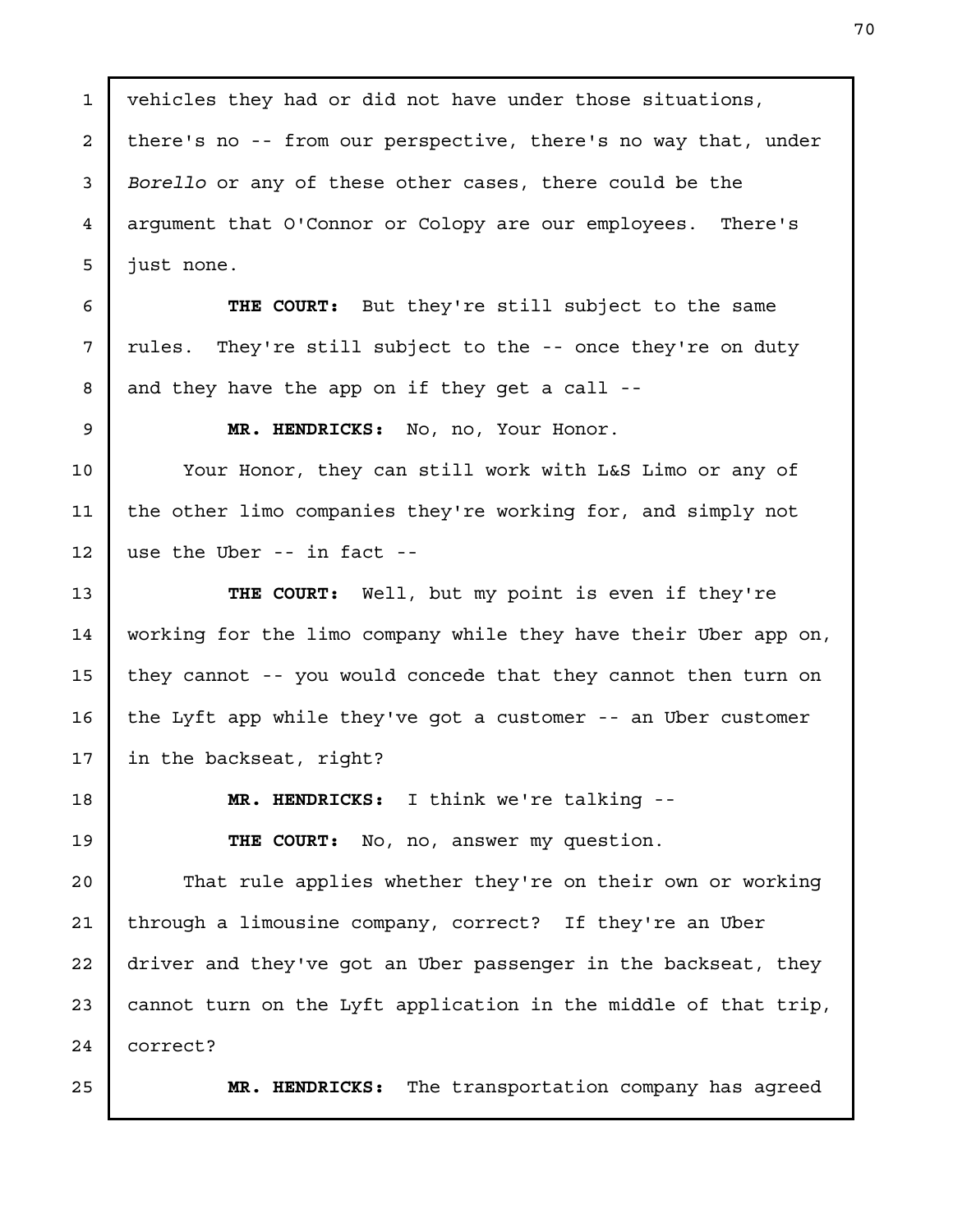that they would honor the -- THE COURT: And that driver is bound by that through the driver addendum. MR. HENDRICKS: Ultimately -- ultimately, the only thing -- I think this is a very good point, yes. And so to that extent, what would happen, we disallow use of the service, right? They're still driving. They're still picking up the same Apple customers -- THE COURT: They're not driving for Uber. MR. HENDRICKS: They never were driving for Uber. THE COURT: They're not driving -- they're not able to use a driver app. MR. HENDRICKS: Oh, so now we've created an application and we're obligated to make sure people use it on their terms? THE COURT: I'm just saying once you exercise control, the fact that somebody else exercises some additional control over that doesn't negate the initial control. MR. HENDRICKS: Oh, Your Honor, I mean, again, the premise of your question is, somehow once we've created this application that helps people connect people together and the moment we once give them use to it under certain terms and conditions that made them our employees. There are terms of service agreements all the time with intellectual property in software. And the fact of the matter 1 2 3 4 5 6 7 8 9 10 11 12 13 14 15 16 17 18 19 20 21 22 23 24 25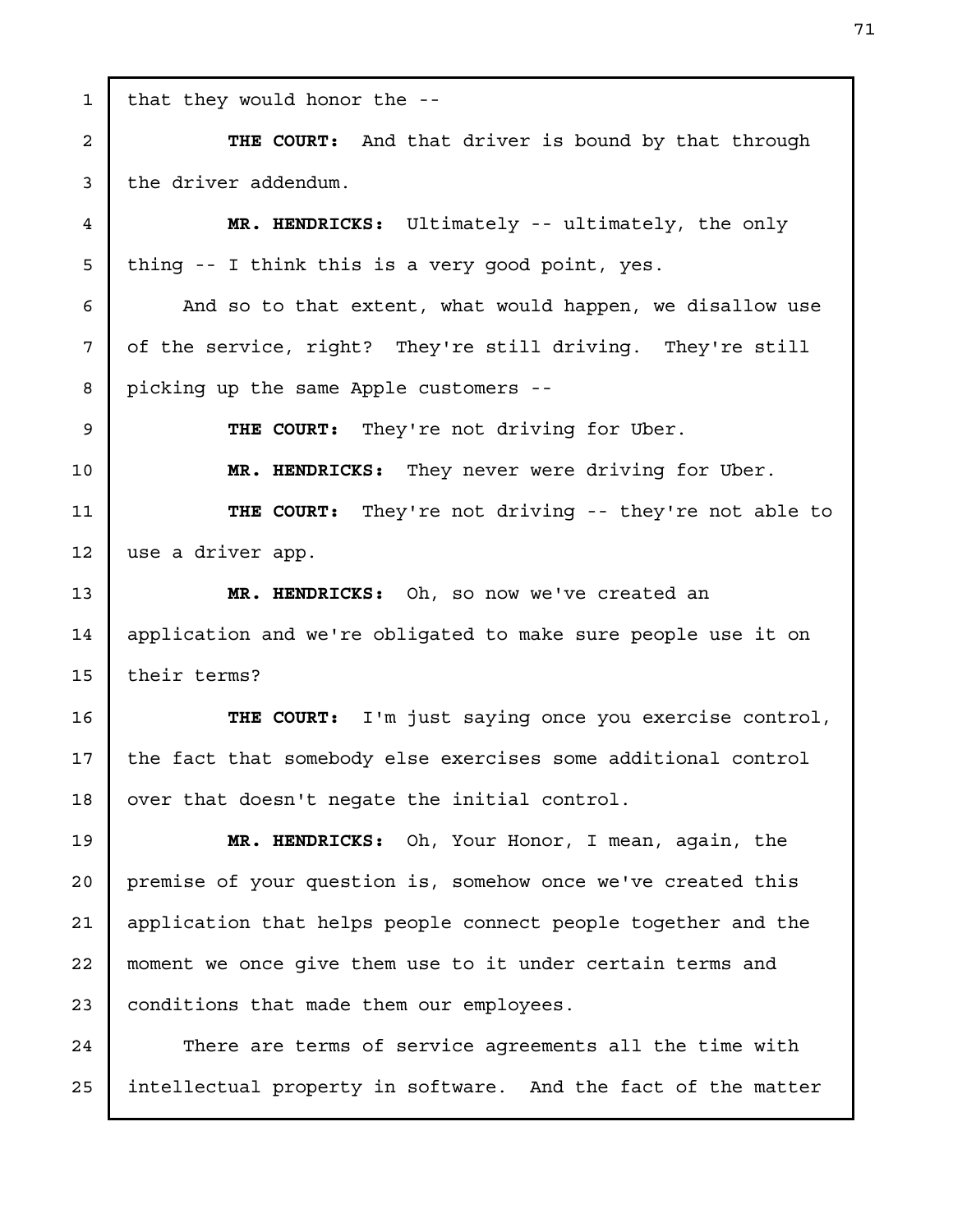is, is that simply because they're not using the Uber application -- which many of them were not using in the first instance; they were working for other transportation companies -- does not now convert them into employees. We don't control any aspect of whether they continue to provide services for the company that they are ostensibly employed for. And I do think this is an important -- this is an important distinction. You have agreement for people who have indicated that they are in an independent contractor relationship. I believe the standard when weighing those factors is, is that if there is evidence supporting that that is a bona fide designation, that that should be honored by the Court. Here we have the most essential element -- THE COURT: So you're elevating that now to a presumption that if there's a contract that sets forth -- that labels this an independent contractor situation, that now becomes a primary factor and your burden of -- the burden of persuasion shifts? MR. HENDRICKS: I've never said that. THE COURT: Sounded like you're saying that. MR. HENDRICKS: I'm not saying that it creates a presumption. What I'm saying is -- I mean, Borello tells us that the weight you give to factors will vary depending upon 1 2 3 4 5 6 7 8 9 10 11 12 13 14 15 16 17 18 19 20 21 22 23 24 25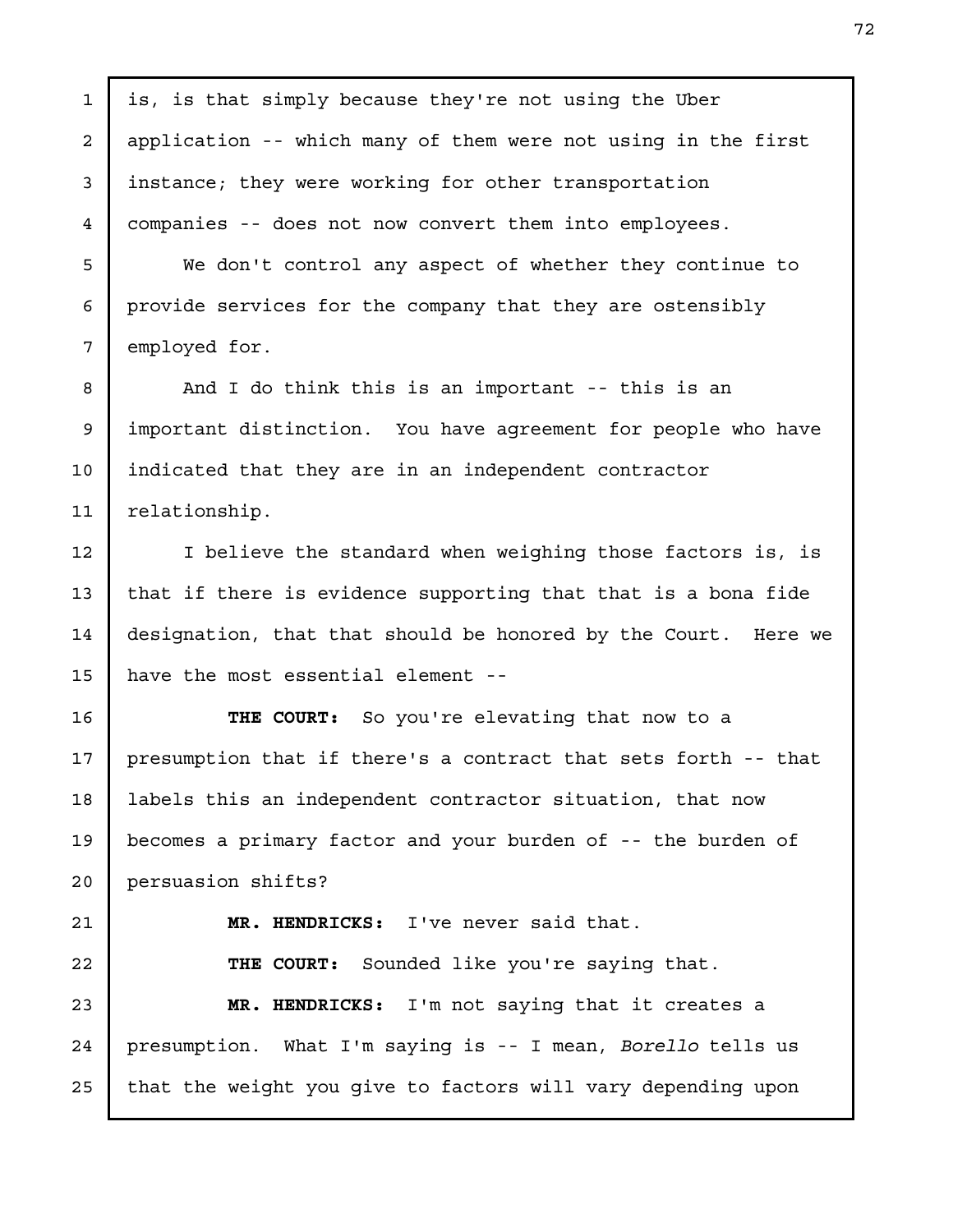the factual context. Okay?

1

2

3

4

5

6

7

8

9

10

11

12

13

14

15

16

17

18

19

20

21

22

I'm saying in a context like this where you have, in fact, a bona fide driving industry out there, Uber did not create black car service. Uber did not create taxis. Uber did not create ride sharing. Okay? This is a bona fide industry that's out there.

What we've done is we've implemented an application that riders and drivers find attractive to utilize their vehicles where they would otherwise be unutilized. It's a benefit to them; it's a service to them.

That view of what Uber does is consistent with the deposition testimony of Mr. Manahan, who characterized Uber as a platform like eBay, who acknowledged he pays us a fee. All he does is pay us a fee to use our application.

We don't provide him with a vehicle. We don't tell him where to show up, when to show up, whether to show up. None of those things.

In an instant, he makes a choice. What's his testimony? "I decided to use Lyft one day because of my mood. And, you know, if I'm in a good mood or a chatty mood, I'll use Lyft. If I'm not so much, I'll just Uber." That is not an employment relationship. Okay?

And if you go to Borello, as for harvesting these pickles, this crop, they're not at the same time saying, you know, oh, man, I'm going to do this crop right now. They're at a 23 24 25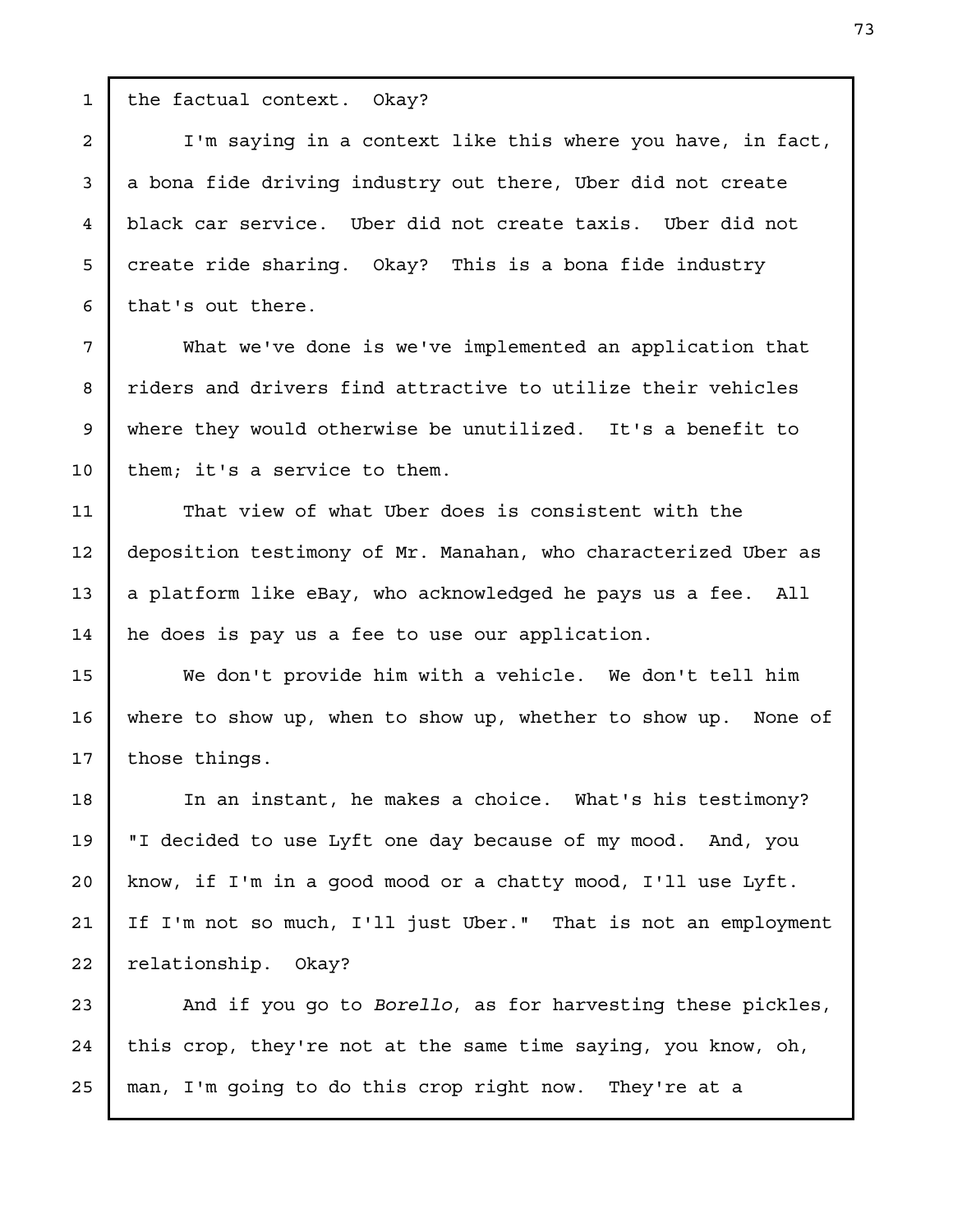physical location, the property of Borello, the crop of Borello, okay? The crops -- THE COURT: They could get up and leave. MR. HENDRICKS: What's that? THE COURT: They could get up and leave. MR. HENDRICKS: Yeah. But what's the implication of that? THE COURT: The implication of that is even if they have a great deal of freedom deciding when to work, how long to work, does not prevent them -- these agricultural workers, migrant workers -- from being employees within the meaning of the law. MR. HENDRICKS: I think they can. I'm saying we're not. THE COURT: I know what you're saying. I'm just saying that -- it's my initial opening point. Yeah, there are a lot of factors. And that fact tends to support the employer's view. But it is not dispositive, as the Borello case itself points out. MR. HENDRICKS: In a case -- in a case where you don't have the same overlay that we have here, where they're using multiple applications, where in O'Connor and Colopy they're already working for another company, these are not our employees in that situation and we don't exercise control in that situation. 1 2 3 4 5 6 7 8 9 10 11 12 13 14 15 16 17 18 19 20 21 22 23 24 25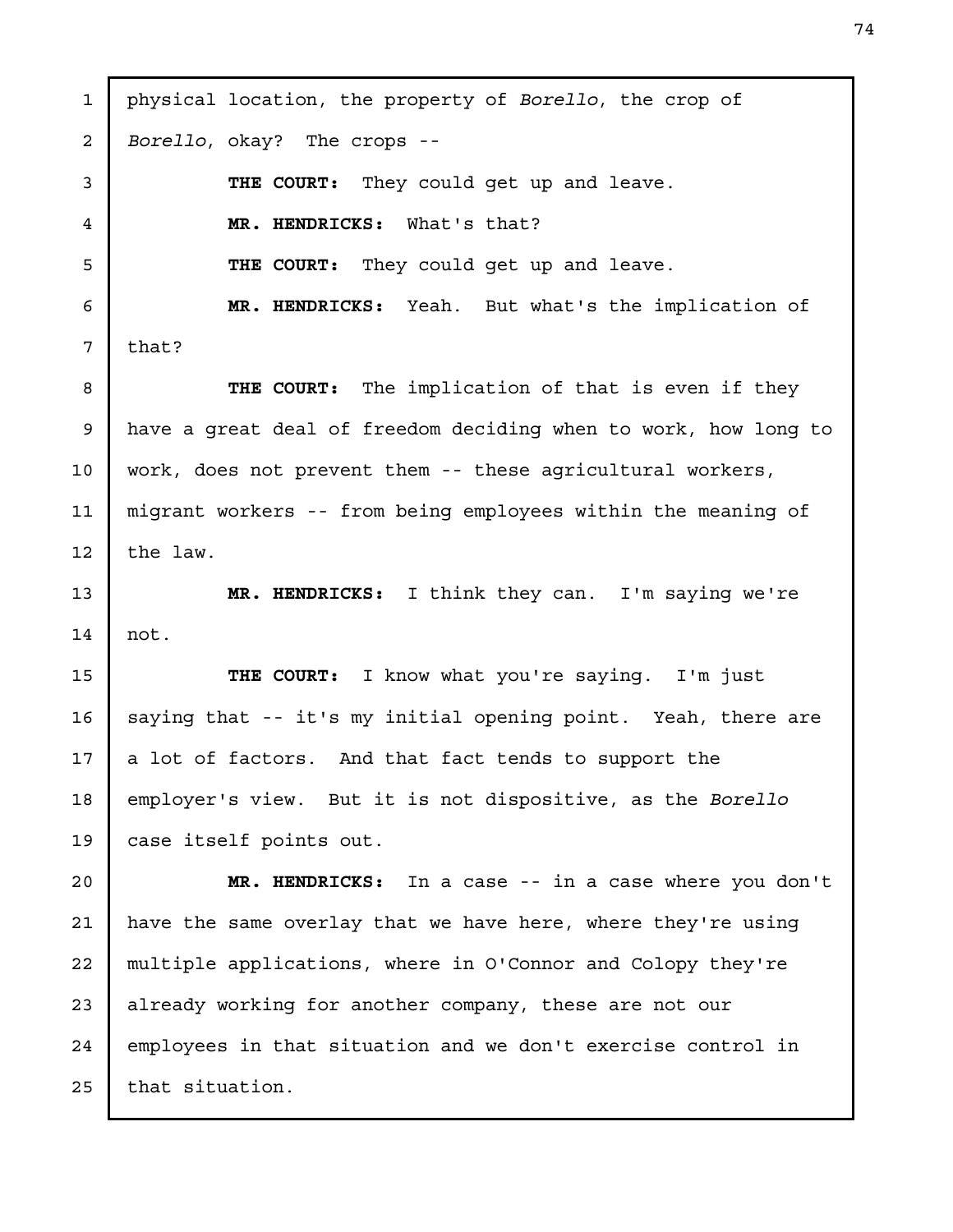THE COURT: Right. Let me ask Ms. Liss-Riordan. Your response on this last point about the joint employer situation, doesn't that -- does that present a problem? The fact that you've got another potential employer exercising some control, does that tend to negate the employment relationship -- the putative employment relationship between Uber and the driver? MS. LISS-RIORDAN: No, no, because -- THE COURT: Isn't the contract between the transportation company and Uber? MS. LISS-RIORDAN: And the drivers themselves have to sign on to this contract. There are many points to be made here. But to respond to that, Exhibit 17, which defense counsel just said that there is no evidence was even shown to any of the plaintiffs, this is -- if you look at Exhibit 17, it's an email from Uber to Douglas O'Connor. It's "Your Guide to the Rating System." Despite the fact there are these intermediary transportation companies, this is one of many emails that Uber drivers receive that describes, among other things, on page 101, several pages into this exhibit, the last page of this exhibit, "What else does Uber use to evaluate drivers?" And it describes how, in addition to the whole rating 1 2 3 4 5 6 7 8 9 10 11 12 13 14 15 16 17 18 19 20 21 22 23 24

25

system, which we haven't even touched upon today very much, it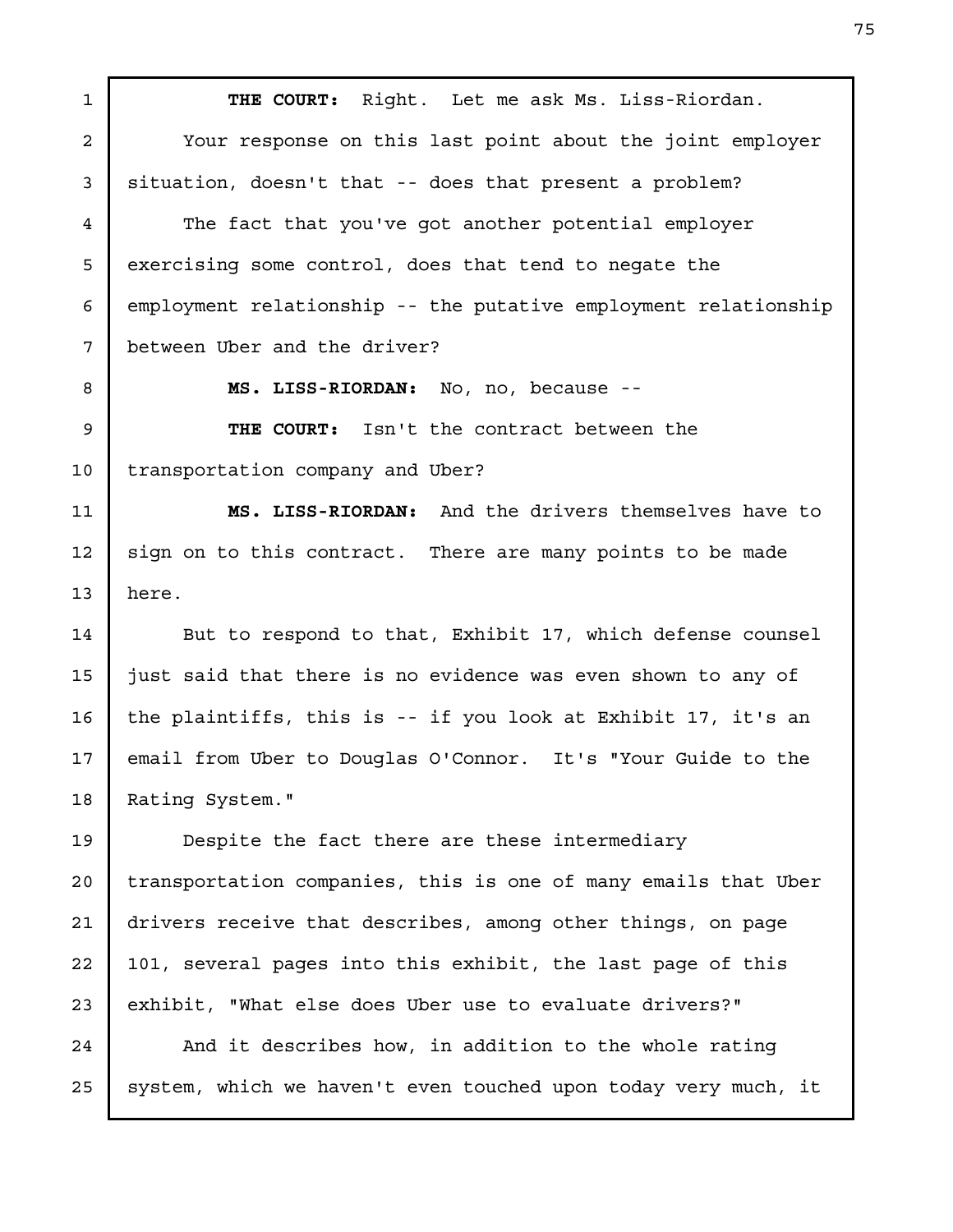explains how, at the bottom, "You should remember a user's experience begins from when they request you, not just when they get in your vehicles. That's why we monitor things like acceptance rate, cancellation rates, and ETAs."

1

2

3

4

5

6

7

8

9

10

11

12

13

14

THE COURT: Well, and acceptance rates is bullet item number 2, at the top of the page.

MS. LISS-RIORDAN: Yes. And also, to go back to some of the points that were made before -- I haven't had a chance to respond to many of them -- Exhibit 48A is a declaration from Guy Gottlieb and a series of emails showing that he was deactivated or -- apparently several times, due to his cancellation rate, that he was calling -- allegedly, he was calling up customers to find out where they were going, and then canceling because he didn't want to take those trips.

So remember, of course, the drivers, when they're on duty, they are expected to accept most of their trips. They don't know where the passenger is headed, so they have to take the trip whether or not they like the destination it's going to. And they terminate or threaten to terminate drivers who then cancel when they find out where they are going. 15 16 17 18 19 20

I also want to highlight Exhibit 2020 in response to Uber's saying, no, this is all just about the customer experience. 21 22 23

Now, of course, any service industry is going to care about the customer experience and is going to rely in part on 24 25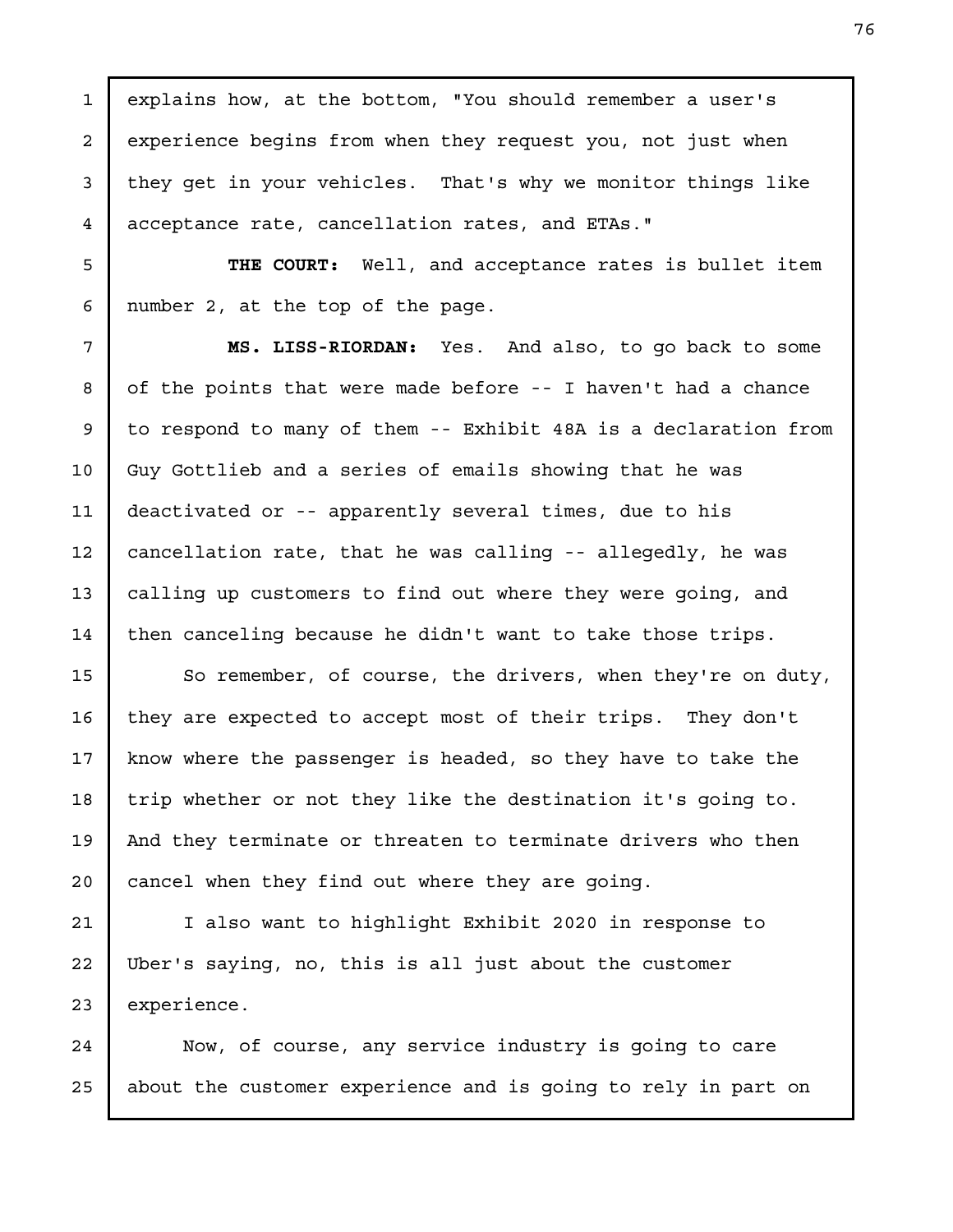| 1              | customer feedback to evaluate its service employees.           |
|----------------|----------------------------------------------------------------|
| $\overline{a}$ | If you look at Exhibit 20, it's not talked about in terms      |
| 3              | of how much the customer will like this or that. It uses these |
| 4              | words: Do this; not that. Do this; not that.                   |
| 5              | It talks about issues of cleanliness, timeliness, proper       |
| 6              | appearance, wearing a nice suit jacket, nice slacks, button-up |
| 7              | shirt, dress shoes. Don't have an untucked shirt.              |
| 8              | It goes into detail about customer pick-up details, that       |
| 9              | you should be on the correct side of the street, that you      |
| 10             | should do this. Pick the customer up on the correct side of    |
| 11             | the street.                                                    |
| 12             | THE COURT: Well, let me ask you this,                          |
| 13             | Ms. Liss-Riordan.                                              |
| 14             | MS. LISS-RIORDAN: Yes.                                         |
| 15             | THE COURT: How are the "do this and do thats and not           |
| 16             | do that" enforced and monitored?                               |
| 17             | MS. LISS-RIORDAN: Okay. Well --                                |
| 18             | <b>THE COURT:</b> Other than -- I understand there's           |
| 19             | customer ratings. Customer ratings gives 1 through 5. Was      |
| 20             | there a -- a survey that says, Was the seat clean? Was there   |
| 21             | no clutter? No paper in the visor?                             |
| 22             | MS. LISS-RIORDAN: We have -- we have a lot of                  |
| 23             | evidence in the record it's constantly monitored.              |
| 24             | At one point, in fact, the FedEx case -- the FedEx             |
| 25             | drivers, they had very detailed instructions, but they had     |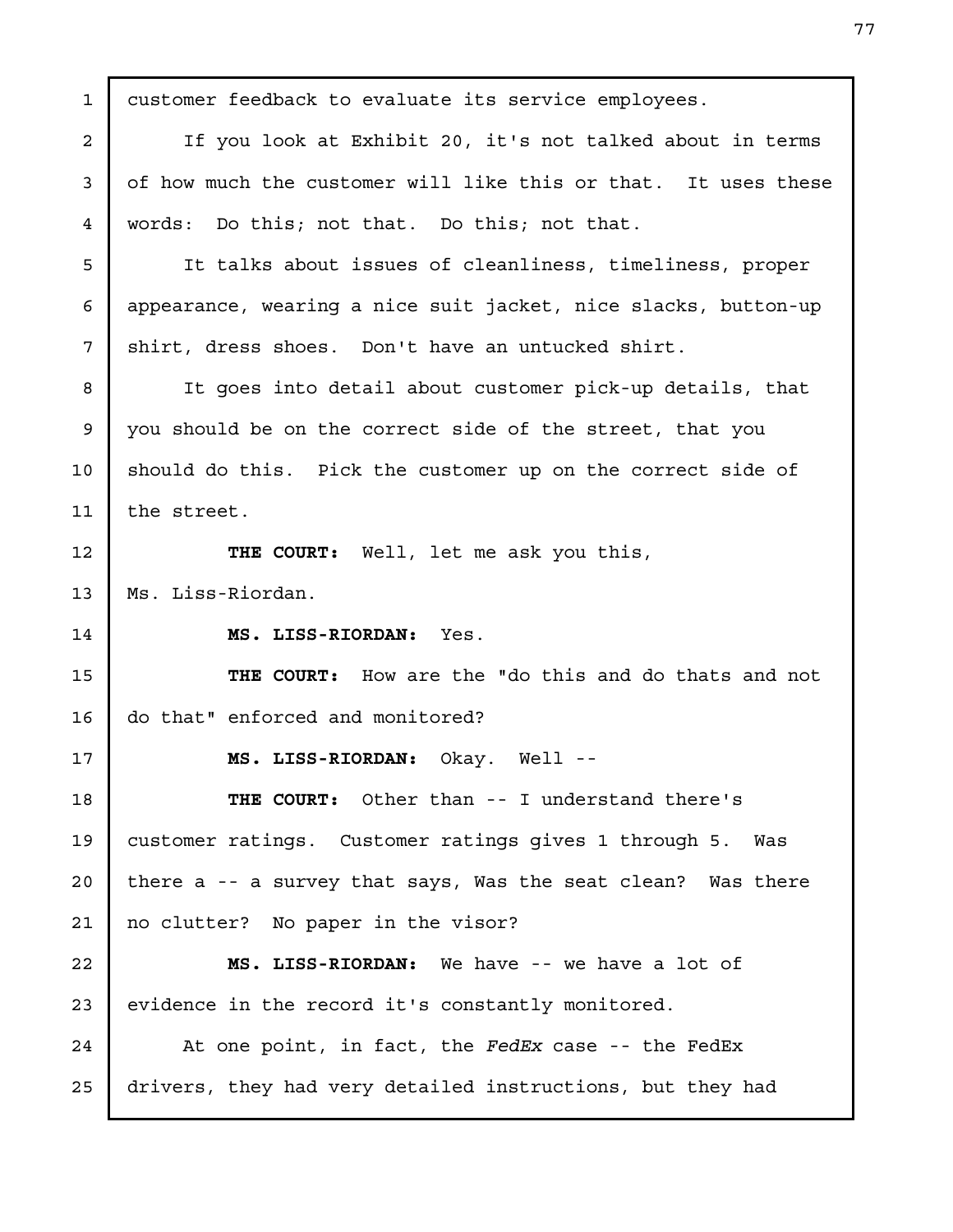managers who drove along with them four times a year. In contrast, Uber is monitoring these drivers every single day. They work in real time. THE COURT: Via customers. MS. LISS-RIORDAN: Well, how else can a customer service company know what they're doing? And they do -- and it goes beyond the customer service rating. That's why in the exhibit that I just read to you they say, "We go beyond the customer service rating to look at things like acceptance rates, cancellation rates, and ETAs." They explain what else Uber does to evaluate their drivers. We have -- well, getting into the evidence of the deactivation -- I haven't gotten to my major points yet, but trying to respond to what you're asking for now. We have ample evidence through the declarations we've submitted and the evidence in -- I believe it's Exhibits approximately 21 through 27, showing that Uber deactivates drivers for a whole lot of reasons. One reason is the -- this rating that the customers give them. But, of course, Uber decides, and the 30(b)(6) deponent, Matthew Coleman -- whose deposition excerpts are in Exhibit 2 -- agree that the general manager for each city has discretion to determine whether or not to deactivate drivers. Even based on these customer ratings, the managers decide on what the minimum rating is, which varies from location to 1 2 3 4 5 6 7 8 9 10 11 12 13 14 15 16 17 18 19 20 21 22 23 24 25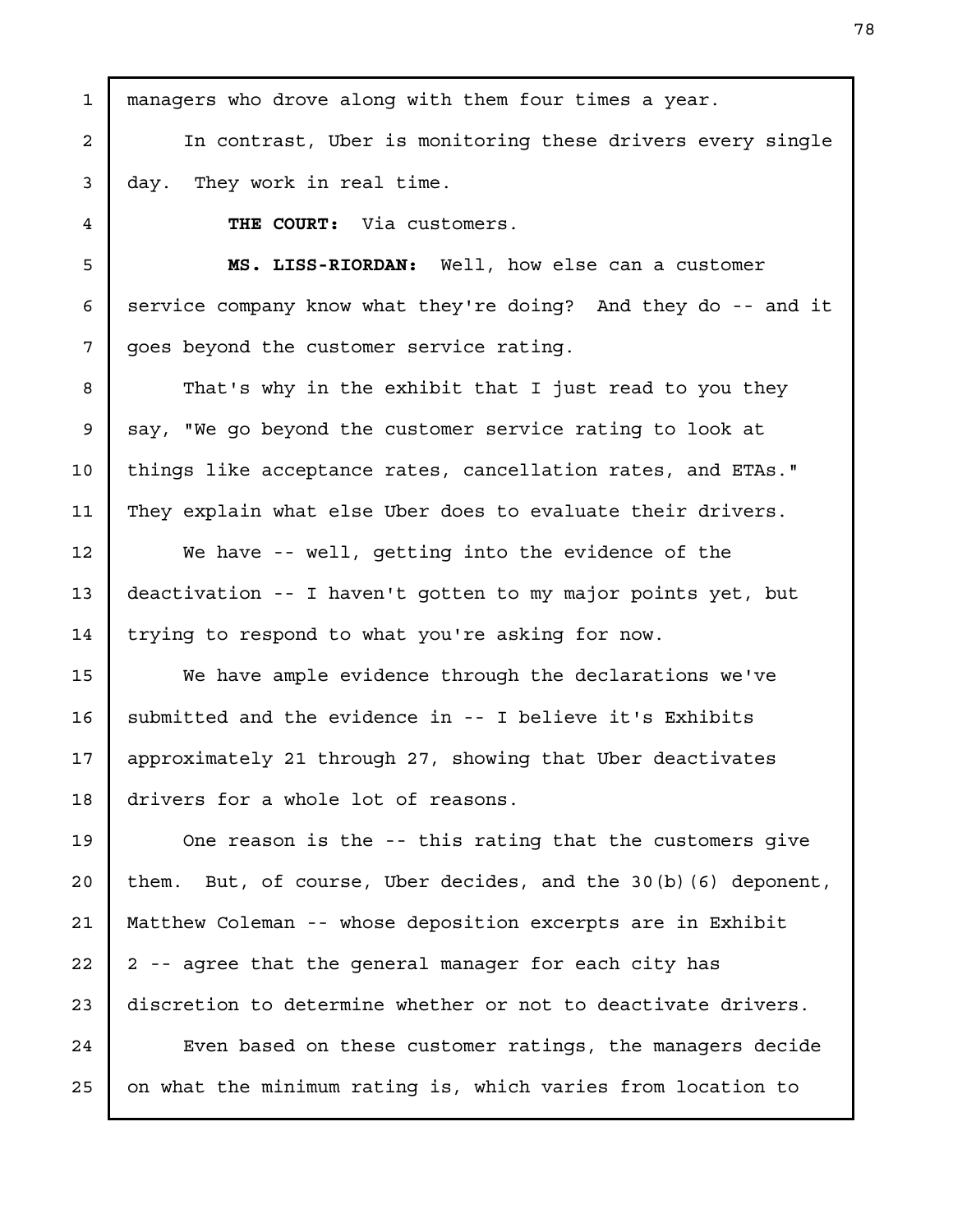location under the manager's discretion. It even varies from week to week. And we have evidence in here showing the minimum rating has changed at various times from 4.6 to 4.7 to 4.5.

So -- and that also we have evidence showing that the managers don't automatically -- in fact, Mr. Coleman testified that there's no automatic deactivation for drivers when they hit below a certain rating. It's in the discretion of the managers to decide whether or not to deactivate them.

We also have lots of evidence that when the drivers have gotten -- whose ratings have gotten lower, they've been given -- some but not all have been given an opportunity to take a refresher class to refresh them about Uber. And then Uber has, in its discretion, decided whether or not to rehire these drivers. It's also used its discretion to decide whether to rehire the drivers. 9 10 11 12 13 14 15

Based on some of the declarations we have, Uber managers have deactivated drivers to reflect on what you could do better and how you could be a better Uber driver. And based on the responses, some drivers have been given another chance.

So we have a lot of evidence that they're using -- they're using their discretion. It's not solely based on ratings. It's not solely based on feedback from customers. But, obviously, customer feedback is going to be an important criterion for a company that provides customer service. We also obtained -- through the sample deactivations that 20 21 22 23 25

16

17

18

19

1

2

3

4

5

6

7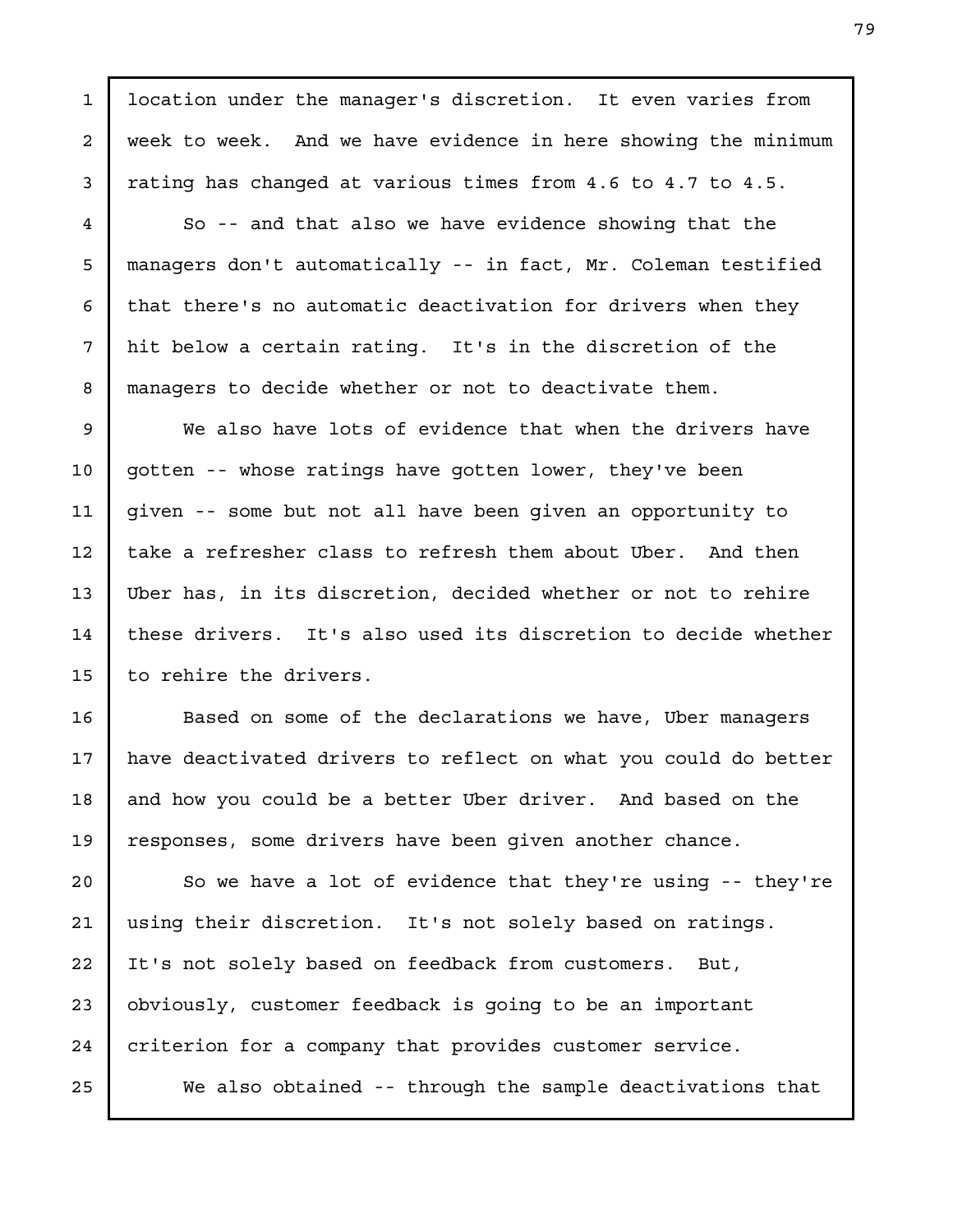we obtained -- retained a sampling of them through the discovery process, we've also gotten further evidence in Exhibits 21 through 27 of Uber using its discretion, managers using their discretion, based on a number of factors, to decide that drivers are going to be terminated. Not just the rating system but individual customer complaints. And then, also, we have -- in Exhibit 13, Uber explains

their -- the different levels of infractions. There's the zero tolerance infractions. There's majors, minors, and cites.

And in Exhibit 13, on page 5, which is Uber 3426, it explains we categorize issues into four categories, zero tolerance, major, minor, and cites, and we try to follow up on every quality issue.

Uber is watching every driver every day when they are working for Uber. I would argue even more so than the FedEx managers who do ride-alongs four times a year.

17

1

2

3

4

5

6

7

8

9

10

11

12

13

14

15

16

18

MR. HENDRICKS: There's simply no --

THE COURT: Hold on. Let her finish.

MS. LISS-RIORDAN: Now, if I may, Your Honor, get to what -- they also talk about how -- going back to Exhibit 20, it explains "We have developed an extensive quality framework for which we assess our drivers." And, again, it puts things in terms of Uber drivers should do this, Uber drivers should do that. 19 20 21 22 23 24

25

But if I can get to the main point -- actually, let me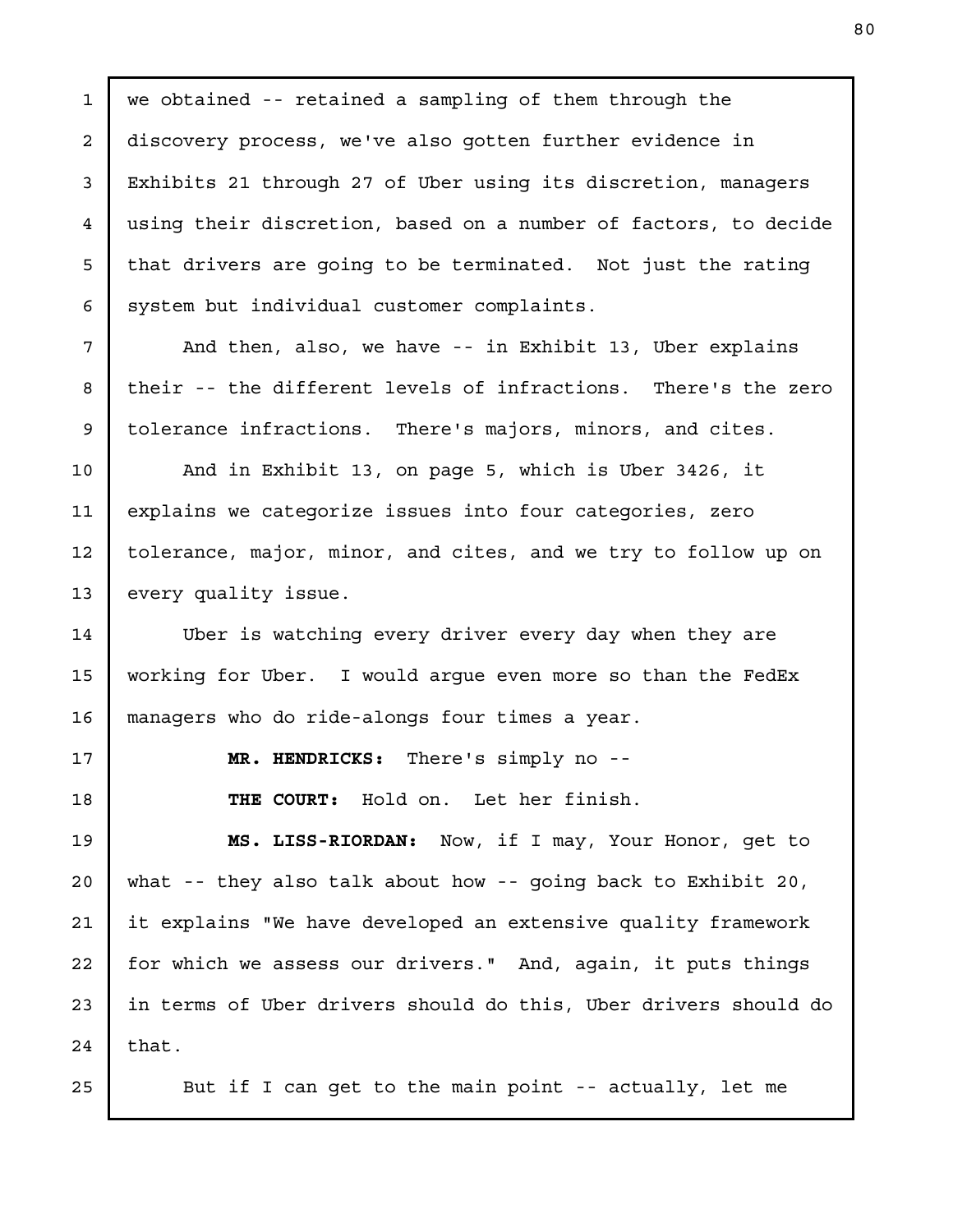just discuss the joint employment issue with O'Connor and Colopy for a moment, then if I can get to the main point that I've been wanting to make today.

The evidence shows that O'Connor and Colopy worked for Uber through different transportation companies. So Uber was the constant, and these intermediary companies changed.

So Colopy, for example, he was working for Uber through one company. But he was upset he wasn't able to get access to a vehicle to work for Uber enough, so he switched to another company which was referred to him. Uber gave him the name of another company to go to where he could work full-time for Uber. And he did that.

There's also evidence that Elie Gurfinkel, one of the plaintiffs, was sent lists of these intermediary companies who were looking to employ Uber drivers.

O'Connor worked for Uber through several different intermediary companies. He switched among them. But it was Uber he had to apply for. He went and showed up and did an interview for them. He was reprimanded because he wasn't dressed well enough at the interview.

When O'Connor was deactivated eventually, because he refused to submit to the background test, he was out of his company. Uber then says, well, he was obviously an independent contractor because he went on to work for a limo driver -- as a limo driver somewhere else.

1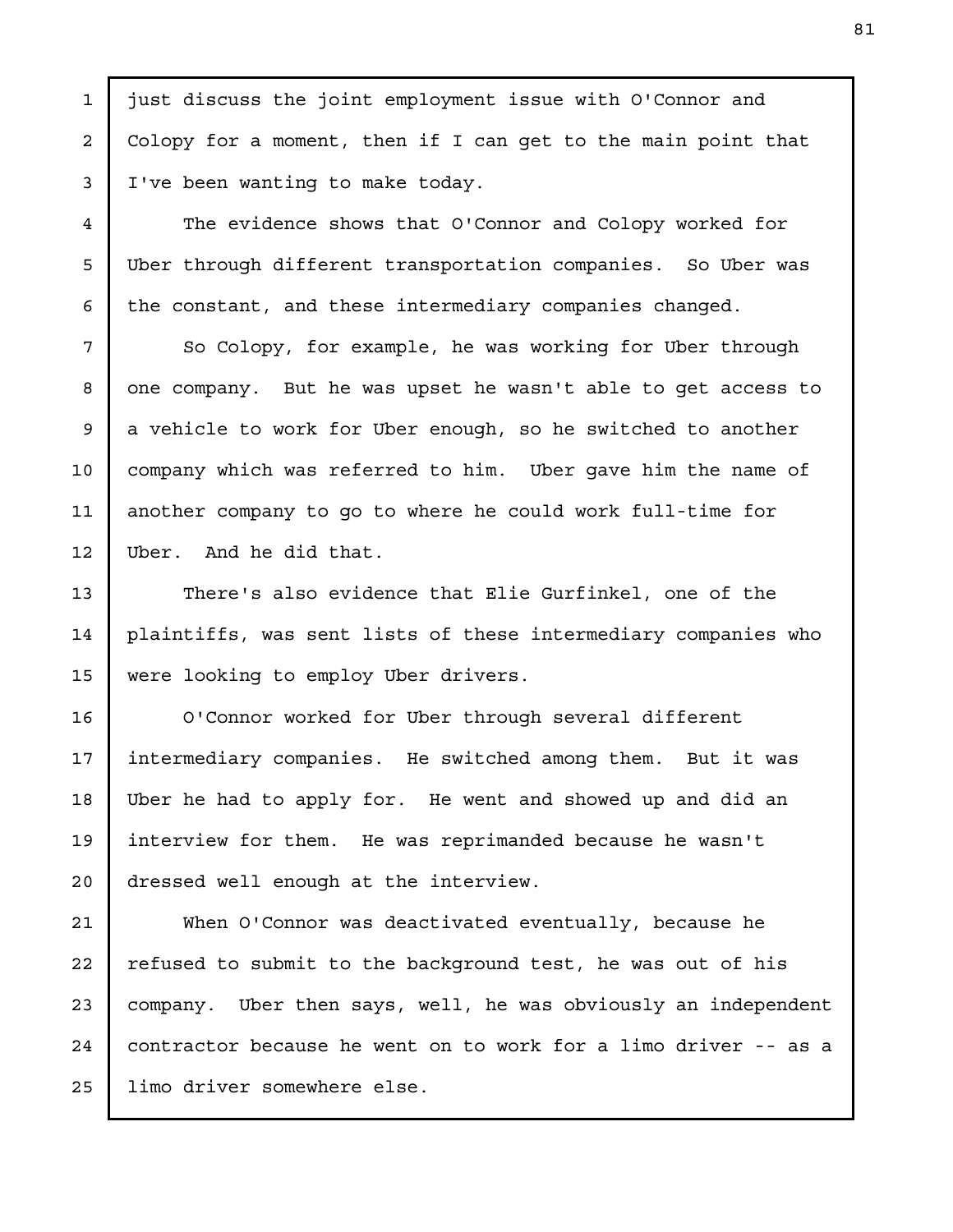Yes, he went and he got another job as a limo driver. But it was when he was deactivated for refusing to submit to Uber's background test that he was out of the job at that intermediary company. Now, if I can go to the main point that I've been -- THE COURT: If you would close with that, I'd appreciate that. MS. LISS-RIORDAN: Excuse me? THE COURT: If you would close with that, I'd appreciate it. MS. LISS-RIORDAN: I would very much like to. Your Honor, if you look at the contracts that Uber has with both its Uber Black drivers, the drivers who -- well, the addendum that applied to Uber Black drivers, such as O'Connor and Colopy, as well as the contract with the uberX drivers, such as Manahan and Gurfinkel, Uber retains -- and I'm looking now at Exhibit 16, on the second page, which is at the bottom 1137, it says in the contract: "Uber reserves the right at all times and at Uber's sole discretion to reclaim, prohibit, suspend, limit or otherwise restrict the subcontractor from accessing or using the driver app or the device if the transportation company or its drivers fail to maintain the standards of appearance and service required by the users of Uber software." 1 2 3 4 5 6 7 8 9 10 11 12 13 14 15 16 17 18 19 20 21 22 23 24 25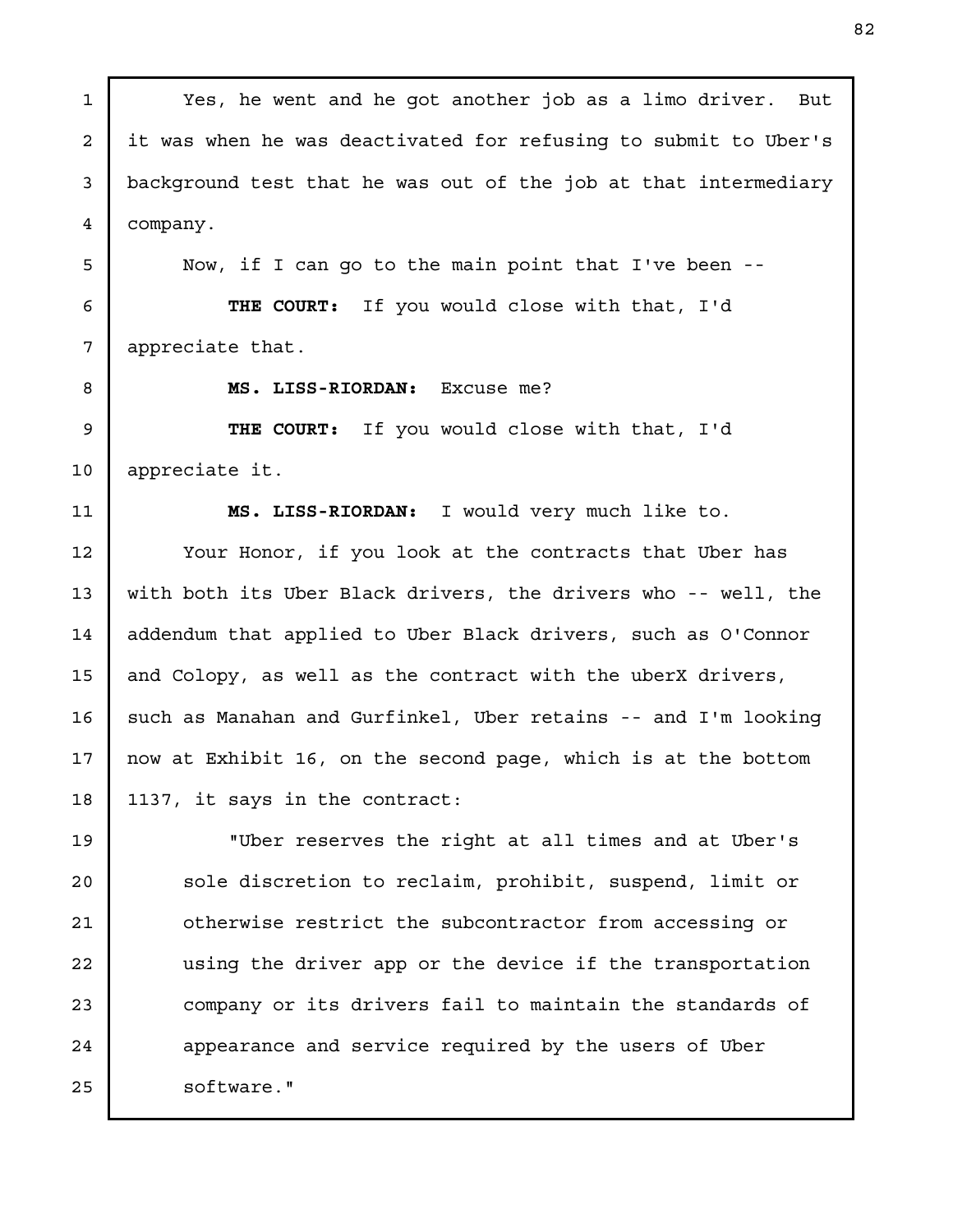And it says that Uber may deactivate the drivers in its sole discretion. And then if you look at Exhibit 15, which is the contract for drivers such as Manahan and Gurfinkel -- in fact, this is Manahan's contract. And if you look at the bottom of page 7, which is Bates stamped 1683, again, it says: "The company reserves the right to withhold or revoke its approval and authorization of any driver at any time in its sole and unreviewable discretion." This is exactly what the California Supreme Court last year, in Ayala, said is the preeminent factor; the ability to terminate at will. The ability of the employer to terminate in its discretion. And we have it right there in the contracts. We have ample evidence of it being exercised. But, as this Court knows, what's significant under California law is the right to control; most significantly, the right to terminate in its discretion. Now, I'm expecting that Uber might point to another provision. And I expect it will point to it because they cite it in its brief. But it actually favors plaintiffs. If you look a little further down, in Exhibit 15, there are -- there's a list of -- it's under -- the caption under the heading "Termination of Agreement." If you go on to the next page, page 10, which is 1686, it says: 1 2 3 4 5 6 7 8 9 10 11 12 13 14 15 16 17 18 19 20 21 22 23 24 25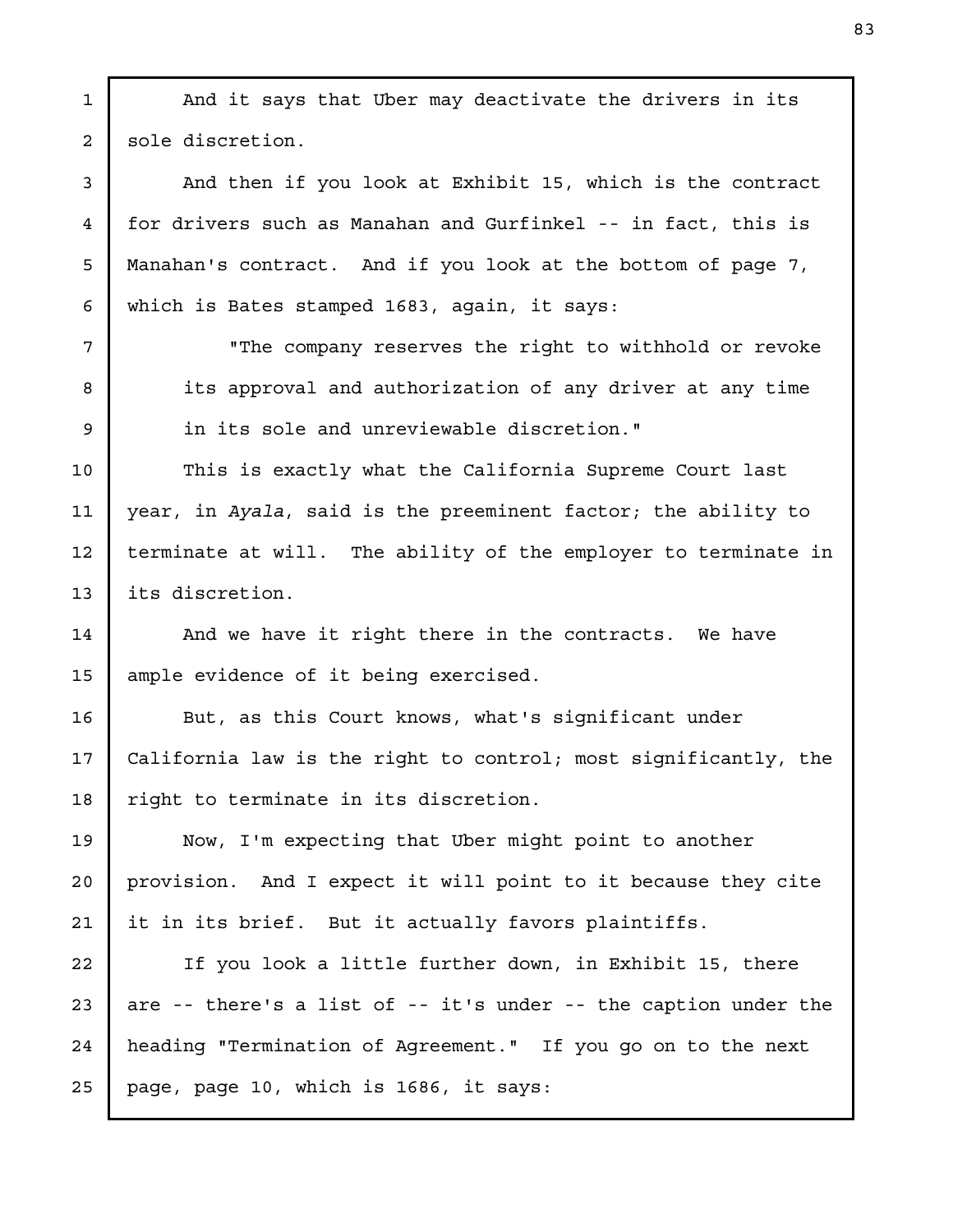"This agreement shall remain in effect until terminated as follows:" Number 3 is: "By either party without cause upon 30 days' prior written notice to the other party." Now, Uber cited that as somehow an argument in favor of independent contractor status. But if you look at Ayala, Ayala said that -- an identical provision -- that termination without cause with 30 days' notice is a strong indicator of employee status. And if you look at Narayan, on page 903, the Ninth Circuit said the same thing. I'm looking at page 903. "Significantly, the contract signed by the plaintiff drivers contained automatic renewal clauses and could be terminated by either party upon 30 days' notice or upon material breach of the agreement. "Such an agreement" -- that's without cause, with 30 days' notice. "Such an agreement is a substantial indicator of an at-will employment relationship." Citing Estrada. Citing an earlier Antelope Valley case. When I opened today -- when I opened today, I said that I thought there was a factor that could very well be dispositive here, and that is the factor. It's right here in Uber's agreements. They can't run away from their own contract. It shows that ultimate right to control because they can terminate in their discretion. 1 2 3 4 5 6 7 8 9 10 11 12 13 14 15 16 17 18 19 20 21 22 23 24 25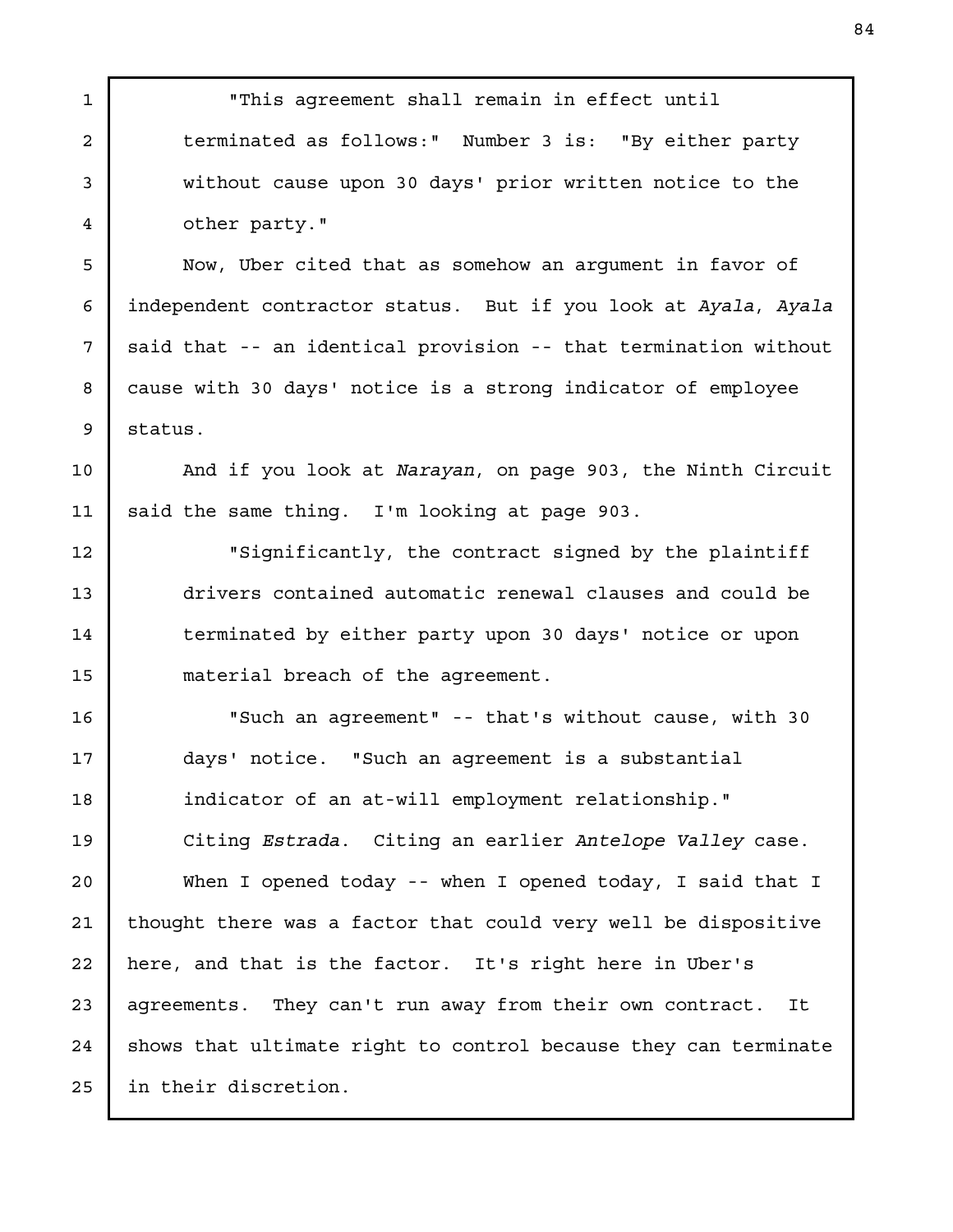In Exhibit 2, Mr. Coleman, who was their 30(b)(6) deponent, admitted and agreed multiple times that Uber managers could decide in their own discretion when to terminate. Some of the examples we have here of termination shows Uber managers using language saying, "We're exercising our right to terminate you."

1

2

3

4

5

6

7

8

9

10

11

12

13

14

15

16

That -- under California law, under Ayala, under Narayan, under Estrada, that is the end of the story. Could be the end of the story right there.

We have all these other factors we've been talking about. We have ample evidence of control. So I don't see how Uber could possibly get summary judgment, given all of this ample evidence.

Given that we have that undisputable control right there in the contracts, I submit, Your Honor, that that is most important to the California Supreme Court.

THE COURT: All right. So besides citing the Brown decision, which is a "but see" in the -- in the Narayan case as an example where the Court finds that a 14-day termination requirement is consistent with either employment at-will relationship or parties in a continuing contractual relationship, I'd like you to respond to that last point about the right of termination, both that it appears, in one part of the contract, to be -- at least deactivation can be at-will at any time, or at least certain termination of the agreement 17 18 19 20 21 22 23 24 25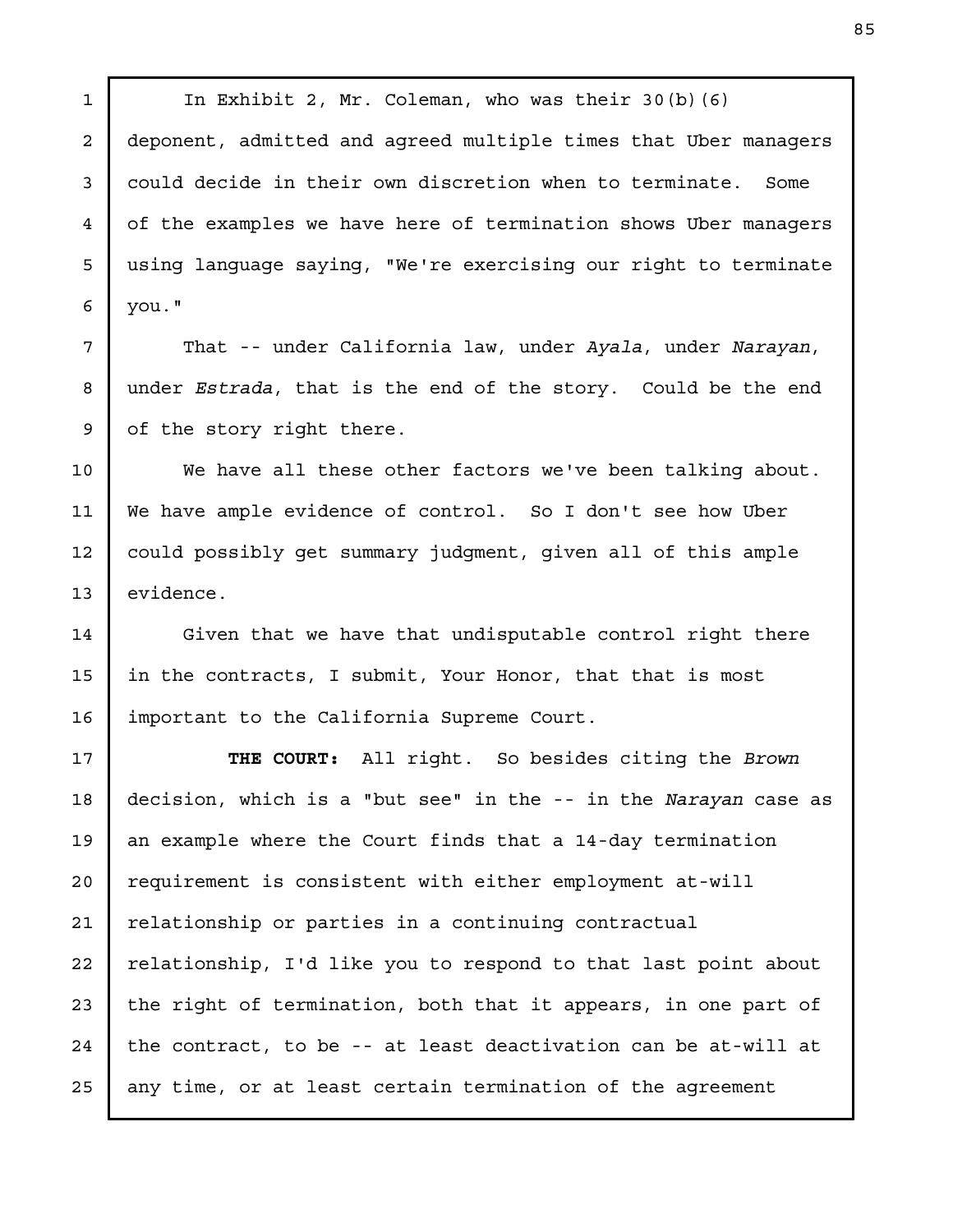without cause on 30-day notice. Why does that not support a finding of employment relationship here? MR. HENDRICKS: Well, for a lot of reasons, the first of which I go back to the threshold question that they are not providing a service to us. I go to the second premise that they are not integral to the business based upon the contracts. And then I go specifically to the case law. Beaumont-Jacques vs. Farmers Group, DeSimone case, the Arnold case, the Hennighan case, Varisco v. Gateway -- these are all cases we cited on page 9 of our brief, including the Brown case -- all speak in the context of these kinds of relationships, the fact that parties have a mutual ability to terminate or even on, you know, 14 days' notice or in some other capacity, is not necessarily indicative of an employment relationship. How do I say that? You have an accountant. You find out your accountant made a mistake in preparing your taxes. You fired him. Okay. Are they now your employee versus an independent contractor? You know, the standard that counsel is presenting with respect to the ability to terminate is an inherent right in any 1 2 3 4 5 6 7 8 9 10 11 12 13 14 15 16 17 18 19 20 21 22 23

People have the freedom of contract and the freedom to,

sort of commercial relationship.

24

25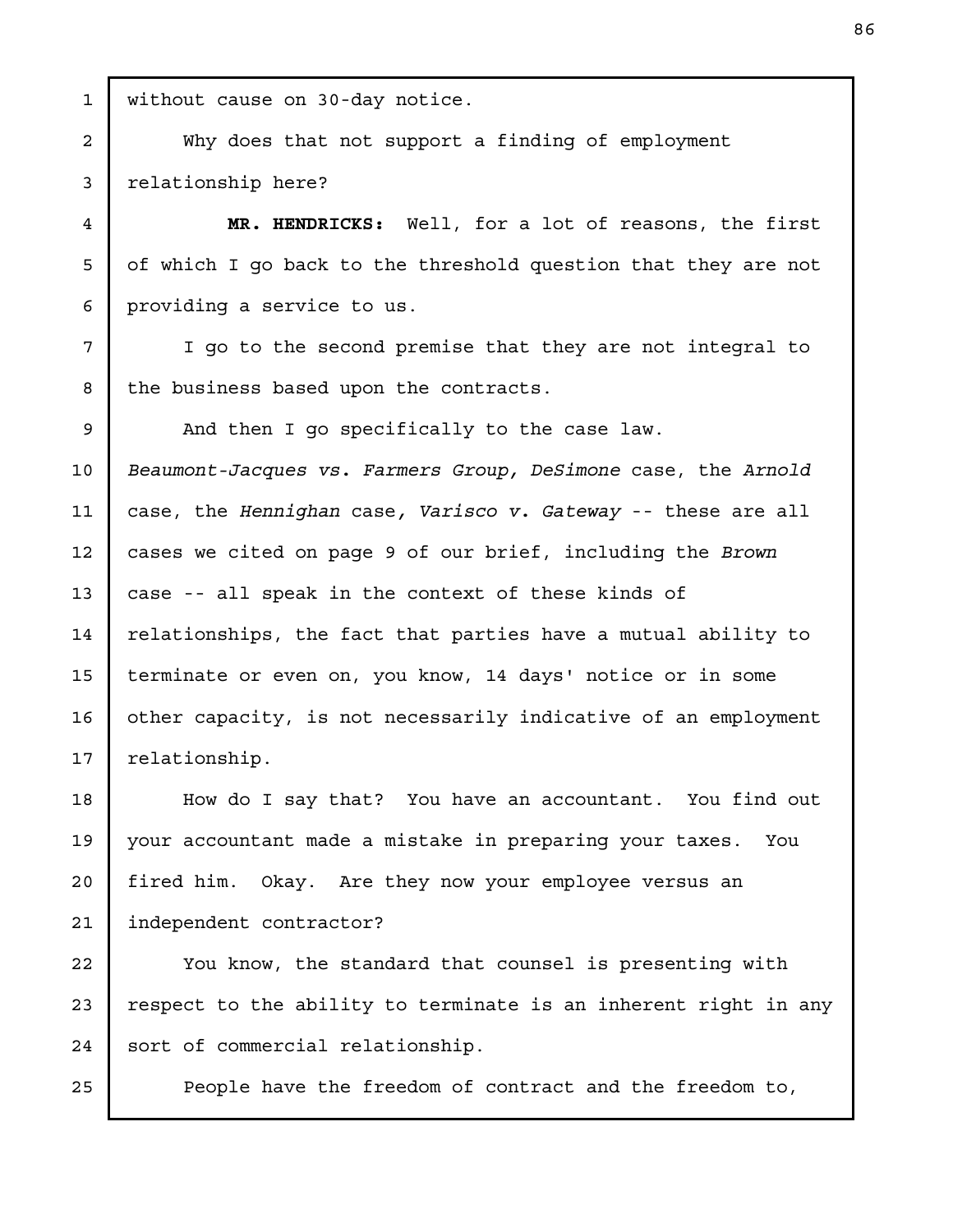you know, decide for themselves the circumstances under which they want to engage in a relationship and when they want to end that relationship.

1

2

3

4

5

6

7

8

9

10

11

12

13

14

15

16

17

And that's consistent with independent contractor status, or in some regards not. But the fact is I don't think it's dispositive by any means. Every independent contractor relationship that we exist in -- you hire a lawyer. You hire an accountant. You hire -- you go to a barber to get your haircut. Any service like that. A gardener. If they don't perform good service, you can end the relationship. And that doesn't mean that they become your employee.

That goes to the threshold question. Counsel is presenting the false notion that because there are quality controls, because we have standards in place that says this is what we think is providing good service, and we expect that you'll provide good service as measured by rider feedback means that somehow we've converted them to employees.

Drivers evaluate riders. Riders can be deactivated from the service as well. 18 19

And the fact that there is an ultimate quality, i.e., don't get into arguments with riders, don't hit a rider, if you hit a rider, we won't let you use our service again, under counsel's premise, if we had the knowledge that someone was using our application for nefarious purposes, under their theory we're put into the rock and the hard place of, well, if 20 21 22 23 24 25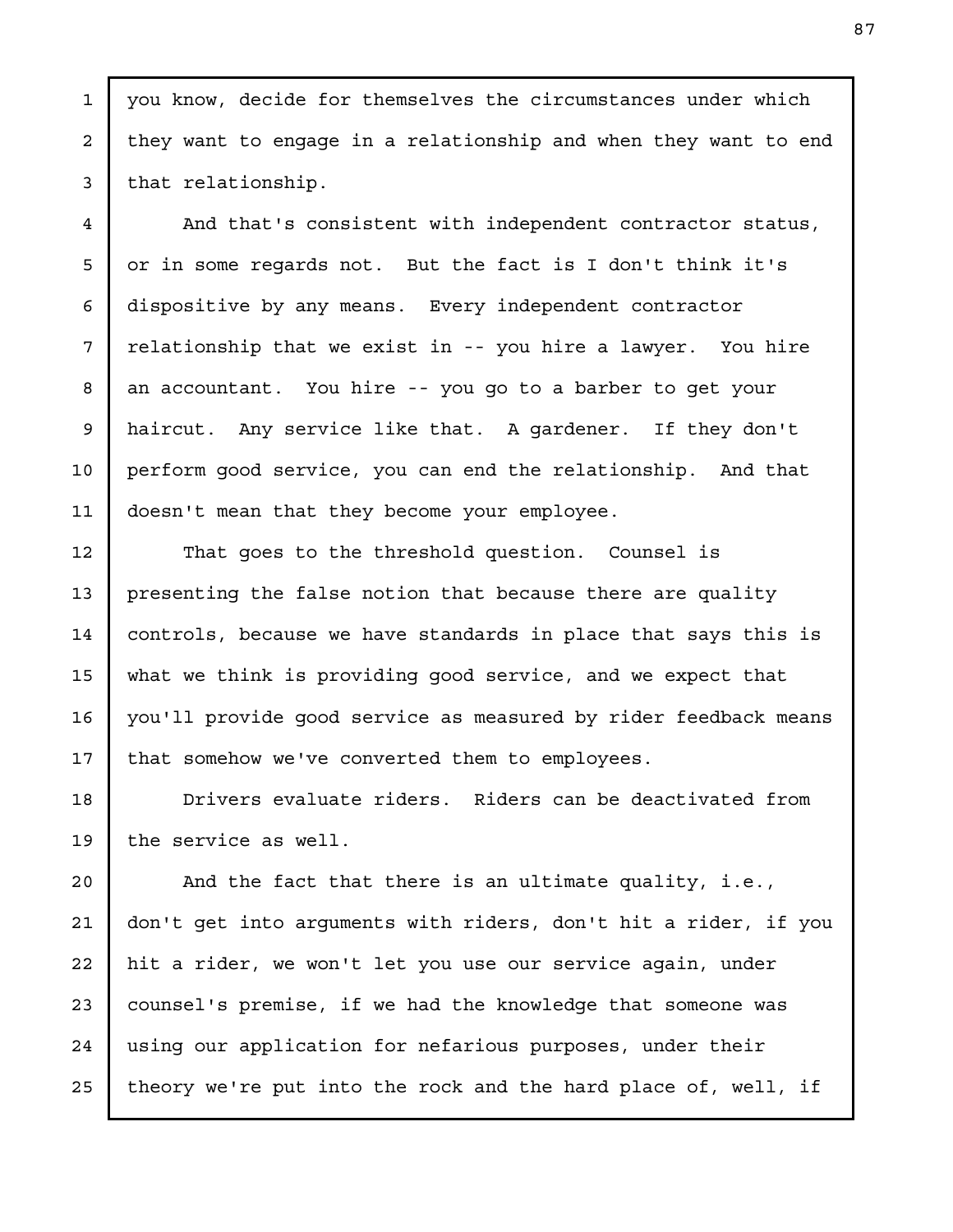you deactivate and don't let them use that service anymore, you've now converted them into an employee.

THE COURT: Well, except that's not their argument. They're not saying any degree, any control or deactivation that affects quality suddenly converts you into an employer. You look at the degree and the nature and the specificity of the standards and the control.

And, obviously, the more specific it is, the more it begins to look like control, and the more it only is focused on larger issues and ultimate quality of the end product, the more it arguably looks like an independent contractor. So it's a scale, it's a gradation.

13

1

2

3

4

5

6

7

8

9

10

11

12

14

15

16

17

19

20

21

22

MR. HENDRICKS: And the fact --

THE COURT: And they have pointed out a number of things that seem quite specific in terms of the dress that you wear; et cetera, et cetera; how and where to put the bottled water; whether to carry an umbrella.

18

MR. HENDRICKS: So let's walk through that.

You know, the California Supreme Court, in McDonald vs. Shell, said making suggestions or recommendations as to the details of work does not convert an independent contractor relationship to an employee relationship.

THE COURT: And couple that with the right of termination and some monitoring mechanism, and perhaps we have something different. 23 24 25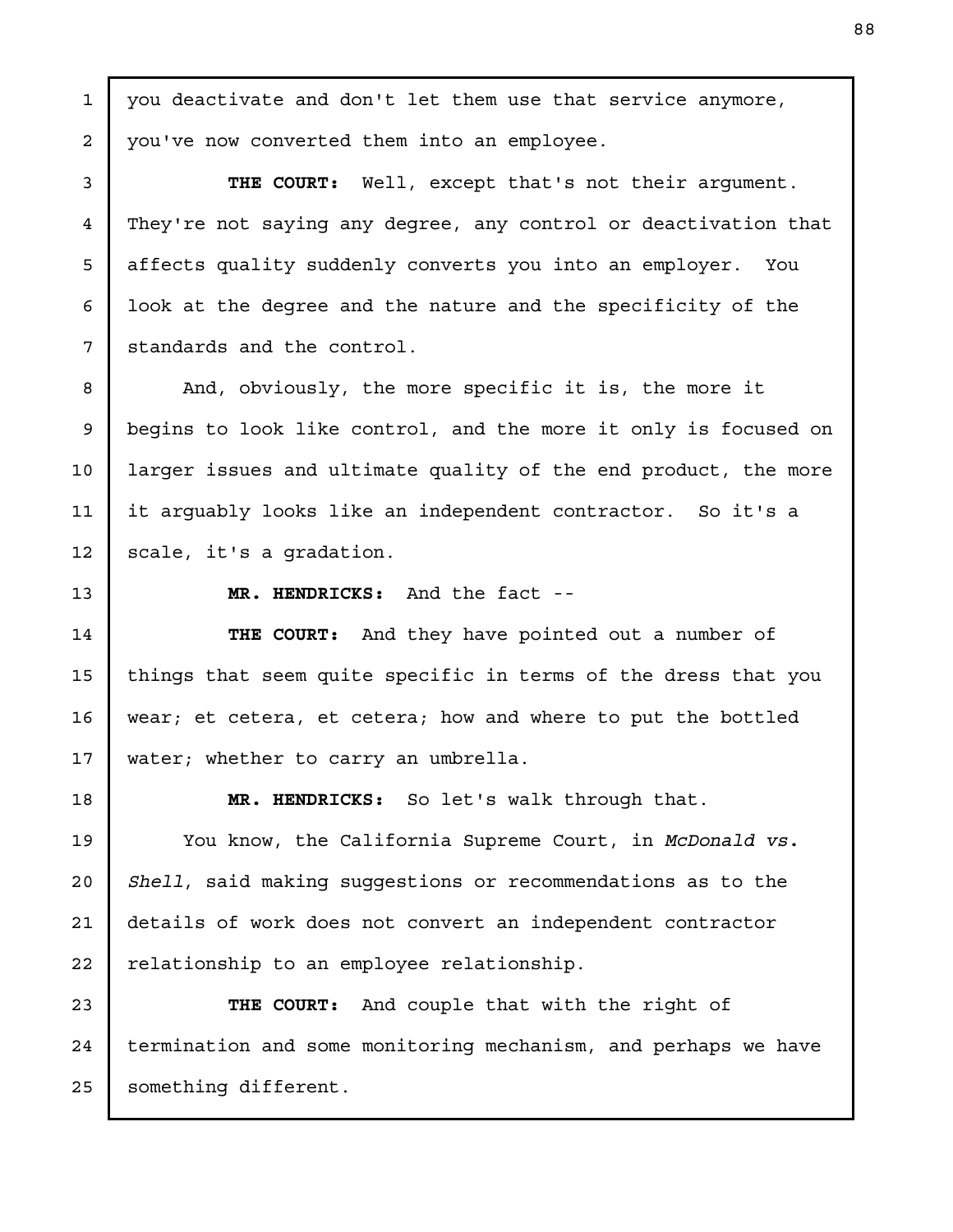MR. HENDRICKS: Okay. So, again, I go to my accountant and say -- you know, this is the interesting thing. An accountant, a professional who is -- is servicing a lot of different people and preparing their taxes. Under plaintiffs' rubric, what happens is this: Well, I didn't know what deductions to make. They came in with all these receipts, and so they were telling me what deductions to make. And, you know, so the person seeking my services really employs me. They know it's going to take time for me to review it. They authorize me to review it. And suddenly, you know something, I got them an audit because I screwed up and now I'm their -- I'm their employee. 1 2 3 4 5 6 7 8 9 10 11 12

The fact that you have an independent -- what would otherwise be an independent contractor relationship doesn't change simply because, hey, could you look at this --

13

14

15

THE COURT: No, but you look at many factors. And that's where the degree of skill is important, because you don't expect -- you know, you expect a certain level of deference and -- in that situation. And it doesn't convert it into an employment relationship. 16 17 18 19 20

MR. HENDRICKS: So we look to all the factors. And this is my point with the review system. The very fact that you have standards -- I think this was the Millsap case. And I could be wrong. I think it was Millsap. The very fact that you articulate standards underscores the fundamental lack of 21 22 23 24 25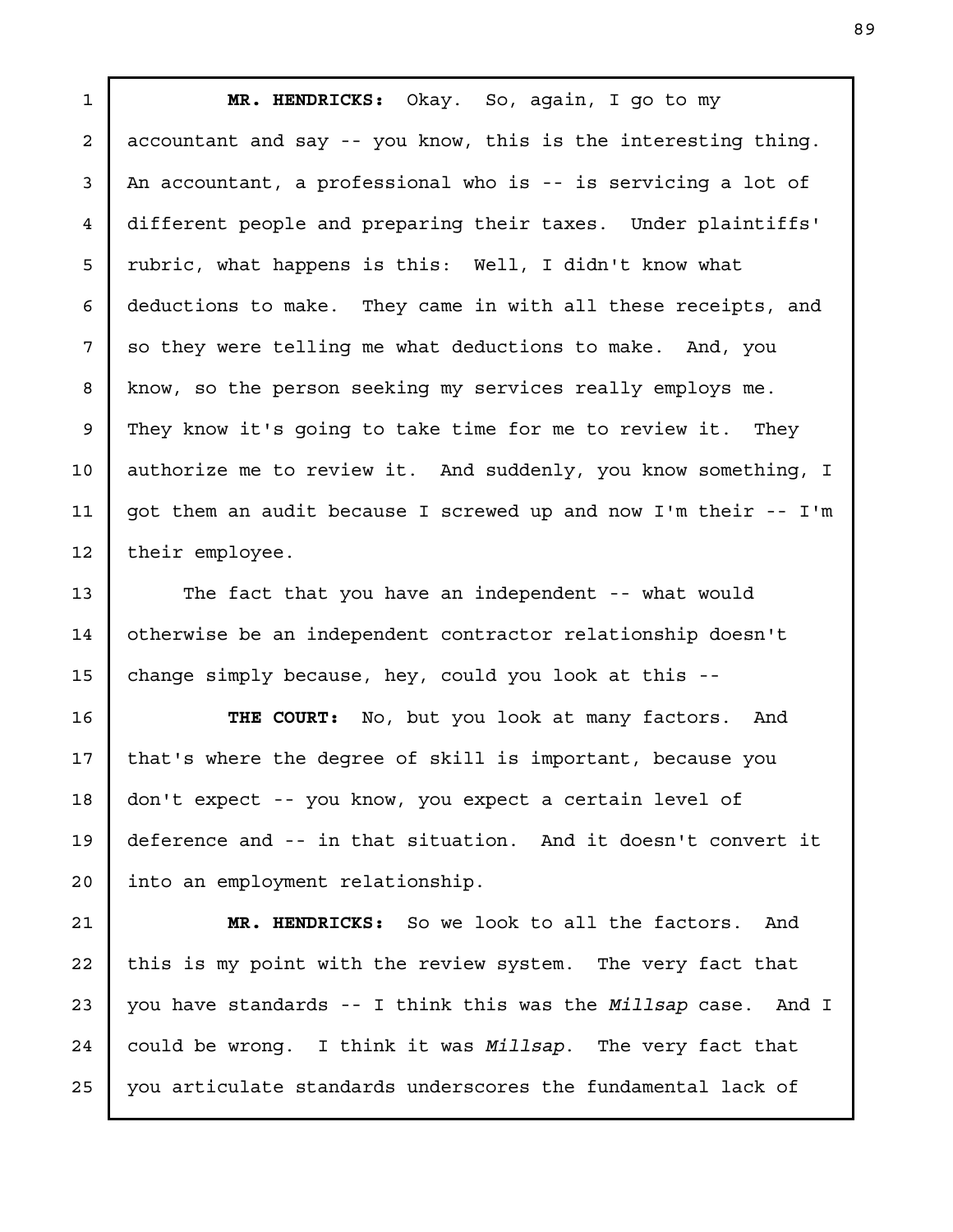| $\mathbf{1}$   | control. What would happen is, if someone didn't do a certain |
|----------------|---------------------------------------------------------------|
| 2              | thing, you just terminate them. That's not what happens here. |
| 3              | The right $-$                                                 |
| $\overline{4}$ | THE COURT:<br>Wait a minute. How could you otherwise          |
| 5              | control somebody who's a driver? Are you going to have to sit |
| 6              | somebody right there in the car with them? I mean --          |
| 7              | MR. HENDRICKS: I could sit back and say every time --         |
| 8              | at the beginning of a day when you are utilizing the app, I   |
| 9              | want you to send me a picture of your trunk and show me that  |
| 10             | you have bottled water there. I --                            |
| 11             | THE COURT: All right. All right. The cases also say           |
| 12             | you look at the nature of the task and the job, and that      |
| 13             | calibrates the level of supervision one would expect. It's a  |
| 14             | bit of a sliding scale.                                       |
| 15             | So when somebody's out in the field driving a truck,          |
| 16             | driving a limousine or driving a Honda, you don't expect the  |
| 17             | same level of supervision as you would somebody working under |
| 18             | your nose and putting bottles in a cart or whatever.          |
| 19             | MR. HENDRICKS: Well, Your Honor, Counsel is taking            |
| 20             | what the plaintiffs have said were suggestions.               |
| 21             | I want to come back to this point as a matter of evidence.    |
| 22             | We made certain objections to her declaration because she     |
| 23             | attaches documents without any foundation as to their         |
| 24             | application or their circumstance.                            |
| 25             | And I know that none of particular plaintiffs have            |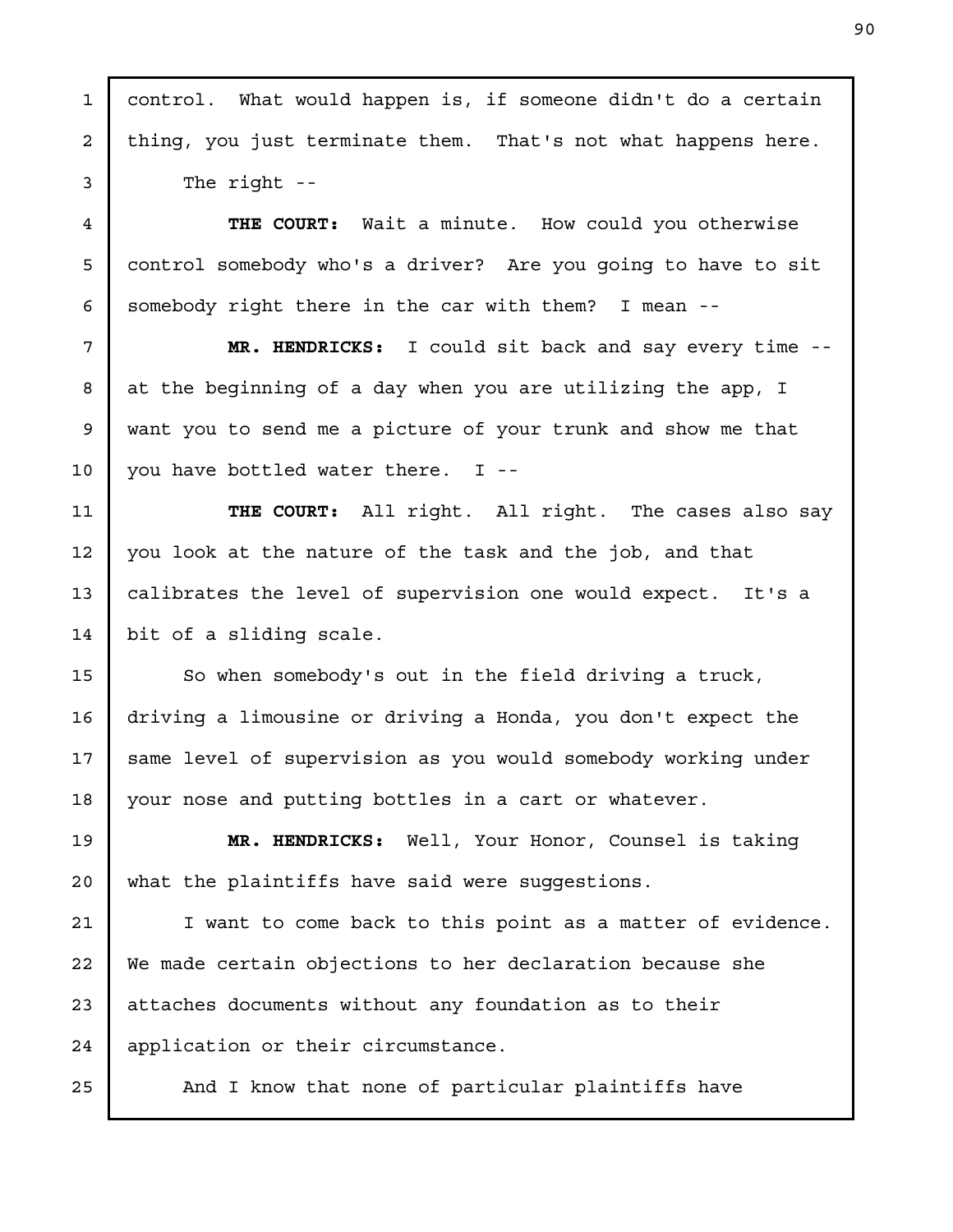impacted them. Okay. That's -- that's an important fact on summary judgment. They have testified that these things -- THE COURT: Although, on summary judgment, the test is not admissibility of the evidence being proffered. The question is whether the content of that evidence could be admitted. MR. HENDRICKS: I would take issue. I think they have an obligation of presenting competent evidence. And a part of competent evidence is -- I think Judge Orrick reached that same conclusion in the -- in the Hennighan case, where the declarations there he found lacked the foundation of context to give the evidence any meaning -- THE COURT: You presented no -- nothing to suggest that the documents that you are now objecting to as a matter of admissibility are not authentic. MR. HENDRICKS: Authenticity is a different question. 2 3 4 5 6 7 8 9 10 11 12 13 14 15 16 17

submitted declarations regarding these documents and how they

1

Authenticity -- is this a document at some point that Uber created? I'm not necessarily disputing that. But that's not material for analyzing it for summary judgment. 18 19 20

The issue is who got it, what was the circumstances -- THE COURT: But if it's authentic and it had Uber's - and you're not disputing that it has Uber's letterhead on it and it comes from Uber, that's a party admission. It's admissible. 21 22 23 24 25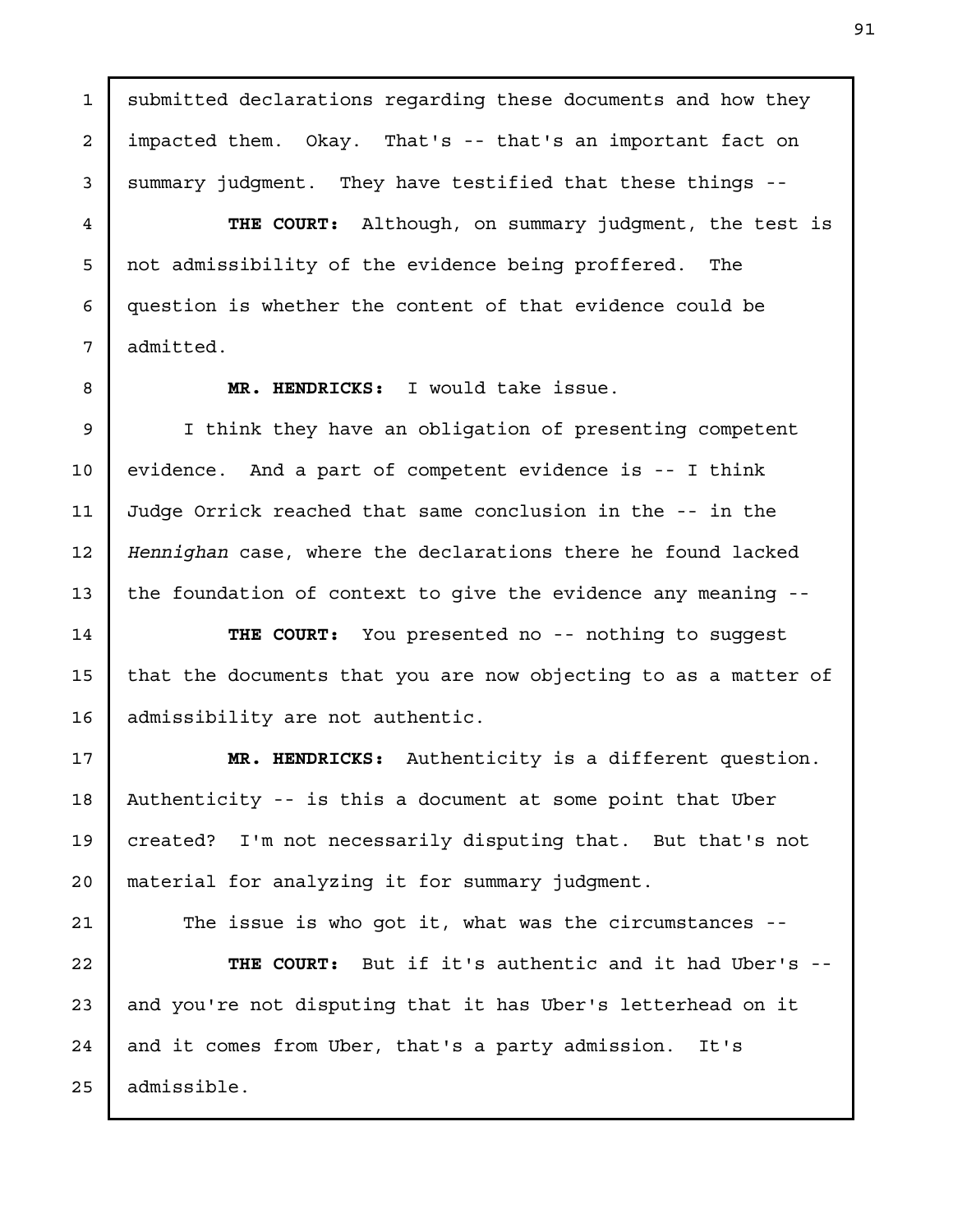MR. HENDRICKS: We're mixing two different issues. These -- these drivers, for example, began using the Uber app some in 2013, some in 2011. Some of the documents -- and I don't have a complete memory of everything, but some of the documents that they are referring to no longer were in use as of the time that these particular plaintiffs were at issue. It's plaintiffs' burden to demonstrate, if she's going to refer to specific documents, when were they in use? How were they communicated? Were they communicated to these plaintiffs, et cetera? That's the foundation that's missing. That's why this doesn't provide any material dispute here. It's a defect in the evidence that's been submitted. And that's the problem. And that's the basis of the objections -- THE COURT: All right. Let me get a response to that. What about that? What about the fact that -- how do I know these documents are relevant in time, the various manuals and things? MS. LISS-RIORDAN: Okay. Well, let's look at Exhibit 17. This was an email that was sent to Douglas O'Connor September -- THE COURT: Okay. That has a date on it. What about -- is it 48? Or which one that has -- the handbook, the handbook that has all this and -- the list of do's and don'ts and things. How do we know that those were in effect at the 1 2 3 4 5 6 7 8 9 10 11 12 13 14 15 16 17 18 19 20 21 22 23 24 25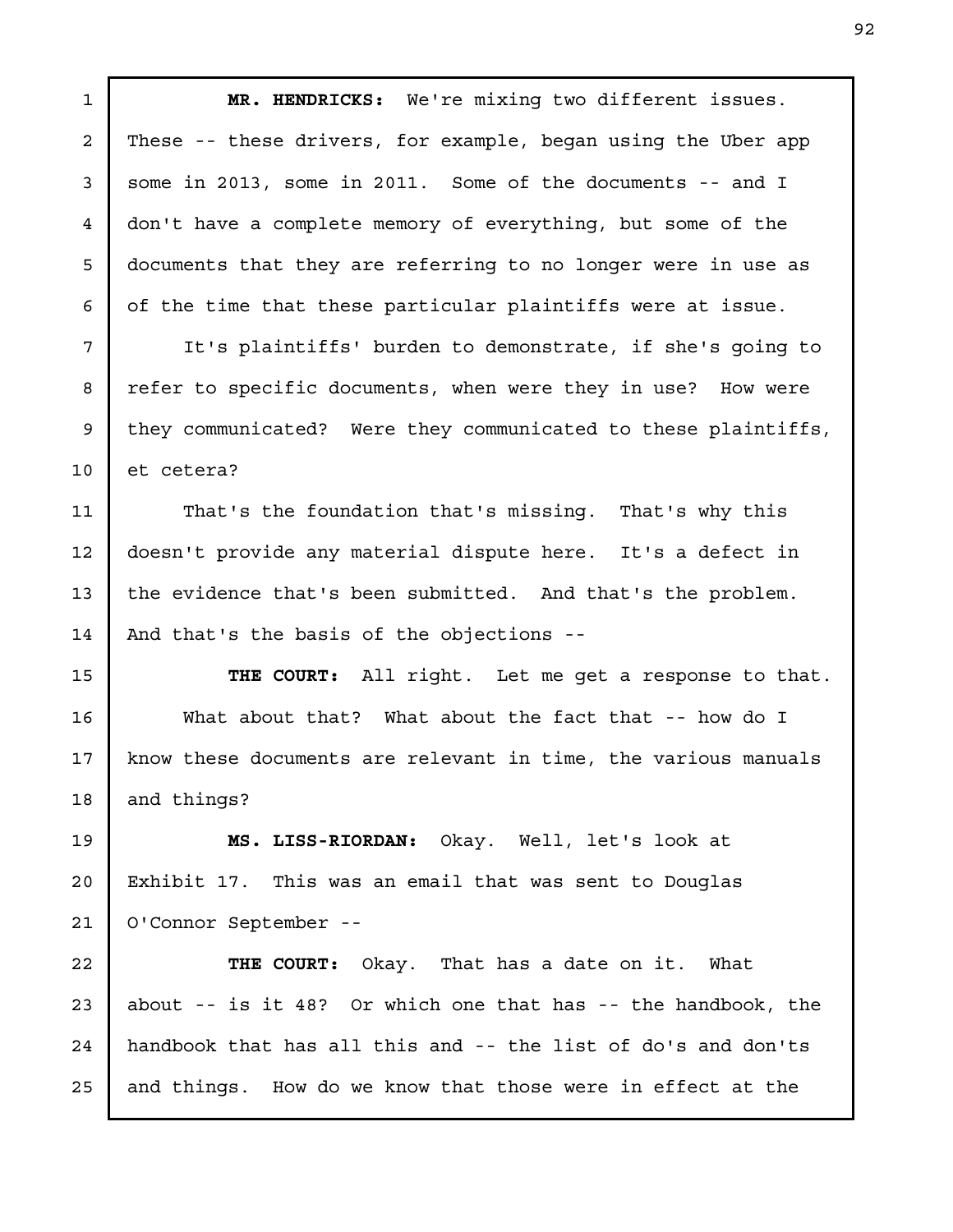relevant time period? us, among others. seems - that you think is -- should not be considered. are of -- THE COURT: Well, I understand that. MS. LISS-RIORDAN: -- utmost importance. THE COURT: It shows it's directly applicable if it's a contract signed by the parties. MR. HENDRICKS: This is -- take, for example, Exhibit

No. 3, that they submitted.

MS. LISS-RIORDAN: Okay. Exhibit No. 3, if you look

MS. LISS-RIORDAN: Well, I mean, they were produced by Uber. We requested documents relevant to this case. They objected to many, many things. They produced this document for

The documents that they're objecting to are -- pretty much almost all of them are documents that they produced or emails back and forth between drivers and Uber. For Uber to somehow claim that the Court can't look at them just seems a little --

THE COURT: Well, let's talk about a specific example. Give me an example of a critical document that she's relied upon to show, for instance, control or some other aspect 11 12 13 14

MS. LISS-RIORDAN: I mean, we'll point out that the contracts that we submitted are the contracts with the plaintiffs. And, again, I think the contracts, under Ayala, 15 16 17 18

1

2

3

4

5

6

7

8

9

10

19

20

21

22

23

24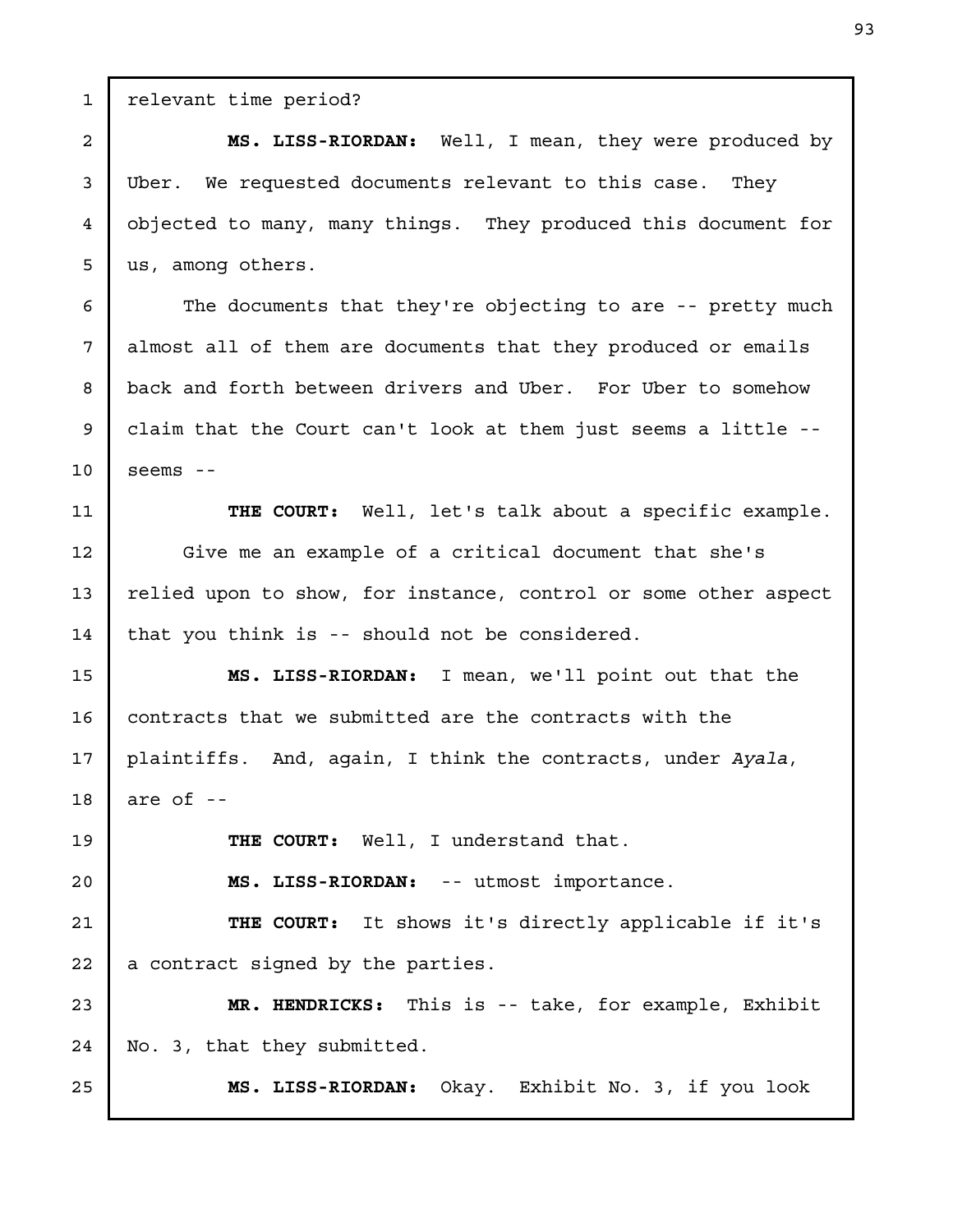at the Bates stamp at the bottom, it's labeled "Colopy 901." That means we produced it because Thomas Colopy received this document. MR. HENDRICKS: And where is the declaration or evidence from Mr. Colopy that he received it, and the impact it had and the context of his receipt of it? THE COURT: So this was not produced by Uber. This was -- MS. LISS-RIORDAN: Well, it was produced by Uber. We both produced it. It's not in evidence in this record, but the exact same document was produced by Uber. It was also produced by Mr. Colopy. MR. HENDRICKS: I don't know where he got it. I don't know when he got it. I don't know whether he got it yesterday  $or$   $-$ THE COURT: Well, if it was produced by Uber, then --MR. HENDRICKS: Well, it doesn't mean -- take, for example, the logo on this. This logo is not a contemporaneous logo. We know that this logo, probably as of 2011, maybe even 2010, at some point was no longer used. Mr. Colopy and O'Connor and other people began their activities using the application in 2012, 2013. You know, granted, we're a startup company. They made requests for documents. We've produced what we have. But, quite frankly, on some of these things we don't know whether 1 2 3 4 5 6 7 8 9 10 11 12 13 14 15 16 17 18 19 20 21 22 23 24 25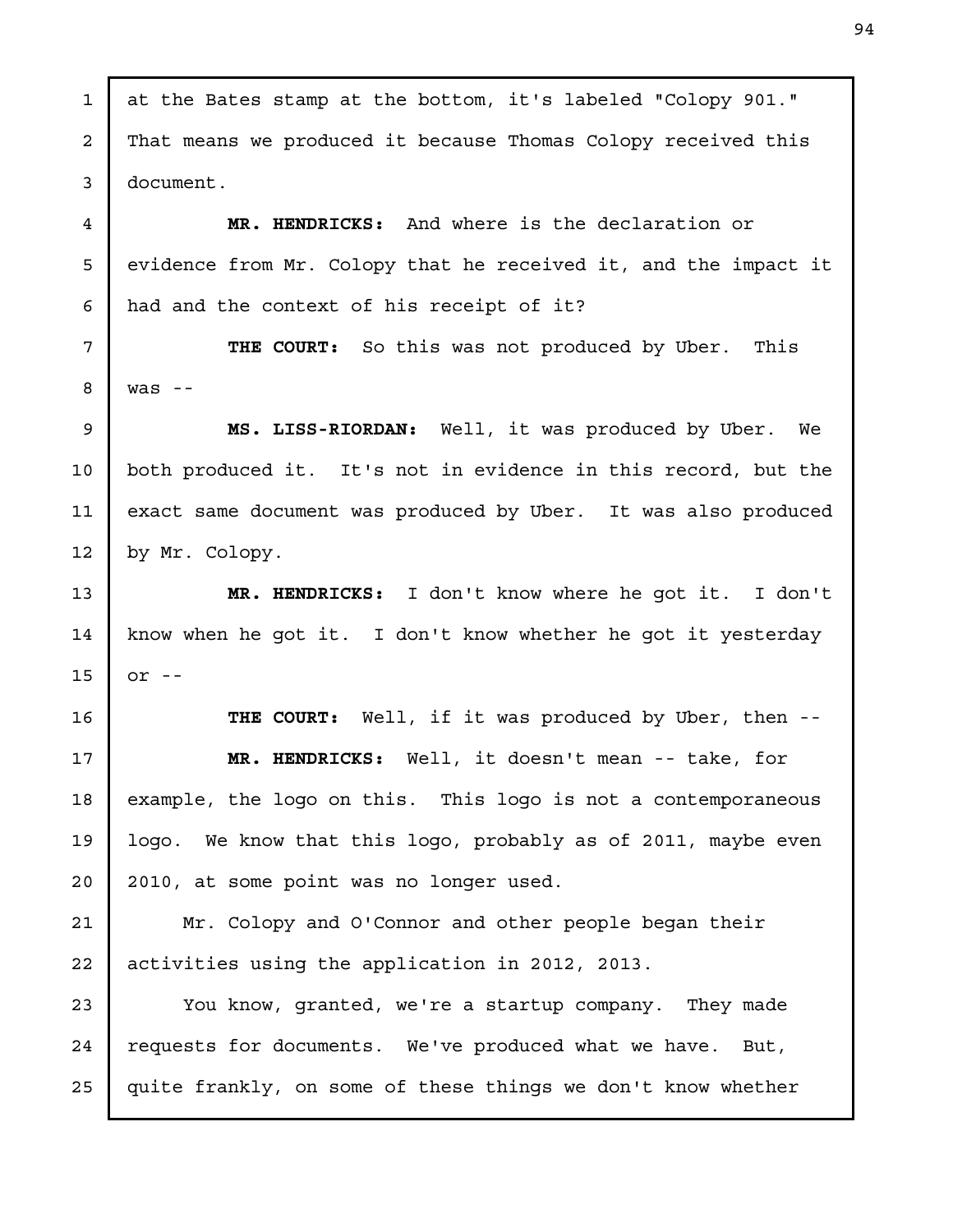they were drafts or actually disseminated; which city they were disseminated in. And we provided the best information we have. But if Counsel is going to use it in the context of summary judgment, then it's Counsel's burden to explain the foundation so that it is clear how it's pertinent and relevant. And that's been the core of our objection with that. But, Your Honor, again, you know, the Supreme Court has made clear that making suggestions in terms of approaches does not convert the independent contractor relationship into an employment relationship, that you can do that. You can have standards. Our standard is we want to make sure that there's excellent service that's being provided to riders. And riders become the ultimate measure of that. I go back to my concierge example. I referred you, Your Honor, to -- to a hotel guest to provide a particular service. And, unfortunately, I got word back from that guest that they didn't necessarily like that service. The next time someone asks me to refer someone out, I may not refer you because of that. That doesn't interfere at all at that point when you are providing the service. You actually did the job, you got compensated, all the rest. That was between you and the other hotel guest. 1 2 3 4 5 6 7 8 9 10 11 12 13 14 15 16 17 18 19 20 21 22 23

But in a commercial setting, which we believe this relationship is, a nonemployment commercial setting, we can 24 25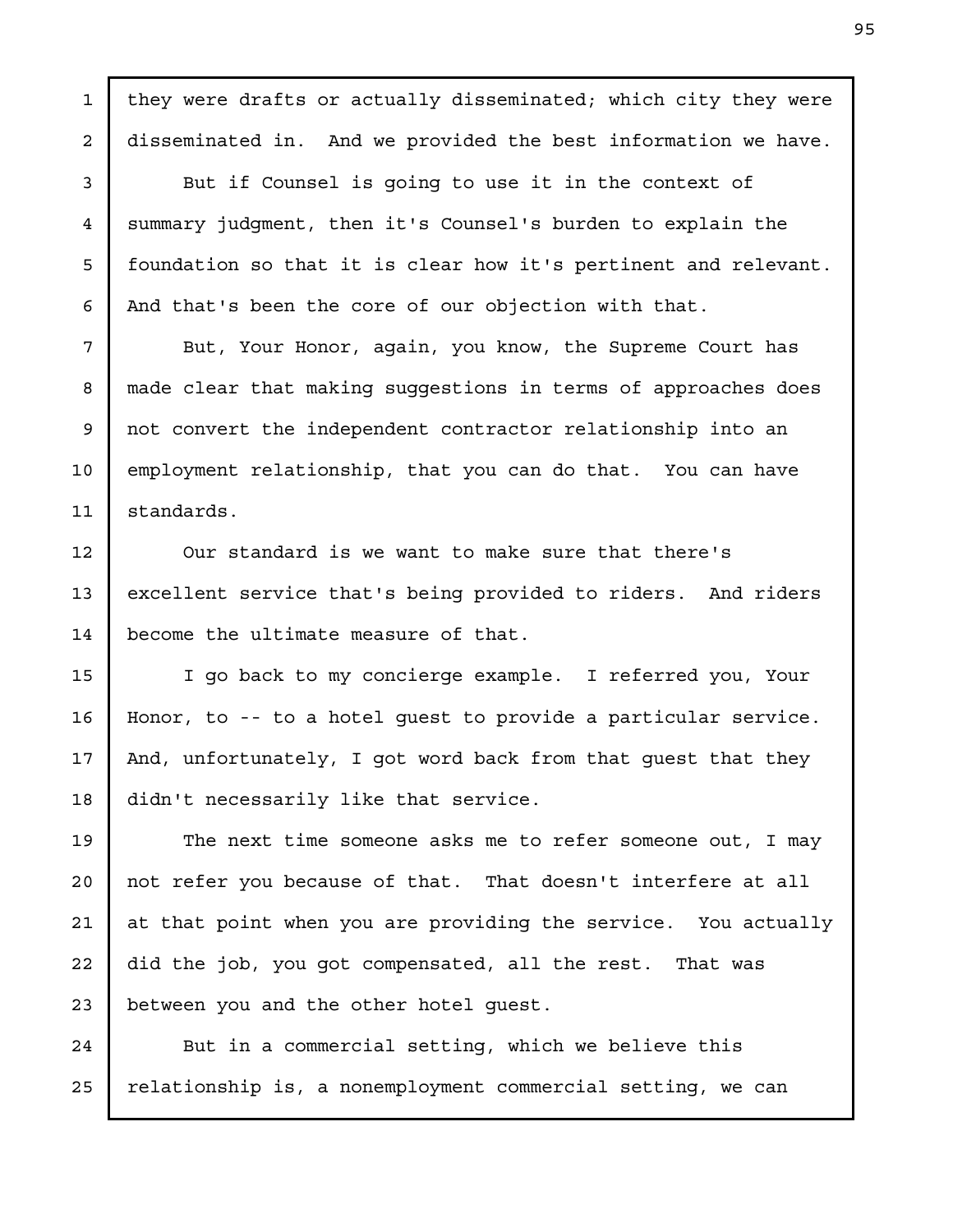assess whether or not someone is able to provide the result that's being sought. And that is excellent service. And if we believe that they're not able to provide that result, we don't have to continue to refer them subsequent work in that sense, or tips in that sense. Okay? And that's what takes place here. We're simply saying we're a lead generation business. A part of what we market and promote -- THE COURT: I understand what you're saying. Case is submitted. Let's talk about the CMC for a moment here. If I were to deny defendant's motion for summary judgment, are the parties interested in going back to the mediator and having discussion prior to moving forward to the class cert process? MS. LISS-RIORDAN: I think that's up to Uber. MR. HENDRICKS: Uhm, Your Honor, may we take a short recess? THE COURT: Sure. MR. HENDRICKS: Okay. (Recess taken from 4:36 to 4:39 p.m.) THE COURT: Okay. MR. HENDRICKS: Thank you, Your Honor. I did need to get some water. We think it's probably best that we just continue to 1 2 3 4 5 6 7 8 9 10 11 12 13 14 15 16 17 18 19 20 21 22 23 24 25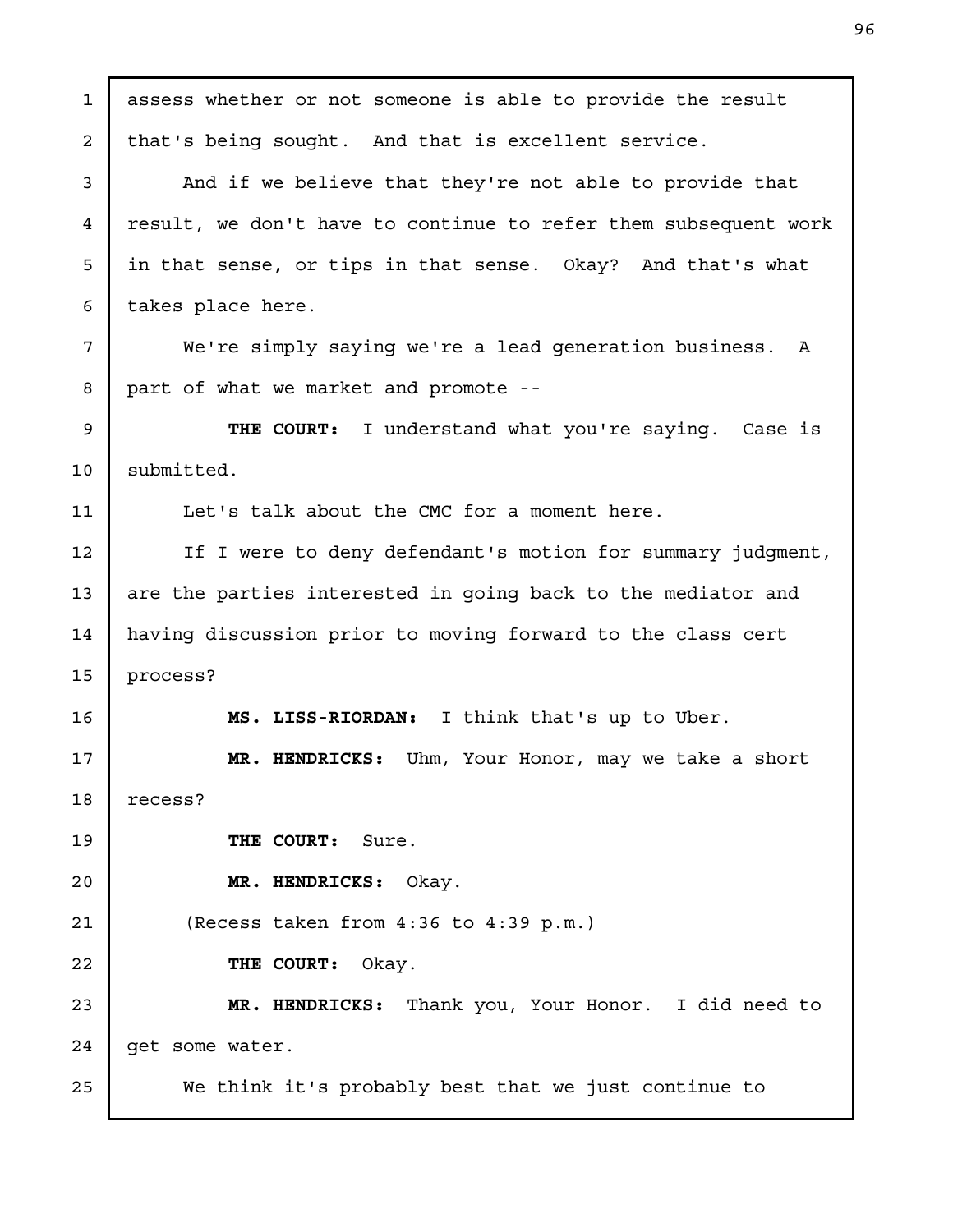proceed with the current path. If, during the course of whatever else, the parties come to think that that might be productive, we can address it at that time. But we think that we should necessarily defer other aspects of the case pending some sort of mediation or anything like that. THE COURT: All right. And you have proposed a timetable, if I were to deny summary judgment, that the motion for class cert be filed 90 days thereafter, and a briefing period that you've set forth here. So the only question is, the defendant wants an opportunity to file a motion to deny class cert. And I guess my question is: What's the purpose of that? How is that anything different from a full opposition to class cert? MR. HENDRICKS: Well, you know, we may just take a different focus on how the issue is framed. And we think that having the ability to do that might be helpful. If we conclude in further discussions that it didn't make sense, you know, we could choose not to. But we want to preserve our ability to be able to do that in concurrent briefing. THE COURT: Well, if you want to do that, you're going to have to seek leave. I'm not going to allow that. Seems to me that's just asking for two sets of briefs. And I don't need two sets of briefs. 1 2 3 4 5 6 7 8 9 10 11 12 13 14 15 16 17 18 19 20 21 22 23 24 25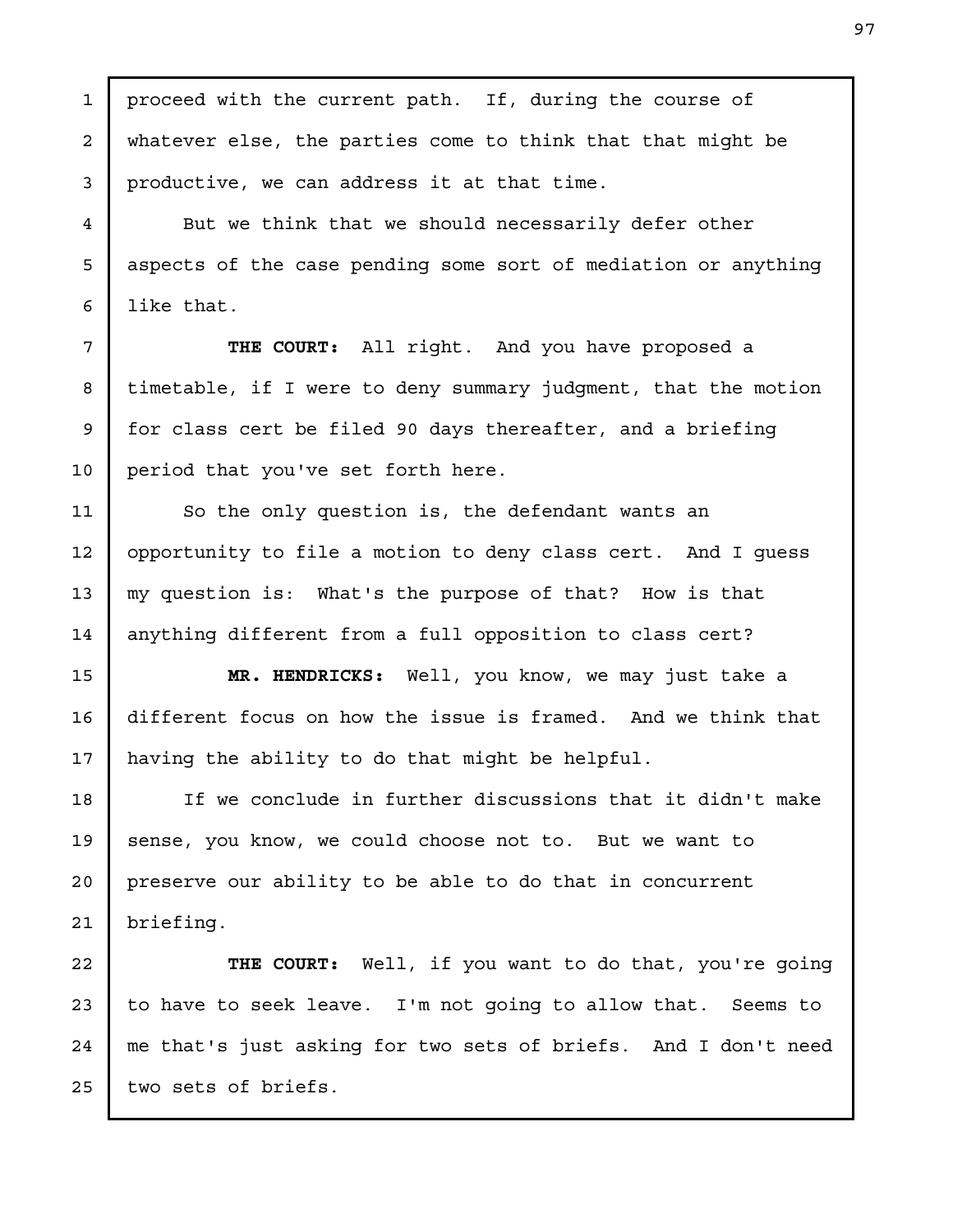You know, if you could point out something unique about the procedure or something, especially given that you've now elongated the briefing schedule to get 28 days instead of the normal 14 days, you know, if you need another -- if you need more time -- and I hate to offer any page enlargement, but, you know, I would be -- I would consider that request. Hopefully, it's not going to be that complicated. So let's cross that bridge when we get there. As I said, I've taken it under submission. And I will take a second look at the record and the cases. And, you know, it's clear that there are cases, frankly, that kind of go on any particular point. One seems to tug one way, and one seems to tug the other way. And so it's not the easiest thing to reconcile all these cases. But I will do that. But if I do deny, I will set forth a briefing schedule and we'll proceed to the next stage. MS. LISS-RIORDAN: Your Honor -- MR. HENDRICKS: Yes, Your Honor. MS. LISS-RIORDAN: -- there was one more matter that we noted in the case management conference that we sought your guidance on. THE COURT: Yeah. MS. LISS-RIORDAN: There are discovery issues that are still outstanding. And Uber has requested that we not have to 1 2 3 4 5 6 7 8 9 10 11 12 13 14 15 16 17 18 19 20 21 22 23 24 25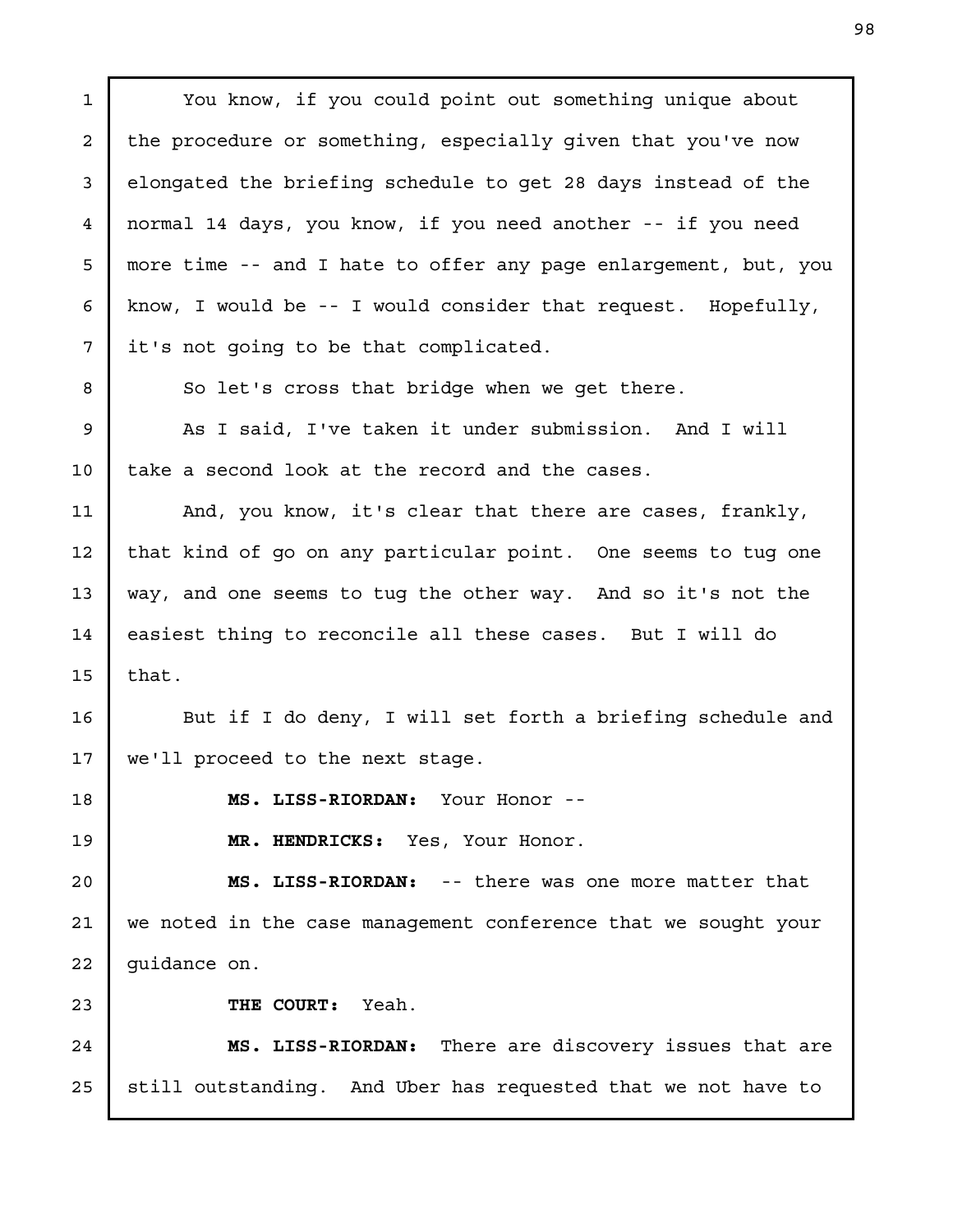pick those up again until you've ruled. I understood that you had ordered we should be continuing with discovery. There's still much that we want to do. THE COURT: Oh, yeah. There is no stay on discovery at this point. If there were one -- I didn't think there was one, but if there were one, it's not my intent to keep that in place. I want to move forward. If we're not going to resolve this case by summary judgment, I want this -- we're going to move forward. MS. LISS-RIORDAN: Thank you. THE COURT: You do have a discovery judge if there's an issue here. So, just to be clear, there is no stay on discovery. MS. LISS-RIORDAN: Thank you. MR. HENDRICKS: The only issue was simply whether we should wait until getting a ruling. There has been no stay. We understand there was no stay. THE COURT: Okay. MR. HENDRICKS: The only issue is whether we should wait to get a ruling, to see how that ruling turns out, before we start writing motions and other sorts of things. That was the only -- that was the only indication. THE COURT: All right. Well, I would not stop on discovery. Continue on discovery. All right? 1 2 3 4 5 6 7 8 9 10 11 12 13 14 15 16 17 18 19 20 21 22 23 24 25